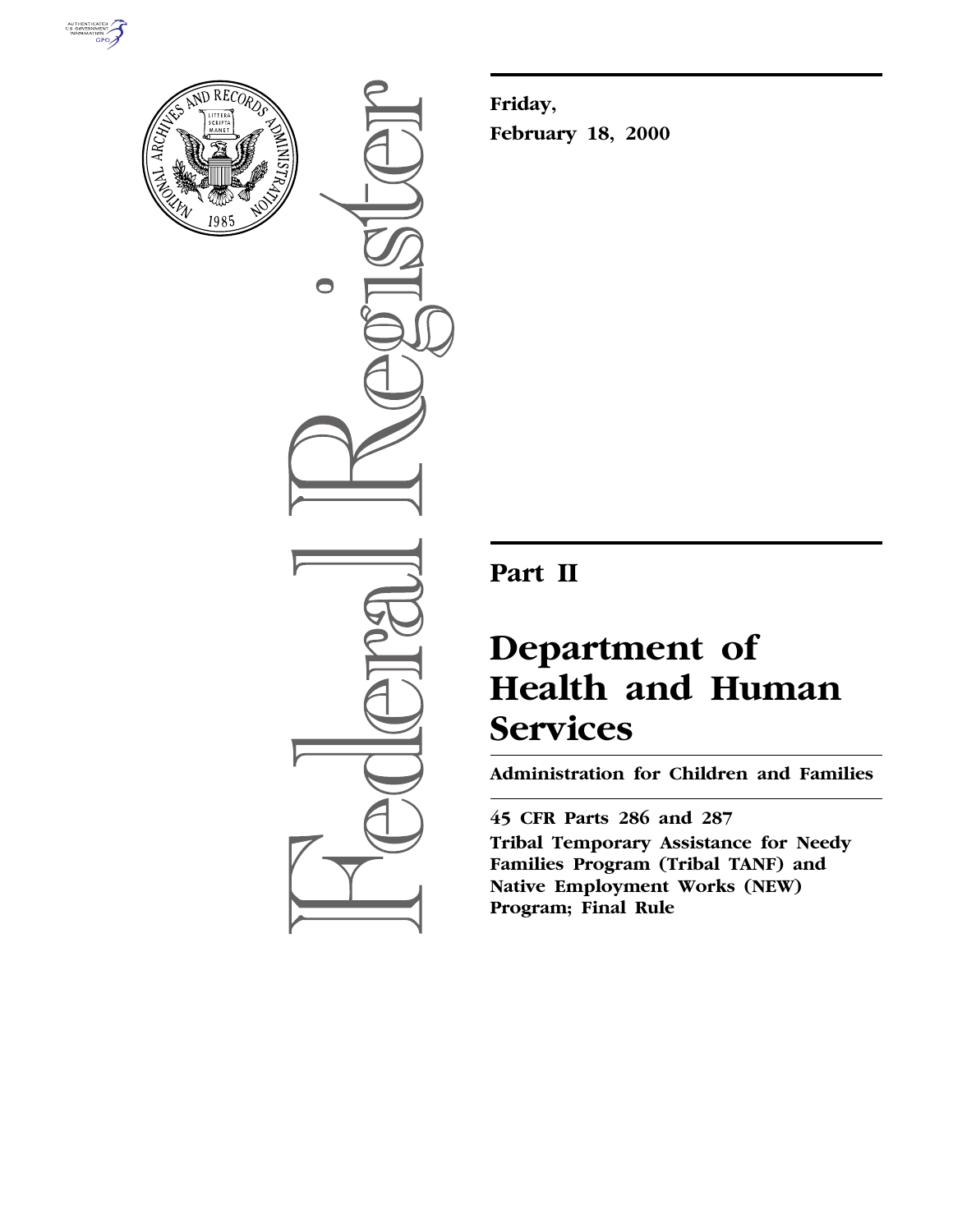**Administration for Children and Families**

#### **45 CFR Parts 286 and 287**

**RIN 0970–AB78**

## **Tribal Temporary Assistance for Needy Families Program (Tribal TANF) and Native Employment Works (NEW) Program**

**AGENCY:** Administration for Children and Families, HHS. **ACTION:** Final rule.

**SUMMARY:** The Administration for Children and Families is issuing final regulations to implement key tribal provisions of the new welfare block grant program enacted in 1996—the Temporary Assistance for Needy Families, or TANF program and the new tribal work activities program—the Native Employment Works, or NEW Program. The Personal Responsibility and Work Opportunity Reconciliation Act of 1996 (PRWORA), Public Law 104–193, established the Tribal TANF and NEW Programs. Subsequent technical changes were enacted by the Balanced Budget Act of 1997, Public Law 105–33. The TANF block grant program replaces the national welfare program known as Aid to Families with Dependent Children (AFDC) and the related programs known as the Job Opportunities and Basic Skills Training Program (JOBS) and the Emergency Assistance (EA) program.

These Final Rules reflect new Federal, Tribal, and State relationships in the administration of welfare programs; a new focus on moving TANF recipients into work; and a new emphasis on program information, measurement, and performance. They also reflect the Administration's commitment to regulatory reform.

**EFFECTIVE DATE:** These Final Rules are effective June 19, 2000.

**FOR FURTHER INFORMATION CONTACT:** John Bushman, Director, Division of Tribal Services, Office of Community Services, Administration for Children and Families (ACF), at 202–401–2418, Raymond Apodaca, Tribal TANF Team Leader, at 202–401–5020, or Ja-Na Oliver-Bordes, NEW Team Leader, at 202–401–5713.

Deaf and hearing impaired individuals may call the Federal Dual Party Relay Service at 1–800–877–8339 between 8 a.m. and 7 p.m. eastern time.

**SUPPLEMENTARY INFORMATION:** On July 22, 1998, ACF published in the **Federal**

**Register** (63 FR 39365–39429) a Notice of Proposed Rulemaking (NPRM) that covered key Tribal TANF provisions of the new welfare block grant program, known as Temporary Assistance for Needy Families, or TANF. In addition, the NPRM covered key provisions of the Native Employment Works (NEW) program. We provided an extended 120 day comment period which ended on November 20, 1998. We offered commenters the opportunity to submit comments by mail or electronically via our web site. A number of commenters took advantage of this electronic access, but the majority of the comments we received were through the mail.

## **Comment Overview**

We received an estimated 400 comments on the NPRM from 46 separate commenters. The largest number of comments came from tribal governments, followed by state agencies, and tribal organizations. For several reasons, we decided not to attempt precise numerical counts of the comments received. First, several comments had multiple signatories and others provided general endorsements of the comments of other parties. Also, commenters presented their views of overlapping and cross-cutting issues in many different ways; for example, some commented generically about major provisions of the proposed rule, while others provided specific suggestions about alternative approaches, words, and phrases. The diversity in the approach of commenters made precision in tallying comments impossible. Nevertheless, we are confident that this preamble accurately conveys the scope and nature of the comments received.

In the preamble to the proposed rule we discussed our general approach to some of the major cross-cutting issues up front, prior to the section-by-section analysis. Many of the commenters organized their comments in the same way, addressing the issues thematically instead of following the specific structure of the rule. This preamble follows that same basic format, presenting a separate discussion of cross-cutting issues apart from the separate section-by-section analysis (e.g., consultation, child support, plan format).

The discussion of data collection and reporting issues is presented in several places—the preambles for part 286 (Tribal TANF) and part 287 (NEW), and the preamble discussion entitled the ''Paperwork Reduction Act'' in the ''Regulatory Impact Analyses'' section of the preamble.

We believe that structuring the preamble this way enables us to provide

a clearer framework for the specific regulatory provisions and to represent the commenters' concerns most accurately.

We appreciate the time and attention that commenters gave to reviewing the NPRM and preparing their comments, and we have reviewed and considered each. As a result of their efforts, we have been able to resolve certain technical and administrative issues, incorporate numerous substantive revisions to the proposed rule, make key clarifications of policy goals, and consider alternative regulatory approaches.

#### **Table of Contents**

- I. Overview: The Personal Responsibility and Work Opportunity Reconciliation Act of 1996
	- II. Regulatory Framework
	- A. Pre-NPRM Consultation Process
	- B. Related Regulations
	- C. Statutory Context
	- D. Regulatory Reform
	- E. Scope of This Rulemaking
	- F. Federal Programs to Assist Families to Achieve Self Sufficiency
	- G. Applicability of the Rules
- III. Principles Governing Regulatory Development
	- A. Tribal Flexibility
	- B. Regulatory Authority
	- C. Accountability for Meeting Program Requirements and Goals
- IV. Discussion of Cross-Cutting Issues
	- A. Child Support
- B. Plan Format
- C. Approved Plans Which Do Not Meet the Terms of the Final Rule
- D. Other General Issues
- V. Part 286 Tribal TANF Program Provisions
- A. General Tribal TANF Provisions
- B. Tribal TANF Funding
- C. Tribal TANF Plan Content and
- Processing D. Accountability and Penalties
- E. Data Collection and Reporting Requirements
- VI. Part 287—Native Employment Works (NEW) Program Provisions
	- A. General NEW Provisions
- B. Eligible Tribes
- C. NEW Program Funding
- D. Plan Requirements
- E. Program Design and Operations
- F. Data Collection and Reporting
- Requirements
- VII. Regulatory Impact Analyses
- A. Executive Order 12866
- B. Regulatory Flexibility Analysis
- C. Family Impact Assessment
- D. Paperwork Reduction Act
- E. Unfunded Mandates Reform Act of 1995
- F. Congressional Review of Regulations
- G. Executive Order 13132

## **I. Overview: The Personal Responsibility and Work Opportunity Reconciliation Act of 1996**

On August 22, 1996, President Clinton signed ''The Personal Responsibility and Work Opportunity Reconciliation Act of 1996'' (PRWORA)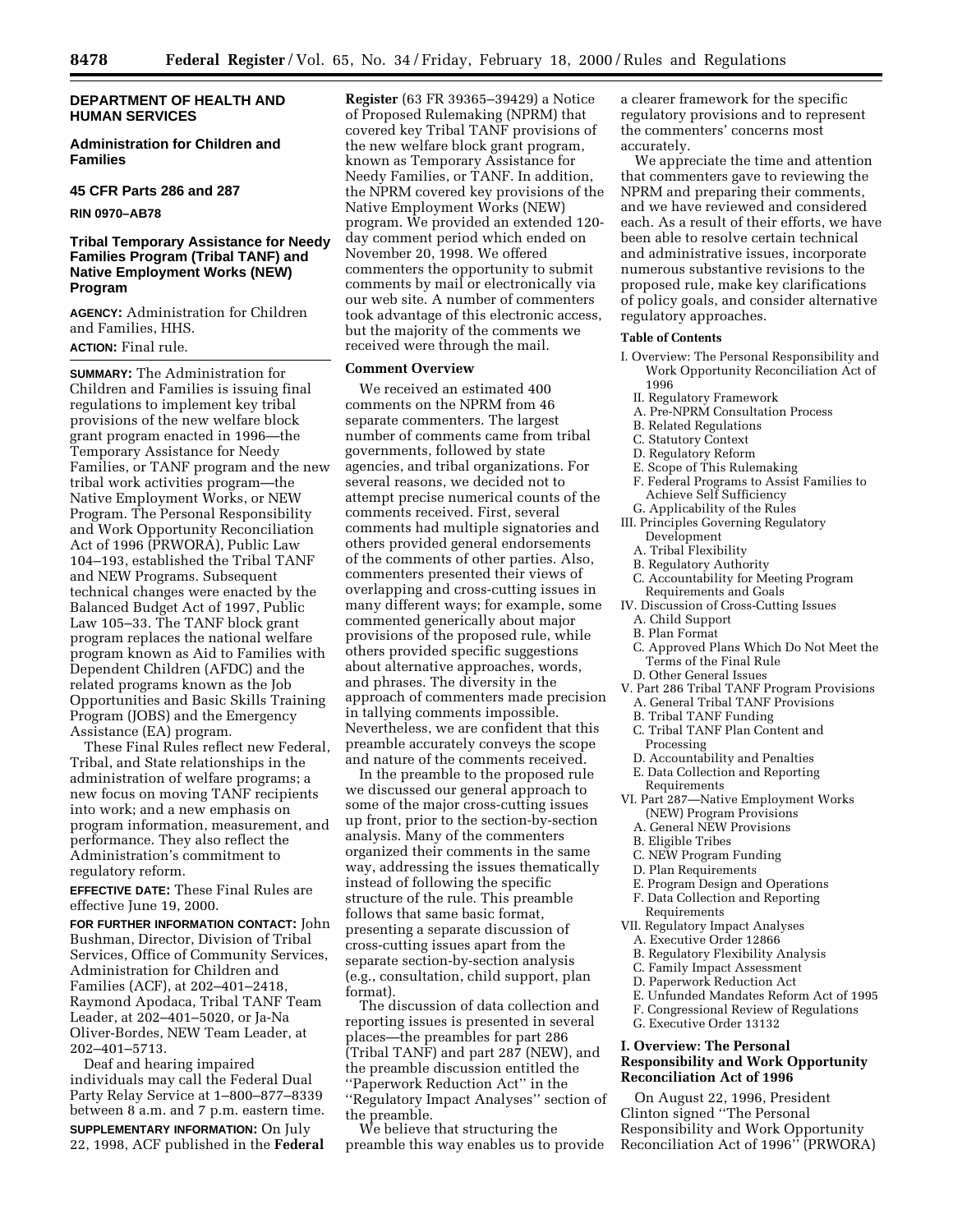into law. The first title of this new law (Pub. L. 104–193) establishes a comprehensive welfare reform program that is designed to change the nation's welfare system. The new program is called Temporary Assistance for Needy Families, or TANF, in recognition of its focus on moving recipients into work and time-limiting assistance.

PRWORA repeals the existing welfare program known as Aid to Families with Dependent Children (AFDC), which provided cash assistance to needy families on an entitlement basis. It also repeals the related programs known as the Job Opportunities and Basic Skills Training program (JOBS) and Emergency Assistance (EA).

The new law reflects widespread, bipartisan agreement on a number of key principles:

• Welfare programs should be designed to help move people from Welfare-to-Work.

• Welfare should be a short-term, transitional experience, not a way of life.

• Parents should receive the child care and the health care they need to protect their children as they move from Welfare-to-Work.

• Child support programs should become tougher and more effective in securing support from absent parents.

• Because many factors contribute to poverty and dependency, solutions to these problems should not be ''one size fits all.'' The system should allow States, Indian tribes, and localities to develop diverse and creative responses to their own problems.

• The Federal government should focus less attention on eligibility determinations and place more emphasis on program results.

After more than two years of discussion and negotiation, PRWORA emerged as a bipartisan vehicle for comprehensive welfare reform. As President Clinton stated in his remarks as he signed the bill, " $*$  \* \* legislation provides an historic opportunity to end welfare as we know it and transform our broken welfare system by promoting the fundamental values of work, responsibility, and family.'' Under the new statute, TANF funding and assistance for families comes with new expectations and responsibilities. Adults receiving assistance are expected to engage in work activities and develop the capability to support themselves and their families before their time-limited assistance runs out.

The new law provides federallyrecognized Indian tribes, or consortia of such Tribes, the opportunity to apply for funding under section 412 of the Social Security Act (or the Act), as

amended by PRWORA, to operate their own TANF programs beginning July 1, 1997.

The law gives States and federally recognized Indian tribes the authority to use Federal welfare funds ''in any manner that is reasonably calculated to accomplish the purposes'' of the new program. Those purposes are: (1) To provide assistance to needy families so that children may be cared for in their own homes or in the homes of relatives; (2) to end the dependence of needy parents on government benefits by promoting job preparation, work, and marriage; (3) to prevent and reduce the incidence of out-of-wedlock pregnancies and establish annual numerical goals for preventing and reducing the incidence of these pregnancies; and (4) to encourage the formation and maintenance of two-parent families.

Indian tribes that choose to administer a Tribal TANF program have been given broad flexibility to set TANF eligibility rules and to decide what benefits are most appropriate for their service areas and populations. Tribes who take on the responsibility for administering a TANF program will be expected to assist recipients making the transition to employment. Tribal TANF grantees also will be expected to meet work participation rates and other critical program requirements in order to avoid penalties and maintain their Federal funding. In meeting these expectations, Tribes need to examine the needs of their service areas and service populations, identify the causes of long-term underemployment and dependency, and work with families, communities, businesses, and other social service agencies in resolving employment barriers. TANF gives Tribes the flexibility they need to respond to such individual family needs. However, in return, it expects Tribes to move towards a strategy that provides appropriate services for needy families. PRWORA offers States and Tribes an opportunity to try new, farreaching changes that can respond more effectively to the needs of families within their own unique environments. PRWORA also redefines the Federal role in administration of the nation's welfare system. It limits Federal regulatory and enforcement authority, but gives the Federal government new responsibilities for tracking the performance of States and Tribes.

In addition to establishing the Tribal TANF program, PRWORA authorizes funding, to the former Tribal JOBS grantees, for a tribal program ''to make work activities available.'' Based upon tribal recommendations, we have designated this tribal work activities

program as the Native Employment Works (NEW) program. Tribes are encouraged to focus the NEW Program on work activities and on services which support participation in work activities. In addition, Tribes are encouraged to create and expand employment opportunities when possible.

This new welfare reform legislation not only gives Tribes new opportunities, as in the case of the TANF program, and continued responsibilities, as in the case of the NEW Program, but it also dramatically affects intergovernmental relationships. It challenges Federal, Tribal, State and local governments to foster positive changes in the culture of the welfare system. It transforms the way agencies do business, requiring that they engage in genuine partnerships with each other, community organizations, businesses, and needy families.

## **II. Regulatory Framework**

#### *A. Pre-NPRM Consultation Process*

In the spirit of both regulatory reform and the government-to-government relationship between Tribes and the federal government, we implemented a broad consultation strategy prior to the drafting of the Notice of Proposed Rulemaking (NPRM). In the preamble to the NPRM we briefly discussed this consultation strategy. However, we received many comments from Tribes questioning whether we had engaged in effective or meaningful Tribal consultation in the drafting of the proposed regulations. We are therefore taking this opportunity to further explain our consultation strategy.

In May 1998 President Clinton signed Executive Order 13084, which provides for ''an effective process to permit elected officials and other representatives of Indian Tribal governments to provide meaningful and timely input in the development of regulatory policies on matters that significantly or uniquely affect their communities.'' In recognizing the unique relationship which the federal government and Tribal governments share, this consultation process allows agencies to develop meaningful consultation opportunities with the Tribes in the development of regulatory policies which directly affect them.

Accordingly, when PRWORA was signed on August 22, 1996 we began internal discussions on how best to obtain input from Tribes on the content of the regulations. We decided to take a multi-pronged approach, which was designed to ensure that Tribes would be provided opportunities at various times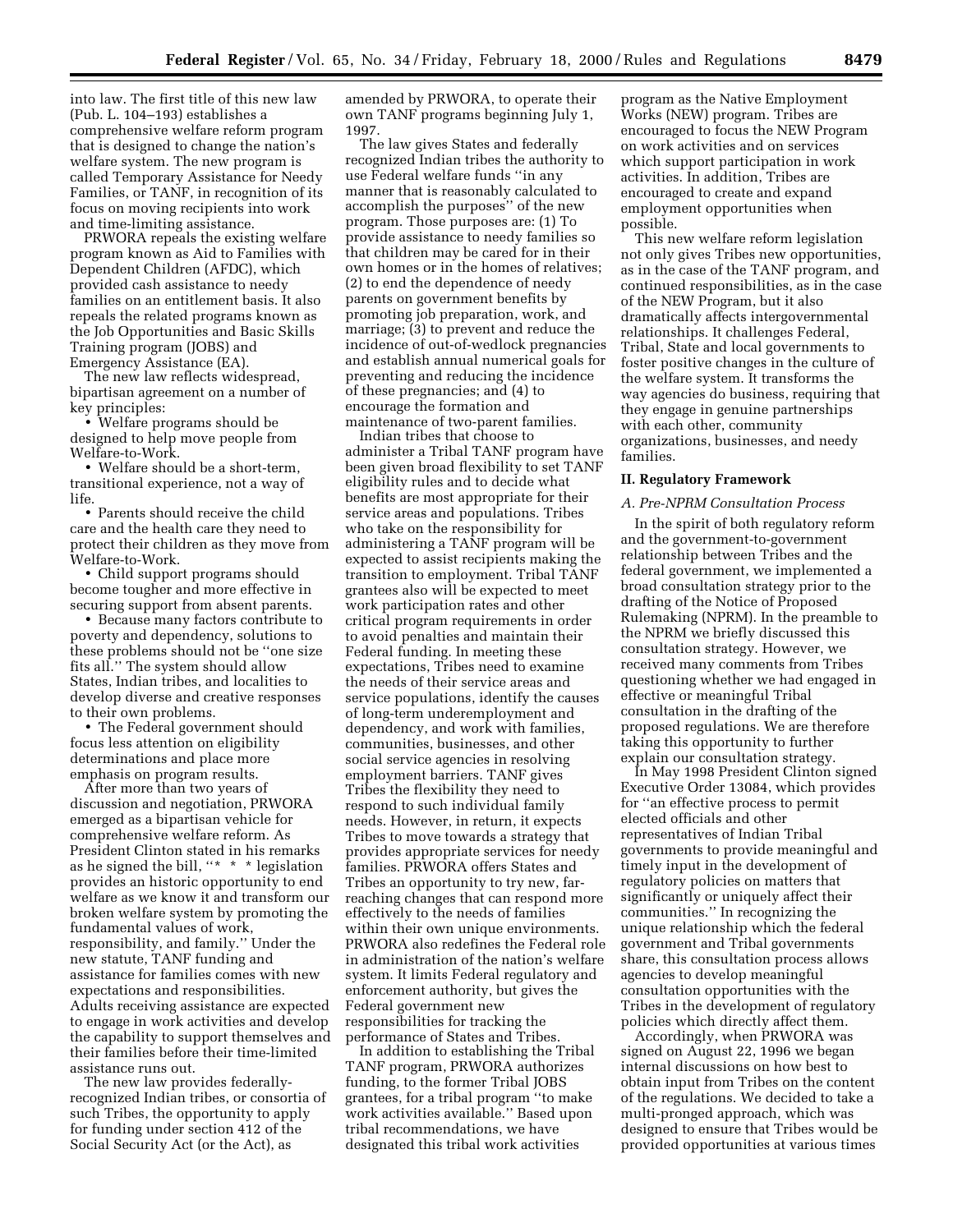throughout the regulation-drafting process to comment and provide input into the proposed regulations.

In early 1997, ACF Regional Offices sent letters out to all eligible tribal governments seeking comments and input on the TANF and NEW regulations. These offices then began to conduct regional Pre-NPRM Tribal TANF/NEW consultation meetings. These Regional meetings were held to discuss the PRWORA law and its potential impact on the Tribes, and to obtain specific information on what should be in the proposed regulations. Representatives from many Tribes attended these on-site consultations, providing us with much useful information. Concurrent with those meetings, we mailed a questionnaire to all federally recognized Tribes in the lower forty-eight states, as well as all Alaska Native entities eligible to operate a TANF and/or NEW Program, asking them to respond to specific questions in the areas of TANF and/or NEW implementation, plan content, penalties, work participation requirements, time limits, data reporting, and special provisions. We received many letters back from Tribes that provided valuable information and insights to us as we began to draft the regulations.

As we drafted the regulations we continued to seek tribal input about potential tribal TANF operations. Several meetings were held in Washington, D.C. with advocates, tribal representatives, national tribal organizations, and other stakeholders. Although these meetings included agenda items in addition to TANF, we took every available opportunity to include separate sessions where individuals were specifically invited to discuss what should be in the proposed rule. Similarly, Regional Offices included TANF discussions in meetings and discussions which they held throughout their regions. Finally, Tribes, tribal organizations, and other stakeholders had the opportunity to provide specific written comments in response to the published NPRM. The comments received were both valuable and appreciated.

Although we were unable to meet individually with every Tribe and tribal organization, we believe that we made our best and concerted effort of consulting with and involving the Tribes in the development of these regulations. We provided an effective process for the provision of meaningful and timely input into both the development and revision of the regulations. As you review the final Tribal TANF regulation, you will see the fruits of that consultation—many of

these comments have brought about substantive changes to the Final Rule, changes which we believe will have a positive effect on the provision of Tribal TANF services in Indian country.

#### *B. Related Regulations*

There is an important relationship between this rulemaking and the Final TANF Rule (64 FR 17720, April 12, 1999) generally applicable to State TANF programs. Tribal decisions on whether to elect to administer a Tribal TANF program will depend on a number of factors, including the nature of services and benefits that will be available to tribal members under the State TANF program. Thus, Tribes have a direct interest in the regulations governing State TANF programs.

Tribes also have an interest in these regulations because, while the statute allows Tribes to negotiate certain program requirements, such as work participation rates and time limits, it subjects tribal programs to the same data collection and reporting requirements as States. These requirements are found at part 265 of the Final TANF Rule (64 FR 17900) and appendices.

A number of States and Tribes have inquired whether a State can count contributions made to an Indian tribe with an approved Tribal Family Assistance Plan toward the State's MOE requirement. On June 2, 1997, the Office of Community Services and the Office of Family Assistance jointly issued a Policy Announcement, TANF–ACF– PA–2 in this regard. This policy announcement provides that State funds paid to an Indian tribe with an approved Tribal Family Assistance Plan may meet the definition of a qualified State expenditure for the purpose of a State's required MOE, if the funds are expended for: (1) ''Eligible families,'' families who meet the income and resource standards established by the State; and (2) cash assistance, child care assistance, certain educational activities, or any other use of funds allowable under section 404(a)(1) of the Act, i.e., any use that is reasonably calculated to accomplish the purpose of the TANF program. The requirements contained in TANF–ACF–PA–2 remain in effect and fit within the provisions of 45 CFR 263.2 relating to the kind of expenditures that count toward meeting a State's basic MOE requirement, and funds spent accordingly would be allowable to satisfy the MOE requirements. In addition, the definition of ''eligible families'' limits MOE expenditures to families that include a child living with a parent or other adult care relative or to pregnant women.

In order for welfare reform to succeed in Indian country, it is important for State and Tribal governments to work together on a number of key issues, including data exchange and coordination of services. We remind States that Tribes have a right under law to operate their own programs. States should cooperate in providing the information necessary for Tribes to do so. Likewise, Tribes should cooperate with States in identifying tribal members and tracking receipt of assistance.

PRWORA also changed other major programs administered by ACF, the Department, and other Federal agencies that may significantly affect a State or Tribe's success in implementing welfare reform. For example, title VI of PRWORA repealed the child care programs that were previously authorized under title IV–A of the Social Security Act. In their place, it provided two new sources of child care funding (which we refer to collectively as the Child Care and Development Fund). These funds go to the Lead Agency that administers the Child Care and Development Block Grant program. A major purpose of the increases in child care funding provided under PRWORA is to assist low-income families in their efforts toward selfsufficiency. We issued Final Rules covering the Child Care and Development Fund on July 24, 1998 (see 63 FR 39935).

In 1998, the Office of Child Support Enforcement (OCSE), Native American Program, conducted a series of six Nation-to-Nation consultations with Indian tribes, tribal organizations and other interested parties to obtain tribal input prior to drafting the regulations for direct funding to Tribes and tribal organizations as authorized by section 455(f) of the Social Security Act. OCSE is drafting those regulations and expects that the NPRM will be published in the **Federal Register** by late summer.

The Secretary of Labor issued interim Final Rules on section 5001(c) of Public Law 105–33, regarding Welfare-to-Work (WtW) grants for Tribes, on November 18, 1997. A copy of these rules is available on the Internet at http:// www.wdsc.org/dinap/dinapw2w/ ta.html. General information on the Department of Labor's Indian and Native American WtW program is available at *http://www.wdsc.org/dinap/ dinapw2w/index.html.*

We encourage you to look in the **Federal Register** for actions on these related rules in order to understand the important relationships among these programs in developing a comprehensive strategy that can provide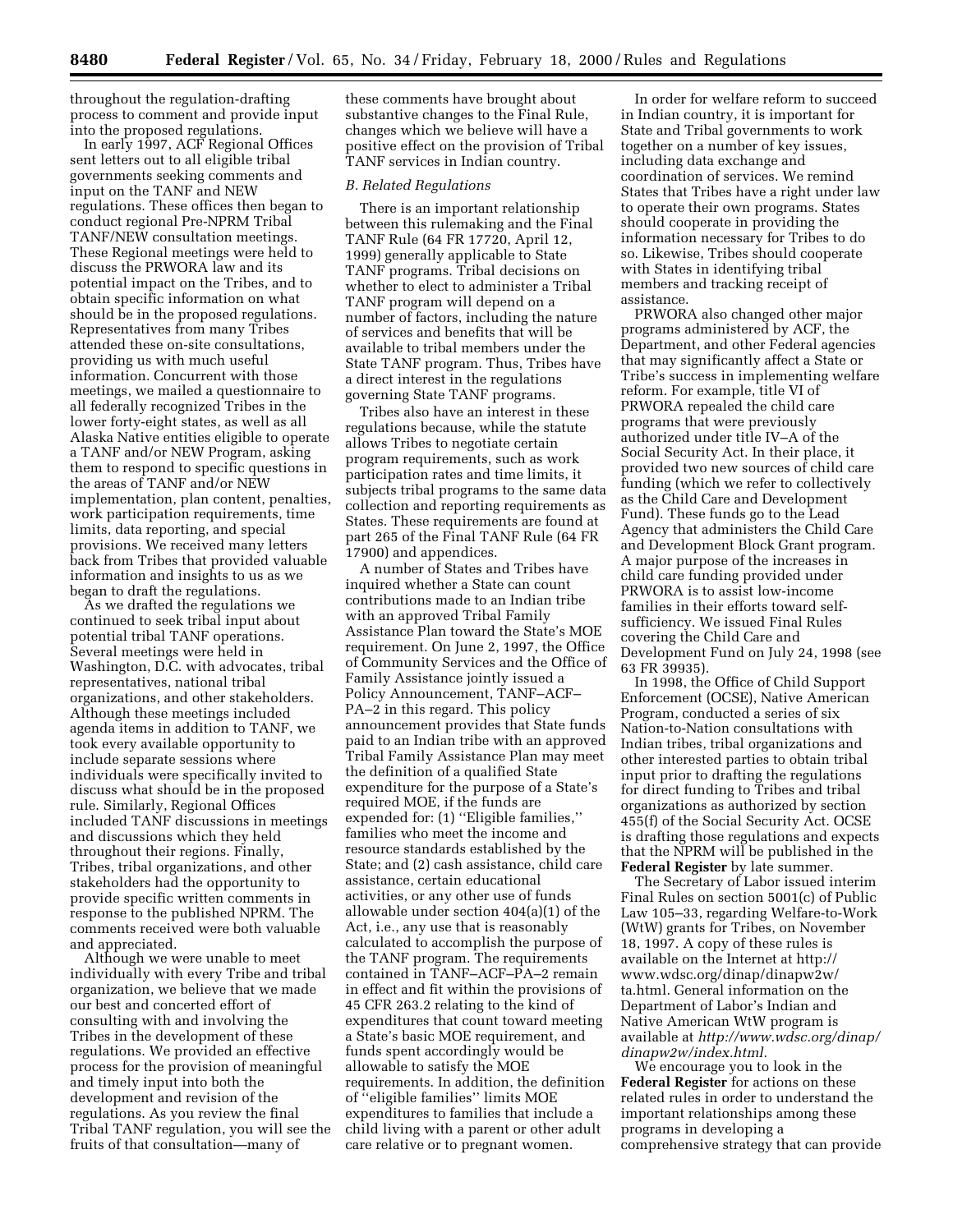support to all families that are working to maintain their family structure and become self-sufficient.

## **C. Statutory Context**

These Final Rules reflect PRWORA, as enacted, and amended by Pub. L. 105– 33 and Pub. L. 105–200. Pub. L. 105–33 created the new Welfare-to-Work (WtW) program, made a few substantive changes to the TANF program, and made numerous technical corrections to the TANF statute. Under section 403 of The Child Support Performance and Incentives Act of 1998, Pub. L. 105–200, Congress added a ''rule of interpretation'' to section 404(k)(3) of the Social Security Act, which indicates that the provision of transportation benefits under section 3037 of the Transportation Equity Act to an individual who is not otherwise receiving TANF assistance would not be considered assistance. We have made a conforming change to our definition of assistance at § 286.10 to reflect this policy.

## *D. Regulatory Reform*

In its latest *Document Drafting Handbook,* the Office of the Federal Register supports the efforts of the National Partnership for Reinventing Government and encourages Federal agencies to produce more readerfriendly regulations. In drafting the proposed and Final Rules, we paid close attention to this guidance and worked to produce a more readable rule. Individuals who are familiar with our previous welfare regulations should notice that this package incorporates a distinctly different, more readable style. We also provided electronic access to the document and gave readers the option to submit their comments electronically. We received a number of positive comments about how the NPRM was written and the electronic access.

Based in part on the positive reaction to the proposed rule, and in the spirit of facilitating understanding, we decided to retain much of the NPRM preamble discussion. We believe it will be useful for some readers in providing the overall context for the final regulations. However, where we are changing our policy in the Final Rule, or the context has changed since we issued the NPRM, we have made appropriate changes to the preamble. We also exercised some editorial discretion to make the discussion more succinct or clearer in places. Wherever we made significant changes in policy, the preamble notes and explains those changes.

In the spirit of providing access to information, we included draft data collection and reporting forms as appendices to the proposed rules even though we did not intend to publish the forms as part of the Final Rule. We thought that the inclusion of the draft forms would expand public access to this information and make it easier to comment on our data collection and reporting plans.

#### *E. Scope of This Rulemaking*

Because there are no existing Tribal TANF or NEW regulations, this package is intended to cover the Final Rules as they relate to the provisions of the Tribal TANF and NEW Programs (including definitions of common and frequently used terms). While this decision has resulted in a large rule, we think it has enabled us to develop a more coherent regulatory framework and provide readers an opportunity to look at the many interconnected pieces at one time.

*F. Federal Programs To Assist Families To Achieve Self-Sufficiency*

## Child Care

Federal Child Care and Development Fund (CCDF) grants enable Tribes to provide child care subsidies to lowincome Indian families so they can work, attend training or return to school. The importance of providing Federal support for child care stems from increased emphasis on transitioning welfare recipients to work and enabling low-income working families to remain in the workforce. Obtaining affordable and safe child care is widely recognized as a major barrier that keeps families on welfare and out of the workforce. Parents are more likely to obtain work and remain in the workforce if child care is affordable, stable, conveniently located and of good quality. Child care helps parents reach and maintain economic self-sufficiency. Quality child care also plays an important role in children's healthy development and preparation for school.

The Child Care and Development Fund (CCDF), as authorized by the Personal Responsibility and Work Opportunity Reconciliation Act of 1996 (PRWORA), assists low-income families and those transitioning off welfare to obtain child care so they can work or attend training/education.

The CCDF brings together four Federal child care subsidy programs and allows States and Tribes to design a comprehensive, integrated service delivery system to meet the needs of low-income working families. The Child Care and Development Block Grant Act (CCDBG), as amended by PRWORA, now permits tribal grantees to directly administer child care funds related to the now repealed Title IV–A programs (At-Risk, Transitional and AFDC child care), in addition to operating CCDBG programs. The amended CCDBG Act also permits tribal grantees to use funds for construction and renovation purposes.

The Administration for Children and Families (ACF) Child Care Bureau is responsible for oversight of the CCDF. Two percent of CCDF funding is earmarked for tribal child care programs. In fiscal year (FY) 1999, Tribes received over \$62 million from the CCDF, more than doubling previous Federal grant amounts made directly to Tribes for child care prior to PRWORA. (See *http://www.acf.dhhs.gov/programs/ ccb* for more information.)

#### Programs Promoting Work

This Administration has repeatedly shown its commitment to promoting the work objectives of this new law. Before and since the legislation was passed, the President and the Administration have worked very hard to ensure that Congress passed strong work provisions and provided adequate child care funding and other program supports to help families making the transition from Welfare-to-Work. These include, the Welfare-to-Work program (WtW), administered by the Department of Labor, the Welfare-to-Work Tax Credit enacted in the Balanced Budget Act, Welfare-to-Work housing vouchers included in the Fiscal Year 1999 budget for the Department of Housing and Urban Development, and Job Access transportation grants.

WtW provides grants to Indian tribes, States, localities, and other grantees to help them move long-term welfare recipients and certain noncustodial parents into lasting, unsubsidized jobs. The Welfare-to-Work Tax Credit provides a credit equal to 35 percent of the first \$10,000 in wages in the first year of employment, and 50 percent of the first \$10,000 in wages in the second year, to encourage the hiring and retention of long-term recipients. (It complements the Work Opportunity Tax Credit, which provides a credit of up to \$2,400 for the first year of wages to employers who hire long-term welfare recipients.)

The Welfare-to-Work Housing Voucher Program provides tenant-based Section 8 housing assistance to help eligible families make the transition from welfare to work. In FY 1999, HUD awarded 50,280 vouchers to communities, including two Tribes, that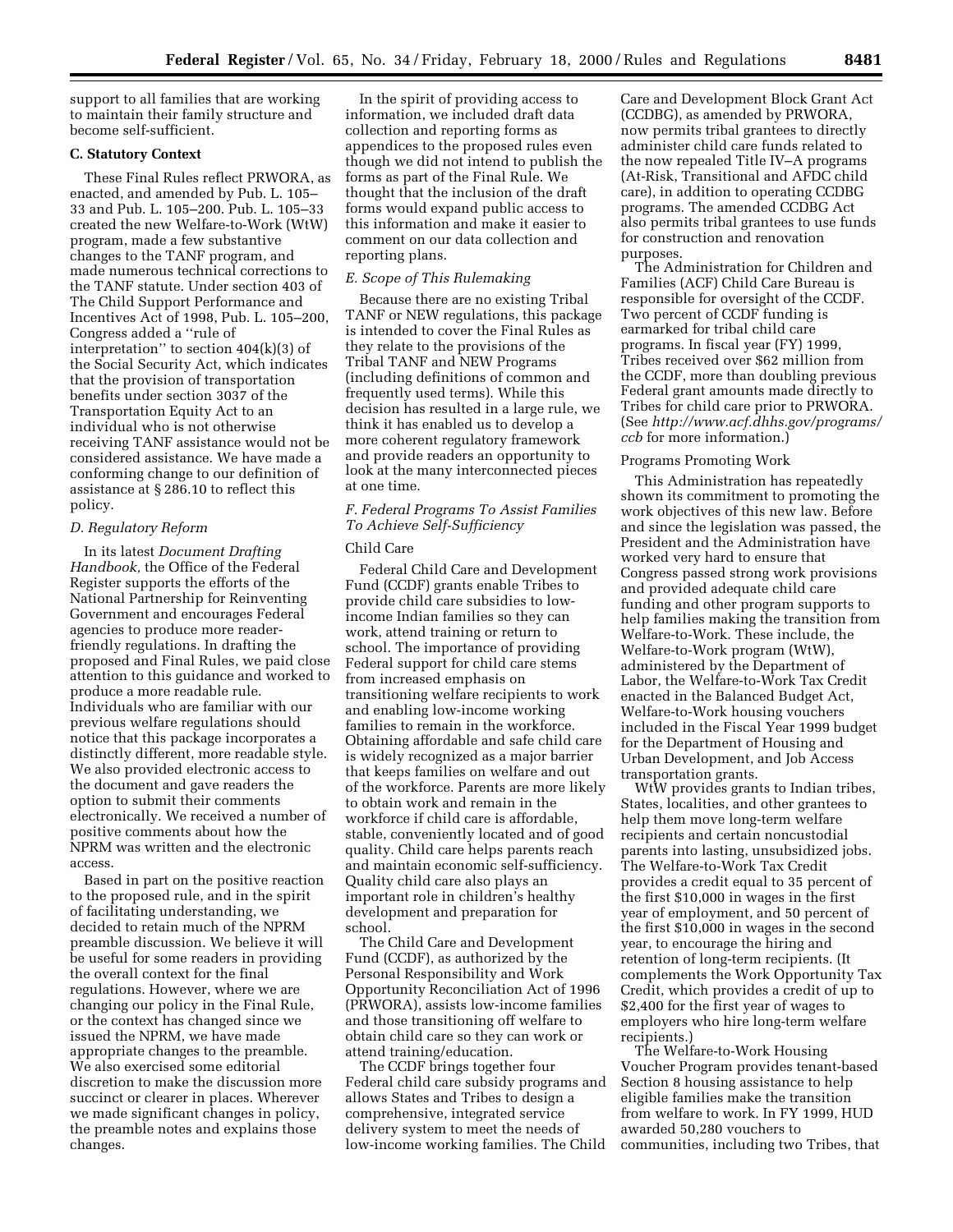created cooperative efforts among their housing, welfare and employment agencies. (Only Tribes with Section 8 housing programs were eligible to apply. You can find additional information on this initiative at *http:// www.hud.gov/native.*)

The Transportation Equity Act for the 21st Century (TEA–21) authorizes \$750 million over five years for competitive grants to communities to develop innovative transportation activities to help welfare recipients and other lowincome workers (*i.e.,* those with income up to 150 percent of poverty) get to work. For FY 1999, the Department of Transportation awarded 171 grants totaling \$71 million, including grants to several Tribes. You can find additional information at *http://www.fta.dot.gov/.* You can find more information about the Administration's initiatives at *http:/ /www. whitehouse.gov/WH/Welfare.*

The President has also challenged America's businesses, its large nonprofit sector, and the executive branch of the Federal government to help welfare recipients go to work and succeed in the workplace.

In May 1997, the President helped to launch a new private-sector initiative to promote the hiring of welfare recipients by private-sector employers. The Welfare-to-Work Partnership, which started with 105 participating businesses, now includes over 12,000 businesses that have hired over 410,000 welfare recipients. This partnership has produced a variety of materials to support businesses in these efforts, including the ''Blueprint for Business'' hiring manual and ''The Road to Retention,'' a report of companies that have achieved higher retention rates for former welfare recipients. You can find information about the Welfare-to-Work Partnership at *http:// www.welfaretowork.org.*

The Small Business Administration (SBA) is addressing the unique and vital role of small businesses, which account for over one-half of all private-sector employment. It is helping small businesses make connections to job training organizations and job-ready welfare recipients. SBA is also providing training and assistance to Tribal welfare recipients who wish to start their own businesses through its Tribal Business Information Centers. Businesses can receive assistance through SBA's 1–800–U–ASK–SBA and through its network of one-stop centers, one-stop capital shops, and district offices. Information on SBA's Welfareto-Work initiative (WtW) and other activities are available through the SBA home page at *http://www.sba.gov.*

In addition, the Vice President has developed a coalition of national civic, service, and faith-based groups committed to helping former welfare recipients succeed in the workforce—by providing mentoring, job training, child care, and other supports. On March 8, 1997, the President directed all Federal agencies to submit plans describing the efforts they would make to respond to this challenge. Under the Vice President's leadership, Federal agencies committed to hiring at least 10,000 welfare recipients over the next four years. Agencies have already fulfilled this commitment—nearly two years ahead of schedule. (You can find additional information on this effort at *http://www.welfaretowork.fed.gov.*)

## *G. Applicability of the Rules*

As we indicated in the NPRM, a Tribe may operate its TANF and/or NEW Program under a reasonable interpretation of the statute prior to publication of the Final Rules. Thus, in determining whether a Tribe is subject to a penalty under TANF or a disallowance under the NEW Program, we would not apply regulatory interpretations retroactively. We have retained this basic policy, but modify it to clarify that the ''reasonable interpretation'' standard applies until the effective date of these Final Rules. Tribes remain bound by any Policy Announcements issued by ACF, including those issued in advance of the final regulations, both prior to and after the effective date of these regulations. You can find additional discussion of this policy at Part IV.C below, as well as in § 286.215 of the preamble.

## **III. Principles Governing Regulatory Development**

#### *A. Tribal Flexibility*

In the conference report to PRWORA, Congress stated that the best welfare solutions come from those closest to the problems, not from the Federal government. Thus, the legislation provides Tribes with the opportunity to reform welfare in ways that work best to serve the needs of their service areas and service populations. It gives Tribes the flexibility to design their own programs, define who will be eligible, establish what benefits and services will be available, and develop their own strategies for achieving program goals, including how to help recipients move into the work force.

To ensure that our rules support the legislative goals of PRWORA, we are also committed to gathering information on how Tribes are responding to the new opportunities available to them. We reserve the right to revisit some issues, either through proposed legislation or regulation, if we identify situations where these rules are not furthering the objectives of the Act.

## *B. Regulatory Authority*

Early input from the consultations with Indian tribes suggested that, consistent with the intent of Congress to provide for program flexibility, we should limit the extent to which we regulate Tribal TANF and NEW Programs. However, Congress gave us more authority to regulate the Tribal TANF and NEW Programs than State TANF programs. Unlike the process for reviewing and accepting plans for State TANF, the statute requires us to approve Tribal TANF plans. While we propose maximum flexibility in program design and procedure, we believe it is important for us to set forth, in regulations, the process for the submission and approval of plans and other program requirements.

Tribal TANF programs must meet minimum work participation rates, and Tribal TANF recipients are subject to maximum time limits for the receipt of assistance as well as penalties for failure to meet program requirements. While these requirements are specified in PRWORA for State TANF programs, they are not specified for Tribal TANF programs, and we will negotiate these with each tribal program. Although the proposed rules suggested flexibility in how these requirements could be established, we believe that it is important for us to lay out, in regulations, the criteria that we will use.

Although Tribes that operate TANF programs are subject to some of the same statutory requirements as are States, there are some requirements that do not apply to Tribes, such as the prohibitions in section 408. Since the statute does not always treat Tribes and States in the same way, we believe the Tribal TANF regulations should reflect the distinctions where appropriate.

## *C. Accountability for Meeting Program Requirements and Goals*

The new law gives Tribes flexibility to design their TANF programs in ways that strengthen families and promote work, responsibility, and selfsufficiency. At the same time, however, TANF reflects a bipartisan commitment to ensuring that State and Tribal programs support the goals of welfare reform. To this end, the statutory provisions on data collection and penalties are crucial because they give us the authority we need to track what is happening to needy families and children under the new law, measure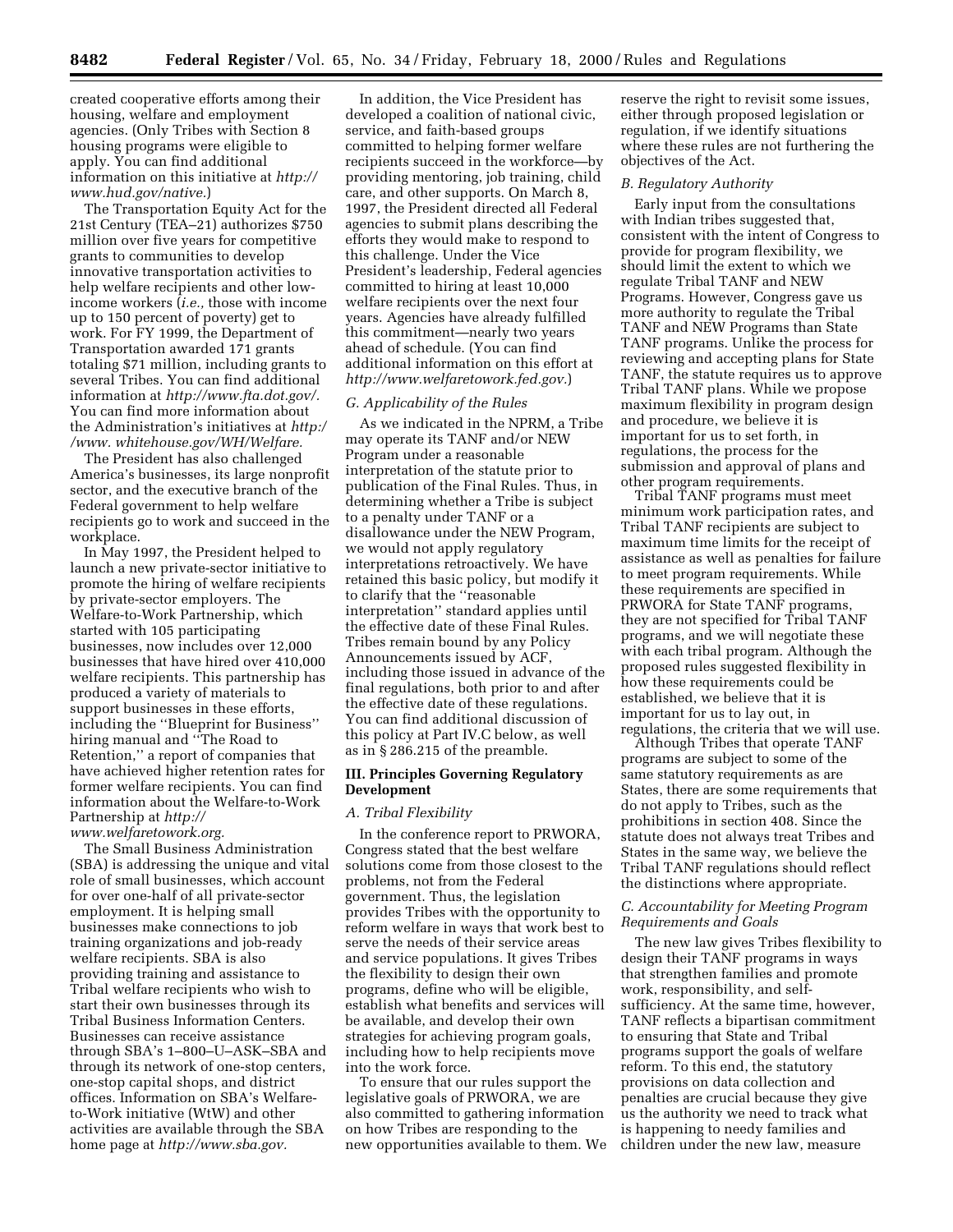program outcomes, and promote key objectives.

## **IV. Discussion of Cross-Cutting Issues**

## *A. Child Support*

One of TANF's purposes is to provide assistance to needy families so that children may be cared for in their own homes or the homes of relatives. Another is to end the dependence of needy parents on government benefits by promoting job preparation, work, marriage, and parental responsibility. A third is to prevent and reduce the incidence of out-of-wedlock pregnancies and to encourage the formation and maintenance of two-parent families. Child support enforcement provides an important means of achieving all of these goals for Indian families and children. In the NPRM, we solicited comments on the subject of conditioning eligibility for receipt of Tribal TANF assistance on cooperation with child support enforcement efforts. We received very few comments on this issue. The comments we received indicated that the decision on conditioning eligibility for Tribal TANF assistance on either cooperation or assignment of child support to the Tribe should be left to the individual Tribes or to tribal-state negotiations.

We have considered all comments received on the issue and believe that conditioning Tribal TANF eligibility on cooperation with child support enforcement agencies is consistent with assisting needy families achieve selfsufficiency. Section 286.75(a)(8) provides that, at their option, Tribal TANF programs may require cooperation with IV–D agencies as a prerequisite to receipt of TANF assistance. Good cause and other exceptions to cooperation shall be defined by the Tribal TANF program.

In addition, at § 286.155 we establish the rule that Tribal TANF programs may, at their option, condition eligibility for TANF assistance on assignment of child support to the Tribe. The statute does not address conditioning eligibility for Tribal TANF on the assignment of child support and we have determined that Tribes may require assignment as a condition of eligibility for Tribal TANF. If a Tribe elects this option, it may be approved only if the TFAP addresses the following to the satisfaction of the Secretary: (1) how the Tribe will use assigned support to further their TANF programs and, (2) procedures by which the Tribe will pay to the family any amount of child support collected and assigned to the Tribe that is in excess of the amount of TANF assistance provided to that family.

Section 286.155(b)(1) means that a Tribe may not retain assigned support in excess of TANF assistance. Any such excess must be passed on to the family. Section 286.155(b)(2) requires that assigned child support retained by the Tribe be used for TANF purposes under the TFAP. The TFAP should specify how assigned support will be used.

Until ACF issues regulations regarding the direct funding of Tribal child support enforcement programs, most child support will continue to be collected by States. States will continue to distribute amounts collected in accordance with Federal requirements and may, consistent with those requirements, retain amounts assigned to the State as a condition of receipt of AFDC and/or State TANF assistance. Amounts in excess of the amount that may be retained by the State would normally be passed through to the family. However, States may remit such amounts, if assigned to a Tribe with respect to Tribal TANF, to the Tribe within the required disbursement time frames.

As we stated above, to ensure that our rules support the legislative goals of PRWORA, we are committed to gathering information on how Tribes are responding to the new opportunities available to them to promote selfsufficiency. We intend to revisit the issue of child support enforcement as it relates to Tribal TANF programs, either through proposed legislation or regulation, if we identify situations where the Final Tribal TANF rules are not furthering the objectives of the Act.

Implementation of child support enforcement in Indian country is key to achieving self-sufficiency. The Federal government has a major role in child support enforcement (particularly with regard to the operation of the Federal Case Registry, National New Hire Directory and the expanded Federal Parent Locator Service), the continuing Federal interest in the effectiveness of child support collections, and the continued Federal financial commitment, under TANF, for needy families whose children do not have access to parental support.

#### *B. Plan Format*

In the NPRM, we solicited comments on the subject of whether ACF should develop a format or preprint for TANF. We received few comments on this issue. We have decided that, although all plans have common required elements, there is no need to prescribe the format which a Tribe should use to develop its plan. A Tribe may therefore use a format of its choosing, as long as all required statutory and regulatory elements are addressed.

## *C. Approved Plans Which Do Not Meet the Terms of the Final Rule*

The Supreme Court has held that the Administrative Procedures Act (5 U.S.C. 551 et seq.) prohibits regulations from having retroactive effect because section 551 defines a rule as agency action having ''future effect.'' We acknowledge that there will inevitably be Tribal TANF programs that are currently operating in a manner that is inconsistent with the Final Rule and that will need time to amend their plans and their operations to bring programs in line with the final regulations. Between publication of the final Tribal TANF and NEW regulations and the effective date of the regulations, we will permit Tribal TANF and NEW Programs to continue to operate under a ''reasonable interpretation'' of the statute and applicable Policy Announcements, with the understanding that as of the effective date ALL Tribal TANF and New programs must comply with the final regulations or face penalties for noncompliance. The time frames for submitting amendments at § 286.165 applies; any amendments must be submitted at least 30 days prior to the effective date of the final regulations (i.e., 90 days from the date of publication of the Final Rule).

#### *D. Other General Issues*

The following is a discussion of all the comments we received regarding the proposed rule, as well as a discussion of all the regulatory provisions which we have changed. In most cases the discussion follows the order of the regulatory text, addressing each part and section in turn. However, we incorporated the discussion regarding any changes to the ''definitions'' section in the appropriate topic area discussion section. For areas where we received no comments, and where no changes have been made to the draft language, we have included the preamble discussion from the NPRM. The entire regulatory text is included in the Final Rule.

## **V. Part 286—Tribal TANF Program Provisions**

## **Subpart A—General Tribal TANF Provisions (§§ 286.1–286.15)**

## *Section 286.1 What Does This Part Cover?*

This part contains our Final Rule for the implementation of section 412 of the Social Security Act, except for section 412(a)(2) which is covered in part 287.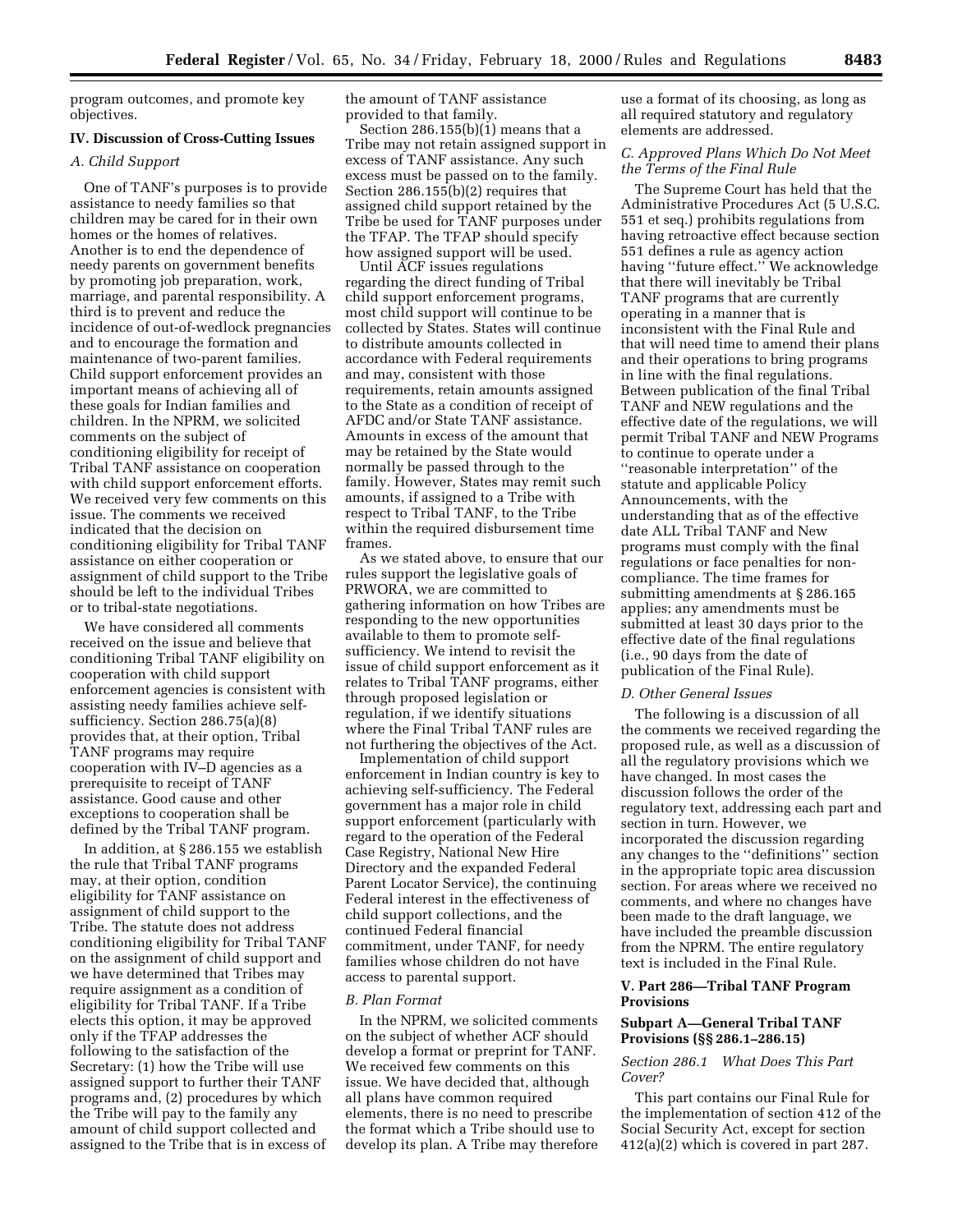Section 412 allows federally-recognized Indian tribes, certain specified Alaska Native organizations and Tribal consortia to submit plans for the administration of a Temporary Assistance for Needy Families (TANF) program.

In this Final Rule, we have tried to retain the flexibility provided by the statute to the Tribal Family Assistance program. At the same time, we recognize the need to set forth the general rules that will govern the program.

In addition, in recognition of the unique legal relationship the United States has with Tribal governments, these regulations will be applied in a manner that respects and promotes a government-to-government relationship between Tribal governments and the United States government, Tribal sovereignty, and the realization of Indian self-governance.

In this Final Rule the terms ''Tribal Family Assistance program'' or ''TFAP'' and ''Tribal TANF program'' are used interchangeably.

## *Section 286.5 What Definitions Apply to This Part?*

This section of the Final Rule includes definitions of the terms used in Part 286. Where appropriate, it also includes cross-references which direct the reader to other sections or subparts of the Final Rule for additional information.

In drafting this section of the Final Rule, we chose not to define every term used in the statute and in these final regulations. We understand that excessive definitions may unduly and unintentionally limit Tribal flexibility in designing programs that best serve their needs.

For example, we have not defined ''Indian family'' or ''service population.'' Each Tribe administering its own Tribal TANF program is permitted by the statute to define its service population. Because funding for the Tribal TANF program is based on State expenditures of Federal funds on Indian families during fiscal year 1994, we believe the Tribal TANF program was intended to serve primarily Indian families. However, in order to provide flexibility to Tribes and States, Tribes may define service population and have the option of including only a portion of the Tribal enrollment, only Tribal members, all Indians, or even non-Indians residing in the service area. It will be up to each Tribe submitting a TANF plan to define the service population that the plan covers. The service population definition provided by a Tribe in turn determines what data

the State would be asked to provide to calculate the amount of the Tribal TANF grant. Note that at  $\S 286.75(d)(2)$  if a Tribe chooses to include non-Indian families in its service population definition, the Tribe is required to demonstrate State agreement with the inclusion of that portion of the Tribe's service population.

We also have not defined the individual work activities that count for the purpose of calculating a Tribe's work participation rate. These are terms the Tribe should define in designing its Tribal TANF program. We believe Tribes should have maximum flexibility to define these terms as appropriate for their program design.

Readers will note that we use the term ''we'' throughout the regulation and preamble. The term ''we'' means the Secretary of the Department of Health and Human Services or any of the following individuals or agencies acting on the Secretary's behalf: the Assistant Secretary for Children and Families, the Regional Administrators for Children and Families, the Department of Health and Human Services, and the Administration for Children and Families.

Readers should also note that we use the term ''Tribe'' throughout the regulation and preamble. The term ''Tribe'' means federally-recognized Indian tribes, consortia of such Indian tribes, and the 13 entities in the State of Alaska that are eligible to administer a Tribal Family Assistance program, under an approved plan. It also refers to the Indian tribes and the Alaska Native organizations that are eligible to administer a NEW Program because they operated a Tribal JOBS Program in fiscal year 1995.

We have provided necessary definitions from PRWORA for the readers' convenience. However, we have chosen not to augment these statutory definitions.

We also have provided clarifying, operational and administrative definitions in the interest of developing clearer, more coherent and succinct regulations. These include common acronyms and definitions we believe are needed in order to understand the nature and scope of the provisions in this Final Rule. Some of these terms have commonly understood meanings; others are consistent with definitions included in the State TANF Final Rule. We advise readers to review all the terms in this section carefully because many of them determine the application of substantive requirements.

Federal requirements related to the expenditures of Federal grant funds necessitate the use of precise

definitions. An example of such a definition is that used for the term ''administrative costs,'' which triggers particular Federal grant requirements (see § 286.50). This definition is important because we have established, at § 286.50, a graduated cap over the first three years of operation which will ultimately limit to 25 percent the amount of Tribal TANF funds that a Tribe may use for administrative costs.

The terms ''assistance'' and ''families receiving assistance'' are used in the PRWORA in many critical places that affect the Tribal TANF program. For the purposes of the Tribal TANF program, we are adopting the same definition of assistance as developed and included in the Final Rule for the State TANF program. Please refer to § 286.10 for a detailed discussion of this definition.

## *Section 286.10 What Does the Term ''Assistance'' Mean? (New Section)*

This is a new section in the Final Rule. In the NPRM we noted that the term ''assistance'' was a key term that affected Tribal TANF programs in the areas of calculating work participation rates and time limits, data collection and reporting, and consistency with legislative mandates for TANF program operations. The proposed rule included the definition of assistance in § 286.5, with the other Tribal TANF definitions. However, because of the length and significance of this term, we decided to give it its own section in the Final Rule.

#### **Background**

The legislative history for title IV–A of the Act makes clear that Congress did not intend ''assistance'' to mean something different in the Tribal TANF context than it does in the general TANF context. In addition, while the legislative history indicates that Congress intended ''assistance'' to encompass more than cash payments, it does not provide specific guidance (see H.R. Rep. No. 725, 104th Cong., 2d Session). Insofar as the legislative history circumscribes the development of a Final Rule on the definition of ''assistance,'' we determined that the statute requires a single definition of the term regardless of whether a State or a Tribe is administering the TANF program. Both the NPRM applicable to State TANF programs and the NPRM applicable to Tribal TANF programs proposed the same definition of assistance. For reference, please refer to 64 FR 17755 for an overview of comments received on the definition of assistance proposed in the NPRM applicable to State TANF programs published by ACF on November 20, 1997.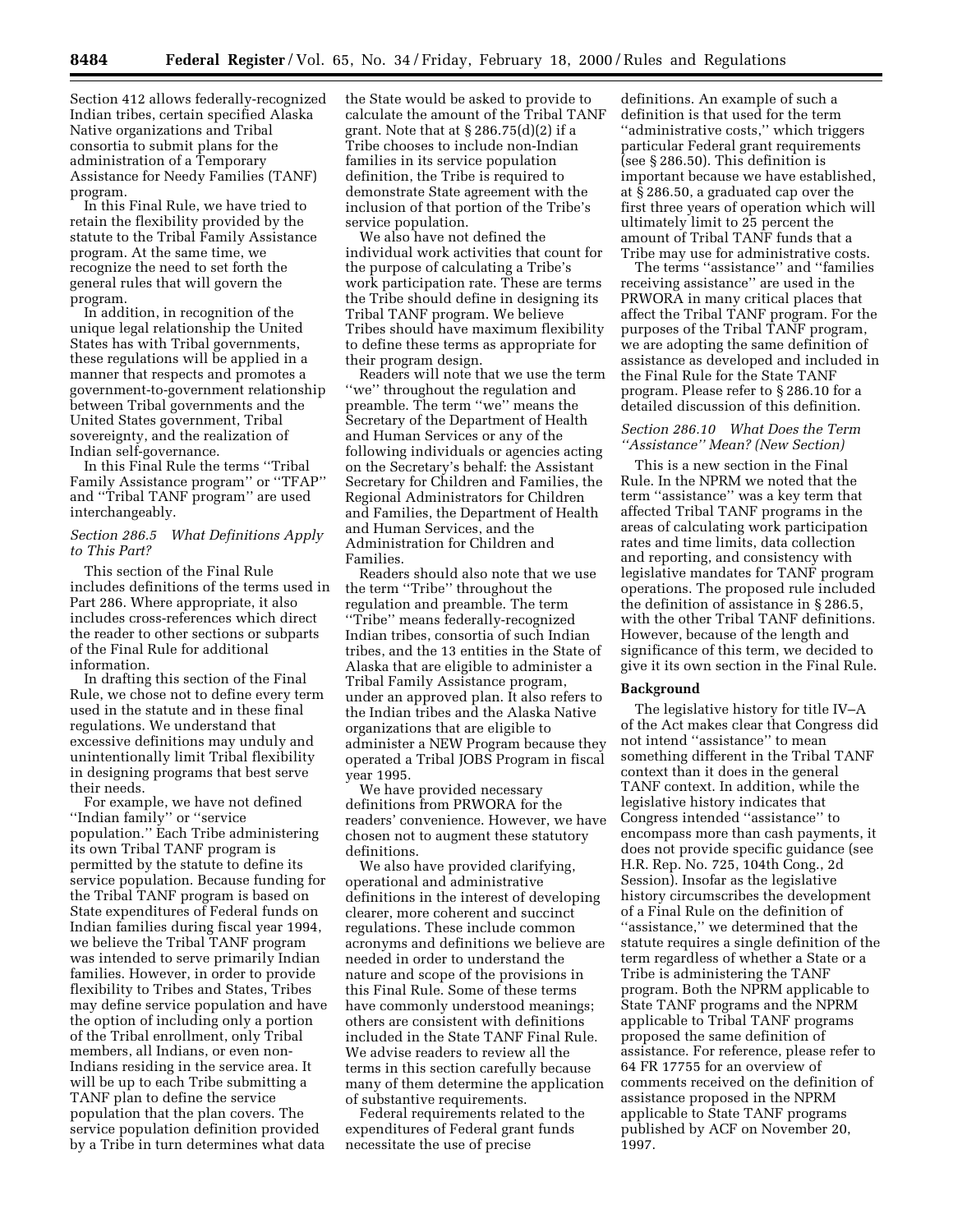#### **Overview of Comments**

We received multiple comments in response to the Tribal TANF NPRM on this definition. Several commenters indicated that individual Tribes should determine what they consider short term/emergency assistance. Others wanted to narrow the possible benefits that could be considered within the definition of assistance. Commenters also requested that we expand the definition of one-time short-term assistance.

As a result of consideration of all comments received on this key concept, we have made substantial modifications to the definition of assistance as in the proposed Tribal TANF rule. The modifications address concerns with the scope of benefits treated as assistance, the treatment of work supports and the exclusion from the definition of ''onetime, short-term'' assistance.

## **Appropriateness of a Single Federal Definition of Assistance**

*Comment:* Several commenters argued that Tribes should be able to determine for themselves how assistance would be defined in the TANF program rather than having a single Federal definition of TANF assistance.

*Response:* There are several reasons why we do not believe that this a feasible option. The definition of assistance is central to the accountability provisions in the statute. There must be a single definition of this term in order to insure that key TANF provisions are implemented as intended. Having various definitions of assistance rather than a single, uniform definition would raise questions about the consistency and comparability of TANF data reports, program information, work participation rates, time limits, and application of penalties. It would also make it very difficult to understand whether or how the TANF program is contributing to the movement of needy families to selfsufficiency.

We have established one uniform definition of assistance at § 286.10. We emphasize that this definition does not substantially impede the flexibility of States and Tribes to set eligibility rules or to expend funds on a broad range of benefits and services for needy families. The definition of assistance does not limit the types of allowable benefits or services which State and Tribal TANF programs may provide. Rather, the major effect of the definition is to determine the applicability of key TANF requirements to the benefits that a State or Tribe elects to provide.

## **Scope of Benefits Treated as Assistance**

*Comments:* Several comments were received to the effect that the scope of what is considered assistance should be narrow and should exclude a variety of supports for working families such as child care, transportation and workbased assistance such as wage subsidies.

*Response:* We have made significant modifications to the definition of assistance with the effect that the scope of benefits deemed assistance is narrower than proposed in the published NPRMs. We agree that there are sound reasons for narrowing the definition of assistance to exclude some work supports. While neither the statute nor the legislative history specifically indicate that a particular subset of benefits under a TANF program should be excluded from the definition of assistance, there is also little direct evidence that Congress intended for time limits and data collection to apply to every conceivable array of new benefits or to working families that have not traditionally been part of the welfare system.

Clearly, in reforming the welfare program, Congress was trying to facilitate the ability of families to work and become self-sufficient. Two of the main effects of defining a TANF benefit as ''assistance'' are to require that a family work so that it can become selfsufficient and to time limit that benefit. However, the need to time limit work supports is mitigated where the family is already moving toward selfsufficiency.

At § 286.10(b) the definition of ''assistance'' provides that supports for working families (such as child care and transportation) are excluded. This exclusion covers supportive services needed to address employment-related needs and time spent by an employed individual in education and training needed for job retention and career advancement.

Except as provided in § 286.10(b), the exclusion does not cover supportive services related to participation in education, training, job search and related employment activities for nonworking families. Supportive services provided in this situation (to nonworking families) look more like traditional welfare rather than work supports. In addition, the same rationale for excluding nonworking families from the TANF work requirements, including work participation and time limits, does not exist for these families as exists for families that are already working. Educational and training activities are generally excluded under § 286.10(b)(6). The one exception is if education or

training benefits include allowances or stipends designed to provide income support. These particular types of education and training benefits are considered assistance.

While our definition excludes some forms of support as ''assistance,'' the exclusions do not apply to the eligible Alaska Tribal entities and the State of Alaska in determining whether the Alaska Tribal entities' Tribal TANF programs are comparable to Alaska's State TANF program. For example, an Alaska Tribal entity that implements a Tribal TANF program may choose to include ''direct services'' as part of their benefit level definition, and these ''direct services'' would trigger the TANF requirements, i.e., work requirements, time limits, and data collection and reporting. Please refer to § 286.175 for more information on the Alaska comparability requirement.

## **Exclusion of Contribution To and Distributions From Individual Development Accounts**

The definition at § 286.10(b)(5) excludes contributions to, and distributions from Individual Development Accounts (IDAs). While commenters did not raise concerns with the treatment of IDA benefits under the definition of assistance, enactment of the Assets for Independence Act (AFIA) (under title IV of Pub. L. 105–285) subsequent to publication of the Tribal TANF NPRM justify a specific discussion here of the impact of IDAs on Tribal TANF programs. Please note that we have added a new section, § 286.40 and ask that you refer to the discussion of § 286.40 in the Preamble for additional information about Tribal contributions to IDAs and the extent to which such contributions are allowable TANF expenditures.

Contributions to and distributions from IDAs are excluded from the definition of assistance for several reasons. First, many of the assets in IDA accounts represent deposits from the earnings of low-income families and the interest on those deposits. These sorts of assets do not represent assistance from TANF or any other governmental source. Second, when contributions are made into IDA accounts from the Tribal TANF agency or other third parties, they only represent potential assistance at that point. The individuals whose funds are in the account are potential beneficiaries, but have very limited access to the funds in the account. These funds are unavailable to meet their basic needs. Furthermore, the distributions from IDA accounts would normally be excluded under other provisions of our definition (e.g. as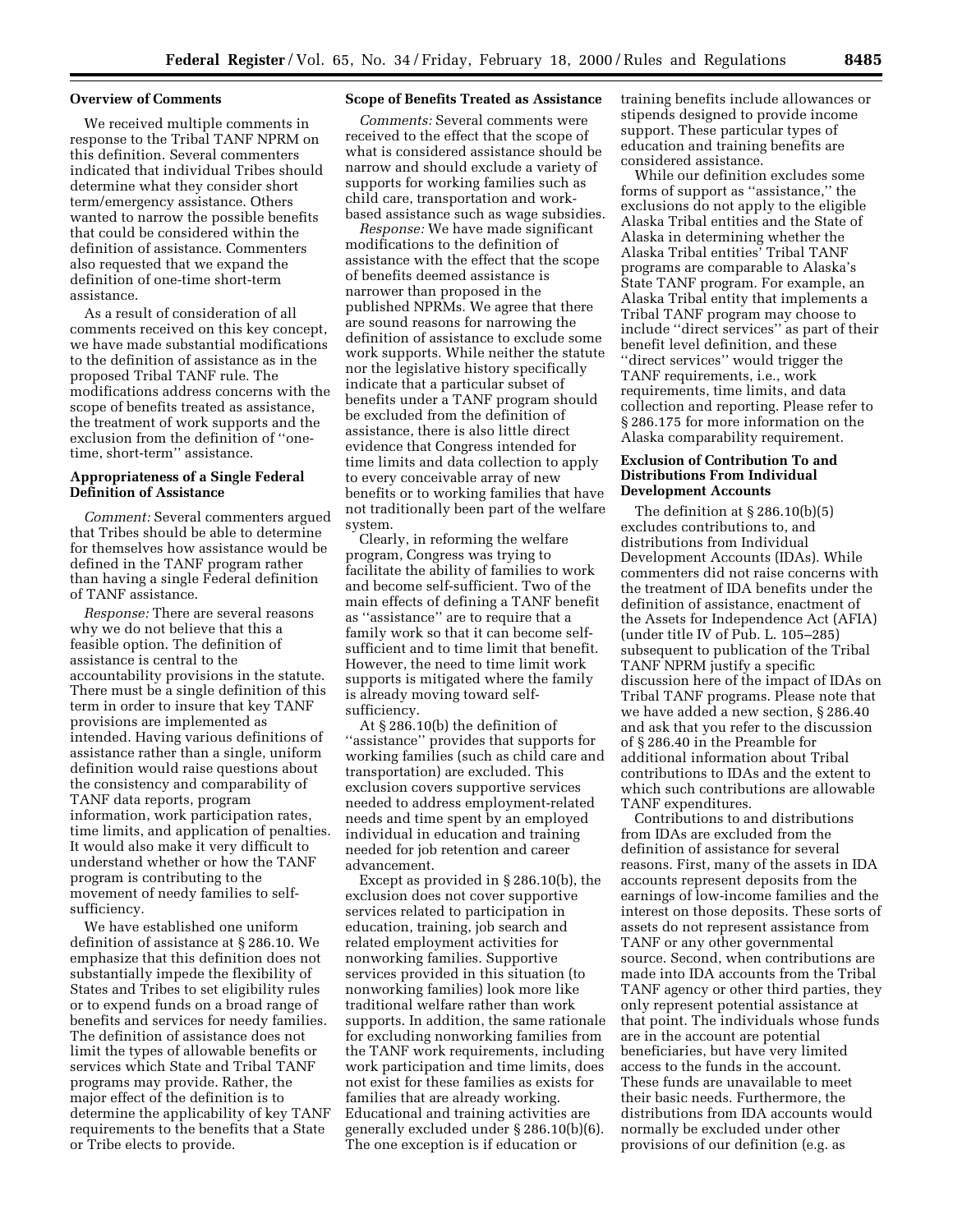emergency benefits, for education, and as nonrecurring, short-term benefits). Because the residual cases are likely insignificant in terms of the amount of assistance involved and the tracking of such amounts might create significant administrative burdens, we believe it is appropriate to provide an umbrella exclusion for IDA benefits.

## **Employment-related Services**

The ''employment-related services'' exclusion at § 286.10(b)(6) generally covers on-the-job training, subsidized employment, and most education and training activities since most do not represent income support. This exclusion also covers payments to employers and third parties for supervision and training and payments under performance-based contracts for success in achieving job placements and job retention. As discussed above, there may be types of education and training benefits (e.g. stipends or allowances) that fall within the definition of assistance. The definition of assistance includes payments to individuals participating in work experience or community service. It also includes need-based payments to individuals in any work activity whose purpose is to supplement the money they receive for participating in the activity.

The distinction we make between work subsidies paid to employers and payments to participants in work experience and community service is similar to distinctions made under tax law. For example, we refer you to Notice 93–3, issued by the Internal Revenue Service on December 17, 1998. This Notice explains that TANF payments that meet certain conditions would not be considered income, earned income, or wages for Federal income tax purposes. The Notice provides that: ''Payments by a governmental unit to an individual under a legislatively provided social benefit for the promotion of the general welfare that are not basically for services rendered are not includable in the individual's gross income and are not wages for employment tax purposes, even if the individual is required to perform certain activities to remain eligible for the payments. \* \* \* Similarly, these payments are not earned income for Earned Income Credit (EIC) purposes.'' Our definition of assistance distinguishes between work subsidies paid to employers and community service and work experience on a similar basis. We believe that payments to participants in work experience and community service are closely associated with traditional welfare benefits and are designed primarily to

meet basic needs rather than as compensation for services performed. This view is also reflected in the Conference Report, H. Rep. 105–34, which added the Welfare-to-Work (WtW) program. In discussing the treatment of WtW cash assistance for time-limit purposes, it indicates that wage subsidies are indirect cash assistance. (See discussion in the preamble for § 286.130).

#### **Nonrecurring, Short-Term Benefits**

*Comment:* We received comments asking that short-term, episodic assistance for families in discrete circumstances and encompassing nonrecurring, short-term payments that could occur more than once in a 12 month period be excluded from the definition of assistance. Concerns were raised about the negative impact on innovation by TANF agencies unless the exclusion were expanded.

*Response:* In part, the narrower language in the proposed rule reflected our determination that it would not be appropriate to exempt families that received a substantial amount of assistance, assistance over a significant amount of time, or assistance provided on a recurring basis from work requirements and time limits. At the same time, we did not intend our definition to undermine State and Tribal efforts to divert families from the welfare rolls by providing short-term relief that could resolve discrete family problems. Based on comments received on the proposed rule as well as other sources of information, we realize that diversion activities are an important part of State and Tribal strategies to reduce dependency and encourage selfsufficiency. Restrictive Federal rules in this area could inadvertently stifle the ability of States and Tribes to respond effectively to discrete family problems. We also understand that subjecting families in diversion programs to all the TANF administrative and programmatic requirements would not represent an effective use of limited TANF resources.

Thus, the Final Rules include a revised definition that excludes more than one payment a year, so long as such payments provide only short-term relief to families, are meant to address a discrete crisis situation rather than to meet ongoing or recurrent needs, and will not provide for needs extending beyond four months. The revised definition uses the term ''nonrecurring'' rather than ''one-time'' because the former term is more consistent with the intended policy. A family may receive such benefits more than once. However, the expectation at the time such benefits are granted is that the situation will not

occur again, and such benefits are not to be provided on a regular basis. We believe the revised exclusion is limited enough in nature and scope not to undermine the statutory provisions of the TANF program, while giving Tribes the flexibility to design effective diversion strategies.

The definition also excludes supports provided to individuals participating in applicant job search. Applicant job search is a common form of diversion that clearly fits within the goals of TANF and within this exclusion's view of a ''short-term'' benefit.

Similarly, the definition excludes supports for families that were recently employed, during periods of temporary unemployment, in order to enable them to maintain continuity in their service arrangements. Unnecessary disruptions in these arrangements could negatively affect the family's ability to re-enter the labor force quickly and, in the case of child care, could negatively affect the children in the family.

The four-month limitation reflects our belief that we could not maintain the integrity of the short-term exclusion without providing some regulatory framework. As written, the four-month limitation does not restrict the amount of accrued debts or liabilities (such as overdue rent) that a Tribe may cover or impose a specific monetary limit on the amount of benefits that the Tribe may provide. The exclusion at § 286.10(b)(1) is more flexible with respect to past debts or liabilities; it merely limits the extent to which payments for future needs can be excluded from the definition of assistance. The limitation reflects the period of time for which future needs can be addressed by a single ''nonrecurrent, short-term'' benefit. It is not appropriate for Tribes merely to condense the time period over which they pay assistance to needy families so they can categorize the benefits as ''nonassistance'' and avoid TANF requirements. Also, if a family's emergency is not resolvable within a reasonably short period of time, the Tribe should not keep the case in emergency status, but should convert it to a TANF assistance case.

At the same time, if a family receives aid in one month that falls under the nonrecurring, short-term exclusion, but suffers a major setback later in the year and develops a need for ongoing assistance, we do not want to require the Tribe to redefine the month of initial aid as assistance and retroactively subject the family to TANF requirements.

We note that diverting individuals from programs where they have an entitlement to benefits or to prompt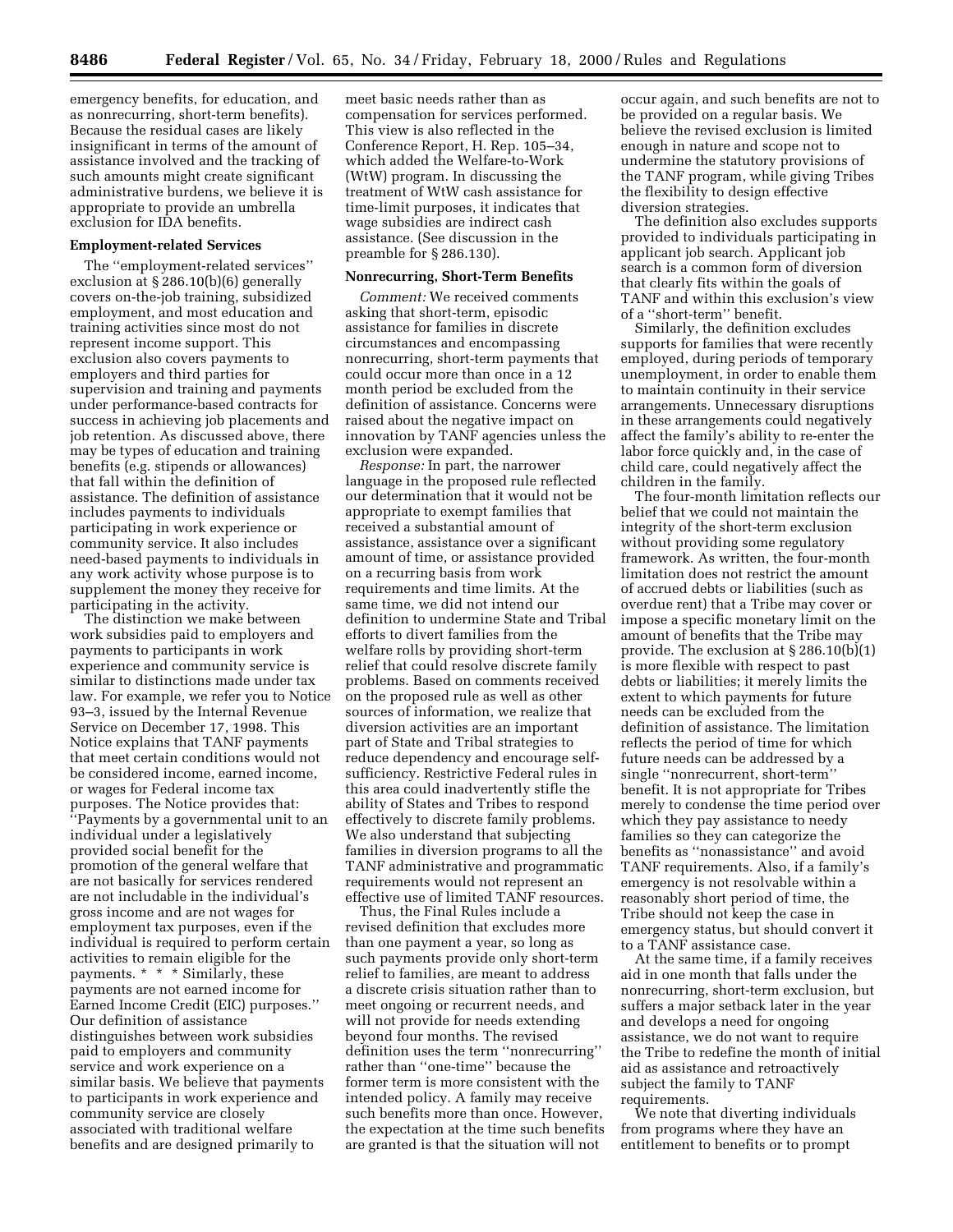action on a request for assistance could represent a violation of rules in the other programs. Because of the tremendous importance of food stamps and Medicaid as supports for working families, we strongly encourage Tribes to maintain critical linkages with States with regard to these programs because accessing these other program benefits could further the goals of TANF. Please refer to 64 FR 17760 for a full discussion of State responsibilities under the Food Stamp and Medicaid programs.

## **Transitional services**

To the extent that Tribes provide supports for working families, such as child care and transportation or work subsidies, or work-related services such as counseling, coaching, referrals, and job retention and advancement services under their transitional services programs, we exclude those services from the definition of assistance. In addition, short-term benefits such as cash assistance to stabilize a housing situation are excluded as ''nonrecurring, short-term'' assistance.

Tribes wanting to provide ongoing transitional payments that meet the definition of assistance to former recipients have two options. They may fund those programs under TANF as assistance, but use different need standards than they do for other forms of TANF assistance, or Tribes may fund ongoing transitional benefits with non-Federal Tribal funds.

## *Section 286.15 (§ 286.10 in the NPRM) Who Is Eligible To Operate a Tribal TANF Program?*

This section of the Final Rule specifies which Indian tribes are eligible to submit Tribal Family Assistance Plans (TFAPs).

In general, any federally-recognized Indian tribe is eligible to submit a Tribal Family Assistance Plan. However, with respect to the State of Alaska, only the 12 Alaska Native regional nonprofit corporations specified at section 419 of the Act, plus the Metlakatla Indian Community of the Annette Islands Reserve may submit a TFAP.

In addition, a consortium of eligible Indian tribes may develop and submit a single TFAP.

## **Subpart B—Tribal TANF Funding (§§ 286.20–286.60)**

*Section 286.20 (§ 286.15 in the NPRM) How Is the Amount of a Tribal Family Assistance Grant (TFAG) Determined?, and*

*Section 286.25 (§ 286.20 in the NPRM) How Will We Resolve Disagreements Over the State-submitted Data Used to Determine the Amount of a Tribal Family Assistance Grant?*

We have combined the discussions for these two sections of the Final Rule because they are interrelated. These sections of the Final Rule discuss how the amount of a Tribal Family Assistance Grant (TFAG) will be determined and the actions we believe will be necessary to resolve disagreements over the data received from a State.

PRWORA requires the Secretary to pay TFAGs to federally-recognized Indian tribes with approved 3-year Tribal Family Assistance Plans. To determine the amount of a TFAG, we must use data submitted by the State or States in which the Indian tribe is located. Section 412(a)(1)(B) specifies the data that we will use. The statute provides that, for each fiscal year 1997– 2002, an Indian tribe that has an approved Tribal Family Assistance Plan will receive an amount equal to the Federal share (including administrative expenditures, which would include systems costs) of all expenditures (other than child care expenditures) by the State or States under the AFDC and Emergency Assistance (title IV–A) programs, and the JOBS (title IV–F) program for fiscal year (FY) 1994 for Indian families residing in the service area(s) identified in the Tribal Family Assistance Plan. For Tribes that operated a Tribal JOBS Program in FY 1994, the State title IV–F expenditures (including administrative costs) used in the calculation of the TFAG would be for expenditures made by the State on behalf of non-member Indians and non-Indians, if either or both are included in the Tribal TANF population and are living in the designated Tribal TANF service area(s). Any expenditures by the State for Tribal members who were served by the State JOBS program will also be included in the determination.

Section 412(a)(1)(B)(ii)(II) of the statute allows Tribes the opportunity to disagree with State-submitted data and to submit additional information relevant to our determination of the TFAG amount. We believe Tribes should have an opportunity to submit relevant information in instances in which the State has failed to submit

requested data on a timely basis. However, we believe the lack of Statesubmitted data will be a very rare occurrence.

We will request State data based on the Tribe's identified service area and population, which may include areas outside the reservation and non-Indian families. We will allow States 30 days from the date of our request to submit the requested data before notifying the affected Tribe of its option under section  $412(a)(1)(B)(ii)(II)$  of PRWORA to submit its own data. This time frame should allow States adequate time to gather and submit the data. However, in order for us to notify the State of any reduction in its grant not later than three months before payment of any quarterly installment, as specified by section 405(b), we will use the best available data to determine the amount of the TFAG, if the State has not submitted the specified data at the end of the 30-day period. Our experience to date has shown that we need time to resolve any issues related to determining the amount of a TFAG in order to meet the statutory requirement for notification to the State of the reduction in the amount of their State TANF grant.

We also believe a Tribe should have a reasonable period of time in which to review the State-submitted data and make a determination as to whether or not it concurs with the data. We have determined that a forty-five (45) day period should be sufficient for this activity. Therefore, we will allow a Tribe 45 days from when it receives the State-submitted data from us to notify us of its concurrence or nonconcurrence with the data.

Once we receive State data, we will share it with the Tribe. We will also facilitate any meeting or discussions between the Tribe and the State to answer any questions the Tribe has about the submitted data. Any meetings or discussions to answer the Tribe's questions about the data need to be held within the 45-day period for Tribal concurrence. We believe it is in the best interests of both the Tribe and the State to reach a consensus on the State data. However, if the Tribe finds it cannot concur with the State data and has notified us to this effect, we will provide the Tribe an additional 45 days to submit additional relevant information. It will then be our responsibility under section  $412(a)(1)(B)(ii)(II)$  to make the final determination as to the amount of the TFAG after review of the information submitted by the Tribe.

In instances in which the State has not submitted the requested data within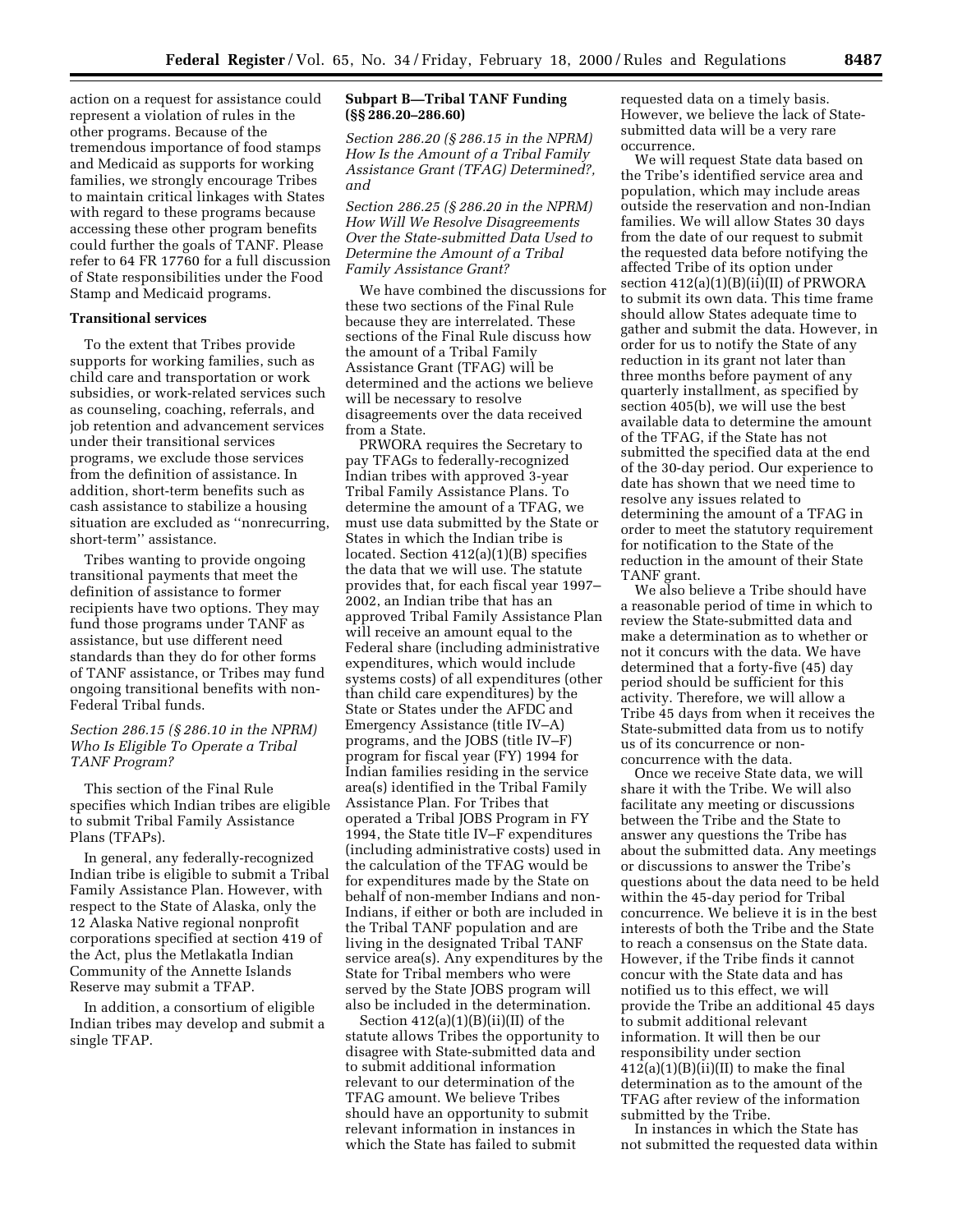the time period given, we will notify the Tribe. We will give the Tribe 45 days from the date of our notification to submit relevant data. This 45-day time frame is the same time frame we have established for Tribes to submit information if they disagree with Statesubmitted data. In the absence of Statesubmitted data, we propose to use relevant Tribe-submitted data to determine the amount of the TFAG.

If a Tribe disagrees with the data submitted by the State, we will use the State-submitted data and any additional relevant information submitted by the Tribe to determine the amount of the TFAG. Relevant Tribal data may include, but are not limited to, Census Bureau data, data from the Bureau of Indian Affairs, data from other Federal programs, and tribal records.

Once the amount of the TFAG is officially determined, we will notify both the Tribe and the State of the Secretary's decision. Our goal will be to resolve any data issues at least two weeks prior to when we are required to notify the State. We will make official notification of the amount of the State Family Assistance Grant reduction to the appropriate State(s) no later than 90 days before the payment of the State's next quarterly SFAG installment.

*Comments:* Tribal commenters raised the issue of the sufficiency of fiscal year 1994 figures to determine the amount of the TFAG.

*Response:* ACF recognizes that the statutory TFAG funding formula fails to account for the State portion of funds expended for Indian families in fiscal year 1994. Without agreements with States to provide State matching funds, Tribes must absorb this funding gap. While ACF is committed to facilitating Tribes and States agreements on the provision of State matching funds, under the current statute, the amount of the TFAG is limited by the statutory formula specified at section 412(a)(1)(B) of the Act, and this formula does not allow for any adjustment to make up for the missing State portion of funds expended for Indian families in fiscal year 1994.

*Comments:* Commenters suggested that we clarify that the TFAG amount determined under section 412(a)(1)(B) is an amount equal to the total amount of Federal payments to the State for fiscal year 1994 attributable to expenditures under the former AFDC, JOBS and Emergency Assistance programs for Indian families, and that this amount includes not only expenditures attributable to direct family assistance, but also expenditures for administrative costs.

*Response:* The statute is clear that the TFAG amount is determined based on total Federal expenditures, and all expenditures for administrative costs must be included in the data that States submit under section 412(a)(1)(B)(ii)(I).

*Comments:* We received several comments calling for us to clarify that determination of the TFAG is not based upon the Tribe's definition of service population.

*Response:* We agree that, under the law, there is no nexus between a Tribe's definition of its service population and the formula under which the TFAG is determined. The TFAG funding formula must take into account ALL Indian families residing in the geographic service area or areas defined by the Tribe, but there is no requirement that the Indian families residing in a Tribe's geographic service area coincide with the Tribe's service population. Section 412(b)(1)(C) of the Act makes a clear distinction between a Tribe's service population and its service area or areas. The statute bases TFAG funding levels on ALL Indian families residing in the geographic service area determined by the Tribe. The statute leaves it to the Tribe to determine its service population and this service population may, but does not have to, include all Indian families residing in the Tribe's service area.

*Comments:* Several commenters suggested that we define the term ''Indian Family'' for the limited purpose of determining the amount of the TFAG. One commenter argued that a definition of Indian Family was critical in determining the amount of the TFAG. This commenter suggested that when we request the necessary data from the state to determine the TFAG, we should include in our letter to the state the definition of the Indian Family being proposed by the Tribe.

*Response:* In drafting the proposed rule, we chose not to define ''Indian family'' or ''service population.'' ACF will not define the term ''Indian family'' in recognition of the fact that like any sovereign government, Tribes determine their own membership criteria. Each Tribe administering its own Tribal TANF program is permitted by the statute to define its service population. As we noted in the preamble, in order to provide maximum flexibility to the Tribe, each Tribe may define its service population and it has the option of including only a portion of the tribal enrollment, only tribal members, all Indians, or even non-Indians residing in the service area. It will be up to each Tribe submitting a TANF plan to define the population that the plan will serve.

We continue to believe that excessive definitions may in fact unduly and unintentionally limit tribal flexibility in designing programs that best meet their service population needs. We are not persuaded that defining the term Indian family is critical to determination of the TFAG.

However, because States need to know what data to submit under section  $412(a)(1)(B)(ii)(I)$ , we will require a Tribe to declare its definition of ''Indian family'' in its Tribal Family Assistance Plan. We therefore adopt the suggestion that, when we request the necessary data from the state to determine the TFAG, we include in our letter the definition of Indian family and a description of the proposed service area proposed by the Tribe (§ 286.20). We believe this information will aid the State in determining the amount equal to the Federal expenditures (other than child care expenditures) spent by the State or States under the AFDC and Emergency Assistance Programs (including administrative costs), and the JOBS programs for fiscal year 1994 for Indian families residing in the service area(s) identified in the TFAP.

*Comments:* A significant number of commenters requested that we extend the time frames for State submission of expenditure data used to determine the TFAG amount, and the time frame for the Tribe to notify us of either their concurrence or non-concurrence with the State expenditure data. All commenters were unanimous in their view that the proposed time frames of 21 days for the state to respond to our data request and the amount of time provided to the Tribe to determine whether or not it concurs with the state data were insufficient. All commenters recommended the proposed time frames of 21 days be extended. Some commenters recommended the time frames be extended to 30 days, while others recommended the time frames be extended to anywhere from 45 days to 90 days.

*Response:* We have determined that it would be helpful to allow the State to take up to 30 days from the date of our letter to submit its data, 45 days for the Tribe to concur or nonconcur, and 45 days for the Tribe to submit alternative data, prior to our making a determination of the TFAG amount. Our experience to date has shown that this will allow sufficient time for the State to gather the expenditure data, and sufficient time for the Tribe to either concur or not concur with the State expenditure data.

*Comment:* One commenter suggested that States be given the opportunity to review and rebut data submitted by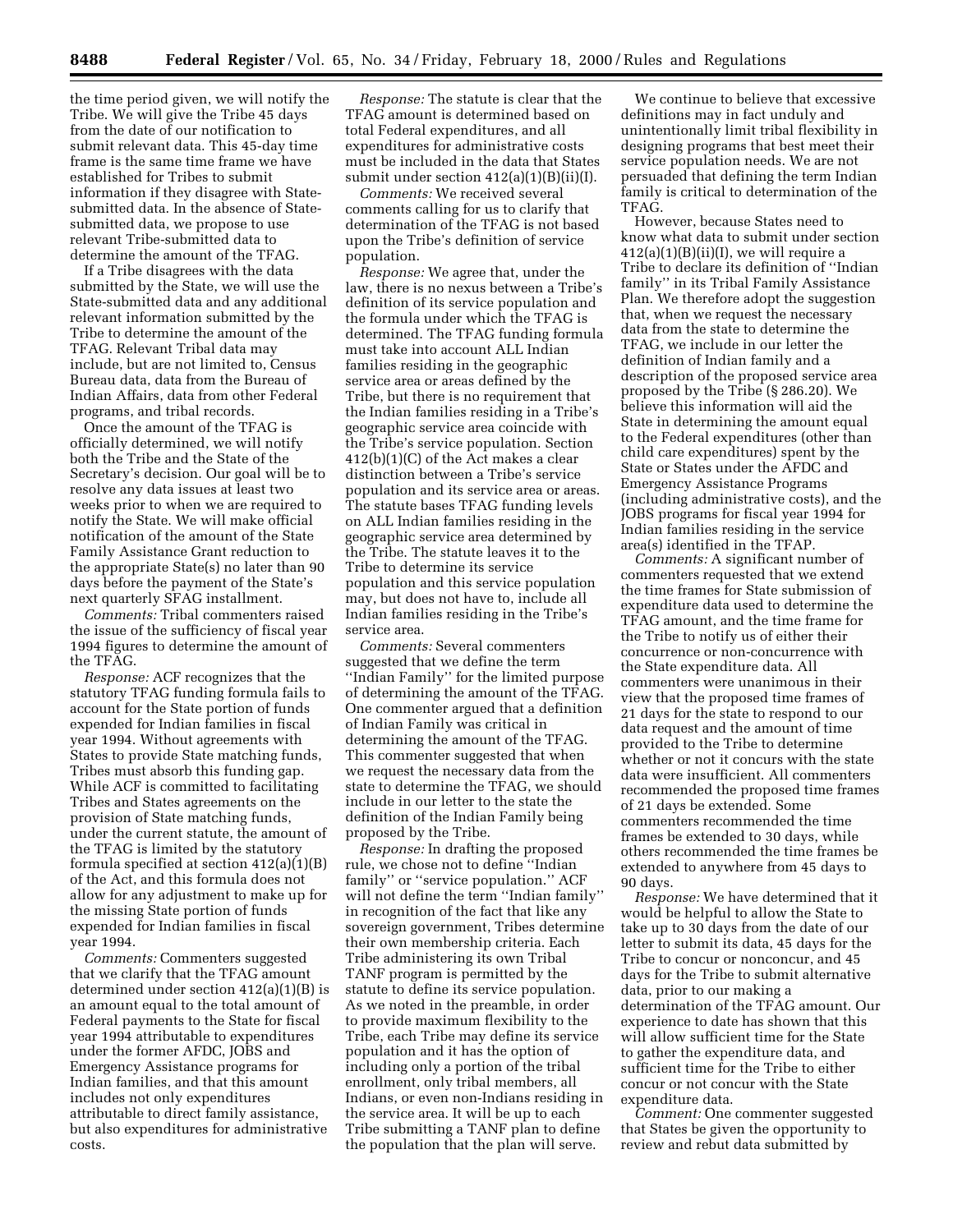Tribes under section 412(a)(1)(B)(ii)(II) of the Act. Section  $412(a)(1)(B)(ii)(II)$ specifies that if Tribes disagree with data States are required to submit under section  $412(a)(1)(B)(ii)(I)$  in order to determine the TFAG, Tribes may submit to the Secretary such additional information as may be relevant to making the determination and the Secretary may consider such information before making such determination.

*Response:* We agree with tribal commenters that the statute contemplates only that States submit the data described in section 412(a)(1)(B)(i) of the Act. The law requires States to submit data indicating the total amount of the Federal payments to a State or States \* \* \* attributable to expenditures by the State or States under parts A and F (as so in effect) for fiscal year 1994 for Indian families residing in the service area or areas identified by the Indian tribe. The statute clearly indicates the parameters for State-submitted data. Once States submit the data described in section 412(a)(1)(B)(i) of the Act, only Tribes are afforded the opportunity to rebut or supplement such data by submitting additional information as may be relevant to the Secretary. Where there are inconsistencies in the data, followup discussions with the Tribe and the State will ensue.

*Comments:* Regarding the final regulation at § 286.25(a)(2), several comments were received proposing that we require a Tribe's agreement before the TFAG amount is determined.

*Response:* We have considered this and decided not to adopt this proposal. We have determined that the law does not envision conditioning determination of the TFAG amount on a Tribe's agreement. The statute specifies the data upon which the Secretary must determine the TFAG amount and provides for Tribes to submit additional relevant data in the event of disagreement with such data. The proposed scheme would frustrate clear Congressional intent as to how the TFAG is to be determined.

## *Section 286.30 (286.25 in the NPRM) What Is the Process for Retrocession of a Tribal Family Assistance Grant?*

As defined at § 286.5, retrocession is a voluntary termination of a Tribal TANF program. Section 412 of the Act does not include a provision for retrocession. However, we recognize that Tribes voluntarily implement a TANF program for their needy families and should, therefore, be afforded the opportunity to withdraw their agreement to operate the program. For

example, a Tribe may lose a State's commitment to provide State funds for Tribal TANF, which could significantly impact the Tribe's financial ability to operate the program. Based on overwhelming support and comments by both Tribes and States, we determined the necessity of a retrocession provision in these regulations.

In providing a retrocession provision in the regulations, we developed a time frame which we believed ensured that: (1) There would be minimal disruption of services to families in need of assistance; (2) a Tribe made an informed decision in determining whether or not to cease operating the Tribal TANF program; and (3) a State was provided adequate notice to ensure continuity of program services.

A Tribe that retrocedes a Tribal TANF program is responsible for complying with the data collection and reporting requirements and all other program requirements for the period before the retrocession is effective. In addition, the Tribe is liable for any applicable penalties (see subpart D); and it is subject to the provisions of 45 CFR part 92 and OMB Circulars A–87 and A–133, and other Federal statutes and regulations applicable to the TANF program. The Tribe also will be responsible for any penalties resulting from audits covering the period up to the effective date of retrocession. Please refer to § 286.195 for the discussion on penalties.

## **Overview of Comments**

We received substantial comments regarding the proposed retrocession process. Most of these comments came from Tribes, but we also received a number of comments from States, advocacy groups, and other community organizations. All commenters agreed that a Tribe should be allowed to relinquish the program, but most questioned both the time frame for notification as well as the time frame for retrocession itself.

To deal with the large number of comments on this issue, we decided to cluster the comments into the following general categories: (1) When a Tribe should be allowed to relinquish the program; (2) how much advance notice is adequate; (3) conditions for return of a program to a Tribe who has retroceded its grant; and (4) other concerns.

#### **Timing for Relinquishment**

*Comment:* The draft regulation required that the effective date of a retrocession coincide with the end of the grant period. Virtually all commenters took exception to this

limitation, noting that a Tribe should be allowed to relinquish the program (upon adequate notice) at any point in the year. These commenters argued that Tribes unable to adequately administer a program should be permitted to retrocede as soon as the state is able to begin providing services to the Tribal TANF service population. To require a Tribe to keep operating a program after the proposed effective date of the retrocession could result in a program diminished by a lack of resources or staff, an increased chance of tribal penalties, and the possibility of negative fiscal impacts occurring to other programs operated by the Tribe as the results of the Tribe's effort to meet the programmatic responsibilities under its tribal TANF plan.

*Response:* Regarding retrocession, we acknowledge that our proposal may not have been adequately responsive to the needs of Tribes operating a Tribal TANF program or to the families receiving services under the TANF program. However, that language was proposed because we believe that with approval of a plan to operate a Tribal TANF program comes both the Tribe's commitment and its responsibility to utilize funds specifically awarded under the TFAG to provide the approved services to its identified service population throughout the duration of the plan.

We agree with the commenters that Tribal TANF grantees should be given the opportunity to retrocede more than one day per year. It was never our intent to place tribal programs in the position of continuing operations beyond a reasonable time frame from when they sought to terminate Tribal TANF operations. Therefore, we have included specific language in the regulatory text which permits a Tribe to retrocede at any time, with the effective date of the retrocession the last day of any month, as mutually agreed upon by ACF, the Tribe, and the affected State.

#### **Adequate Advance Notice**

*Comments:* There were no consistent comments in this area. Although most Tribes and States agreed with the proposed 120-day time frame for notification, several Tribes commented that a time frame of 60 or 90 days was more than adequate for a state, in order to assure that a program failing to provide services would not be forced into a situation it could not handle. On the other hand, one state voiced concern that it would need a minimum of 180 days advance notice in order to develop the necessary infrastructure for service delivery and to minimize disruption of services.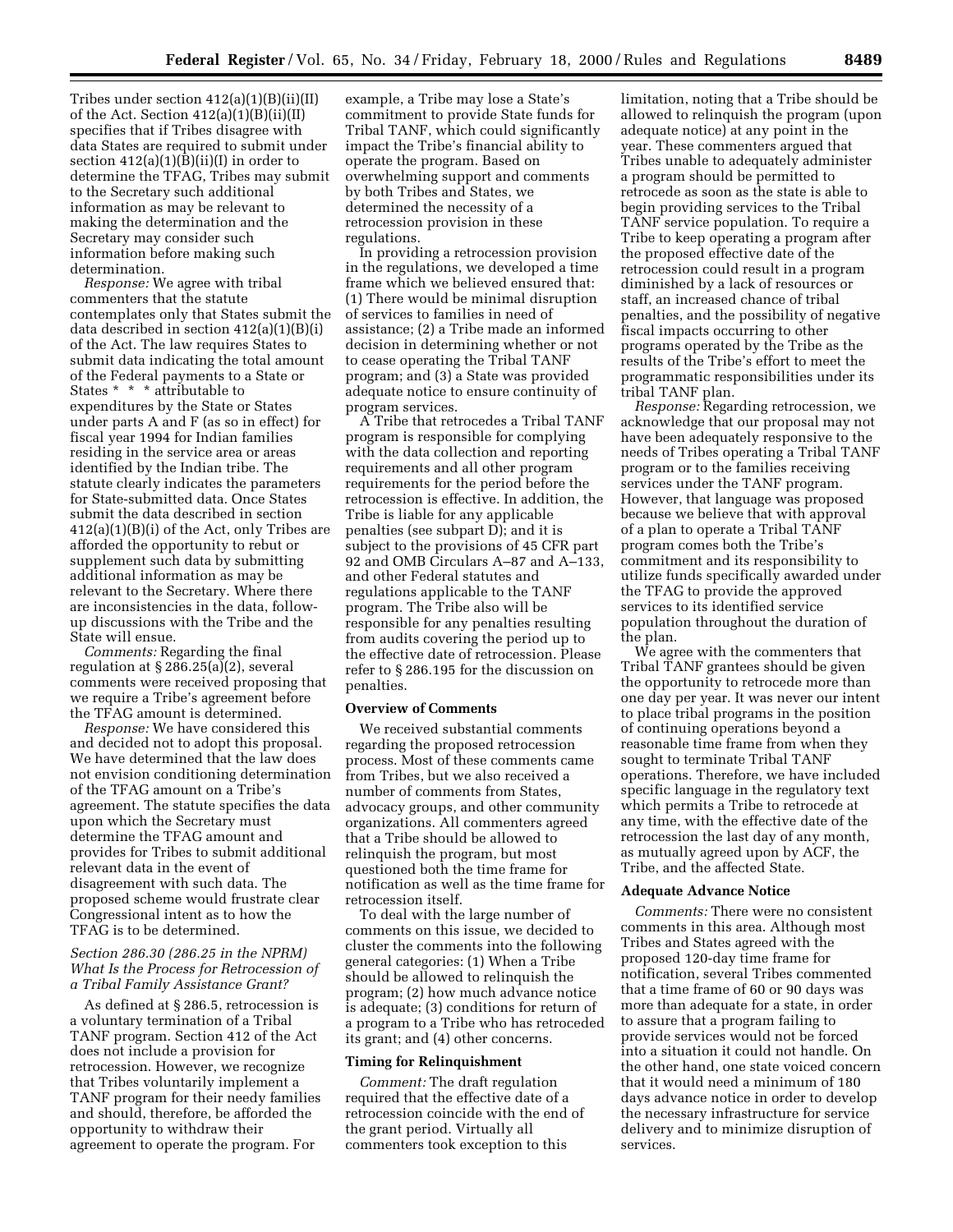*Response:* Since States are currently operating TANF programs, and since many States are already coordinating with Tribes, we believe that 120 days formal advance notice will give the State ample time to begin to implement services to those individuals previously served by the Tribal TANF program. However, in order to be responsive to unforeseen emergency circumstances which may require a more expeditious retrocession of a Tribal TANF program back to the state, the revised regulation will provide for an emergency waiver from the 120-day notice, upon mutual agreement by the Tribe and the affected State.

*Comments:* In many cases commenters recommended that the Tribe provide simultaneous notice to ACF and the state of its intent to terminate operation of the TANF program, thereby enabling the Tribe and state to begin discussions early, rather than waiting for ACF to formally notify the state of the Tribe's intent.

*Response:* In the writing of this section of the regulation we never intended to function as the intermediary between the Tribe and the State. Rather, our expectation has always been that the Tribe and State will work together to ensure that the families served under the Tribal TANF plan receive the necessary services. We believe it may be reasonably implied from section 405(b) of the Act that it is our responsibility to notify a State at least 90 days prior to the effective date of a Tribe's retrocession of the TANF program. However, we see no reason why the state, which will be responsible for taking over provision of TANF services to persons formerly served by the tribal program, should have less notice than ACF. We have revised the language in the final regulation to indicate that the Tribe should simultaneously notify ACF and the state of its intent to retrocede the TANF program.

## **Conditions for Return of a Program to a Tribe Who Had Retroceded its Grant**

*Comments:* The draft regulations delineated two conditions for return of a TANF program to a Tribe that had previously retroceded. These conditions are that ''the reasons for the retrocession are no longer applicable, and all outstanding funds and penalty amounts [are] repaid.'' Several commenters expressed their views that these conditions were unfair and exceeded the Secretary's authority under the statute.

*Response:* Section 412(e) of the Act grants the Secretary broad authority to 'maintain program funding accountability.'' It is a reasonable

exercise of that authority to take into account the circumstances of a Tribe's previous retrocession when considering the approval of a subsequent Tribal TANF plan. We have rewritten the regulation to emphasize that § 286.30(e) (previously § 286.25(d)) is intended to implement the Secretary's fiscal oversight authority.

*Comment:* Several commenters referred to a retroceded Tribe's motivation for deciding to "renew" its TANF program operation, as distinguished from a ''continuing program context.'' They pointed out that an unauthorized penalty would be imposed on a Tribe in this ''renewal context,'' and that there is no regulatory authority to deny a Tribe the right to operate a program.

*Response:* If a Tribe submits a TFAP subsequent to its retrocession of its TANF program back to the State, it is inaccurate to characterize this as a ''renewal.'' Rather, it is an application to operate a TANF program by an entity that was not able to complete its approved three-year TANF program. If a Tribe retrocedes its TANF program to the State, there are significant administrative, financial, and technical issues that must be addressed in transferring the Tribal TANF caseload to the State TANF program. It is an appropriate exercise of the Secretary's authority to ''maintain program funding accountability'' to require that a Tribe demonstrate that the circumstances that led to retrocession are no longer present. However, the Secretary may consider the extent to which the Tribe has control over such circumstances and those circumstances are related to fiscal accountability.

It is inaccurate to characterize § 286.25(d) as presented in the proposed rule as a ''penalty.'' It is not. Rather, it is a reasonable inquiry that only arises when triggered by a particular objective fact: Namely, tribal retrocession. Tribes that retrocede are not ''penalized''; they are merely required to rebut the presumption that they cannot complete a three-year TANF plan which is based on the fact that the Tribe retroceded a previously approved three-year TANF plan. If the ''reason'' for retrocession is beyond the control of the Tribe, or is not reasonably related to fiscal accountability, then the fact that a Tribe retroceded is irrelevant to its subsequent application to operate a TANF program.

#### **Other Concerns**

*Comments:* One Tribe commented that rather than return all unobligated funds to the Federal government, Tribes who retrocede a program should be allowed to retain a pro-rated amount of

funds based on the amount of time they operated the TANF program. These funds could be used in a variety of other welfare-related programs that the Tribe is involved with.

*Response:* Tribal TANF funds are awarded to provide specific welfarerelated services and assistance under the Tribal TANF program, as specified in §§ 286.35–286.45. Tribes who are no longer operating a TANF program have no authority to expend Tribal TANF funds beyond those that were obligated for the purposes of the TANF program prior to the effective date of the retrocession. Upon retrocession, they are therefore unable to retain any funds other than those which were previously obligated.

*Comments:* Several states requested that the regulations devote more attention to the potential problems that a state may encounter after a retrocession. One state indicated that if a Tribe runs out of funds before it retrocedes the program, the state may not have sufficient funds to absorb the returning caseload. They requested that adequate federal funds be made available until state appropriations could be provided by the state legislature. Similarly, one state organization requested guidance on how states and Tribes should proceed if the tribal grant is exhausted before the end of the fiscal year.

*Response:* If a Tribe is making expenditures for purposes which are reasonably calculated to accomplish the purpose of the statute, such expenditures are within the authority of the Tribe to determine. If a Tribe expends all of its TANF grant before it retrocedes the program and such expenditures are not otherwise improper, there is no general authority under which the federal government may augment State TANF funds to absorb any returning caseload subsequent to retrocession.

We take seriously the concerns raised about potential problems that a State may encounter subsequent to retrocession. In fact, this is a major reason why we would permit retrocession during a grant period only upon agreement of the state. In the current environment we should not presume that this situation would create a financial hardship for the State. Some states have surplus funds because of caseload reductions. In addition, states have access to some supplemental funding sources that are not accessible to the Tribes—including the Bonus to Reward Decrease in Illegitimacy Ratio (section 403(a)(2)), Supplemental Grant for Population Increases (section 403(a)(3)), the High Performance Bonus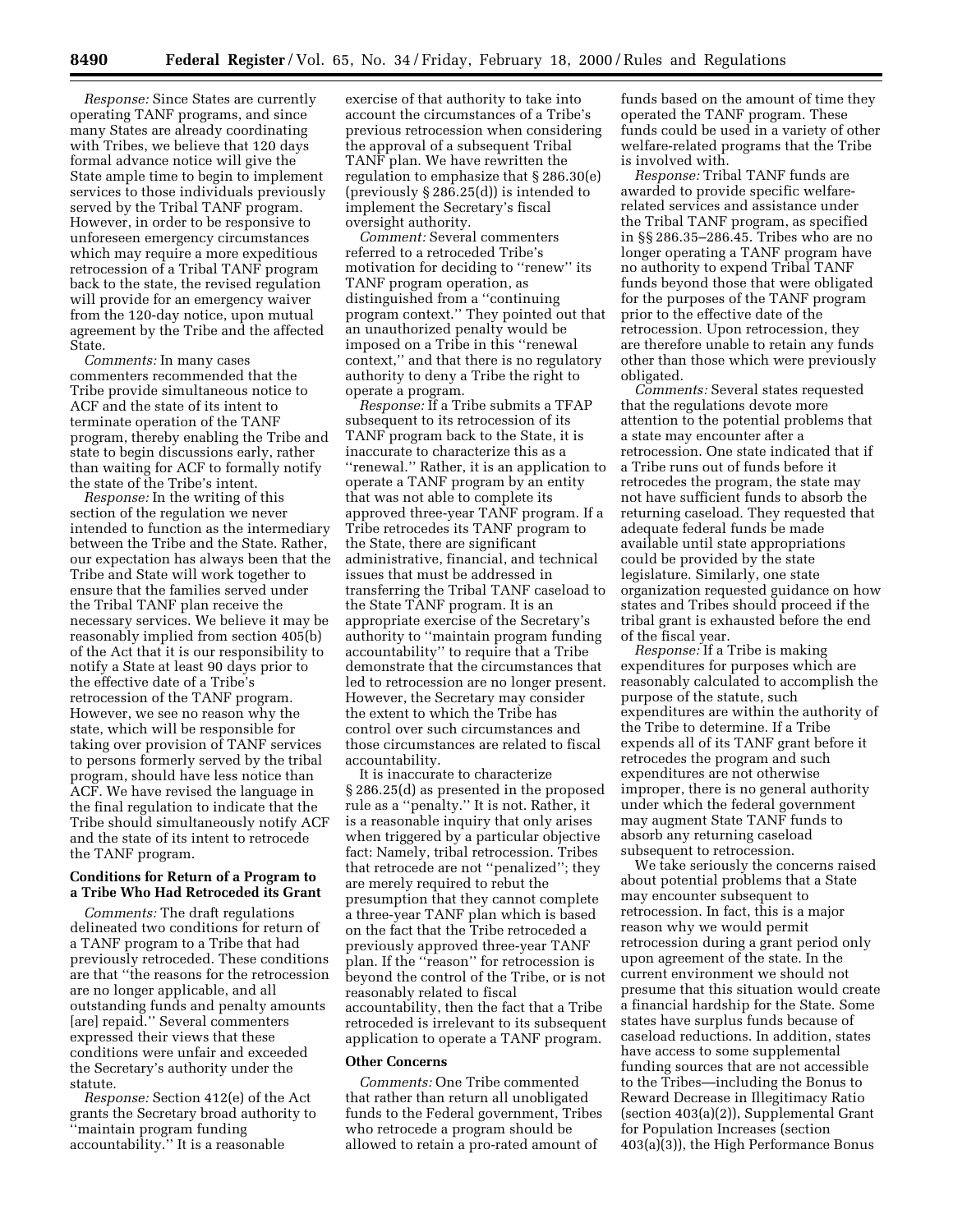(section 403(a)(4)), and the Contingency Fund (section 403(b)).

In order for welfare reform to work in Indian country, it is important for State and Tribal governments to work together. To avoid some of the potential problems that may arise subsequent to retrocession, we encourage States to plan for such contingencies as well as to work with tribal partners to minimize its occurrence.

It is the responsibility of the Tribe to carefully manage funds in order to minimize potential problems in this area. The federal government has the authority to monitor TANF expenditures on the mandated quarterly reports to ensure the Tribe is maintaining a viable TANF program and we will provide technical assistance to the extent necessary to prevent retrocession where that is possible.

*Comment:* One state objected that unobligated funds would be returned by the Tribe to the federal government rather than the State, indicating that the regulation was unclear as to whether these funds would be returned to the States' SFAG account for drawdown availability. The return of funds would promote service continuity and ease financial constraints that may be brought about as a result of the retrocession.

*Response:* We have clarified the regulation to specify that the SFAG will be increased by the amount of the TFAG available for the subsequent quarterly installment.

*Comments:* Several states indicated that the regulations should incorporate ongoing budgetary oversight of the tribal programs and provide HHS with the ability to intervene if a tribal program is losing financial viability. They requested that the regulations be amended to include criteria and a process for a federal decision to terminate a tribal program if tribal members are not able to gain access to the services specified in the TFAP as well as provisions for early notification to the state of possible financial problems with a Tribal TANF program, and for early notification to clients and other involved parties prior to retrocession.

*Response:* The United States has a unique legal relationship with Indian tribal governments. The federal government has guaranteed the right of Indian tribes to self-government, and the Tribes exercise sovereign powers over their members and territory. Just as states, Tribes must be provided the opportunity to develop and administer their own TANF programs within the confines of the statue and regulations. Adequate budgetary oversight is

provided through the mandated submission of the quarterly reports.

*Comments:* Several states appealed for a ''grace period'' in meeting work participation requirements when there is a retrocession, and that they should be able to increase the percentage that can be exempted from time limits if adversely affected by a retrocession.

*Response:* The statute does not provide for a grace period, nor can we revise state TANF requirements in the Tribal TANF regulation. However, Regional Offices are available to provide technical assistance if a State is having difficulty incorporating former Tribal TANF recipients into the State program.

*Comment:* One state requested that the draft regulations be amended to include provisions allowing for ''partial retrocession,'' such as when a consortium member drops out, or a Tribe changes its service area or service population in a way which changes the amount of the allocation.

*Response:* We have considered the suggestion and determined that § 286.30 of these rules adequately accommodate these situations.

## *Section 286.35 (Section 286.30 in the NPRM) What are Proper Uses of Tribal Family Assistance Grant Funds?*

Section 412 of the Act does not specify the particular purposes for which a TFAG may be used. However, under these Final Rules any such use must be consistent with section 401(a) of the Act. We believe the Tribes should have the same flexibility as the States in their use of TANF funds. Therefore, we indicate at § 286.35 that the Tribal TANF grantees will be able to use their TFAGs for the same purposes as States may use their TANF funds as specified in section 404(a) of the Act.

Thus, a Tribe may use its TFAG in any reasonable manner to accomplish the purposes of part A of title IV of the Act. This may include the provision of low-income households with assistance in meeting home heating and cooling costs. In addition, we believe that Tribes should be able to use their TFAGs in any manner that was an authorized use of funds under the AFDC and JOBS programs, as those programs were in effect on September 30, 1995.

In determining whether a welfarerelated service or activity may be funded with its TFAG, a Tribe should refer to the purposes of TANF, as described in section 401 of the Act, as well as to section 404(a). Tribes should be aware that TANF funds may be used for activities reasonably calculated to accomplish the purposes of part IV–A of the Act. As specified in section 401(a), those purposes are: (1) To provide

assistance to needy families so that children may be cared for in their own homes or in the homes of relatives; (2) to end the dependence of needy parents on government benefits by promoting job preparation, work, and marriage; (3) to prevent and reduce the incidence of out-of-wedlock pregnancies; and (4) to encourage the formation and maintenance of two-parent families. TANF funds are not authorized to be used to contribute to or otherwise support non-TANF programs. Use of TANF funds to support non-TANF programs or other unauthorized purpose shall give rise to penalties under section 409(a)(1) of the Act (made applicable to Tribes by section 412(g).

*Comments:* Several commenters raised concerns with perceived restrictions on the use of TFAG funds for economic development and job creation activities.

*Response:* We will consider expenditures for economic development and job creation activities, and for supportive services to assist needy families to prepare for, obtain and retain employment to be permissible uses of TANF grant funds and will revise the regulatory language accordingly.

*Comment:* One commenter suggested that the language of § 286.30(a)(1) in the proposed rule be amended with the insertion of the words ''but not limited to'' after the word ''including'' on line 2 to clarify the fact that ''reasonably related purposes'' is not limited to home heating and cooling.

*Response:* The suggestion is appropriate, and we amended the language of  $\S 286.35(a)(1)$  to insure clarity.

*Comment:* Regarding the proposed regulation at § 286.30(b), one commenter observed that in the proposed rule we had reserved this subsection, and presumed that we had intended to use it to define an appeals process when there was disagreement with the Secretary's determination of the TFAG amount. The commenter further suggested that § 286.30(b) specify that the appeals procedures found in 25 CFR part 900, subpart L, apply where the Tribe disagrees with the Secretary's determination of the TFAG amount.

*Response:* The commenter's presumption was incorrect on two counts. First, it is standard regulatory practice in order to preserve the future structural integrity of the provision to reserve a subsequent subsection when only one element in a sequence is used. Secondly, the appeals procedures found in 25 CFR part 900, subpart L, do not apply to the TANF program. The appeals procedures found in 25 CFR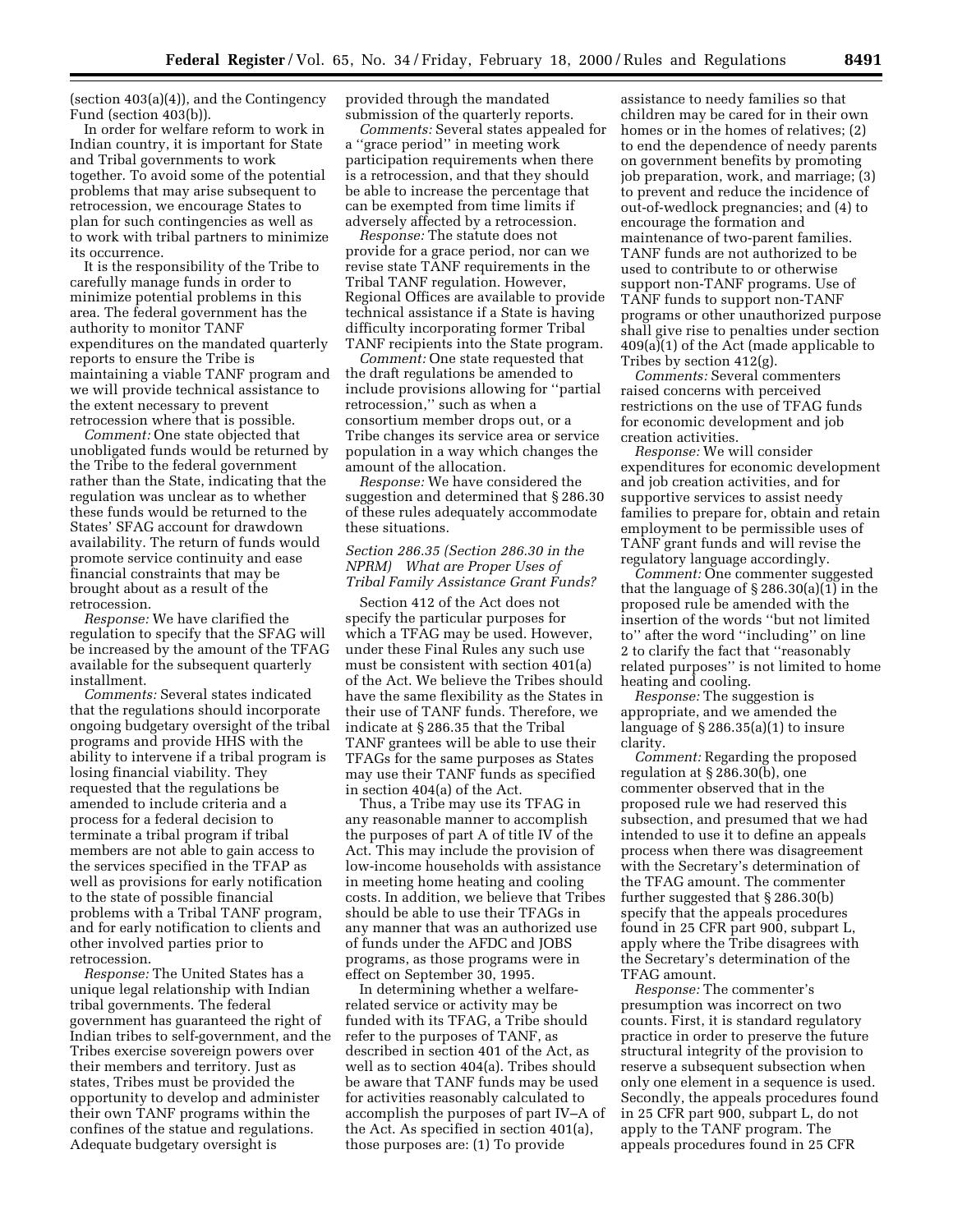part 900, subpart L, apply only to contracts by the Department of Health and Human Services (DHHS) and the Department of the Interior (DOI) in implementing title I of the Indian Self-Determination and Education Assistance Act or to programs administered by the DHHS or DOI for the benefit of Indians. The Department has determined that the TANF program is not contractible under the Indian Self-Determination and Education Assistance Act, nor is it a program administered by DHHS for the benefit of Indians. The TANF program is not one under which the federal government provides benefits or services directly to Indian tribes nor is TANF a program designed to benefit Indians based on their status as Indians, but rather it is a program designed to provide time limited assistance to needy families.

## *Section 286.40 May a Tribe Use the Tribal Family Assistance Grant To Fund IDAs ? (New Section)*

*Comment:* Comments were raised about the extent to which the Individual Development Account (IDA) provision at section 404(h) of the Act was an optional program that Tribes could choose to implement.

*Response:* We addressed in the Preamble discussion at § 286.10 the question of the extent to which contributions to or distributions from IDAs were excluded from the definition of assistance. Here, we discuss the extent to which such contributions are allowable Tribal TANF expenditures. Section 404(h) of the Act expressly gives States the option to fund IDAs with TANF funds for individuals who are eligible for TANF assistance. The statute is silent with regard to whether Tribes have the same option to fund IDAs with TANF funds for individuals who are eligible for Tribal TANF assistance. However, in the subsequently enacted Assets for Independence Act (Pub. L. 105–285, or AFIA), there is strong evidence that Congress intended Tribes to have the same option to fund IDAs with TANF funds as is expressly provided to States. For example, section 412 of AFIA requires each qualified entity (including tribal governments) to prepare an annual report on the progress of the demonstration project including information on ''the number and characteristics of individuals making a deposit into an individual development account, the amounts withdrawn from the individual development accounts and the purposes for which such amounts were withdrawn, and the balances remaining in the individual development accounts.'' This legislative requirement would not make sense

unless Congress intended to authorize Tribes as well as States to fund IDAs with TANF funds. It is not necessary for a Tribal government to have applied for AFIA funding in order for a Tribal TANF program to fund IDAs with TANF funds. Rather, it is the authorization at section 404(7) of AFIA which indicates that Congress intended to permit Tribal TANF programs to fund IDAs on the same basis as State TANF programs may fund IDAs.

The IDA provision in the Act creates an optional program which is subject to specific statutory requirements. IDAs are similar to savings accounts and enable recipients to save earned income for certain specified, significant items. IDAs are subject to special statutory restrictions on TANF recipient deposits, who can match recipient contributions, and how recipients may spend IDA funds.

Funds in an IDA account do not affect a recipient's eligibility for TANF assistance. Withdrawals from the IDA must be paid directly to a college or university, a bank, savings and loan institution, an individual selling a home, or a special account (if the recipient is starting a business). Section 404(h)(2)(D) authorizes the Secretary to establish regulations to ensure that individuals do not withdraw funds held in an IDA except for one or more of the qualified purposes. Post secondary education expenses, first home purchase, and business capitalization specifically are allowed qualified withdrawals. With this in mind, we did not feel it was necessary to be overly prescriptive in mandating how Tribes would ensure that individuals do not make unauthorized withdrawals from IDA accounts. We have given States and Tribes broad flexibility to establish procedures that ensure that only qualified withdrawals are made.

## *Section 286.45 (Section 286.35 in the NPRM) What Uses of Tribal Family Assistance Grant Funds Are Improper?*

Just as section 412 of the Act does not specify the particular purposes for which Tribal Family Assistance Grant funds may be used, it does not specify any prohibitions or restrictions on the use of TFAG funds in a Tribal TANF program. However, we believe it is important to indicate in this Final Rule what would not be a proper use of a TFAG. TFAG funds must be used for the operation and administration of the TANF program. Tribal TFAG funds may not be used to contribute to or to subsidize non-TANF programs. Any use of TFAG funds to contribute to or otherwise support non-TANF programs will be considered an improper use of

TANF funds and subject to penalties under § 286.195.

TFAG funds must be used to provide assistance to families and individuals that meet the eligibility criteria contained in the TFAP. We have revised the language in the final rule to clarify that funds must be used only for families or individuals meeting the Tribe's eligibility criteria. In addition, we propose that a TFAG may be used to provide assistance for no more than the number of months specified in a Tribe's approved TFAP.

OMB Circular A–87 includes restrictions and prohibitions that limit the use of a TFAG. In addition, all provisions in 45 CFR part 92 and OMB Circular A–133 apply to the Tribal TANF program. TANF is not one of the Block Grant programs exempt from the requirement of part 92 because OMB has determined that TANF should be subject to part 92.

#### **Non-Citizens**

Title IV of PRWORA establishes restrictions on the use of TANF funds to provide assistance to certain individuals who are not citizens of the United States. These restrictions are part of the definition of eligible family at § 286.5. Individuals who do not meet the criteria at § 286.5 may not receive TANF assistance paid with Tribal Family Assistance Grant funds.

## **Construction and Purchase of Facilities**

The Comptroller General of the United States has prohibited the use of Federal funds for the construction or purchase of facilities or buildings unless there is explicit statutory authority permitting such use. Since the statute is silent on this, a Tribe may not use its TFAG for construction or for the purchase of facilities or buildings.

#### **Program Income**

We have received inquiries as to whether TANF funds may be used to generate program income. An example of program income is the income a Tribe earns if it sells a product (e.g., a software program) developed, in whole or mostly with TANF funds.

Tribes may generate program income to defray costs of the program. Under 45 CFR 92.25, there are several options for how this program income may be treated. To give Tribes flexibility in the use of TFAGs, we are proposing to permit Tribes to add to their Tribal Family Assistance Grant program income that has been earned by the Tribe. Tribes must use such program income for the purposes of the TANF program and for allowable TANF services, activities and assistance. We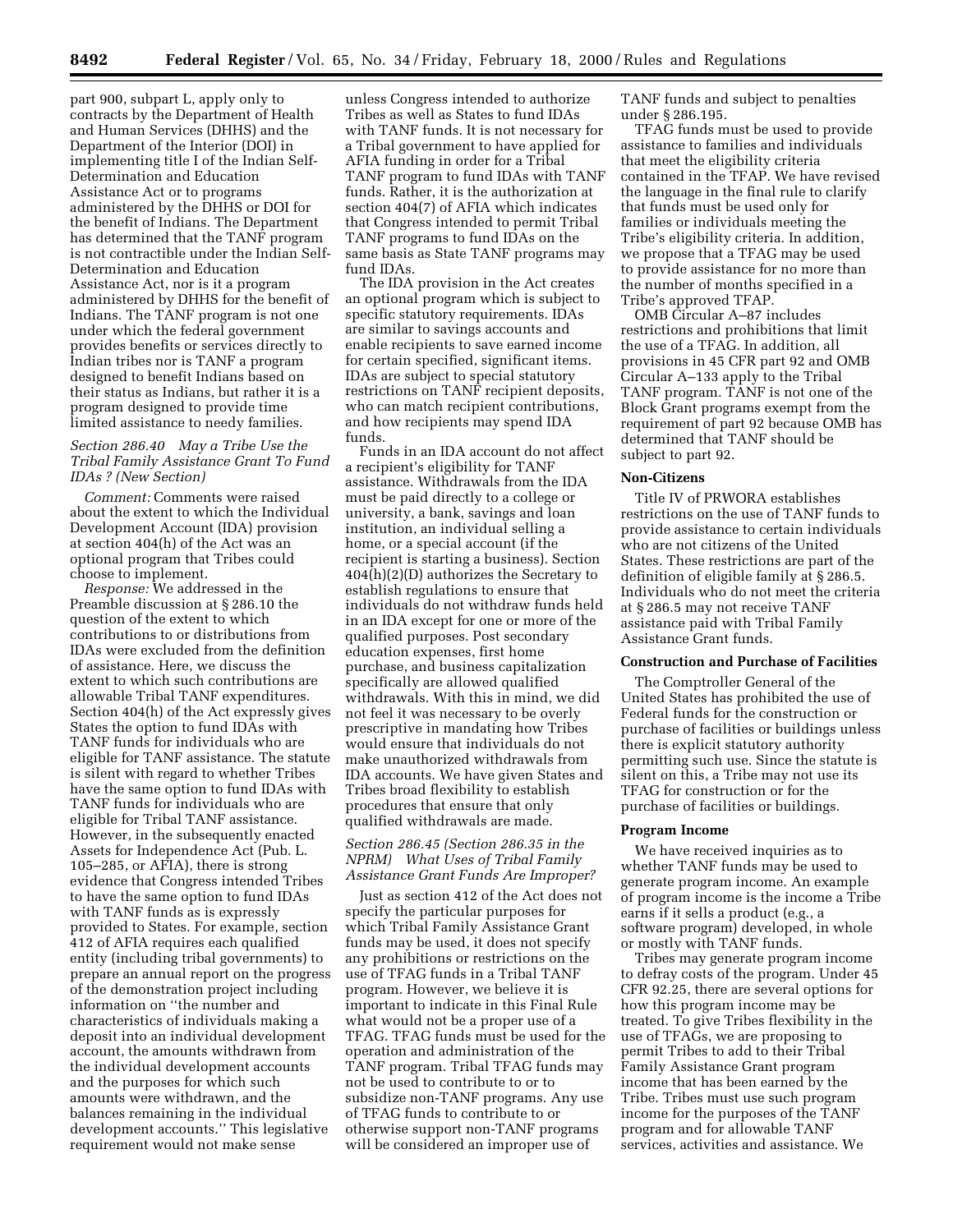will not require Tribes to report on the amount of program income earned, but they must keep on file financial records on program income earned and the purposes for which it is used in the event of an audit or review.

*Comment:* One comment relating to § 286.35(f) as proposed in the NPRM suggests that the proposed rule requiring that, ''Tribes must use program income generated by the Tribal Family Assistance Grant for administrative costs during the grant period'' needs to be clarified or deleted.

*Response:* There is no language or proposed rule in this section that requires that a Tribe use program income for administrative costs.

*Comment:* One comment relating to § 286.35(f) as proposed in the NPRM questions the statutory authority for this subsection, which requires that, ''Tribes must use program income generated by the Tribal Family Assistance Grant for the purposes of the TANF program and for allowable TANF services, activities, and assistance,'' and suggests that this provision be clarified or deleted.

*Response:* The authority for this requirement is found in 45 CFR Part 92.25(g)(2), which governs the use of program income for Federal grants and cooperative agreements and subawards to State, local and Indian tribal governments.

#### **Use of Funds**

*Comment:* A commenter suggests that § 286.35(a)(3) as proposed in the NPRM should be amended by including qualified aliens in the language, to clarify that TFAG fund cannot be used to provide services to individuals who are not qualified aliens and who do not meet the definition of eligible families.

*Response:* The suggested amendment is in order, and we have incorporated it in the regulatory text at  $\S 286.45(a)(3)$ . However, for Tribes that receive State funds (which the State can count for MOE purposes) and those funds are not commingled with Federal TANF funds, a Tribe may use these funds to provide a State or local public benefit as defined in PRWORA title IV, section 411(c) to members of eligible families as defined in § 263.2(b) of the TANF Final Rule applicable to State TANF programs. (64 FR 17894, April 12, 1999) A State or local public benefit may be provided to qualified aliens and some non-qualified aliens (non-immigrants under the Immigration and Nationality Act or aliens paroled into this country under section 212(d)(5) of such Act for less than one year). State or local public benefits may also be provided to illegal aliens if the State enacts a law after August 22, 1996 that affirmatively

provides that illegal aliens are eligible to receive all or particular State or local public benefits (per 411(d) of PRWORA).

If the benefit is not a State or local public benefit or if the Federal or State or local public benefit is a non-cash benefit that is included on the Attorney General's Notice dated August 23, 1996 as necessary for the protection of life or safety, then the Tribe may help the alien family members—qualified and nonqualified. (See discussion in the preamble to the State TANF Final Rule (64 FR 17817–819, April 12, 1999).

*Comment:* With reference to § 286.35(b) as proposed, a commenter suggests that the  $* * * (p)$ rohibition on using TANF funds to contribute to or subsidize non-TANF programs is overly restrictive.''

*Response:* We disagree with the suggestion that the prohibition is overly restrictive. TANF funds may only be expended to further the purposes and goals for which the TANF program was created. The authority for this prohibition is clearly established in 45 CFR 92.25(g)(2).

*Section 286.50 (Section 286.40 in the NPRM) Is There a Limit on the Percentage of a Tribal Family Assistance Grant That Can Be Used for Administrative Costs?*

Under section 404(b) of the Act no more than 15 percent of a State's SFAG may be spent on administrative expenditures. Expenditures by a State for information technology and computerization needed for tracking or monitoring cases covered by the TANF program are excluded from the 15 percent limit. Because section 404(b) is not applicable to Tribal TANF programs, we asked in our discussions with Tribes and States, what limit, if any, should be placed on administrative expenditures under the Tribal TANF program. Many respondents indicated that a limit on administrative expenditures should not be applied to Tribal TANF programs. Other respondents indicated that Tribes do not have the same level of experience in operating this kind of welfare program as do States, and, that if a limit had to be set, any limit should be higher than the State TANF limit. Respondents also cited both the additional start-up expenses that Tribes will experience and the new requirements of the TANF program as a reason to set a higher limit for Tribal TANF programs.

In our deliberations on whether to propose a limit on administrative expenditures, we considered various options. One was to follow the statute and be silent on the issue. The second option was to apply the same limit placed on States. The third option was to set a limit that recognizes the special needs of Tribes mentioned above. In whatever option we chose, we felt it necessary to ensure that most of a Tribal TANF grant would be available to carry out the primary objective of the TANF statute.

We understand the reason why many of the respondents said that an administrative expenditure limit should not be placed on Tribal TANF programs. However, not placing a limit could result in depriving needy families of the program benefits Congress intended families to receive. We believe setting a limit on administrative expenditures is more consistent with the purposes of the Act. Placing a limit on administrative expenditures guarantees that the major portion of a Tribal TANF grant goes to assisting needy families.

We have responded to the fact that Tribes do not have the same level of experience operating welfare programs as do the States. In addition, we recognize that Tribes will need to expend a larger portion of their grant funds on administration than States because they cannot take advantage of economies of scale. Therefore, as the discussion below details, we revised this section to provide for a graduated cap over the first three years of operation which will ultimately limit to 25 percent the amount of Tribal TANF funds that a Tribe may use for administrative expenditures during any grant period. Thus, after the first two years of operation each Tribal TANF grantee will be required to expend at least 75 percent of its grant on direct program services (and technology) during the grant period.

Because expenditures for information technology and computerization needed for tracking and monitoring of cases under the TANF program by the States will be excluded from the administrative expenditure limit, these same expenditures by Tribes will also be excluded from the Tribal limit.

Tribes must allocate costs to proper programs. Under the Federal Appropriations Law, grantees must use funds in accordance with the purpose for which they were appropriated. In addition, as stated previously, the grants administration regulations at part 92, and OMB Circular A–87, ''Cost Principles for State, Local, and Indian Tribal Governments'', apply to the TANF program. OMB Circular A–87, in particular, establishes the procedures and rules applicable to the allocation of costs among programs and the allowability of costs under Federal grant programs such as TANF.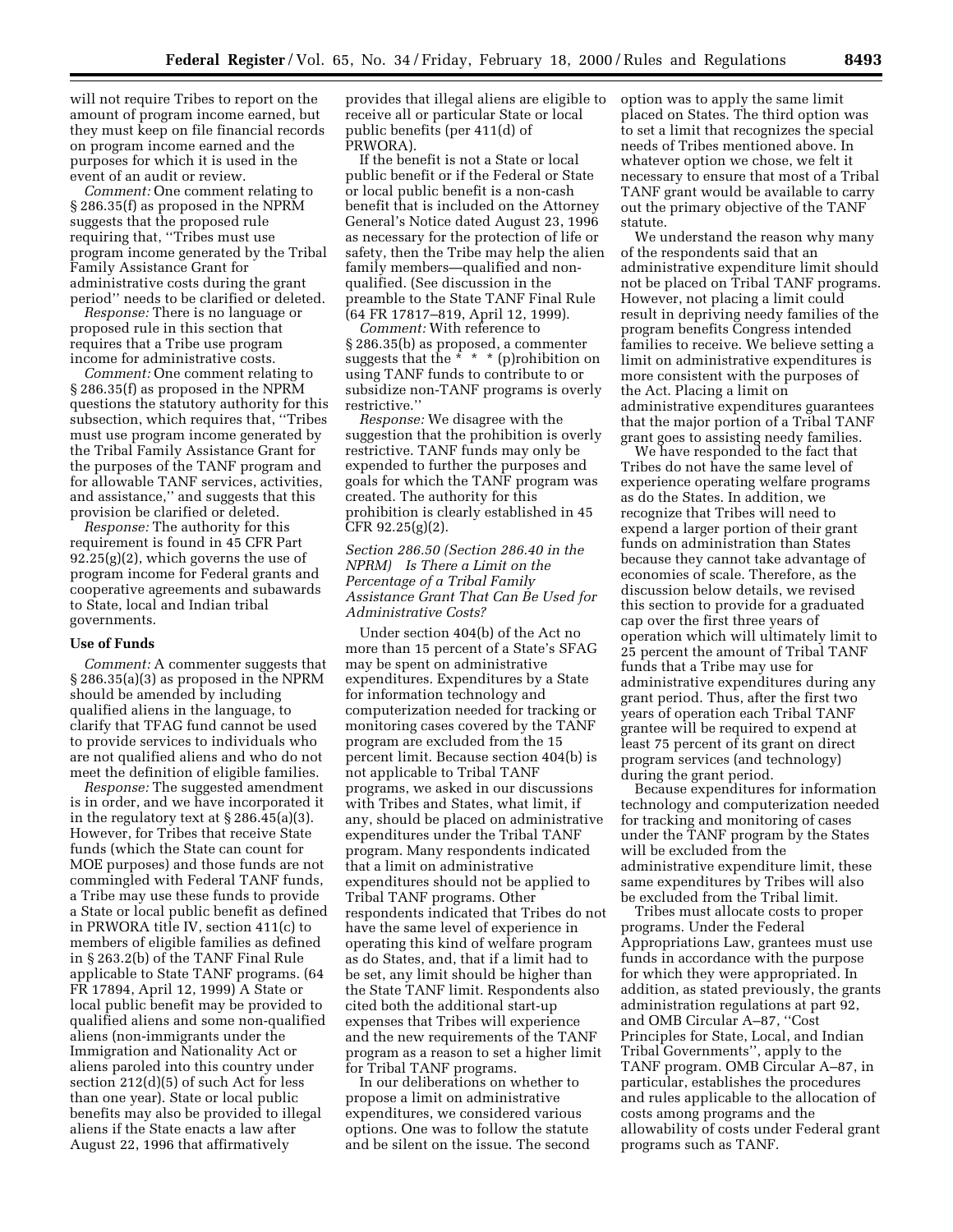### **Overview of Comments**

We received numerous comments regarding the proposed administrative cost provisions. A substantial majority of these comments came from Tribes and tribal organizations, but we also received comments from States, advocacy groups, and other community organizations.

To deal with the number of responses on this issue, we decided to cluster the comments into the following general categories: (1) The imposition of an administrative cost cap, including whether or not there is authority to impose such a cap; (2) the proposed 20 percent administrative cost limitation; (3) the treatment of eligibility determination and verification costs, as well as data entry costs, in the definition; (4) the relationship of indirect costs to administrative costs; and (5) identifying the base to be used to determine the cap (that is, whether the appropriate base for computing the Federal cap includes State matching funds). The first two categories will be dealt with in this section; the remaining three will be addressed in § 286.55.

## **Imposition of an Administrative Cost Cap**

*Comments:* We received multiple comments questioning whether ACF had statutory authority to impose a cap. Comments from a number of Tribes indicated their belief that the cap goes beyond the authority of Public Law 93– 638, the Indian Self-Determination Act. These respondents asked that the entire section be deleted.

*Response:* There is legal support for imposition of an administrative cap. Although the statute only requires an administrative cost cap for States, Federal law does not preclude the Secretary from establishing a cap for the Tribal TANF program. Both the statute and legislative history make it clear that Congress intended that a substantial majority of TFAG funds be available to provide time-limited program assistance and/or services to needy Indian families. Section 412(b), which specifies Tribal Family Assistance plan requirements, clearly contemplates that the TFAG be used to support the provision of ''assistance'' and ''welfarerelated services.''

While we believe in granting Tribes broad flexibility to design their programs and have left key definitions up to the discretion of the Tribes, we believe there is a need for Federal guidance on the definition of ''administrative costs.'' The approach in this rule is a compromise between a Federal and tribal definition. It sets a

Federal framework that specifies some items that must be considered ''administrative costs,'' but does not attempt to fully define the term.

We believe this framework is important. First, as the comments we received demonstrate, there is no common view of the meaning of this term. If we left this matter entirely to tribal discretion, we could expect a diversity of approaches, and Tribes might be subject to widely different penalty standards. Also, some Tribes might define the term so narrowly as to substantially undermine the intent of the administrative cost cap provisions. The philosophy underlying the administrative cost cap is clear: in order to protect needy families and children, it is critical that the substantial majority of TANF funds go towards helping needy families.

## **The Amount of the Administrative Cost Cap**

*Comments:* Almost all respondents requested the flexibility to negotiate a higher administrative cap either over the course of the entire three-year grant or for the initial start-up year(s). There were widespread comments attesting to the fact that although states have operated similar programs in the past and have invested heavily in an infrastructure to support the program, no such opportunity has existed for Tribes. Tribes will initially have extensive administrative costs while they develop the required infrastructure and data systems to manage the program, and some small Tribes may also experience economy of scale problems. Tribes believe that the 20 percent limitation provided for in the NPRM is overly restrictive and unrealistic, and they furthermore maintain that any cap should not have as its basis the state cap.

*Response:* Although we do not believe that the administrative cap proposed in the draft regulations was either arbitrary or paternalistic, we believe that a negotiated and graduated administrative cost cap would recognize that Indian tribes do not have the same sorts of resources as are available to States and therefore should be allowed to claim more administrative costs, especially in the initial operation and administration of a TANF program. There is no provision for start-up funds in the legislation, which compels Tribes to use funds from their Tribal Family Assistance Grant for that purpose.

It is critical to the establishment and effective and efficient operation of any viable social service program that a solid infrastructure be developed from the beginning. TANF is the first

comprehensive social services program that Tribes will operate. Therefore, Tribes with little or no infrastructure will need to create or strengthen their infrastructure in order to ensure a viable operating base for the program. Due to the uniqueness of TANF, even those Tribes with more sophisticated infrastructures will need to enhance and/or make substantial changes in their infrastructures to allow for the changes necessary to operate the TANF program effectively.

In most grant and contract programs Tribes are provided funds for planning, setup costs, contract support funds, and indirect costs to offset the lack of a tax base and other sources of funding to support Tribal programs. PRWORA provides no funding for Tribes to develop the necessary infrastructure to operate a TANF program.

Furthermore, program development and administrative activities (e.g., conference travel, home visits, procurement of goods and services, meetings with state and local TANF staff, etc.) are generally more expensive for Tribes than for state or local governments because of the distance from urban centers for most tribes, as well as the lack of transportation and public services.

Recognizing the unique administrative burdens on Tribes who have never been in the position of operating these programs, and who need to build an infrastructure capable of operating the Tribal TANF program, we have revised this section to allow ACF to negotiate with each Tribal TANF applicant individually for each year of a program's operation, a negotiated administrative cap for the first year not to exceed 35 percent, a negotiated administrative cap for the second year not to exceed 30 percent, and a negotiated administrative cap for all subsequent years of operation (that is, any and all years of program operation after the first two years) not to exceed 25 percent. Our negotiations will be based on, but not limited to, a Tribe's TANF funding level, the economic conditions and resources available to the Tribe, the relationship of the Tribe's administrative cost allocation proposal to the overall purposes of TANF, and a demonstration of the Tribe's administrative capability.

We believe that this graduated cap meets the intent of the law, yet provides Tribal TANF programs with additional funds to develop the necessary infrastructure to be successful in operating the Tribal TANF program. After the first two years of funding, each Tribal TANF grantee will be required to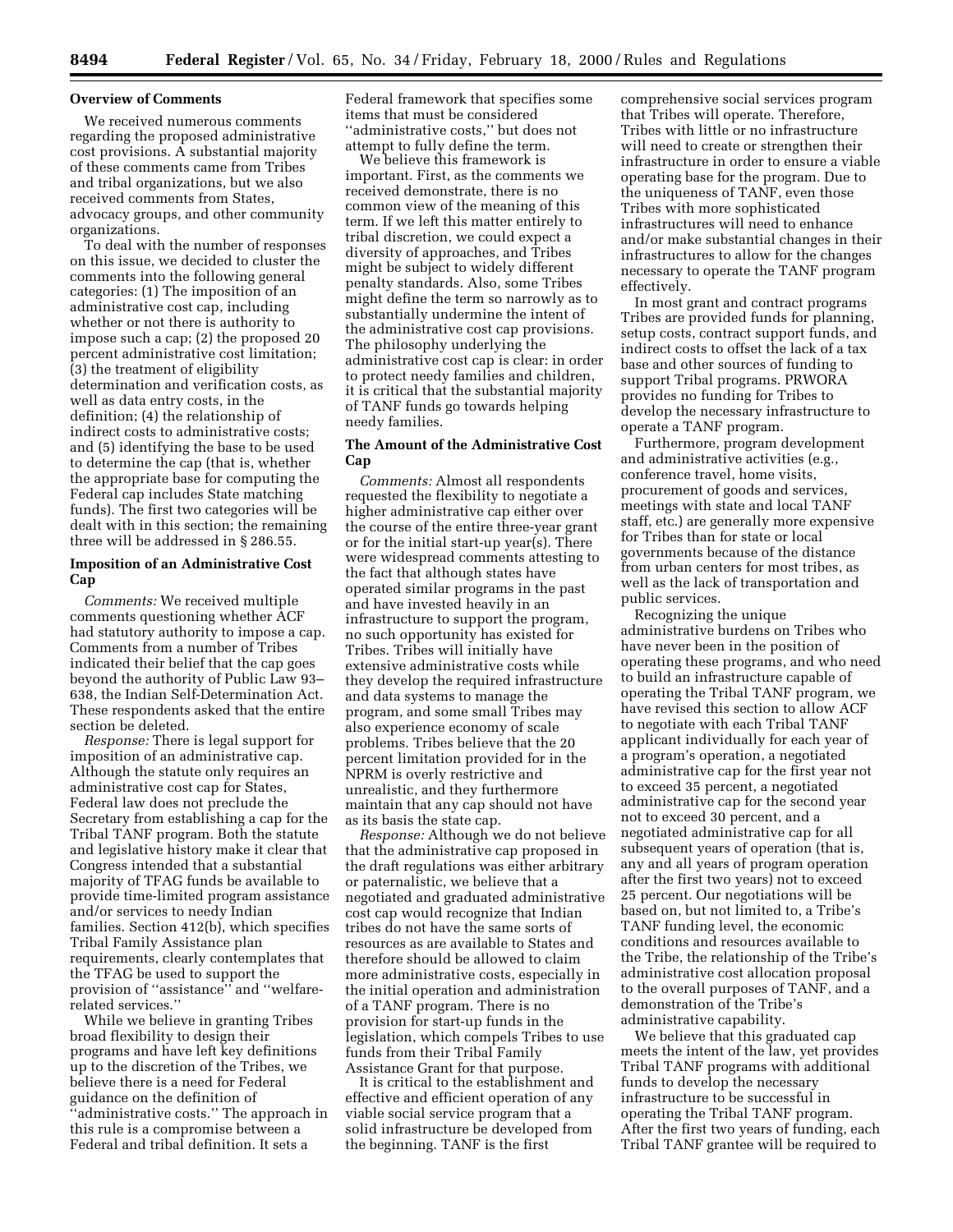expend at least 75 percent of its grant on direct service and benefits.

If a Tribe's administrative costs exceed the 25 percent limit (or 35 percent in the first year or 30 percent in the second year of operations), the penalty for misuse of funds (refer to § 286.195) will apply. The penalty will be in the amount spent on administrative costs in excess of the administrative cap for that particular year of operation. We will take an additional penalty in the amount of five percent of the TFAG if we find that a Tribe has intentionally exceeded the administrative cap limit. See discussion of § 286.200.

## *Section 286.55 (Section 286.45 in the NPRM) What Types of Costs Are Subject to the Administrative Cost Limit on Tribal Family Assistance Grants?*

Just as with the State TANF program, we considered not proposing a Federal definition of ''administrative costs.'' That option had appeal because: (1) It is consistent with the philosophy of a block grant; (2) we took a similar approach in some other policy areas (*i.e.,* in not defining individual work activities); (3) we support the idea that we should focus on outcomes, rather than process; and (4) the same definition might not work for each Tribe. Also, we were concerned we could exacerbate consistency problems if we created a Federal definition. Because of the wide variety of definitions in other related Federal programs, adoption of a single national definition could create variances in operational procedures within Tribal agencies and add to the complexities administrators would face in operating these programs.

At the same time, we were hesitant to defer totally to Tribal definitions. The philosophy underlying this provision is very important; in the interest of protecting needy families and children, it is critical that the substantial majority of Federal TANF funds go towards helping needy families. If we did not provide some definition, it would be impossible to ensure that the limit had meaning. Also, we felt that it would be better to give general guidance to Tribes than to get into disputes with individual Tribes about whether their definitions represented a ''reasonable interpretation of the statute.''

We thought that it was very important that any definition be flexible enough not to unnecessarily constrain Tribal choices on how they deliver services. We believe a traditional definition of administrative costs would be inappropriate because the TANF program is unique, and we expect TANF to evolve into something significantly different from its predecessors and from other welfare-related programs. Specifically, we expect TANF to be a more service-oriented program, with substantially more resources devoted to case management and fewer distinctions between administrative activities and services provided to recipients.

The definition we have established does not directly address case management or eligibility determination. We understand that, especially for Tribal programs, the same individuals may be performing both activities. In such cases, to the extent that a worker's activities are essentially administrative in nature (*e.g.,* traditional eligibility determinations or verifications), the portion of the worker's time spent on such activities must be treated as administrative costs. However, to the extent that a worker's time is spent on case-management functions or delivering services to clients, that portion of the worker's time can be charged as program costs.

We believe that the definition in the Final Rule will not create a significant new administrative burden on Tribes. We believe that it is flexible enough to facilitate effective case management, accommodate evolving TANF program designs, and support innovation and diversity among Tribal TANF programs. It also has the significant advantage of being closely related to the definition in effect under the Job Training Partnership Act (JTPA). Thus, it should facilitate the coordination of Welfare-to-Work and TANF activities and support the transition of hard-to-employ TANF recipients into the work force.

Under §§ 286.40–45 of the Tribal TANF proposed regulations, Tribes could not spend more than 20 percent of their Federal TANF funds on administrative costs. The proposed regulation excluded expenditures for ''information technology and computerization needed for tracking or monitoring'' from the administrative cost cap, and the definition of administrative cost in § 286.5 provided additional information on what costs are both included and excluded from the definition of administrative costs and the cap.

The proposed definition at § 286.5 stated: ''Administrative costs means costs necessary for the proper administration of the TANF program. It includes the costs for general administration and coordination of this program, including overhead costs.'' It also provided examples of eleven types of activities that would be classified as ''administrative costs,'' such as salaries and benefits not associated with

providing program services, plan and budget preparation, procurement, accounting, and payroll. In developing this definition, our intention was that it would be flexible enough to facilitate effective case management, accommodate evolving Tribal TANF program designs, and support innovation and diversity among the Tribal TANF programs. We expected that our final definition would support the evolution of Tribal TANF into a more service-oriented program, with substantially more resources devoted to case management and fewer distinctions between administrative activities and services provided to recipients.

We have not included specific language in the Final Rule about treatment of costs incurred by subgrantees, contractors, community service providers, and other third parties, and we received no comments in this area. Neither the statute nor the final regulation make any provision for special treatment of such costs. Thus, the expectation is that administrative costs incurred by these entities would be part of the total administrative cost cap. In other words, it is immaterial whether costs are incurred by the Tribal TANF agency directly or by other parties.

We realize this policy may create additional administrative burdens for the Tribe and do not want to unnecessarily divert resources to administrative activities. At the same time, we do not want to distort agency incentives to contract for administrative or program services. In seeking possible solutions for this problem, we looked at the JTPA approach (which allows expenditures on services that are available ''off-the-shelf'' to be treated entirely as program costs), but did not think that it provided an adequate solution. We thought that too few of the service contracts under TANF would qualify for simplified treatment on that basis.

#### **The Treatment of Certain Costs**

*Comments:* We received a number of comments requesting that we specify that the list of examples delineated in § 286.5 is for guidance only. There is a great deal of concern that this list will be seen as all-inclusive, rather than as a list of examples of activities which are considered as administrative costs.

*Response:* Although we believe our language is clear in this regard, we will clarify in the regulation that this list provides examples of costs that are considered administrative in nature, but is not all-inclusive.

*Comments:* Many of those commenting on this issue (and on the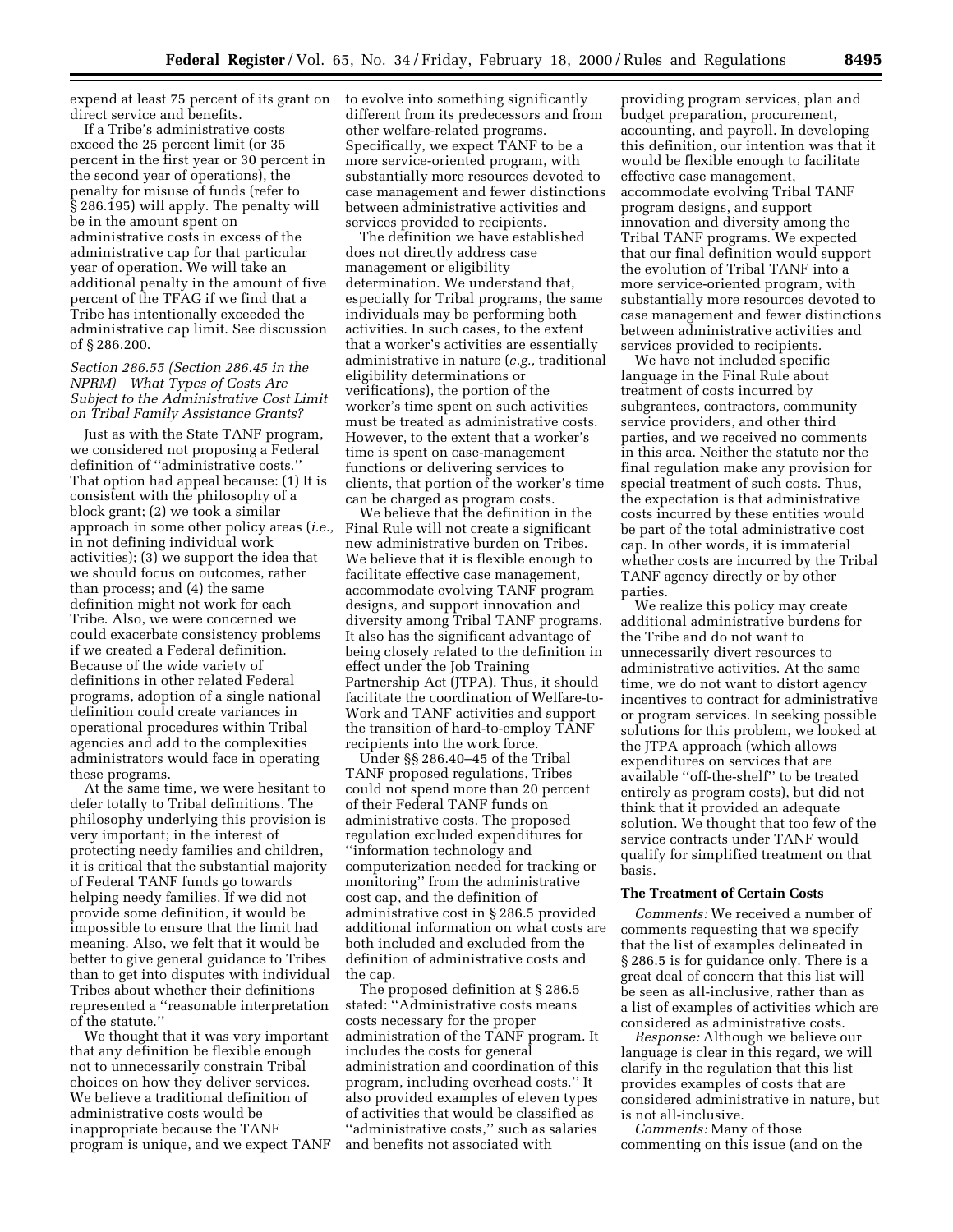definition of administrative costs found in § 286.5) wanted us to clarify that eligibility determinations and verifications are more closely aligned to program costs than to administrative costs. Some argued that eligibility determination was not an administrative activity and was not easily or logically separable from case management. Still others commented on the burden associated with our proposal and the general need for tribal flexibility in this area. They argued that because eligibility determination and verification is part of the overall case management function, it would more appropriately be categorized as a program or service function than administration. They further argued that the differentiation between eligibility and service delivery would be virtually impossible, because a case manager may collect information for the purpose of providing or arranging supportive services, but use that same information to determine the family's eligibility.

*Response:* While we understand that Tribes with limited resources do not want to direct those limited resources to prorating the expenses of front-line workers who are simultaneously engaged in eligibility determination, case management, and service provision to Tribal TANF beneficiaries, we do not believe it would be consistent with the intent of the administrative cost cap provisions for Tribes to be spending large amounts of money on eligibility determinations rather than program services. We have a statutory responsibility for protecting against misuse of funds, and we know that money diverted to administrative activities could decrease the availability of benefits and services for needy families. We also believe that a clear policy on eligibility determinations might produce more consistent penalty determinations and reduce audit disputes, appeals, and litigation regarding application of the misuse of funds penalty.

We do not agree that Tribes must incur a significant administrative burden in order to identify the costs associated with eligibility determination activities. We recognize that the nature of staff responsibilities is changing and the line between case management and eligibility determination is blurring. Thus, it may be more difficult to develop rules for allocating the time of workers between administrative and program activities. However, once a Tribe develops its allocation rules, the process of allocating staff time is straightforward and no more difficult than the current cost allocation process.

We also recognize that the Tribal TANF program offers the possibility for Tribes to administer programs in new ways. We understand that Tribes are developing program structures with blended functions, and we support such efforts. These Final Rules do not in any sense require Tribes to have separate administrative and program staff. They merely require that Tribes provide a reasonable method for determining and allocating administrative and program costs.

Based on these considerations, we have decided to add eligibility determinations to the list of administrative activities at § 286.5. More specifically, this rule reflects the basic definition that was in the proposed regulation (with the same basic examples of administrative cost activities), but adds the NPRM preamble policy that required eligibility determination to be treated as an administrative cost. We recognize that this is a significant policy decision that merits inclusion directly in the regulatory text.

Under the Final Rule, Tribes may develop their own definitions of administrative costs, consistent with this regulatory framework. Nevertheless, we want to remind them that they must properly allocate costs; that is, they must attribute administrative, program, and systems costs to benefitting programs and appropriate cost categories, in accordance with an approved cost allocation plan and the cost principles in part 92 and OMB Circular A–87, ''Cost Principles for State, Local, and Indian Tribal Governments.''

*Comments:* A number of comments suggested that the proposed language in § 286.5, the definition of administrative costs, was not sufficiently clear.

*Response:* We never intended to develop a regulation that fully defined the term administrative costs. For example, we believed that, by inference, readers would understand the language proposed at § 286.5 to mean that costs related to delivery of program services were not administrative costs. However, comments received suggest that the proposed rule was not sufficiently clear, and we have revised § 286.5 to make this point more clearly. More specifically, we have added a new paragraph, to exclude costs of providing services from the definition of administrative costs. The definition more directly states that costs of providing services are outside the definition of administrative costs, and it explicitly provides that case management, diversion and assessment activities are both program service costs

and not considered administrative costs. (Note: Here, we would make a distinction between assessment activities designed to identify needs and develop appropriate service strategies versus assessing income, resources, and documentation for eligibility determination purposes; the latter are administrative costs). Further, it explains that items that would normally be administrative costs, but are systemsrelated and needed for monitoring or tracking purposes under Tribal TANF, fall under a systems exclusion. In other words, we will not consider those costs in determining whether a Tribe has exceeded its cap.

## **The Relationship of Indirect Costs to Administrative Costs**

Indirect Costs negotiated by BIA, the Department's Division of Cost Allocation, or another federal agency are considered to be part of the total administrative costs. This is because such indirect costs are generally administrative, reflecting the proration of common administrative costs and overhead charges which are not readily identifiable as program costs. They must therefore be calculated as part of the administrative cost cap.

*Comments:* A number of respondents were adamant that we should use indirect cost rates that have already been negotiated with HHS or BIA, stating that negotiated indirect cost rate agreements with Federal agencies must be honored.

*Response:* In response to the comments that previously negotiated indirect cost rate caps be used, we emphasize that although most indirect costs are administrative in nature, there is no immediate relationship between administrative and indirect costs. Administrative costs might be classified as either direct or indirect costs, depending on how they are identified in the program. Indirect costs are costs (both administrative and programmatic) incurred for common or joint objectives across all programs, which cannot be identified readily or specifically but which are nevertheless necessary to the operations of the organization. A negotiated indirect cost rate is based on a specific direct cost base which is much smaller than the entire TFAG base. Tribal TANF programs whose actual administrative costs do not reach the imposed cap may be able to recover additional indirect costs in accordance with their agreements, as long as the total amount recovered does not exceed the approved indirect cost rate.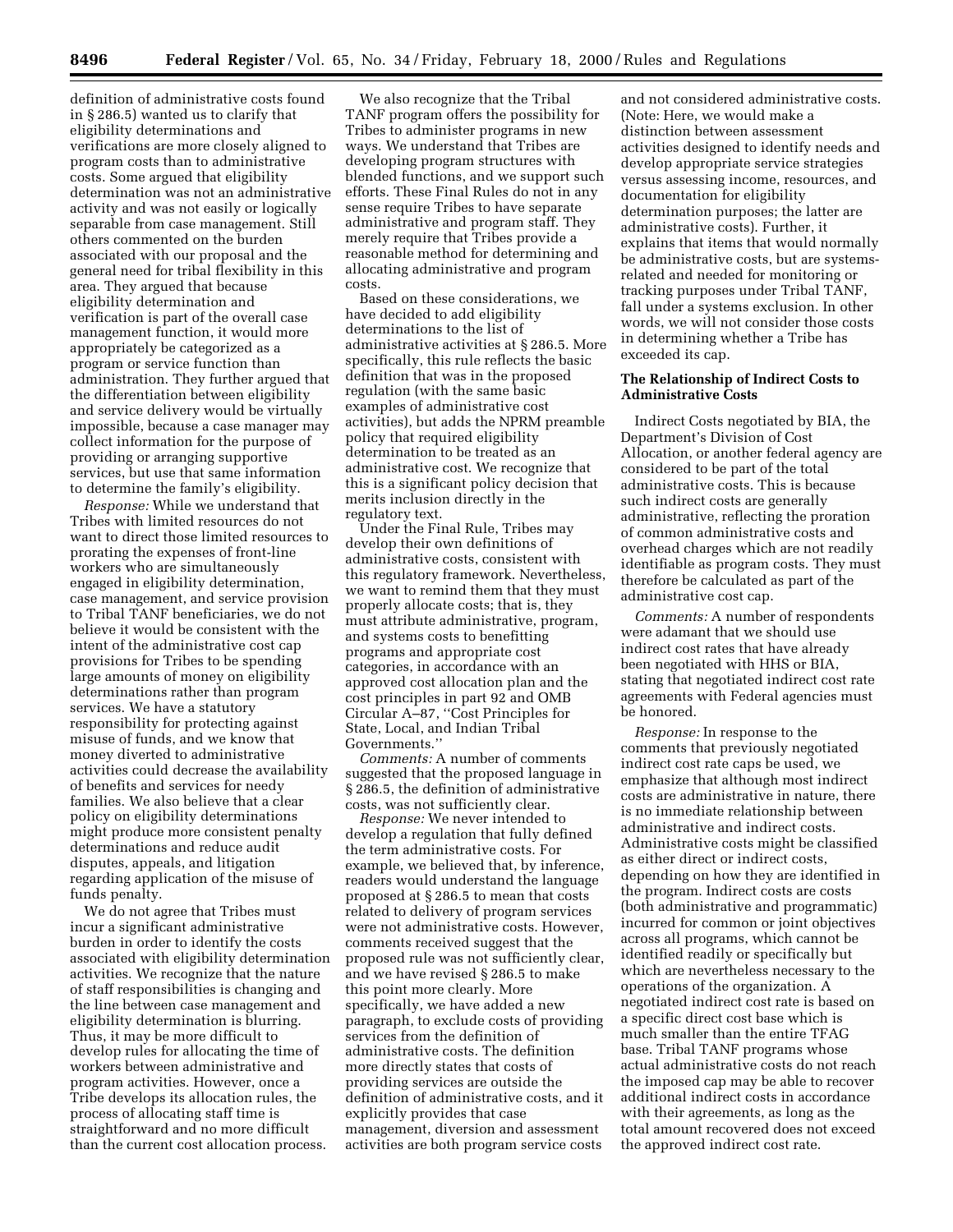## **Base for Computing the Cap**

*Comments:* Several commenters argued that we should allow for the combining of program funding sources under a single cost pool for the purposes of determining administrative costs associated with program operations. The inclusion of any state ''match'' funds in the base would streamline accounting functions by allowing a Tribe to negotiate one administrative cost rate for multiple funding sources. They asked that TFAG funding and state funding be considered as one program for purposes of determining administrative costs.

*Response:* In most cases state ''match'' is comprised of additional state funds that a state pays to tribal grantees on behalf of Indian families residing in the State. There is no requirement that a state provide such funds to Tribes. Since these are state, and not federal funds, we are not regulating the use of the funds in this rule. Notwithstanding the fact that we know states use these funds toward their required MOE amount, and would rather have all funds used toward service provision, states should understand that some administrative activities are a necessary part of service provision. It is therefore in the interest of the Tribe, when negotiating with a state over the receipt and use of any additional state funds, to ensure that a portion of those funds be allowable for administrative activities. However, we decline to make the requested change in the final regulation.

*Comments:* Several respondents, including one Federal agency, noted that Tribes have insufficient funds to develop the necessary infrastructure, and will be unable to purchase the hardware and software required to support an automated system whether they are charged as administrative or program costs. They recommended that federal start-up costs be provided outside of the cap for this purpose.

*Response:* We acknowledge the fact that states have been operating assistance programs for many years, and have had many opportunities to develop the essential infrastructures. However, additional funds were not appropriated by Congress to provide funds to Tribes separate from their TFAG in order to develop such systems. No additional sources of funding are available for this purpose.

*Section 286.60 (Section 286.50 in the NPRM) Must Tribes Obligate All Tribal Family Assistance Grant Funds by the End of the Fiscal Year in Which They Are Awarded?*

#### **Background**

Section 404(e) of the Act, entitled ''Authority to Reserve Certain Amounts for Assistance,'' allows States to reserve Federal TANF funds that they receive ''for any fiscal year for the purpose of providing, without fiscal year limitation, assistance under the State program funded under this part.''

This section initially did not apply to Tribal TANF or NEW Programs. Our original interpretation of the statute was that it precluded us granting to Tribes the authority to reserve TFAGs grants paid to them without fiscal year limitation. Therefore, the NPRM indicated that Tribes must obligate their TFAGs by the end of the fiscal year in which they are awarded.

*Comments:* Every Tribe commenting on this provision of the proposed rule voiced opposition, indicating that the proposed rule would frustrate contingency budgeting, prevent Tribes from coping with volatile and increasing caseloads, and generally hamper Tribes' efforts to achieve the objectives of the TANF program.

*Response:* The proposed rule was based on fact that States are permitted to reserve TANF funds with no fiscal year limitation under section 404(e) of the Act which, at that time, did not apply to Tribal TANF programs. Since 404(e) did not apply to Tribal TANF programs, our proposed rule required Tribal TANF programs to obligate their TANF funds no later than the end of the fiscal year in which the TANF grant funds were awarded.

In response to comments raised to this proposed rule, we reconsidered and determined that there was statutory authority for limited carry forward of Tribal TANF funds beyond what we had initially proposed in the NPRM. However, the Foster Care Independence Act of 1999 (Pub. L. 106–169), signed by the President on December 14, 1999, included a number of technical corrections to PRWORA which made our reconsideration of this rule moot. Included in those amendments is a provision which makes section 404(e) of PRWORA applicable to Tribes. Pursuant to amended section 404(e), a Tribe may reserve amounts awarded to the Tribe under section 412, without fiscal year limitation, to provide assistance under the Tribal TANF program. Federal unobligated balances carried forward from previous fiscal years may only be expended on assistance and related

administrative costs associated with providing such assistance. The related administrative costs to provide that assistance will be reported against the negotiated administrative cost cap for the fiscal year in which the Federal funds were originally awarded.

The statute limits a Tribe's ability to spend reserved money in one very important way. A Tribe may expend funds only on benefits that meet the definition of assistance at § 286.10 or on the administrative costs directly associated with providing such assistance. It may not expend reserved funds on benefits specifically excluded from the definition of assistance or on activities generally directed at serving the goals of the program, but outside the scope of the definition of assistance.

The Tribe must obligate by September 30 of the current fiscal year any funds for expenditures on non-assistance. The Tribe must liquidate these obligations by September 30 of the immediate succeeding Federal fiscal year for which the funds were awarded. If the final liquidation amounts are lower than the original amount obligated, these funds must be reported as an unobligated balance for the year in which they were awarded. As mentioned in the previous paragraph, unobligated balances from previous fiscal years may only be expended on assistance and the administrative costs related to providing that assistance.

## **Subpart C—Tribal TANF Plan Content and Processing (§§ 286.65–286.190)**

*Section 286.65 (Section 286.55 in the NPRM) How Can a Tribe Apply To Administer a Tribal Temporary Assistance for Needy Families (TANF) Program?*

Any eligible Indian tribe or Alaska Native regional non-profit corporation or intertribal consortium that wishes to administer a Tribal TANF program must submit a three-year Tribal Family Assistance Plan to the Secretary of the Department of Health and Human Services. This requirement extends to those Tribes that are operating a Pub. L. 102–477 employment and training program (please refer to § 286.160 for information on this).

*Comment:* One State commented that the regulation should address what happens at the end of the three-year grant cycle, including a notification deadline for a Tribe to declare to ACF and the state an intent to continue or discontinue Tribal TANF operations.

*Response:* The statute requires that an eligible Tribe, Alaska Native organization or intertribal consortium wishing to administer a Tribal TANF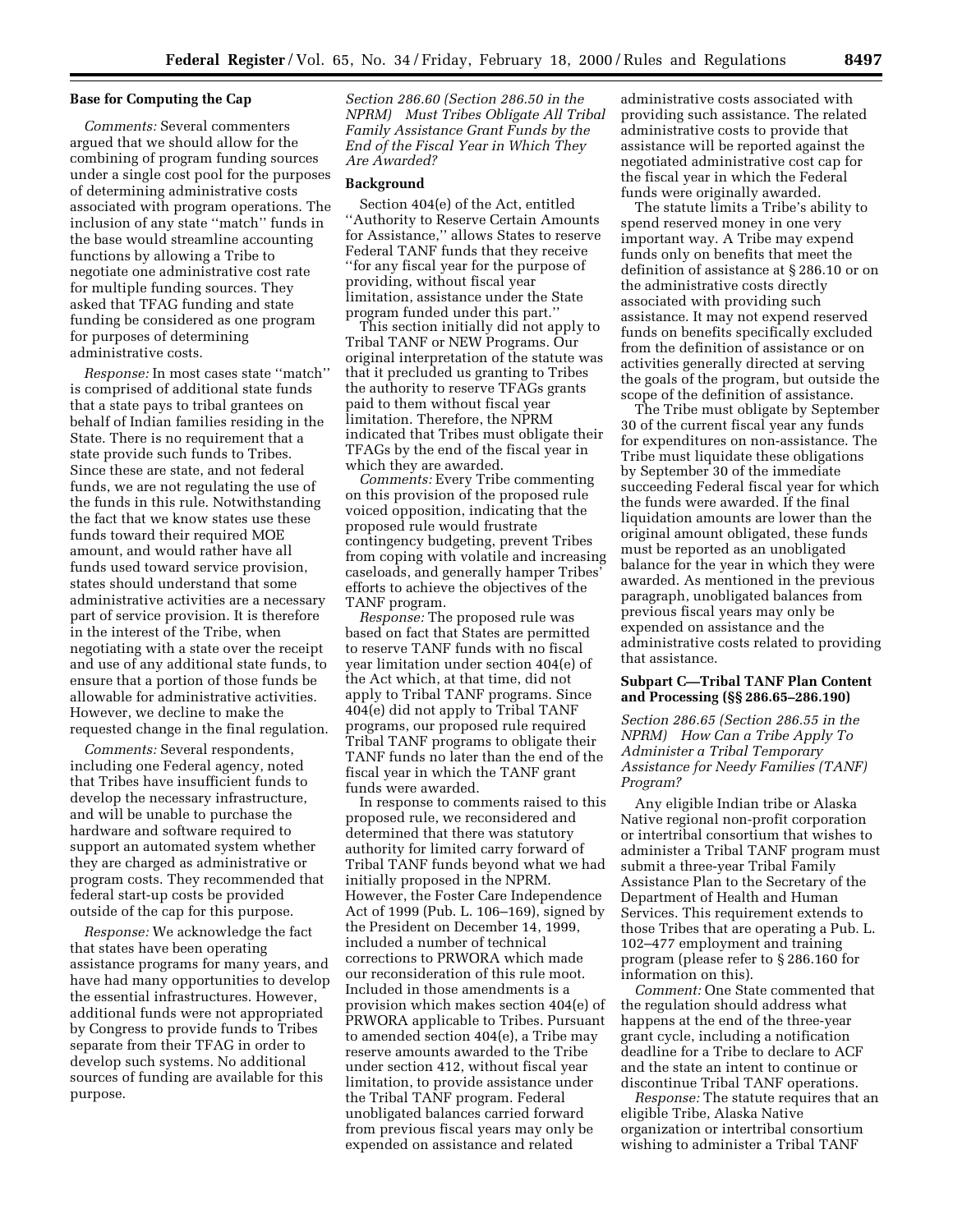program submit a three-year TFAP. Although section 412(a)(1)(A) authorizes Tribal TANF funding for more than three years, the statute is silent as to the required procedures for Tribes which intend to continue operating a Tribal TANF program beyond the initial three-year period.

We have added regulatory language to § 286.65 to indicate that, 120 days prior to the end of the three-year grant period, current Tribal TANF grantees must notify the appropriate Regional Office, the Central Office, and the affected State or States of their intentions for the following grant cycle. They must do one of the following:

(1) If they do not intend to continue operating the Tribal TANF program beyond the three years, they should submit a letter of intent that so specifies;

(2) If they intend to continue program operations with no changes to the geographic service area or service population, they should submit a letter of intent that so specifies. A current Tribal TANF grantee that intends to continue TANF program operations with no changes in service area or service population must submit a threeyear TANF plan for approval no later than 60 days before the end of the current grant cycle;

(3) If they intend to continue program operations, but are proposing a change in the geographic service area and/or service population that will require new data from the state or a renegotiation of the grant amount, then they must submit a new three-year plan for approval at that time.

We believe that this process will provide all parties with sufficient time to ensure that there is no disruption in service to the Tribal TANF families.

## *Section 286.70 (Section 286.60 in the NPRM) Who Submits a Tribal Family Assistance Plan?*

The chief executive officer of the Tribe, eligible Alaska Tribal entity, or Tribal consortium must sign and submit the TFAP. This is generally the Tribal Chairperson. The TFAP must also be accompanied by a Tribal resolution indicating Tribal Council support for the proposed Tribal TANF program. In the case of a Tribal consortium, the TFAP must be accompanied by Tribal resolutions from all members of the consortium. These Tribal Council resolutions must demonstrate each individual Tribe's support of the consortium, the delegation of decisionmaking authority to the consortium's governing board, and the Tribe's recognition that matters involving relationships between the Tribal TANF consortia and the State and/or Federal

government on TANF matters are the express responsibility of the consortium's governing board.

We recognize that changes in the leadership of a Tribe or some other event may cause a participating Tribe to rethink its participation in the consortium and/or in Tribal TANF. If, for example, a subsequently elected Council decided to terminate participation in the consortium and in TANF, that decision might create a need for time to reintegrate a Tribal program or a part of the Tribal program into the State program. Thus, we specify at § 286.70(c) that, when one of the participating Tribes in a consortium wishes to withdraw from the consortium for purposes of either withdrawing from Tribal TANF altogether or to operate its own Tribal TANF program, that the Tribe needs to notify both the consortium and us of this fact at least 120 days prior to the planned effective date. This notification time frame is especially applicable if the Tribe is withdrawing from Tribal TANF altogether and the Tribe's withdrawal will cause a change to the service area or population of the consortium.

A Tribe withdrawing from a consortium for purposes of operating its own program must, in addition to the notification specified in the previous paragraph, submit its own Tribal TANF plan that meets the plan requirements at § 286.75 and the time frames specified at § 286.160.

*Section 286.75 (Section 286.65 in the NPRM) What Must Be Included in the Tribal Family Assistance Plan?*

#### **Background**

The TANF program concerns work, responsibility, and self-sufficiency for families. To that end, section 412(b) of the Act lists six features of a Tribal Family Assistance Plan.

## **Approach to Providing Welfare-Related Services**

The TFAP must outline the Tribe's strategy for providing welfare-related services. The Act does not specify what this outline must entail; however, we believe it is important that it includes information necessary for anyone to understand what services will be provided and to whom the services will be provided.

To that end, the Tribal Family Assistance Plan must include, but is not limited to, information such as general eligibility criteria and special populations to be served, a description of the assistance and services to be offered, and the means by which they will be offered using TANF funds.

The description of general eligibility requirements consists of the Tribe's definition of ''eligible family,'' including income and resource limits that make a family ''needy,'' and the Tribe's definition of ''Tribal member family'' or ''Indian family.'' The description of the services and assistance to be provided includes whether the Tribe will provide cash assistance, and what other assistance and services will be provided.

The PRWORA discusses a variety of special populations who can benefit from a TANF program. While the statute does not require a Tribal TANF program to provide specific or targeted services to these populations, if the Tribe opts to do so, it must include a discussion of those services in the TFAP. For example, teen parents without a secondary degree are a special target population for State TANF-related services. If a Tribe wants to provide specific services to teen parents, it needs to describe the specific services in the plan.

We are also requiring information in the Tribal TANF plan regarding whether services will be provided to families who are transitioning off TANF assistance due to employment. Section 411(a)(5) of the Act requires Tribes to report, on a quarterly basis, the total amount of TANF funds expended to provide transitional services to families that have ceased to receive assistance because of employment, along with a description of such services. Therefore, we believe it prudent for ACF and the public to know whether the Tribe's TANF program provides transitional services and, if so, what types of services will be offered.

Questions have been raised about the potential dual eligibility of Indians for State and Tribal TANF programs. It is the position of the Department that section 417 of the Act precludes our regulating the conduct of States in this area. Nonetheless, we note that the issue of the dual eligibility of Indians raises constitutional concerns about the denial of state citizenship rights under the fourteenth amendment. We also note that, under section 408(c) of the Act, State TANF programs are subject to title VI of the Civil Rights Act of 1964 and certain other Federal nondiscrimination provisions.

As TANF focuses on outcomes, we believe a TFAP needs to identify the Tribe's goals for its TANF program and indicate how it will measure progress towards those goals. We believe this will help focus efforts on achieving positive outcomes for families. Progress can be measured longitudinally over time or over the short term, but should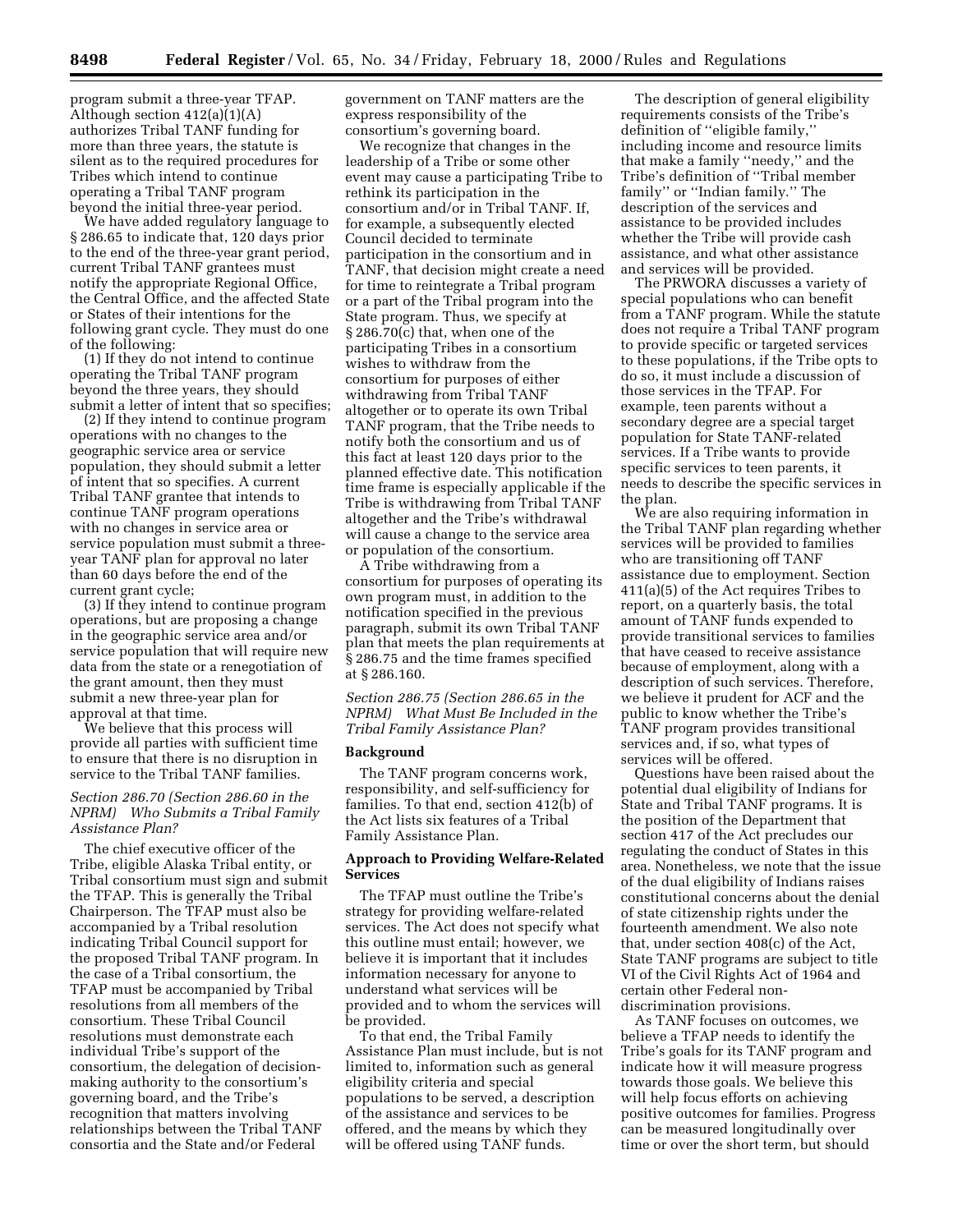be clearly targeted on those being served by the Tribal TANF program. For example: the incidence of teen pregnancy will be reduced by approximately X % over the three-year period of the TFAP, or educational achievement by teen parents receiving TANF assistance will experience an overall gain of at least one grade level over the three-year-period of the TFAP.

Sections  $402(a)(4)(A)$  and  $(B)$  of the Act require States to certify that local governments and private sector organizations have been consulted regarding the State TANF plan and design of welfare services and have had at least 45 days to submit comments on the plan. We have included similar requirements as part of the Tribal TANF plan process. We have incorporated a public comment period as a means of soliciting input into the design of the Tribal TANF program and providing a means through which Tribes may design a program which truly meets the community's needs. This public comment period should afford affected parties the opportunity to review and comment on a Tribe's TFAP. While the Act does not specifically require Tribes to conduct a public comment period prior to submission of the TFAP, previous experience demonstrates the value of such a comment period towards tailoring the program to meet the individual circumstances of those who will be affected by the program and its far-reaching impact on Tribal children and families. Furthermore, we discern Congressional recognition in the Act of the value of public comment on the content of TANF plans and the design of welfare services. We believe that this is equally applicable to Tribal TANF plans.

Finally, it is important that individuals who apply for and/or receive TANF are afforded due process should the Tribe take an adverse action against them. Therefore, the TFAP must include an assurance that the Tribe has developed a specific TANF dispute resolution process. This process must be used when individuals or families dispute the Tribe's decision to deny, reduce, suspend, sanction or terminate assistance.

#### **Child Support Enforcement**

Just as the enactment of PRWORA created opportunities for Tribes to operate their own TANF programs, it provided new opportunities to ensure that Tribal families receive child support from responsible parents. The relationship between TANF and child support enforcement programs is important, regardless of whether the State or Tribe operates one or both of

these programs. In addition, the relationship between self-sufficiency and child support becomes extremely important for TANF families because of the time-limited nature of TANF assistance.

Under PRWORA, in order to receive a TANF block grant, a State must certify that it operates a child support enforcement program meeting requirements under title IV–D of the Act. A State child support enforcement program must provide the following services to TANF and former TANF recipients and to others who apply for services: location of parents, establishment of paternity and support orders and enforcement of orders. In order to receive TANF assistance from a State, a TANF applicant or recipient must assign any rights to support to the State and cooperate with the child support enforcement program in establishing paternity and securing support. Collections of assigned support are used to reduce State and Federal costs of the TANF program.

PRWORA does not place similar requirements on Tribes or families receiving Tribal TANF assistance. Tribes are not required to certify that they are operating a child support enforcement program as a condition of receiving a Tribal TANF grant. Nor is there any requirement that Tribal TANF applicants and recipients assign all rights to support as a condition of receipt of Tribal TANF. There are, therefore, no penalties to the Tribe for failing to operate a child support enforcement program nor to a Tribal TANF recipient for failing to cooperate with child support efforts. However, several Tribes with approved Tribal TANF plans are requiring Tribal TANF recipients to cooperate with child support efforts.

Prior to enactment of PRWORA, title IV–D of the Act placed responsibility for the delivery of child support enforcement services with the States. Consequently, States have attempted to provide child support services on Tribal lands but have generally been constrained in their abilities to establish paternity, or establish or enforce child support orders with respect to noncustodial parents who reside within the jurisdiction of a Tribe because of sovereignty and jurisdictional issues. Therefore, arrangements for child support services on Tribal lands may involve a specific agreement to recognize State or county jurisdiction on Tribal lands for the narrow purpose of child support enforcement. In such agreements, Tribes agree to allow the child support agency to extend State program procedures to the reservation.

Alternatively, some States and Tribes have entered into cooperative agreements under which a Tribal entity provides child support services on Tribal lands and receives funding from the State.

Under PRWORA, requirements for State/Tribal cooperative agreements, as well as direct Federal funding of Tribes for operating child support enforcement programs, were addressed for the first time in title IV–D of the Act. Section 5546 of the Balanced Budget Act of 1997 made technical amendments to the cooperative agreements language in section 454(33) of the Act and to direct funding of Tribal child support enforcement programs under section  $455(f)$  of the Act.

Issues relating to responsibilities for providing child support enforcement services for Tribal TANF assistance cases and distribution of support collections in such cases have already been raised in several States. States and Tribes must work together to determine how Tribal TANF and State child support programs will work best for Tribal families. More than ever before, this collaboration is critical.

Since child support is a critical component of self-sufficiency for many single parent families, Tribes need to determine whether they want to condition a family's eligibility for Tribal TANF assistance on cooperation with the State child support enforcement program. If the Tribe will so condition eligibility, the TFAP should so specify.

Tribes that have entered into, or will enter into, cooperative agreements with their States on child support matters have decided that child support is a critical issue for families. Likewise, Tribes that will decide, after regulations have been issued, to operate their own child support enforcement programs know the importance of child support.

#### **Provision of Services**

As required by section 412(b)(1)(B), the TFAP must indicate whether the welfare-related services provided under this plan will be provided by the Indian tribe or through agreements, contracts or compacts with inter-Tribal consortia, States, or other entities. The Tribe determines which Tribal agency will have the lead responsibility for the overall administration of the Tribal TANF program. The designated lead agency plans, directs and operates the Tribal TANF Program on behalf of the Tribe. While it has the flexibility to contract many portions of the Tribal TANF program with public and/or private entities, the lead agency must maintain overall administrative control of the program. The lead agency is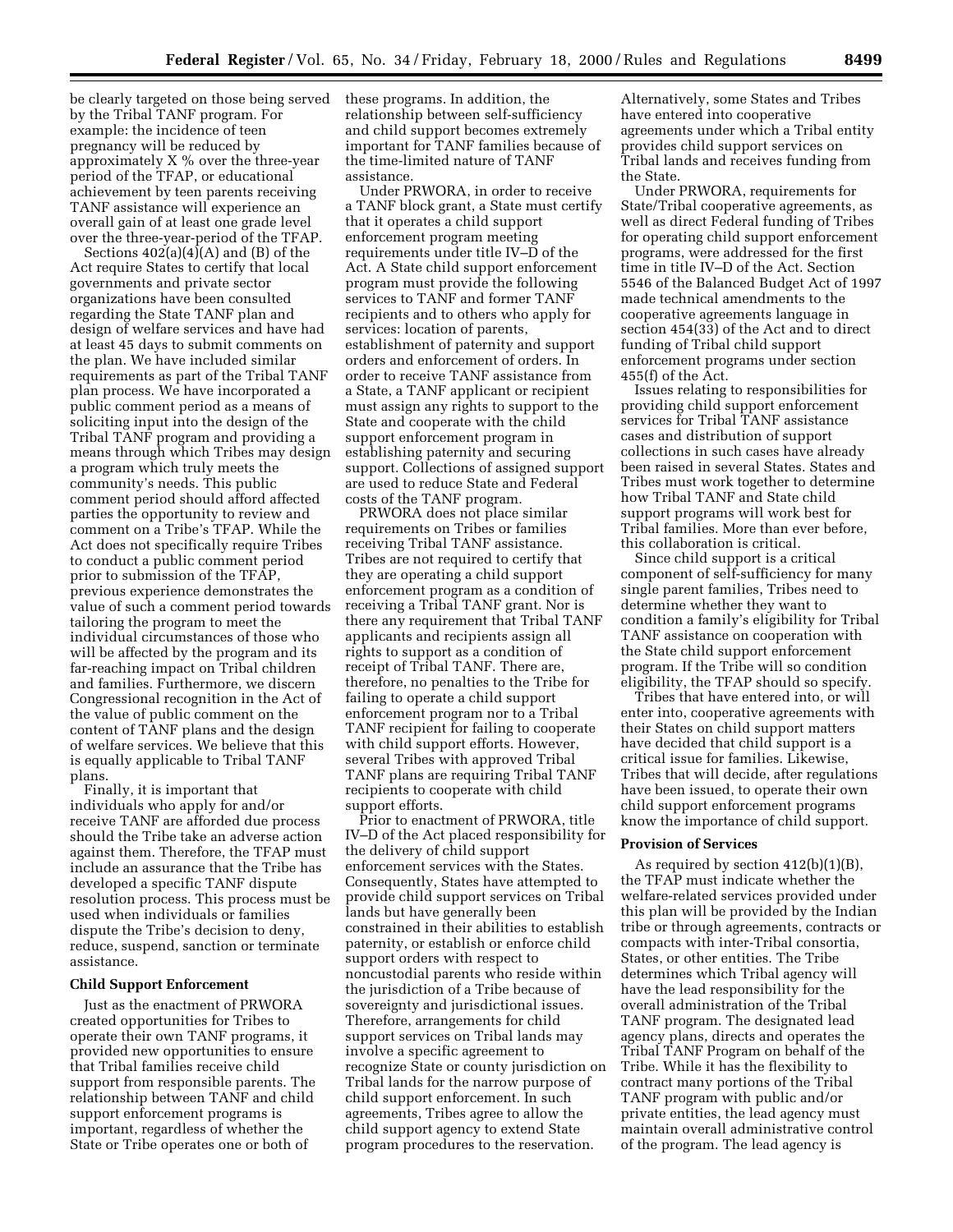required to submit and administer the Tribal TANF plans, coordinate Tribal TANF services with other Tribal and State programs, and collect and submit required data. Although not required by statute, we are requiring at § 286.75(b) that Tribes identify the lead agency in the TFAP because of its importance in the overall administration of and responsibility for the Tribal TANF program. The plan must also include a description of the administrative structure for supervision of the Tribal TANF program, including the designated unit responsible for the program and its location within the Tribal government.

For lead agencies that wish to enter into agreements or contracts with other entities, the TFAP needs to specify how the welfare-related services will be provided, *e.g.,* through sub-contracts. In the instance of Tribal consortia, the lead agency fulfills the same responsibility as the designated unit discussed above.

#### **Population/Service Area**

Section 412(b)(1)(C) of the Act requires that a TFAP identify the population and service area or areas to be served by the plan. Yet the statute defines neither of these terms.

In our consultation with Tribes on how service area and population should be defined, we heard from Tribes that they should be given flexibility to define their own Tribal TANF service area and population. We have also heard that, at least in the case of Oklahoma, we might expect disagreements between Tribes to arise if service area parameters were not established for Tribes in that State. This concern was due to the fact that none of the Tribes in Oklahoma, except for one, have reservations. Our intent in this Final Rule is to balance Tribal flexibility with the need to afford consideration to Tribes who disagree with another Tribe's proposed service area or population.

Therefore, with regards to service population, Tribes have the flexibility to decide whether their TFAP will serve all Indian families within the service area or solely the enrolled members of the Tribe. A Tribe would convey its decision in the TFAP. If the TFAP provides for services to all Indian families within the service area, then the Tribe agrees to provide such services. If the TFAP provides for services solely to families of enrolled members of the Tribe, then the Tribe does not agree to provide services to the families of non-enrolled Indians residing in the service area of the Tribe.

Regardless of the decision reached by the Tribe in this matter, the responsibility for TANF services to non-

Indian families in the Tribal service area resides with the State TANF program, unless the Tribe has negotiated an agreement with the State to allow the Tribe to serve non-Indian families within the Tribal service area. If such an agreement has been reached, the Tribe must include a copy of the agreement or other such documentation of State concurrence, such as a letter from the State, with the TFAP.

There may be various reasons why both a Tribe and the State would want the Tribe to provide TANF assistance to all needy families in its service area (for example, there are very few non-Indian families in the service area). We believe this flexibility to allow a Tribe to include non-Indians in its service population, with State agreement, benefits both Tribes and States.

In those instances where non-enrolled Indians or non-Indians are served by the Tribal TANF Program, the Tribal TANF program is the final authority on the services to be provided. The nonenrolled member's Tribe or the State(s) cannot decide on the nature of the services to be provided by the Tribal TANF program.

With regards to service area, a Tribal TANF service area could include the Tribe's reservation or just portions of the reservation. It could also include ''near reservation areas'' meeting BIA requirements as outlined at 25 CFR 20.1(r). For Tribes without land bases, the service area could include all or part of the Tribe's service area as defined by BIA.

In the case of claimed service areas extending beyond the Tribe's ''near reservation area'' or BIA-defined service area, we are concerned about possible complications resulting from misunderstandings on the scope of the service area. Therefore, if a Tribe claims an alternative service area, the TFAP should clearly define the demographic extent of such areas and include a memorandum of understanding with the appropriate State(s) agency or Tribal government reflecting State(s) or Tribal agreement to the servicing of the Tribal TANF service population by the Tribal TANF Program in the extended area.

Likewise, for Tribes in Oklahoma, if the Tribe defines its service area as other than just its ''tribal jurisdiction statistical area'' (TJSA), the Tribe must include an agreement with the appropriate Tribal government reflecting that Tribe's agreement to the service area. TJSAs are areas delineated for each federally-recognized Tribe in Oklahoma without a reservation by the Census Bureau.

## **Duplicative Assistance**

Section 412(b)(1)(D) indicates that an individual receiving assistance from a Tribal TANF program may not receive assistance from another State or Tribal TANF program for the same purpose. The TFAP must contain an assurance that families receiving assistance under the Tribal TANF plan will not receive duplicative services under any other State or Tribal TANF plan. The Tribe must develop a process to ensure that duplication does not occur and must include a description of that process in the TFAP. We believe any process the Tribe develops should include a mutual information exchange between the Tribe and State(s) and other nearby Tribal TANF grantees.

## **Employment Opportunities**

Section 412(b)(1)(E) requires that Tribes identify in their TFAPs the employment opportunities in and near the service area or areas of the Indian tribe. Section 286.75(g) of the Final Rule reiterates this requirement. The employment opportunities within and near the Tribal TANF service area will greatly impact the service population's ability to obtain and maintain employment. In designing the Tribal TANF program, Tribes should consider current unemployment rates, public and private sector employment opportunities, and education and training resources. These factors should provide a basis for the Tribe's proposed work activities, work participation requirements, penalties against individuals, and time limits.

Section 412(b)(1)(D) of the Act also requires that TFAPs identify the manner in which the Indian tribe will cooperate and participate in enhancing employment opportunities for TANF recipients consistent with any applicable State standards. At § 286.75(g)(2) we reiterate the statutory requirement that the TFAPs describe how the Tribe will enhance employment opportunities for their TANF recipients. Tribes should consider the best means by which they can work with other Tribal or State agencies, and other private and public sector entities on or near the reservation, to enhance employment opportunities. These efforts may be through memoranda of understanding or other public-private partnerships. These activities should also be consistent with any State employment standards (for example, a State minimum wage requirement).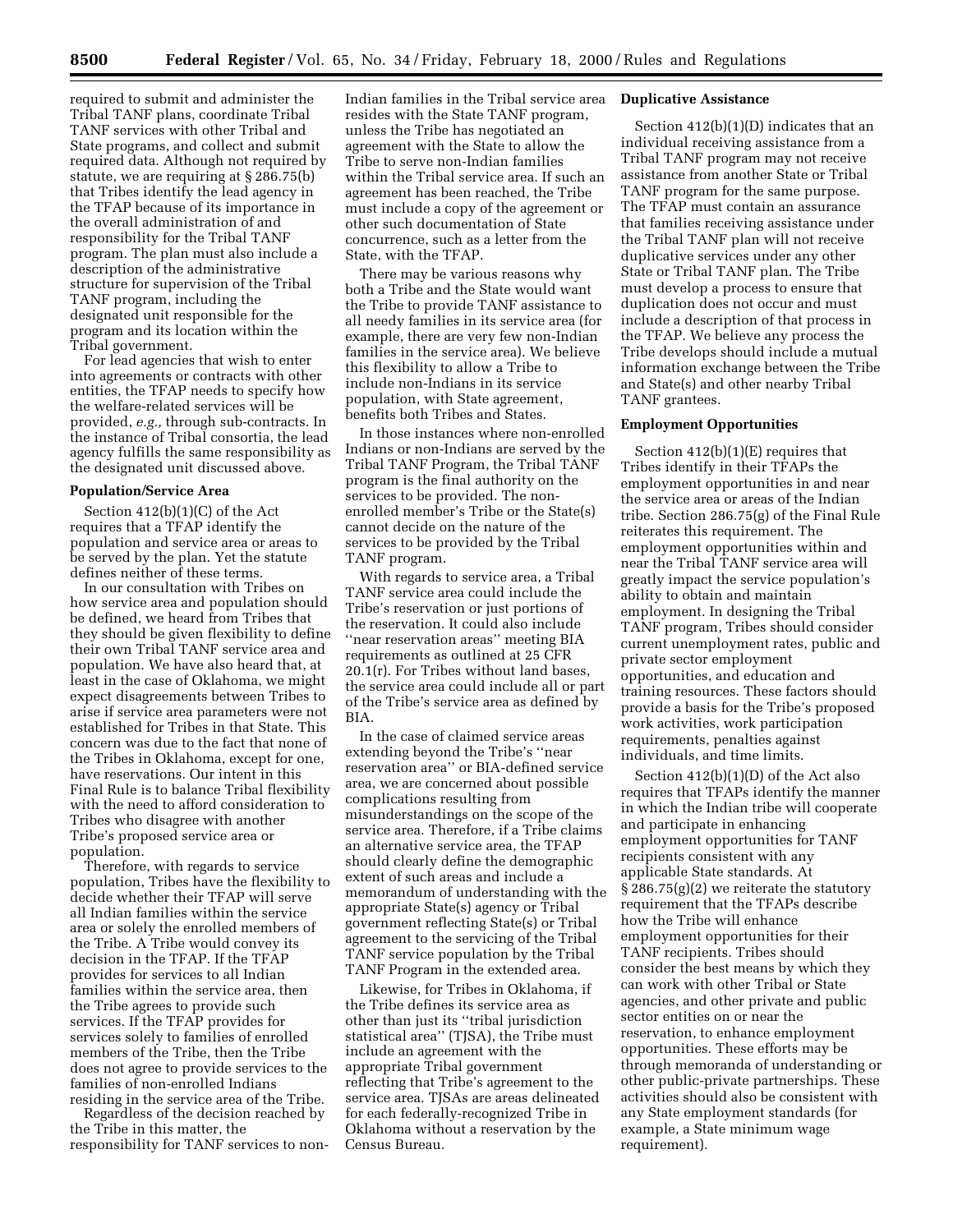#### **Fiscal Accountability**

As required by section 412(b)(1)(F) of the Act, the TFAP must provide an assurance that the Tribe applies the fiscal accountability provisions of section 5(f)(1) of the Indian Self-Determination and Education Assistance Act (25 U.S.C. 450c(f)(1)), relating to the submission of a singleagency audit report required by chapter 75 of title 31, United States Code.

## **Establishing Minimum Work Participation Requirements, Time Limits for the Receipt of Assistance and Penalties Against Individuals**

PRWORA promotes self-sufficiency and independence while holding individuals to a higher standard of personal responsibility for the support of their children than prior law. The legislation expands the concept of mutual responsibility, introduced under the Family Support Act of 1988, that income assistance to families with ablebodied adults should be transitional and conditioned upon their efforts to become self-sufficient. These goals are reflected in the State TANF provisions requiring individuals to participate in work activities, limiting the number of months that assistance will be provided, and penalizing individuals for failure to participate in work activities as required.

Minimum work participation requirements, time limits for the receipt of assistance and penalties against individuals who refuse to participate in work activities as required are explicitly stated for the State TANF programs in the statute. For the Tribal TANF programs, these three components are not specified. Instead, section 412(c) of the Act provides that for each Tribal TANF grantee Tribal TANF minimum work participation requirements, time limits for the receipt of assistance, and penalties against individuals are to be established by the Secretary with the participation of the Tribes.

The statute further specifies that Tribal TANF work participation requirements and time limits are to be consistent with the purposes of TANF and consistent with the economic conditions and resources available to each Tribe. In addition, penalties against individuals are to be similar to those found in section 407(e) of the statute. However, the statute does not specify a process or procedure to be used to establish minimum work participation requirements, appropriate time limits for the receipt of assistance, and penalties against individuals for each Tribal TANF grantee.

During discussions with Tribes and States as to what process should be used to establish these requirements for each Tribal TANF grantee, many suggested that we use the proposal a Tribe includes in its Tribal TANF plan as the basis for negotiating and establishing these requirements. We agree that it would be prudent to establish these requirements as part of the TANF plan process so that Tribes will know in advance of accepting the TANF program grant the requirements to which they are committing and for which they will be held accountable.

Thus, we are requiring that each Tribe specify its proposal for minimum work participation requirements, time limits for the receipt of assistance, penalties against individuals who refuse to participate in work activities as required, and related policies in its Tribal TANF plan. In addition, the Tribe must include a rationale for its proposals and related policies in the plan. The rationale should address how the Tribe's proposal is consistent with the purposes of TANF and is consistent with the economic conditions and resources available to the Tribe.

Examples of the information that we would expect to be included to illustrate the Tribe's proposal include, but are not limited to: Poverty, unemployment, jobless and job surplus rates; education levels of adults in the service area; availability of and/or accessibility to resources (educational facilities, transportation) to help families become employable and find employment; and employment opportunities on and near the service area.

We will review and evaluate a Tribe's proposal for these components as part of the review and approval process for the entire plan. Additional information or discussion about a Tribe's proposal may be necessary before we approve the plan.

Minimum work participation requirements are further detailed at §§ 286.80–110 of the Final Rule. The Final Rule at §§ 286.115–130 contains additional information on time limits. Information on penalties against individuals is outlined at §§ 286.135– 150.

*Comments:* We received a number of comments regarding the definition of ''service population.'' One commenter concurred that a Tribe should define its own service area and service population. Another commenter asked that the TFAP include information on how other entities would serve groups excluded from the definition of ''service population.'' Yet another commenter indicated that a Tribe should be mandated to provide services to all

individuals living within its boundaries and precluded from considering enrolled members who are located nearreservation.

*Response:* Section 412(b)(1)(C) of the Act requires a Tribe to identify the service area or areas to be served by the TFAP, yet does not define the term. The preamble of the proposed rule included a lengthy discussion on our intent and expectations in this area, and we have restated that discussion above. We believe that all comments have already been answered.

*Comment:* One commenter asked that the final regulations encourage a mutual effort between the state and the Tribe as the Tribe defines its service area.

*Response:* For welfare reform to succeed in Indian country, Tribes and States need to work together in addressing various issues. Throughout this rule we encourage coordination and cooperation between Tribes and States, as well as between Tribes.

*Section 286.80 (Section 286.70 in the NPRM) What Information on Minimum Work Participation Requirements Must a Tribe Include in Its Tribal Family Assistance Plan?*

## **Background**

As Tribes focus on assisting adults in obtaining work and earning paychecks quickly, parents receiving assistance from a Tribal TANF program are also expected to meet new and more stringent work requirements.

Section 401(a)(2) of the Act states that one of the purposes of TANF is to promote job preparation and work to help needy families become selfsufficient. The statute, at section 407, provides specific individual work participation requirements and participation rate goals to ensure this purpose is carried out under State TANF programs. For State TANF programs, work participation requirements encompass (1) the proportion of TANF families participating in the activities (participation rate targets); (2) the activity level to be required of families, *e.g.,* average number of hours of work per week; (3) the activities that families must be engaged in, *e.g.,* subsidized employment, vocational training, *etc.;* and (4) exemptions, limitations and special rules related to work requirements.

In providing flexibility in establishing work participation requirements, Congress recognized that Tribal economies and resources will vary and affect a Tribal TANF family's and program's ability to meet the work requirements imposed upon State TANF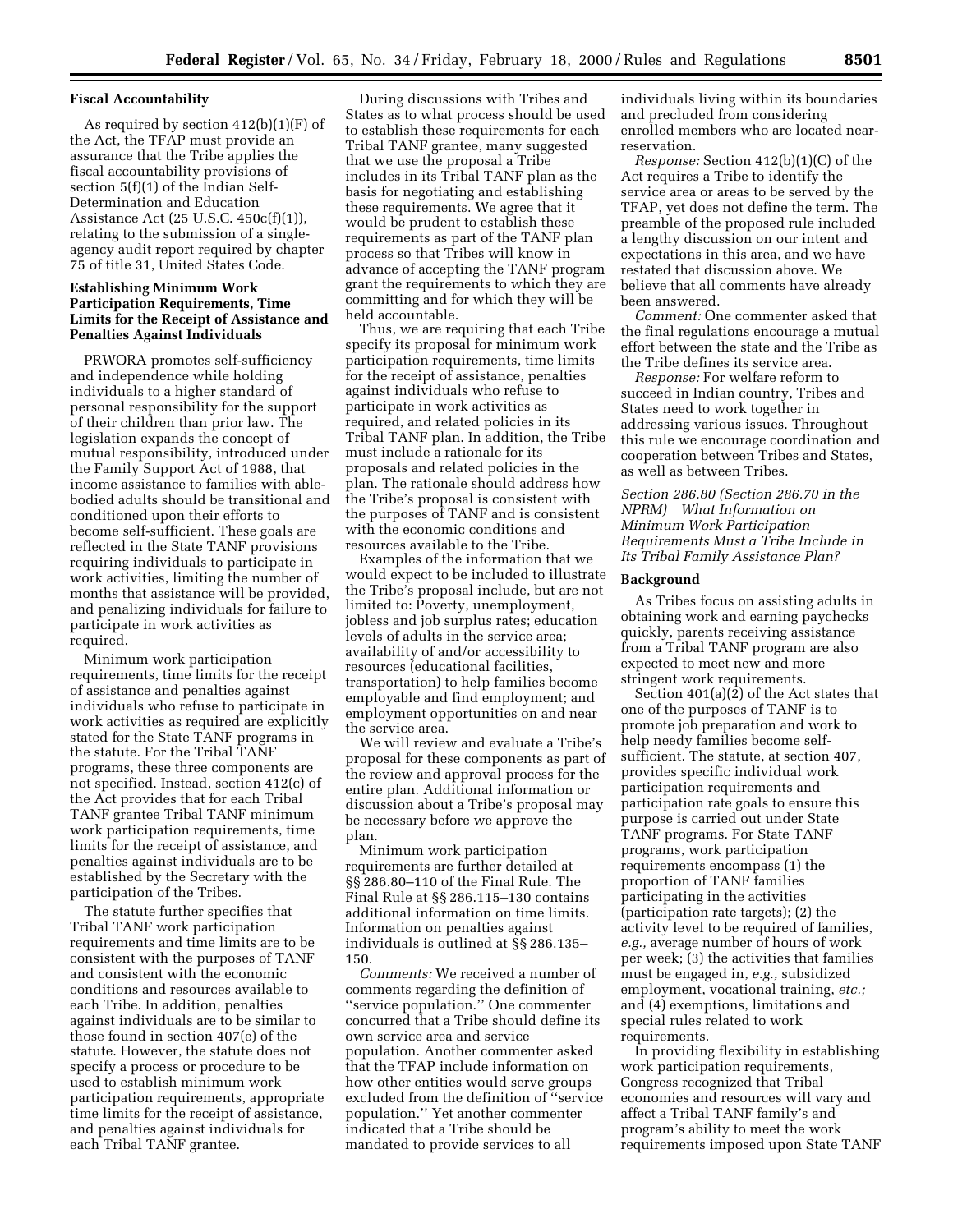recipients and State TANF programs. Since the statutory language requires that the work requirements take into consideration the economic conditions and resources available to each Tribe, we cannot establish across-the-board minimum work requirements that would be applied to all Tribes. Additionally, written and verbal feedback from Tribes indicated overwhelming support for negotiating on a case-by-case basis with each individual Tribe (as opposed to applying an across-the-board minimum) that will reflect the differences among Tribal economies and resources.

In order to have the information needed to establish minimum work participation requirements for each Tribal grantee, we specify at § 286.80 that each Tribe specify in its TFAP: (1) The targeted participation rates for each of the fiscal years covered by the plan; (2) the minimum number of hours families will be required to participate in work activities for each of the fiscal years covered by the plan; (3) the work activities that count towards the work requirement; (4) any limitations and special rules related to work requirements; and (5) the rationale for the Tribe's proposed work requirements, including how they are consistent with the purposes of TANF and with the economic conditions and resources available to the Tribe.

Considering that many Tribal families reside in remote areas and lack of adequate transportation is a major concern, the final regulation at § 286.80(b)(2)(i) allows a Tribe to include reasonable transportation time to and from the activity site in determining the number of hours of participation. Counting transportation time may be indicative of the economic conditions and resources available to a Tribe, and transportation is an economic resource.

Therefore, if a Tribe proposes to count reasonable transportation time towards the minimum number of hours individuals participate, the Tribe's TFAP will need to so specify. The Tribe's definition of ''reasonable'' would also have to be included in the plan. However, we would also expect Tribes proposing to include reasonable transportation time in determining the number of hours of work participation, to demonstrate that their overall proposal for number of hours is consistent with the purposes of TANF.

As discussed above, the Tribe's rationale for its proposed work participation requirements could include, but is not limited to: Poverty, unemployment, jobless and job surplus rates; education levels of adults in the

service area; availability and/or accessibility to resources (educational facilities, transportation) to help families become employable and find employment; and employment opportunities on and near the service area.

As noted above, any Tribe proposing to include reasonable transportation time as part of its proposal on minimum hours of participation will also have to include a rationale for this decision.

*Comments:* Several commenters support the overall flexibility afforded Tribes in defining work and negotiating participation rates proposed in § 286.70 of the NPRM. They indicate that the provisions of the section appear reasonable. They also support providing the Tribes the opportunity to revise rates in subsequent years.

However, one commenter, in addressing this section, suggested that the work participation rates should be capped at 15 percent.

*Response:* The statute at Section 412(c) provides that work participation rates shall be established consistent with the purposes of the Act, consistent with the economic conditions and resources available to each Tribe, and in a manner similar to comparable provisions in Section 407(e). This clearly provides for a negotiated rate and not for any type of general cap.

*Comment:* One commenter suggests that in § 286.70(a) of the NPRM the words ''negotiate with us'' be removed and replaced with ''provide ACF''.

*Response:* The statute at section 412 provides that ''The Secretary, with the participation of the Indian tribes, shall establish for each Indian tribe  $^{\star}$ minimum work requirements. \* \* \* This clearly provides for a negotiation process.

*Comments:* Several commenters strongly endorsed the provisions of § 286.70(b)(1) as proposed in the NPRM, which allows the Tribes the option to establish different participation rates, *i.e.* one for all families, a rate for all families and two-parent families, or two separate rates for one-parent and twoparent families.

Several commenters agreed with  $\S 286.70(b)(2)(i)$  as proposed, which allows ''reasonable'' transportation time to be counted toward determining the hours of work participation and encourage its retention. However, one commenter objected to the Tribes having to explain how counting this time is consistent with the purposes of TANF.

*Response:* We agree with the desirability of retaining this provision. However, just as a basic rationale is required to explain or ''justify'' work

requirements and participation rates on a plan by plan basis, so too should a basic rationale be provided to establish the ''reasonableness'' of the allowance, and to explain how it contributes to the needs of the Tribe and is therefore consistent with the purposes of TANF.

*Comments:* Several commenters pointed out that there is no reason or justification for the requirement found in § 286.70(b)(5) of the proposed rule, that if a Tribe's TFAP differs from that required of the State for participation rates and work activities, it must be justified in comparison to the State requirements. Commenters point out that while justification for participation rates and work activities is necessary and proper, it should be based on tribal criteria and established needs, and not be measured against or compared with the State's.

*Response:* We agree. We have revised the first paragraph of § 286.80(b)(5) accordingly.

*(Section 286.75 in the NPRM) What Additional Information on Minimum Work Participation Rates Must Be Included in a Tribal Family Assistance Plan? (Deleted)*

Upon review of the proposed rule, we determined that this section was unnecessary, as it repeated information found in other sections as well. We therefore removed it from the Final Rule, and renumbered the rule accordingly.

## *Section 286.85 (Section 286.80 in the NPRM) How Will We Calculate the Work Participation Rates?*

Commenters addressing this section agreed with its provisions as written and endorsed their retention.

Similar to the calculations for State participation rates, the final regulations at § 286.85 indicate that the yearly participation rate will be the average of the monthly participation rates. Monthly rates, for each rate approved in the Tribe's TANF plan, will be determined by a ratio with the numerator and denominator defined as follows:

*Numerator:* The number of families with an adult or minor head-ofhousehold receiving TANF assistance from the Tribe engaged in work activities as defined in the Tribe's approved TANF plan for the required number of hours.

*Denominator:* The number of families with an adult or minor head-ofhousehold receiving TANF assistance from the Tribe.

This calculation will be appropriately modified depending upon whether the Tribe chooses to target (1) an all-family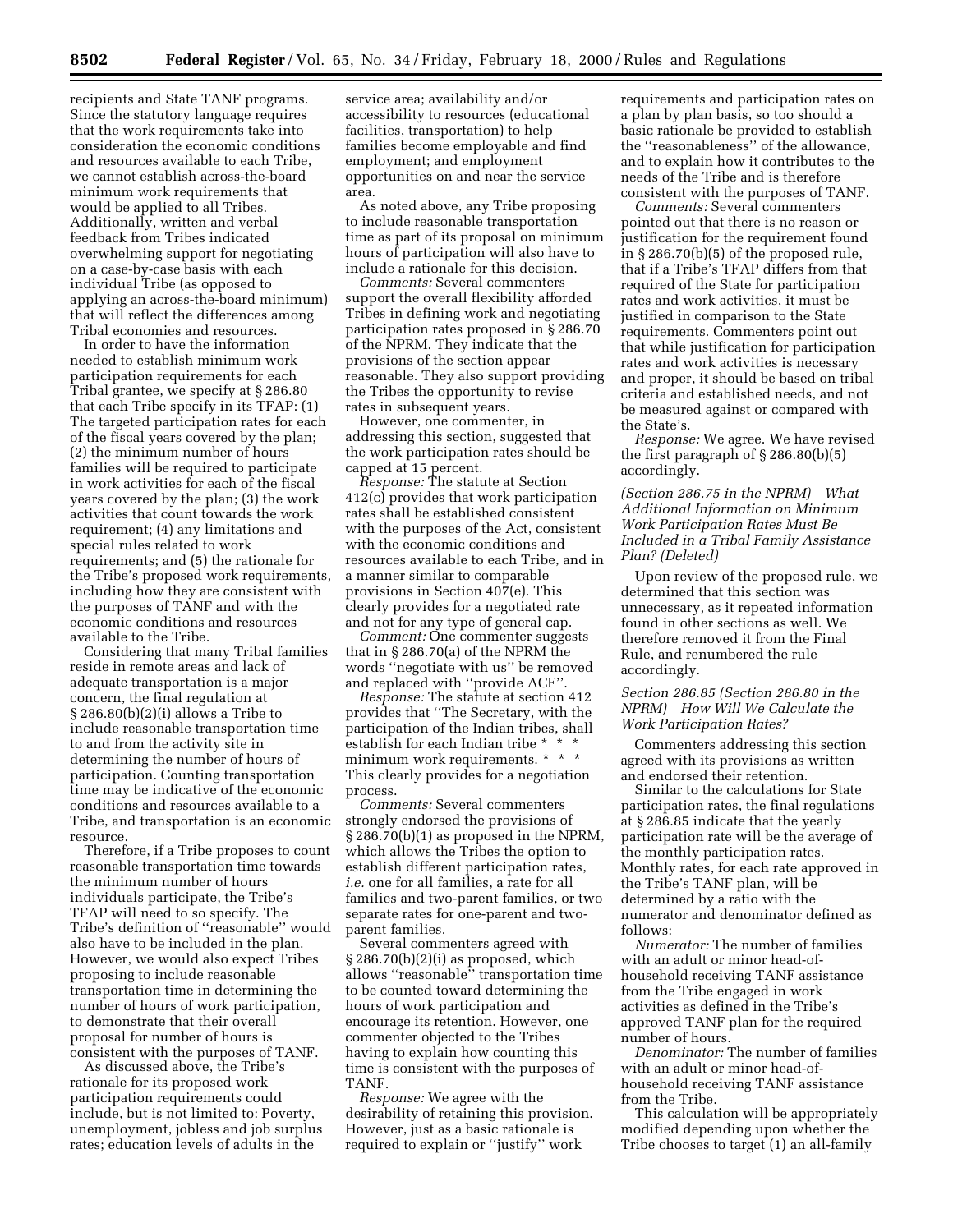rate, (2) an all-family rate and a twoparent rate, or (3) a one-parent rate and a two-parent rate.

We have also made it clear in this Final Rule that a Tribe may count as a month of participation any partial months of assistance, if an adult in the family is engaged in work activities for the minimum average number of hours in each full week that the family receives assistance in that month. These families are already included in the denominator since they are recipients of assistance in that month.

## **Exclusions From Work Participation Rate Calculations**

The PRWORA does not specify exclusions from the participation rate calculations for Tribal TANF programs. However, consistent with the flexibility provided State TANF programs, in § 286.85(c)(2) we allow Tribes to exclude from the total number of TANF families (the denominator): (1) Those families who have a child under the age of one if the Tribe opts to exempt these families from participating in activities (and so specified in the Tribe's TANF plan); and (2) on a limited basis, those families who are sanctioned for noncompliance.

The statute at section 407(b)(1)(B)(i)(II) precludes States from excluding families sanctioned for noncompliance with the work participation requirements from the denominator if the families have been sanctioned for more than three months out of a twelvemonth period. We considered whether to apply the same restriction to Tribal TANF work participation rate calculations. We were concerned that if we did not apply the same restriction and allowed Tribes to exclude sanctioned families indefinitely, then we would be inadvertently encouraging Tribes to discontinue their efforts in bringing those families into compliance and working towards self-sufficiency. Therefore, we decided at § 286.85(c)(2)(i) that families sanctioned for non-compliance with the work participation requirements are to be excluded from the denominator only if they have not been sanctioned for more than three months (whether or not consecutively) out of the last twelve months.

The final regulations do not provide for any other exclusions in calculating the Tribal TANF participation rate.

We considered whether we should negotiate exclusions from the work participation rate calculations on a caseby-case basis with each individual Tribe. We rejected this approach because we believe a uniform method for calculating Tribal TANF work

participation rates will help ensure that penalties are applied equitably across Tribes administering a TANF program. Additionally, since the rates themselves will be negotiated with each individual Tribe, such negotiations will already take into account unique circumstances which may make it difficult for certain families to participate in work activities.

## **Two-Parent Families**

Section 407(b)(2) of the Act, as amended by the Balanced Budget Act of 1997, requires a State to not consider as a two-parent family a family in which one of the parents is disabled for purposes of the work participation rate. Thus, a two-parent family in which one of the parents is disabled will be treated as a single-parent family for purposes of calculating the work participation rate. In § 286.85(e) this provision is made applicable to Tribal TANF programs as well.

*Section 286.90 (Section 286.85 in the NPRM) How Many Hours Per Week Must an Adult or Minor Head-of-Household Participate in Work-Related Activities To Count in the Numerator of the Work Participation Rate?, and*

*Section 286.95 (Section 286.90 in the NPRM) What, if Any, Are the Special Rules Concerning Counting Work for Two-Parent Families?*

For Tribal TANF programs the statute does not specify the minimum number of hours individuals must participate in order to be counted for participation rate calculations. The Act gives us the authority to negotiate these requirements with Tribes. The final regulation at § 286.95 indicates that the minimum average number of hours per week for State TANF families presumptuously applies to Tribal TANF families as well. However, unlike the State requirements, we have provided Tribes the opportunity to rebut this presumption. Tribes will be permitted to establish fewer minimally required hours for families if a Tribe provides appropriate justification in its TANF plan. For example, the availability and accessibility of resources may not enable Tribal individuals to participate at the minimum number of hours per week required of State TANF recipients.

Section 407(c)(2)(B) of the Act enables States to consider as engaged in work a custodial parent or caretaker relative with a child under age 6, who is the only parent or caretaker relative in the family, if s(he) participates for an average of 20 hours per week. We have extended this provision to Tribal TANF programs.

The Balanced Budget Act of 1997 amended section  $407(c)(1)(B)(i)$  of the Act to allow both parents in a twoparent family to share the number of hours required to be considered as engaged in work for purposes of meeting State TANF work requirements. The final regulation at § 286.95 indicates that Tribal TANF programs will also be able to apply this policy.

*Comments:* Several commenters pointed out that (as indicated in the proposed rule) § 286.85, or at least § 286.85(a), appeared to be in conflict with proposed § 286.80 and § 286.90. They pointed out that § 286.80 allowed for a Tribe to establish minimum work participation rates for all cases, while § 286.90 provided only that an adult or minor caretaker must participate in work activities for at least the minimum average number of hours per week specified in the Tribe's approved TFAG. On the other hand, § 286.90(a) established a mandatory 20 hours per week minimum for a single custodial parent or caretaker relative with a child under six years of age. Additionally, § 286.90(b) provided that in a twoparent family the number of work hours required could be shared. Commenters suggested that § 286.90 should be deleted in its entirety.

*Response:* We agree there was a conflict between what is now § 286.95(a) and §§ 286.70 and 286.80, and that § 286.95(a) should be deleted. The Tribe should be allowed to set minimum work requirements for parents or caretakers of children under six as part of their general establishment of work requirements in its TFAG. However, we have determined that permitting two-parent families to share hours encourages and supports the maintenance of such families. Therefore, § 286.95 is justified under section 401 of the Act.

## *Section 286.100 (Section 286.95 in the NPRM) What Activities Count Towards the Work Participation Rates?*

*Comments:* Commenters supported the flexibility this section allowed the Tribes in identifying work activities.

PRWORA does not specify the work activities required of Tribal TANF recipients but instead authorizes the establishment of minimum work participation requirements, which include work activities, for each Tribal grantee. The overwhelming feedback we received in discussions with Tribes suggested that the work activities identified for States in the statute be considered activities that count toward a Tribal TANF participation rate with two caveats: (1) That they not be limited to those activities; and (2) that they not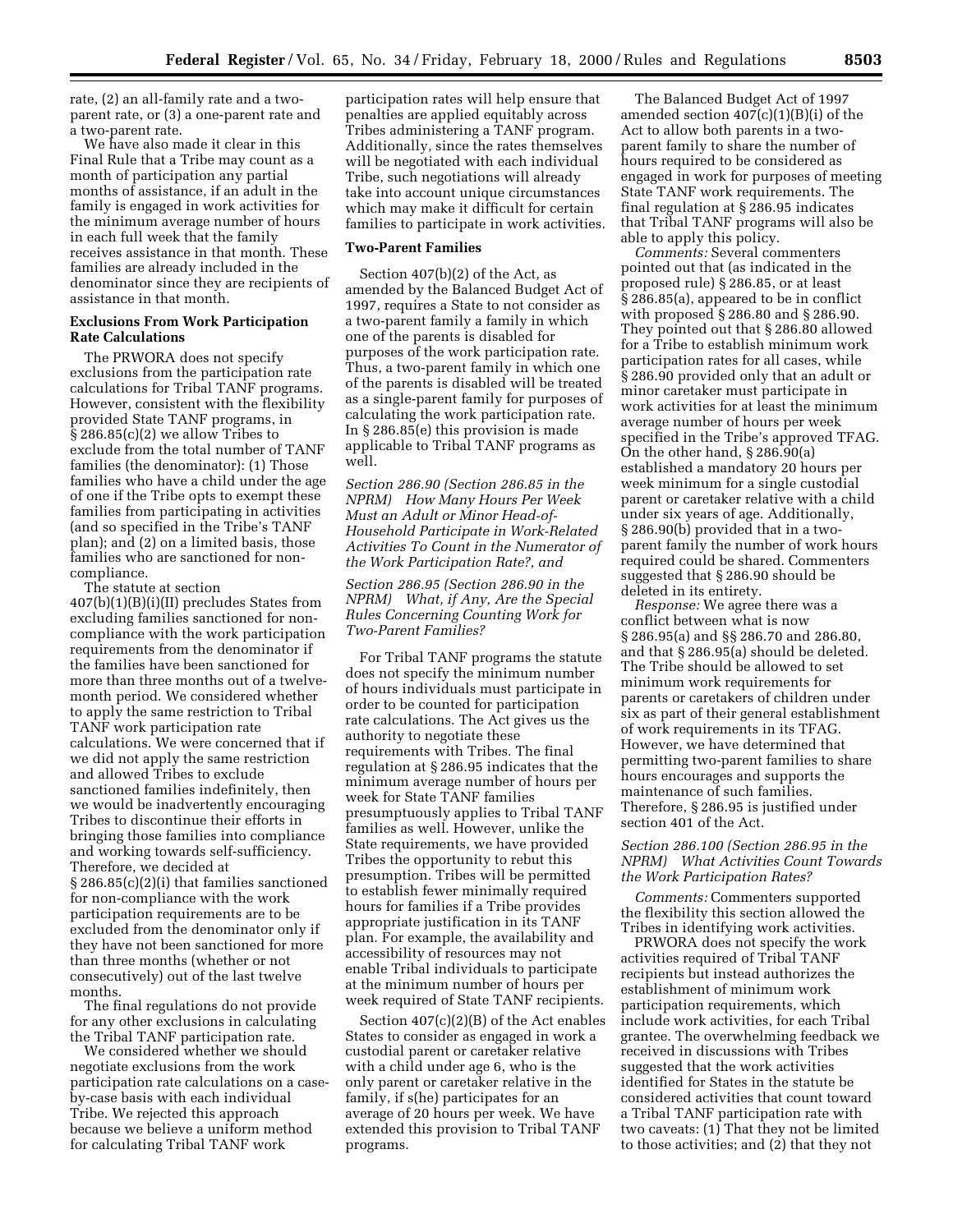be further defined in the regulations. Therefore, at § 286.100 we listed the same activities found at section 407(b) of the Act. In addition, we are providing Tribes further flexibility to identify additional activities that they would consider acceptable and necessary in helping families work towards selfsufficiency. For example, a Tribe may identify subsistence activities or substance abuse treatment as activities the Tribe believes necessary to help families achieve self-sufficiency.

Furthermore, since we are not defining the work activities in the final regulations for States, but are instead asking States to define them, we feel it is appropriate to afford Tribes the same definition flexibility.

## *Section 286.105 (Section 286.100 in the NPRM) What Limitations Concerning Vocational Education, Job Search and Job Readiness Assistance Exist with Respect to the Work Participation Rate?*

Tribal TANF work activities should not be subject to the same restrictions on vocational training as are placed on State TANF programs by statute (*i.e.,* not be limited to 12 months). Because Tribal families may have minimal work skills and experience, and Tribal work opportunities may be much more limited, Tribes should have the flexibility to engage Tribal families in more extensive training. Therefore, the final regulation at § 286.105(a) does not impose the same limitation that is imposed upon States.

However, with respect to the job search/job readiness limitation required of State TANF programs, we believe that Tribal TANF families should also not simply be asked to job search or participate in job readiness activities as their sole activity for lengthy periods of time. Therefore, the Final Rule at § 286.105(b) is similar to the provision found at section  $407(c)(2)(A)(i)$  of the Act that limits to six weeks in a fiscal year the length of time that a State can consider participation in job search/job readiness in a fiscal year by any individual to be considered engaged in work.

We are also affording Tribes the option afforded to States that if the unemployment rate in a Tribal TANF service area is at least 50 percent greater than the United States' total unemployment rate for the fiscal year, then job search and job readiness assistance can be counted for up to twelve weeks during that fiscal year.

However, unlike for State TANF programs, we indicate at § 286.105(c) that if job search is conducted on an ancillary basis as part of another activity, then time spent in job search

activities can count without limitation. We believe that as long as a family is engaging in activities in addition to job searching, then including hours spent in job search as part of their other activities is consistent with the intent of the law, to help families reach their goal of achieving self-sufficiency as soon as possible.

*Comments:* Several commenters strongly supported the provisions of this section. Three commenters objected to the limitation in proposed § 286.100(b)(1) on job search and job readiness activities, arguing that this section was not supported by section 412 of the Act. They suggested that the six week limitation on job search and job readiness activities should be deleted and that any limitations should be negotiated by the Tribes.

*Response:* Given that all TANF assistance is time-limited and the fact that the statute specifically limits the amount of time that job search and job readiness may be counted as work activities under State programs, we determined that permitting Tribes to negotiate limitations on job search and job readiness on a case-by-case basis could not be justified under the statute. Therefore, we have not changed the language in this section.

*Section 286.110 (Section 286.105 in the NPRM) What Safeguards Are There To Ensure That Participants in Tribal TANF Work Activities Do Not Displace Other Workers?*

Section 407(f)(2) of the Act contains two safeguards to ensure that in helping welfare recipients become selfsufficient, we do not jeopardize the economic well-being of non-TANF families through displacement. First, a recipient may not be assigned to a vacant position if the employer has placed other individuals on layoff from the same or equivalent job. Second, an employer may not terminate the employment of any regular employee in order to create a vacancy for the employment of a TANF recipient. We believe these safeguards provide important protection for all workers and need to be in place under both Tribal and State TANF programs. Furthermore, we do not intend for these provisions to preempt or supersede any Tribal laws providing greater protection for employees.

#### **Time Limits**

In addition to promoting selfsufficiency and independence through employment, PRWORA stresses the temporary nature of welfare and limits the number of months that assistance can be provided with TANF funds.

PRWORA provides a 60-month (or less, at State option) time limit for the receipt of TANF assistance under State TANF programs. The time limit provisions include not only the length of time that assistance can be provided, but also what months of assistance will count toward the time limit and whether any categories of recipients are exempt from the time limit rules. We have the authority, under section 412(c) of the Act, to establish for each Tribe, with the participation of the Tribe, appropriate time limits for receipt of assistance. Once established for each Tribe, the Tribe may not use its TFAG to provide assistance to a family that includes an adult beyond the established time limit.

Section 412(c)(2) of the statute further provides that the time limits established for Tribal TANF programs must be consistent with the purposes of TANF and consistent with the economic conditions and resources available to each Tribe. This principle has been echoed in our on-going consultation with Tribes and Tribal organizations. The comments we have received strongly suggest that the Tribal TANF time limits should reflect the unique circumstances of each service area and service population.

*Comments:* Several commenters objected to proposed § 286.105, which requires safeguards to ensure that participants in tribal TANF work activities do not displace other workers. Their objections were based on the premise that these provisions sought to impose a rule on Tribes that the Act, at section 407(f)(2), applies only to the states. They further argued that, as proposed in § 286.105(2)(b), it would impose on the Tribes requirements for internal grievance procedures, in direct violation of their sovereignty. They argue that while the Tribes should have the option to adopt such rules on a voluntary basis and that while they probably would do so, they should not be imposed on them as mandatory requirements. On this basis, they recommended that this section be deleted entirely.

*Response:* The requirement that each Tribal TANF program create nondisplacement procedures reflects our concern about the possibility that placement of Tribal TANF recipients at work sites could displace other workers from their jobs. When workers are displaced by Tribal TANF recipients, there is the danger that the displaced workers may be forced to become the next generation of TANF recipients, which would be contrary to the purposes of the TANF program. In addition, this requirement is consistent with section 412 (a)(3)(B) of the Act that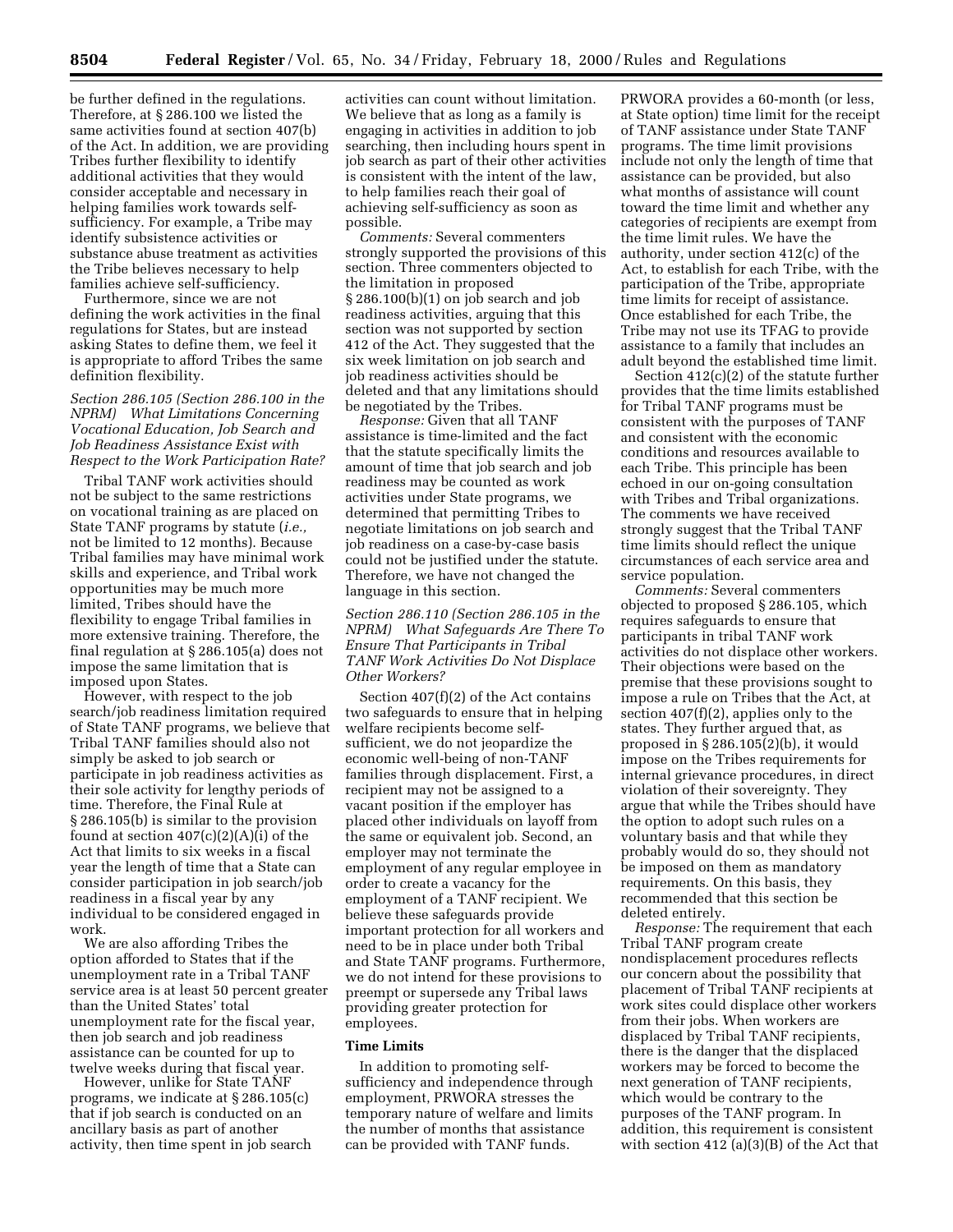applies to Tribal Welfare-to-Work programs and that incorporate a nondisplacement requirement. Through § 286.110, we want to encourage Tribes to exercise due care as they promote work and implement new job development, placement, and referral activities in a manner that is consistent with the proper use of TANF funds and that does not unintentionally frustrate the goals of the TANF program. Section 286.110(2)(b) merely requires that Tribes establish and maintain internal grievance procedures to resolve complaints that workers have been displaced. We agree that it is an essential exercise of tribal sovereignty for Tribes to determine for themselves the substance of these grievance procedures and to take whatever action the Tribe deems appropriate to resolve complaints concerning displacement under those procedures.

## *Section 286.115 (Section 286.110 in the NPRM) What Information on Time Limits for the Receipt of Assistance Must a Tribe Include in Its Tribal Family Assistance Plan?*

As part of its plan, a Tribe will propose a time limit for receipt of Tribal TANF assistance that will apply to its service population and provide a rationale for its proposal. By ''time limit,'' we mean the maximum number of months (whether or not consecutive) that federally funded assistance will be provided to a Tribal TANF family that includes an adult. The proposed time limit should reflect the intent of Congress that welfare should be temporary and not a way of life. The proposal should also take into consideration those factors that may impact on the length of time that a TANF family might be expected to need in order to find employment and become self-sufficient.

To allow for maximum flexibility, we are not requiring that the same time limit apply throughout the Tribal TANF service area. A Tribe should have the option to decide that because economic conditions and the availability and accessibility of services vary, it is appropriate to establish different time limits by geographic area. For example, a Tribe could choose to establish a shorter time limit for a part of the service area that has many employment opportunities than for another part of the service area with high unemployment.

If the Tribe proposes to provide assistance for longer than 60 months, it should explain how that time limit was determined and provide a rationale for its determination. As mentioned earlier, examples of the information that we

would expect to be included to illustrate the Tribe's proposal include, but are not limited to: Poverty, unemployment, jobless and job surplus rates; education levels of adults in the service area; availability of and/or accessibility to resources (educational facilities, transportation) to help families become employable and find employment; and employment opportunities on and near the service area.

As part of the negotiation process, we may ask for additional information and/ or further discussion before the proposed time limits are approved. This would ensure that all factors are considered in establishing appropriate time limits for a Tribal TANF program.

## **Determining if the Time Limit Has Been Exceeded**

Section 408(a)(7) of the Act provides that States may not use Federal funds to provide assistance to a family that includes an adult who has received assistance for more than five years. In other words, if a family does not include any adults who are receiving assistance (*i.e.,* only the children receive assistance), then the time limit does not apply. We have made the Tribal TANF requirements consistent with the State requirements in this area. The intent of Congress is that families should achieve self-sufficiency through employment. It does not seem reasonable to apply the time limit requirement to cases where only children are receiving assistance, and employment is not an option.

Section 408(a)(7)(B) of the Act requires States to disregard certain months of assistance in determining if the 60-month time limit has been exceeded. Specifically, State TANF programs do not count any month during which a minor who was not head of the household or married to the head of the household received assistance. For the reasons explained below, we propose to apply this disregard provision to Tribes.

The decision as to whether a family has met the time limit is based on how long the adults have received assistance. Therefore, it does not seem reasonable to include months when an individual received assistance as a minor. However, Tribes, like States, would count months when a minor received assistance as the head of a household or as the spouse of the head of the household. The reason is that minor heads of households and minors who are married to heads of household are generally treated as adults in terms of other program requirements under the Act.

Section  $407(a)(7)(D)$  of the Act, as amended by the Balanced Budget Act of 1997, requires that Tribes and States disregard as a month of assistance any month during which an adult lived in Indian country or an Alaskan Native village in which at least 50 percent of the adults were not employed. To determine whether 50 percent of the adults were not employed, the statute allows the use of any reliable data with respect to the month. This would allow the use of the Labor Force Report, which is issued every two years by the Bureau of Indian Affairs, Department of Labor Unemployment Data, or any other reliable data source or combination of data sources.

*Comments:* Several comments were received supporting maximum flexibility for Tribes in accommodating the unique characteristics of their service populations.

Comments were also received noting that, while the regulations provide for time limits to be negotiated by Tribes beyond the 60-month limit imposed on states by statute, "\* \* \* no clear guidance has been provided on the type of information that will be considered in approving extended time limits,'' and suggesting that factors that would be considered be enumerated in the Final Rule.

*Response:* Section 286.115(b)(1) does provide examples of the types of information that will be considered. However, this list is not intended to be exhaustive. In acknowledgment of the differences of geographical, social, and economical conditions affecting each Tribe, each Tribe must have the opportunity to justify its proposed time limit based on its unique needs, and where appropriate, even to justify different time limits for different geographic areas based on special conditions.

*Comment:* Comments were received supporting the flexibility provided in proposed § 286.110(d)(2) which allowed Tribes a very wide range in the data that could be used to establish and support the invocation of the ''50 percent not employed exception.'' However, these commenters also suggested that, ''(i)f Tribes are expected and required to collect and collate this data, adequate resources for comprehensive data collection should be made available.''

*Response:* While we do not disagree on the need for adequate resources, the statute makes no provision for funding to Tribes for data collection.

*Comment:* With regard to proposed § 286.110(e), one commenter suggested that additional language should be inserted at the beginning of this section making more specific reference to proposed §§ 286.110(a)(2) and (3); § 286.110(d); and § 286.115 as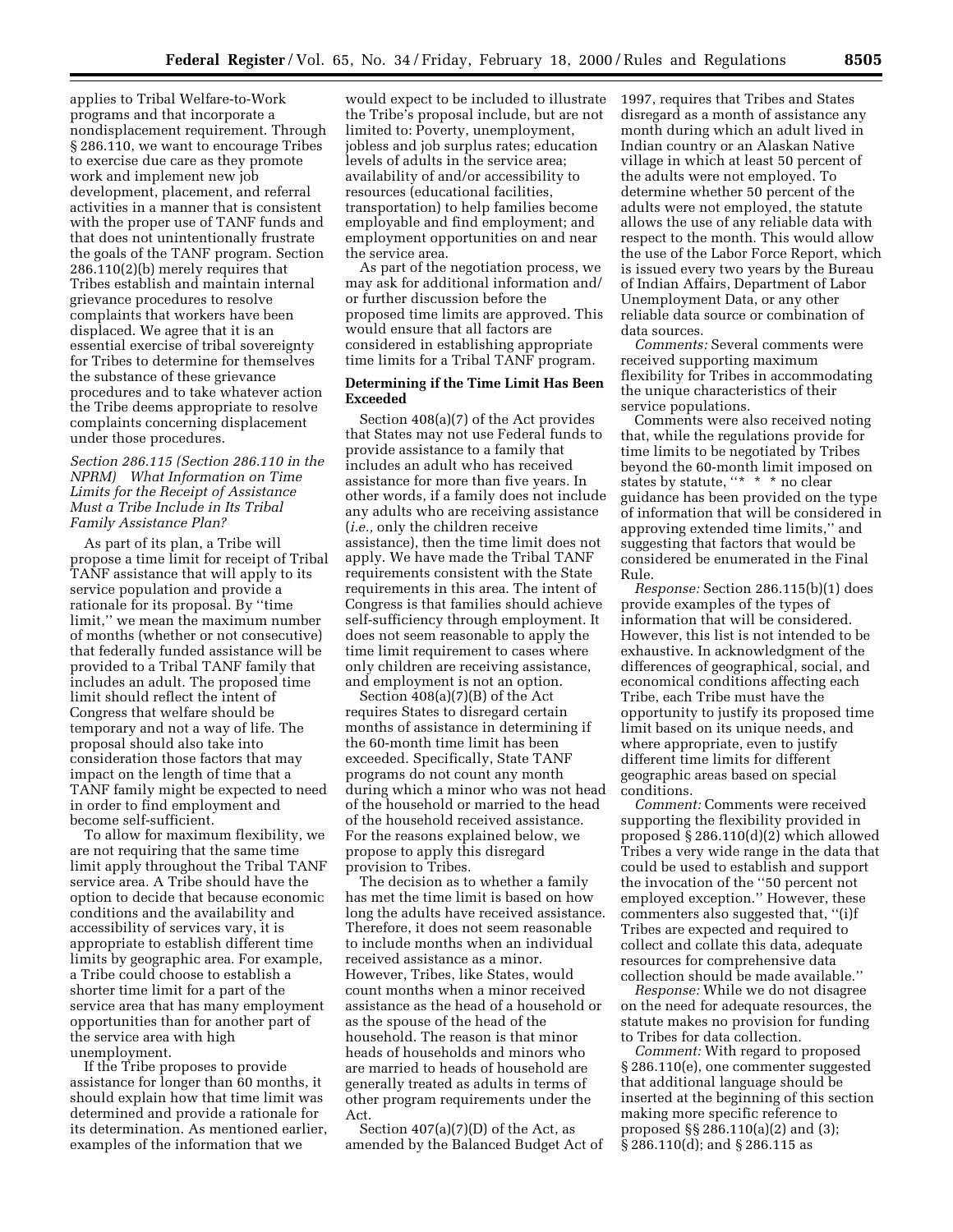exceptions to the requirement to count previous assistance received toward the total lifetime restriction.

*Response:* We believe the language in §§ 286.115(a) and 286.120 is sufficient and that additional language would be redundant and unnecessary.

*Comment:* One commenter recommended including the definition of ''adult'' for the purposes of the 50 percent unemployment disregard.

*Response:* There is no qualifier in the statute, so we have chosen not to further define this term in the regulation.

## *Section 286.120 (Section 286.115 in the NPRM) Can Tribes Make Exceptions to the Established Time Limit for Families?*

For State TANF programs, section 408(a)(7)(C) of the Act allows for two hardship exceptions from the 60-month time limit: (1) Families that meet the State's definition of ''hardship''; and (2) families that include an individual who has been battered or subjected to extreme cruelty. A State may exempt no more than 20 percent of its average monthly caseload under these exceptions.

Section 412(c) of the Act does not mention a similar exception for Tribal TANF programs. However, because the time limit provisions include not only how long a family may receive Tribal TANF benefits, but also who is subject to the time limits, it is reasonable that Tribes should have the option to provide for similar exceptions from their established time limits. The final regulations provide that we will negotiate the maximum percentage of cases in the Tribe's caseload which may be exempted from the established time limits.

*Comment:* One commenter recommended the addition of language in proposed § 286.115 for exemption from the time limit to be made for ''(f)amilies who are determined by the Tribe to be directly impacted by a declared economic disaster in their area  $*$  \*.''

*Response:* Section 286.120(a)(1) provides that exemptions may be provided for ''hardship, as defined by the Tribe \* \* \*.'' This allows for the Tribe to make provision for such an exemption in their plan if it chooses to do so.

*Comment:* One commenter suggested that due to the nature of domestic violence and the resulting length of time often needed to assist a victim in becoming job ready, Tribes should define exceptions on an individual basis.

*Response:* This section provides no standard for the length of exemptions. Each Tribe may define these based on

its client and program needs if it chooses to do so.

*Section 286.125 (Section 286.120 in the NPRM) Does the Receipt of TANF Benefits Under a State or Other Tribal TANF Program Count Towards a Tribe's TANF Time Limit?*

Under section 408(a)(7) of the Act, a State must consider receipt of TANF benefits under other State programs in determining if the 60-month time limit has been exceeded. Although section 412 of the Act does not include a similar requirement for Tribal TANF programs, we believe that prior receipt of TANF must also be counted by Tribes when determining if the time limit has been exceeded. We do not believe the intent of Congress was otherwise. Thus, a Tribe must count towards an adult's time limit all prior months of TANF assistance funded with TANF block grant funds, except for any month that was exempt or disregarded by statute or regulation.

As stated earlier, the PRWORA promotes self-sufficiency and independence by providing people with more work opportunities while holding individuals to a higher standard of personal responsibility for the support of their children. The legislation expands the concept of mutual responsibility, introduced under the Family Support Act of 1988, that income assistance to families with ablebodied adults should be transitional and conditioned upon their efforts to become self-sufficient. As Tribes focus on helping adults get work and earn paychecks quickly, parents are also expected to meet new, tougher work requirements. We will expect Tribes to ensure that parents understand what is required of them, and to develop proposals for penalties against individuals that reflect the importance of those requirements.

*Comments:* Commenters pointed to the difficulty in complying with the requirements of proposed § 286.120 that a participant's prior months of TANF assistance received outside of their own program must be counted toward the individual's total eligibility determination. The difficulty is based on the lack of reliable information exchange systems between Tribes and between Tribes and states or other local governments administering TANF. It was suggested that language be added relieving the Tribe of this need to comply if information is not available or ''\* \* \* where compliance is not required under an approved tribal TANF plan.''

*Response:* While we recognize the difficulty for Tribes in determining prior receipt of TANF assistance, we believe that Congress was clear that TANF assistance must be time-limited. Therefore, it is necessary to document all assistance provided to an individual regardless of source.

We also recognize that if the information necessary to determine length of assistance from other sources, i.e. a state or another Tribe, cannot be accessed or if an individual commits fraud at the time of enrollment in identifying prior assistance, the Tribe cannot be held responsible. However, TFAPs do include provisions for recourse against individuals in instances of misrepresentation and fraud.

## *Section 286.130 Does the Receipt of Welfare-to-Work (WtW) Cash Assistance Count Towards a Tribe's Time Limit? (New Section)*

*Comment:* A couple of commenters suggested that we address the impact of WtW cash assistance on the time limit for receipt of Tribal TANF assistance. We believe that discussion of this issue is especially important in light of amendments to the Act dealing with WtW assistance which were enacted subsequent to publication of the Tribal TANF NPRM.

*Response:* This is a new section in the Final Rule. Here we have clarified the circumstances under which benefits received by a family under WtW count against the time limit for receipt of TANF assistance. We do not believe that the statute permits a broad exclusion of WtW cash assistance from the definition of assistance applicable to Tribal TANF operations. Section 408(a)(7)(G) of the Act provides that ''noncash [WtW] assistance'' shall not be considered assistance for purposes of the TANF program time limit. This specific and limited exclusion strongly suggests that cash WtW assistance should generally be considered assistance. If a WtW benefit falls within the definition of assistance at § 286.130, it must count toward the TANF time limit.

In defining ''WtW cash assistance,'' (*i.e.,* what counts towards the time limit for receipt of TANF assistance), we started with the presumption that to be considered ''WtW cash assistance'' a benefit must fall within the general definition of assistance at § 286.10. Therefore, services, work supports, and nonrecurring, short-term benefits that are excluded from the definition of assistance at § 286.10(b) may not be ''WtW cash assistance.'' Also excluded are supportive services for nonworking families. Although these may be thought of as assistance, these benefits are services designed to meet specific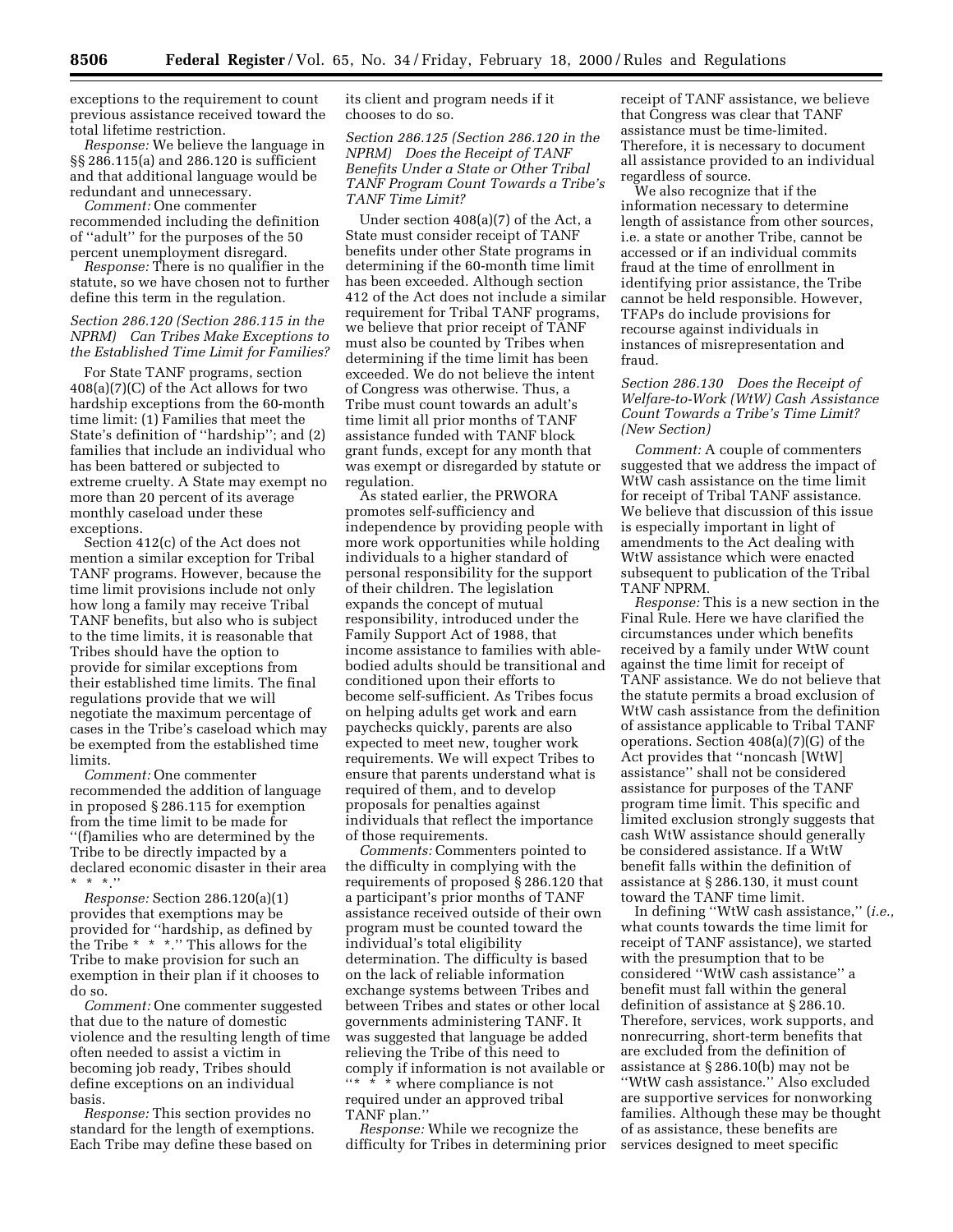nonbasic needs and should not be characterized like cash.

'WtW cash assistance'' includes assistance designed to meet a family's ongoing, basic needs. It also includes such benefits as cash assistance to the family, even when provided to participants in community service or work experience (or other work activities) and conditioned on work. Conference Report (H.Rpt. 105–217) specifically mentions ''wage subsidies'' as an example of ''WtW cash assistance.''

We want to make it clear that the definition of ''WtW cash assistance'' in no way limits the types of WtW benefits for which families that have exhausted receipt of TANF assistance are eligible or may receive. States, Tribes, and local agencies may provide cash and noncash WtW assistance and other benefits to such families beyond the TANF-related time limit on assistance.

*Section 286.135 (Section 286.125 in the NPRM) What Information on Penalties Against Individuals Must Be Included in a Tribal Family Assistance Plan?;*

*Section 286.140 What Special Provisions Apply to Victims of Domestic Violence? (New Section);*

*Section 286.145 (Section 286.130 in the NPRM) What Is the Penalty if an Individual Refuses to Engage in Work Activities?; and*

*Section 286.150 (Section 286.135 in the NPRM) Can a Family, With a Child Under Age 6, Be Penalized Because a Parent Refuses To Work Because (S)He Cannot Find Child Care?*

Similar to our handling of these three sections in the NPRM, this Final Rule combines the discussions of these because of the inter-relationship among them.

As mentioned above, section 412(c) of the Act gives flexibility to establish penalties against individuals, and related policies, for each Tribal TANF grantee. Section 412(c)(3) specifies that penalties against individuals established for each Tribal TANF grantee must be similar to comparable provisions in section 407(e). However, the statute does not specify a process or procedure to accomplish this.

As discussed earlier, we will use the Tribal TANF plan process to establish the requirements related to penalties against individuals and related policies that will become a part of the Tribal TANF program. In addition, the Tribe must include a rationale for its proposal and related policies in the plan. The rationale needs to address how the Tribe's proposal is: consistent with the purposes of section 412 of the Act;

consistent with the economic conditions and resources available to the Tribe; and similar to the requirements applicable to States as specified at section 407(e) of the Act.

States are required to reduce the amount of assistance otherwise payable to the family pro rata (or more at State option) for the period during the month in which the individual refused to engage in work as required, subject to good cause and other exceptions determined by the State. The States also are given, by the statute at section 407(e)(1)(B), the option to terminate the case.

In addition, a State may establish, pursuant to section 407(e)(1) of the Act, good cause exceptions to penalties for failure to engage in work as required. We believe that Tribes must also be able to establish reasonable good cause exceptions because penalties against individuals established for each Tribal TANF grantee must be comparable to those specified at section 407(e). A Tribe must include a rationale for its good cause exceptions. The rationale should address how the good cause exceptions are reasonable and how they relate to the goals of the Tribe's TANF program.

As specified in the statute at section 407(e)(2), a State may not reduce or terminate assistance to a single custodial parent caring for a child under age six for refusing to engage in work as required, if the parent demonstrates an inability (as determined by the State) to obtain needed child care. The parent's demonstrated inability must be for one of the following reasons:

• Appropriate child care within a reasonable distance from the individual's home or work site is unavailable;

• Informal child care by a relative or under other arrangements is unavailable or unsuitable; or

• Appropriate and affordable formal child care arrangements are unavailable.

We believe a comparable provision should apply to Tribal TANF programs as the lack of child care may be even more acute on remote Indian reservations.

Refusal to work when the Tribe determines an acceptable form of child care is available is not protected from sanctioning.

Because each Tribe has the authority to determine whether the individual has adequately demonstrated an inability to obtain needed child care, we expect the Tribe to define the terms ''appropriate child care,'' ''reasonable distance,'' ''unsuitability of informal care,'' and ''affordable child care arrangements.'' The Tribe must also provide families

with the criteria (including the definitions) that it applies in implementing the exception and the means by which a parent can demonstrate an inability to obtain needed child care.

To keep families moving toward selfsufficiency and to promote Tribal compliance with this penalty exception, our rules provide that Tribes must have procedures in place that: (1) Enable a family to demonstrate its inability to obtain needed child care; (2) inform parents that the family's benefits cannot be reduced or terminated when they demonstrate that they are unable to work due to the lack of needed child care for a child under the age of six; and (3) advise parents that the time during which they are excepted from the penalty will still count toward the time limit on Federal benefits at section 408(a)(7) of the Act, if applicable.

The regulations for the Child Care and Development Fund (CCDF) reinforce the importance of providing this vital information to parents by also requiring the child care lead agency, as part of its consumer education efforts, to inform TANF parents seeking child care in the CCDF system of the existence of the child care exception and how to demonstrate an inability to obtain needed child care. Further, the CCDF rule requires the lead agency for child care to coordinate with the TANF agency in order to understand how the TANF agency defines and applies the terms of the statute regarding the penalty exception and to include the definitions of any appropriate terms or criteria in the CCDF plan.

Under section 402(a)(7) of the Act States may opt to establish and enforce standards and procedures for identifying and helping victims of domestic violence. If the State has chosen to establish these standards, it may waive certain program requirements, including work requirements, in cases where compliance would make it more difficult for an individual receiving assistance to escape domestic violence or would unfairly penalize victims or individuals who are at risk of further violence. The State must determine that the individual receiving the program waiver has good cause for failing to comply with the requirements. Tribes may also wish to consider whether to establish their own standards and procedures related to victims of domestic violence.

There may be other reasons a Tribe may want to impose a penalty on an individual who refuses to cooperate with program requirements other than work activity requirements. For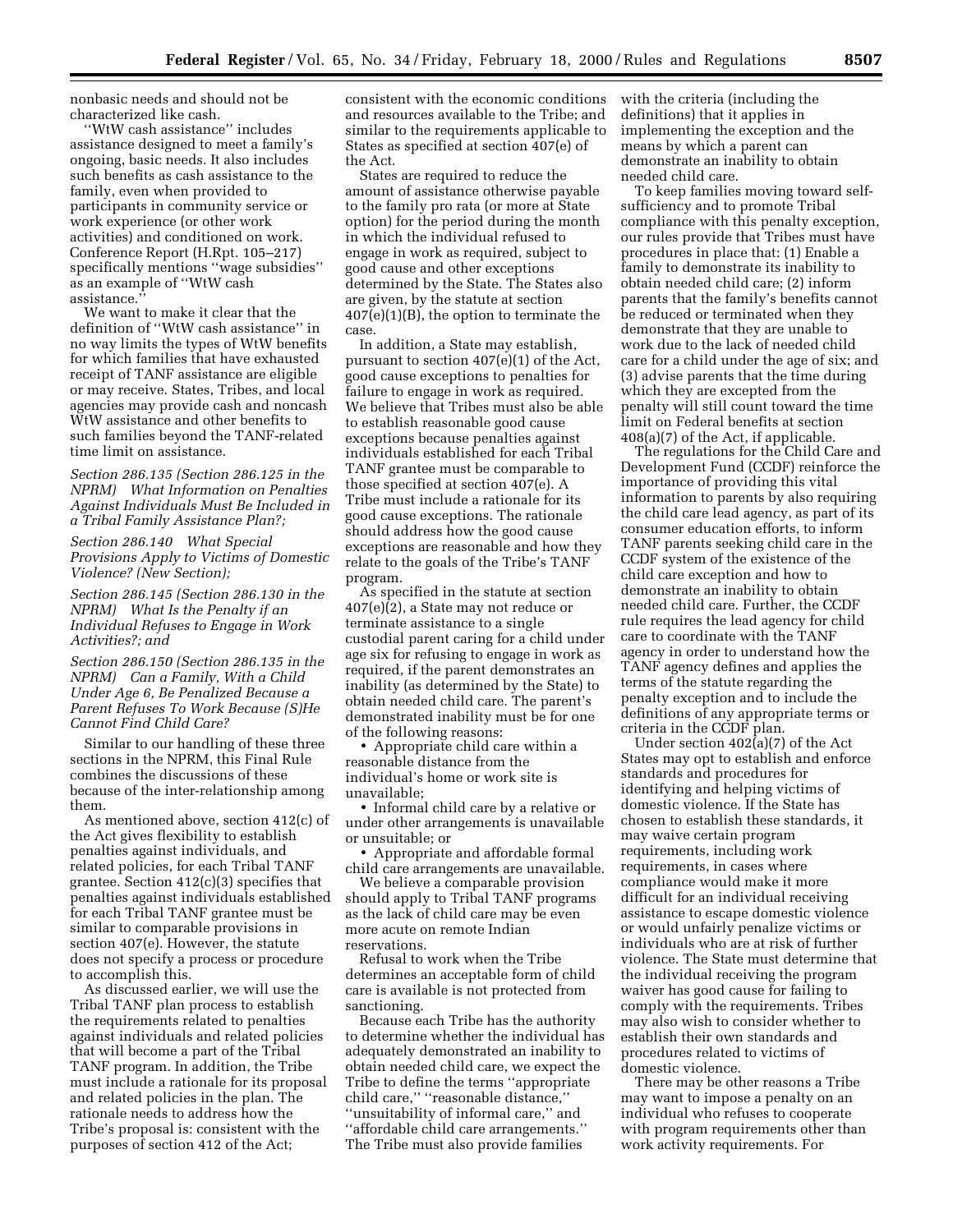example, a Tribe may want to impose a penalty on a custodial parent who refuses to cooperate with a child support enforcement program.

Based on the above information, we believe the Tribe's TANF plan must address the following questions:

(1) Will the Tribe impose a pro rata reduction, or more at Tribal option, or will it terminate assistance to a family which includes an adult or minor headof-household that refuses to engage in work as required?

(2) What will be the proposed Tribal policies with respect to a single custodial parent, with a child under the age of 6, who refuses to engage in work activities because of a demonstrated inability to obtain child care?

(3) What good cause exceptions, if any, does the Tribe propose which will allow individuals to avoid penalties for failure to engage in work activities? What is the rationale for these exceptions?

(4) What other rules governing penalties does the Tribe propose?

(5) What, if any, will be the Tribe's policies in relation to victims of domestic violence?

With respect to the prohibition on penalizing single custodial parents with a child under age 6, we want to underscore the pivotal role of child care in supporting work and that the lack of appropriate, affordable child care can create unacceptable hardships on children and families. To keep families moving toward self-sufficiency, Tribes may want to consider adopting a process or procedure that enables a family to demonstrate its inability to obtain needed child care. Just as States must have policies for continuing benefits to a single-parent family when it demonstrates that it is unable to work due to the lack of child care for a child under the age of six, it is important for Tribes to have policies too. Like States, Tribes should inform eligible parents that the time during which they are excepted from the penalty will count towards the time limit on benefits, unless the Tribe's approved time limit proposal provides for an exception.

The regulations for the Child Care and Development Fund (CCDF) reinforce the importance of providing this vital information to parents by requiring the child care Lead Agency, as part of its consumer education efforts, to inform parents about the penalty exception to the TANF work requirement. It must also provide parents with the information outlined above concerning the process or procedures for demonstrating an inability to obtain needed child care.

As the role of child care is pivotal in supporting work activities, it is important for the Tribal and State CCDF programs to coordinate fully with the Tribal TANF program. Coordination between CCDF and TANF is critical to the success of both programs.

In addressing the economic conditions and available resources in support of its proposal for penalties against individuals, the Tribe may refer back to the information already provided in the plan in relation to the Tribe's proposal for minimum work participation requirements and time limits. It may also offer additional information in support of its proposal.

*Comment:* One commenter objected to§ 286.125 as proposed on the basis that it " $*$  \* \* proposes to establish criteria which must be included in a Tribal TANF plan for penalizing individuals who refuse to engage in work activities.''

*Response:* We believe that the commenter has misread this section. The specific subsection to which we believe reference is made, § 286.125(a)(1) as proposed, does not propose to establish any criteria. It requires that the Tribe respond to the question of whether it plans to impose a pro rata reduction or some other alternative, without imposing either.

When coupled with § 286.145, this section clearly provides that penalties, and the methodology for imposing them, can be established in their TFAP by each Tribe.

*Comment:* One commenter objected to the entire § 286.135 as proposed, arguing that it ''describes special rules to be imposed by ACF on Tribes,'' and that ''(t)he law does not require special consideration in these areas.''

*Response:* We believe the rule recognizes that child care helps parents reach and maintain economic selfsufficiency and is consistent with the law. Obtaining appropriate, affordable and safe child care is widely recognized as a major barrier that keeps families on welfare and out of the workforce. This section recognizes that parents are more likely to obtain work and remain in the workforce if appropriate child care is available while also recognizing that Tribes must define for themselves the criteria which families must satisfy in order to avoid work participation penalties due to unavailability of child care.

*Comment:* Commenters suggested that while child care may be available, it may not always be appropriate, and therefore recommends that the work ''appropriate'' be inserted before the words ''child care.''

*Response:* We have revised the regulatory language accordingly.

*Section 286.155 May a Tribe Condition Eligibility for Tribal TANF Assistance on Assignment of Child Support to the Tribe? (New Section)*

A thorough discussion of this section can be found earlier in the preamble, under IV.A Discussion of Cross-Cutting Issues—Child Support.

## **Tribal TANF Plan Processing**

*Section 286.160 (Section 286.140 in the NPRM) What Are the Applicable Time Frames and Procedures for Submitting a Tribal Family Assistance Plan?*

The PRWORA does not give a date by which a Tribe must submit a Tribal Family Assistance Plan. In establishing the time frame within which a Tribe must submit the TFAP, we considered two factors. The first was the requirement found at section 405(b) of the Act that we provide to a State timely notice of the amount of the reduction to its State Family Assistance Grant (SFAG) that results from the operation of a Tribal TANF program. The statute requires this notice to be made three (3) months before we take the reduction in the State's SFAG quarterly installment. The second consideration is the authority at section 412 (b)(2) of the Act which provides for Secretarial approval of each Tribal Family Assistance Plan.

As mentioned in the discussion on determining the amount of a Tribal Family Assistance Grant, our experience to date has indicated that we need sufficient time to request data from the State, receive and process it, and resolve any issues, prior to making official notice to the State. We have outlined time frames at § 286.20 for requesting State data and resolving any issues concerning the data. In order to meet these time frames and meet the requirement for a three-month notice to the State, the Final Rule at § 286.160 requires a Tribe to submit to us a letter of intent, unless the Tribe has already requested, received and resolved any issues regarding the State-supplied data. We will use the letter of intent to request the data from the State and thus will need to specify the Tribe's proposed implementation date and proposed service area and population. We have specified time frames for the submission of the letter of intent at § 286.160(a).

In order to meet the approval requirement, including review, discussion, and where appropriate, modification of the TFAP in consultation with the Tribe, we have determined that we will need a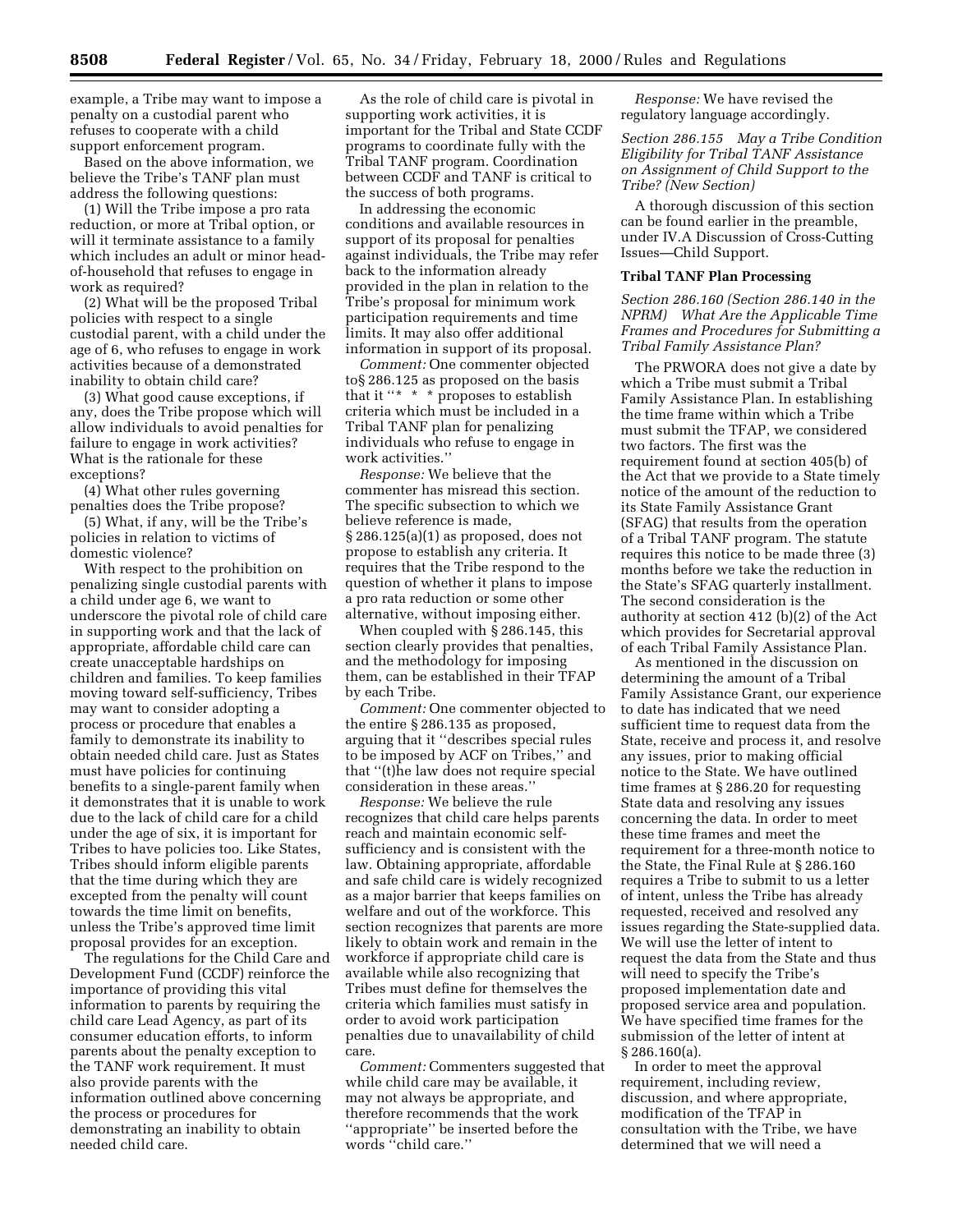minimum of 120 days to accomplish these actions for Tribes who propose to implement a program on the first day of a calendar quarter. Therefore, the final regulation at § 286.160(a) requires the formal submission of a Tribal TANF plan to us based on the dates specified in the table below.

A Tribe will be able to implement a Tribal TANF program on the first day of

any month. However, due to the requirement for a three-month notification to the State of its adjusted quarterly SFAG amount, a Tribe who wishes to implement a TANF program on other than the first day of a calendar quarter, i.e., January 1, April 1, July 1 or October 1, will need to submit both its letter of intent and its formal plan as if the proposed implementation date was the first day of a calendar quarter. The following table illustrates, based on implementation dates, when a Tribe needs to submit its letter of intent and formal plan in order for us to meet the statutory requirement for notification to the State.

| The formal plan is due:<br>If proposed implementation date is:  <br>The letter of intent is due:<br>January 1, February 1 or March 1<br>September 1 of previous year    October 1 of previous year.<br>July 1 of previous year<br>October 1 of previous year  December 1 of previous year  January 1 of same year. |                          |  |                                  |
|--------------------------------------------------------------------------------------------------------------------------------------------------------------------------------------------------------------------------------------------------------------------------------------------------------------------|--------------------------|--|----------------------------------|
|                                                                                                                                                                                                                                                                                                                    |                          |  | And we must notify the State by: |
| July 1, August 1 or September 1<br>April 1 of same year.<br>October 1, November 1 or Decem-<br>  April 1 of same year    June 1 of same year<br>July 1 of same year.<br>ber 1.                                                                                                                                     | April 1, May 1 or June 1 |  |                                  |

As noted above, the Secretary has explicit authority to approve Tribal TANF plans. In exercising this authority, we plan to work with each Tribe that submits a TFAP to ensure that plans contain the information required by statute and regulation. A Tribe may make revisions to its plan during the review process. In instances where we disapprove a plan, the final regulation at § 286.165(e) provides an appeal process.

## **Public Law 102–477**

Public Law 102–477, the Indian Employment, Training and Related Services Demonstration Act of 1992, allows Tribes to integrate certain federally funded employment, training and related services programs into a single plan. The purpose of this public law is to improve the effectiveness of these programs and services.

The PRWORA requires the Secretary to review and approve all TFAPs for Tribes seeking to operate a Tribal TANF Program. Those requirements are found at section 412(a). Section 5 of Public Law 102–477 states ''the programs that may be integrated in a demonstration project \* \* \* shall include any program under which an Indian tribe is eligible for receipt of funds.'' In order to receive a Tribal Family Assistance Grant, Tribes must first have approved Tribal TANF plans. Therefore, the final regulation at § 286.160(f) indicates that a Tribe must have separate approval of its TFAP from the Secretary before it can integrate the Tribal TANF program into a Public Law 102–477 plan.

#### **Overview of Comments**

Comments were received from several Tribes, consortia, inter-tribal organizations, and states regarding this requirement. All the commenters questioned the need for a separate stand-alone plan and recommended that this requirement be dropped. The

commenters supported this position by noting that the intent of Pub.L. 102–477 is to facilitate integration of laborrelated social service programs. They also noted that such integration would ''\* \* \* provide a more comprehensive view'' and ''give \* \* \* ACF staff greater understanding of how the Tribe(s) will provide services to meet TANF work requirements.'' Finally, the commenters argued that, ''there is no reason why an annual integrated plan cannot \* \* \* include the required items (elements)'' of a TANF plan.

*Response:* The rationale cited in the proposed rule and related discussions for requiring approval of a stand-alone TANF plan prior to integration into a Pub.L. 102–477 plan is that the statute specifically requires the Secretary to approve a tribal TANF plan as opposed to just acknowledging the plan as complete, as is done with state plans. Just as the review, negotiation, and approval process(es) that must take place between the Tribe and HHS to arrive at an approved plan cannot be delegated to any other agency or department, neither can it be subject to any conditions that might be imposed by the Department of Interior relating to approval of a Pub.L. 102–477 program.

Furthermore, in addition to the requirement for approval of the plan and the process that it necessitates, there are important programmatic considerations that must be taken into consideration:

First, the development of the tribal TANF plans, at least initially, can and does often entail developmental activities and negotiation processes involving the Tribe, State, and HHS, that are unique to the TANF program and clearly beyond the scope of what is allowed or required of other programs that could be included in a Pub.L. 477 plan. These include such things as: Establishing service area and

population; determining level of funding entitlement; establishing eligibility criteria, tenure of service and program duration; negotiating the nature and scope of state support; and development of state and tribal collaboration.

Second, at the time of renewal or in the case of an amendment to a TANF plan, there is a requirement for renegotiation with, and subsequent review and approval by the Secretary that requires the plan to be considered on its own merit.

Finally, Pub. L. 102–477 gives the Department of Interior complete authority to approve or disapprove Pub.L. 102–477 plans, while PRWORA gives the Secretary sole authority to approve or disapprove TANF plans. These two functions and the processes which they entail are unique, distinct processes and of necessity must remain so between the two Departments.

## *Section 286.165 (Section 286.145 in the NPRM) How Is a Tribal Family Assistance Plan Amended?*

Section 412 of the statute does not address amendments to Tribal TANF plans. We believe that Tribes need to have an opportunity, during the period covered by a plan, to amend the plan. Thus, the final regulation at § 286.165 allows Tribes to amend TFAPs.

In addition, the final regulation establishes the procedure for the submission, review and implementation of a Tribal TANF plan amendment. We require the submission to the Secretary of a plan amendment no later than thirty (30) days prior to the implementation of the amendment. The implementation date for an approved amendment will be the first day of any month. We will take prompt action to approve or disapprove the proposed amendment. If we disapprove a plan amendment, the Tribe will be given an opportunity to appeal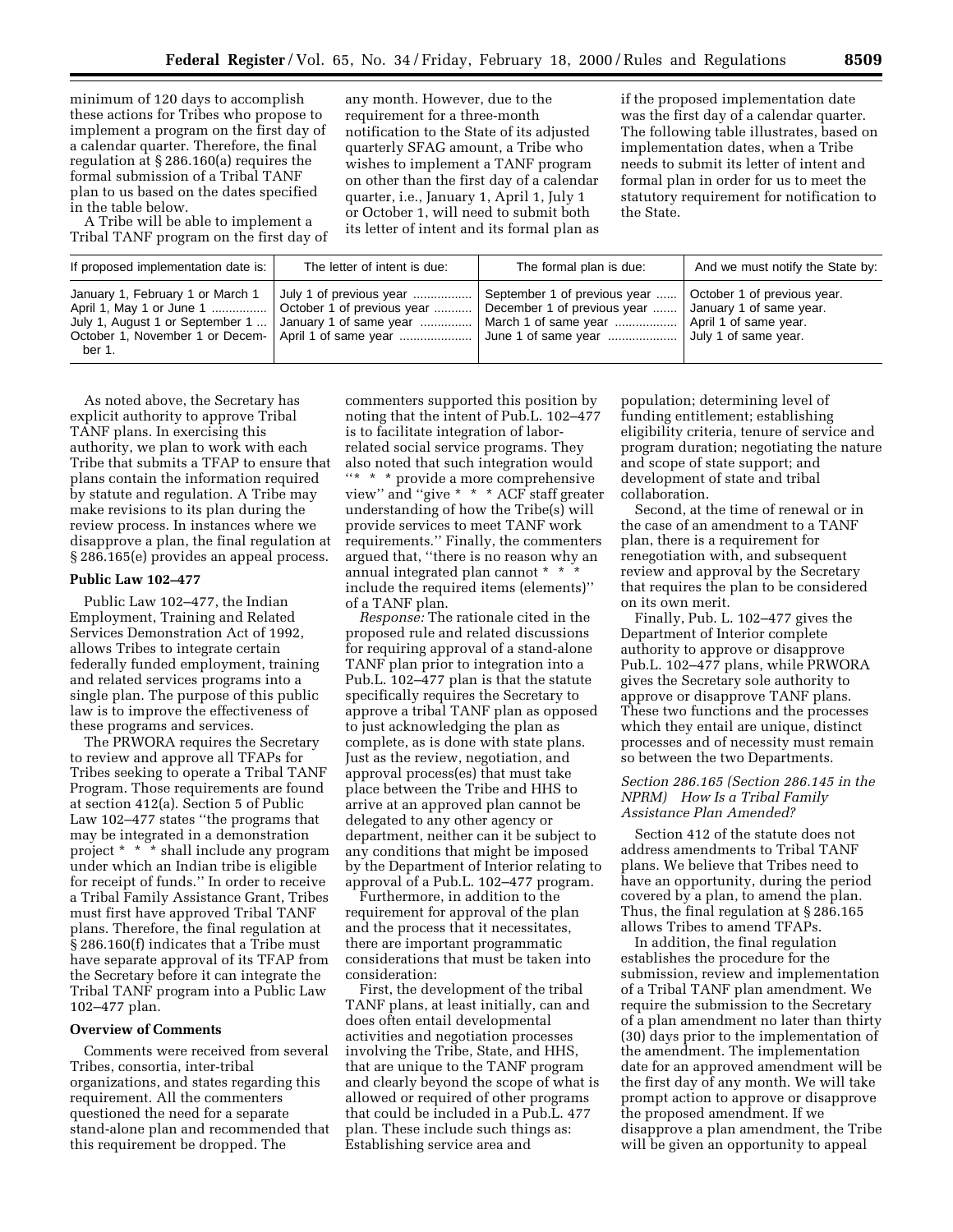the decision. Use of TANF funds for services or activities under an amendment cannot be made until the implementation date of the approved amendment.

*Section 286.170 How May a Tribe Petition for Administrative Review of Disapproval of a TFAP or Amendment? (New Section)*

We received a comment that the Final Rule should outline an appeals process to be used by Tribes when a TFAP or plan amendment is not approved. We concur and, accordingly, have included this new section in the Final Rule.

#### **Specials Provisions for Alaska**

*Section 286.175 (Section 286.150 in the NPRM) What Special Provisions Apply to Alaska?;*

*Section 286.180 (Section 286.155 in the NPRM) What is the Process for Developing the Comparability Criteria That Are Required in Alaska?;*

*Section 286.185 (Section 286.160 in the NPRM) What Happens When a Dispute Arises Between the State of Alaska and the Tribal TANF Eligible Entities in the State Related to the Comparability Criteria?; and*

*Section 286.190 (Section 286.165 in the NPRM) If the Secretary, the State of Alaska, or Any of the Tribal TANF Eligible Entities in the State of Alaska Want to Amend the Comparability Criteria, What is the Process for Doing So?*

*Comment:* One commenter expressed concern that the comparability requirement places an unfair burden to Tribes in Alaska and has been a major deterrent toTribes wishing to operate a Tribal TANF program in Alaska.

*Response:* Section 412(i) of the statute requires the Tribal TANF eligible entities in the State of Alaska to operate a program in accordance with requirements comparable to the State of Alaska's TANF program. Given the requirements of the statute, we provided a framework for Tribes to work together with the state toward developing comparability criteria. As we indicated in the Preamble to the proposed rule, in November 1996 we sponsored a meeting during which a ''Single Points of Contact (SPOC)'' group was formed to develop an initial comparability criteria document. These representatives of the 13 eligible Tribal TANF eligible entities, the State, and ACF continued to meet and further refine the document until such time as the first eligible entity submitted a Tribal TANF plan. Because of the ongoing collaboration and coordination among all affected parties,

this process allowed the greatest level of flexibility possible given the mandatory requirements of the statute. All eligible entities have agreed to the comparability criteria document which was developed as a result of this process.

## **Subpart D—Accountability and Penalties (Sections 286.195–286.240)**

It is clear that, in enacting the applicable penalties at section 409(a) of the Act, Congress intended for Tribal flexibility to be balanced with Tribal accountability. To assure that Tribes fulfil their new responsibilities under the TANF program, Congress established a number of penalties and requirements under section 409. The penalty areas indicate the areas of performance that Congress found most significant and appropriate for Tribal programs. Through specific sanctions, Congress provided the Secretary authority to enforce particular provisions in the law.

As referenced in section 412 of the Act, section 409(a) includes four penalties that can be imposed on Tribes. This subpart of the Final Rule covers these penalties.

*Comment:* One commenter points out the inequity found in the fact that while Tribes can be penalized for not meeting the participation rates, they are excluded from the bonus rewards for achieving certain levels of performance.

*Response:* These provisions are set by the statute and cannot be affected by regulation.

*Section 286.195 (Section 286.170 in the NPRM) What Penalties Will Apply to Tribes?*

The four penalties that apply to Tribes are as follows:

(1) A penalty of the amount by which a Tribe's grant was used in violation of part IV–A of the Act;

(2) A penalty of five percent of the TFAG as a result of findings which show that the Tribe intended to violate a provision of the Act;

(3) A penalty in the amount of the outstanding loan plus the interest owed on the outstanding amount for failure to repay a Federal loan; and

(4) A penalty for failure to satisfy the minimum work participation rates.

As specified in section 409(a)(3) of the Act, the participation rate penalty amount will depend on whether the Tribe was under a penalty for this reason in the preceding fiscal year. If a penalty was not imposed on the Tribe in the preceding year, the penalty reduction will be a maximum of five percent of the TFAG in the following year. If a penalty was imposed in the preceding year, the penalty reduction

will be increased by 2 percent per year, up to a maximum of 21 percent. We will take into consideration the severity of the failure in determining the amount of the penalty. In our consultation with Tribes, we have been advised that it will be difficult to satisfy the participation rates because of economic conditions (e.g., high unemployment rates) in Tribal service areas. Although these conditions will be considered in establishing the minimum participation rates for each TFAG program, we recognize that it may still be difficult for Tribes to meet this requirement. For this reason, we will take into consideration the following two factors in determining the amount of the penalty: (1) Increases in the unemployment rate in the Tribe's service area, and (2) changes in TFAG caseload (e.g., increases in the number of families receiving services).

If we impose a penalty on a Tribe, the following fiscal year's TFAG will be reduced. In calculating the amount of the penalty, all applicable penalty percentages will be added together and the total will be applied to the amount of the TFAG that would have been payable if no penalties were assessed against the Tribe. As a final step, other (non-percentage) penalty amounts will be subtracted. If this calculation would result in the TFAG being reduced by more than 25 percent, we will apply the State TANF limitation in section 409(d) of the Act. In applying the penalties against a State TANF program, we cannot reduce the State's block grant by more than 25 percent in any quarter. If we are unable to collect the entire penalty in a fiscal year, any excess penalty amounts will be applied against the grants for succeeding years. We intend to treat Tribes like States in this area, and limit the amount of TFAG reduction due to penalties to 25 percent in any given fiscal year.

#### **Failure To Repay a Federal Loan**

Section 406 of the Act permits Tribes to borrow funds to operate their TANF programs. Tribes must use these loan funds for the same purposes as apply to other Federal TANF funds. In addition, the statute also specifically provides that Tribes may use such loans for welfare anti-fraud activities and for the provision of assistance to Indian families that have moved from the service area of a State or other Tribe operating a Tribal TANF program. Tribes have three years to repay loans and must pay interest on any loans received. We will be issuing a program instruction notifying Tribes and States of the application process and the information needed for the application.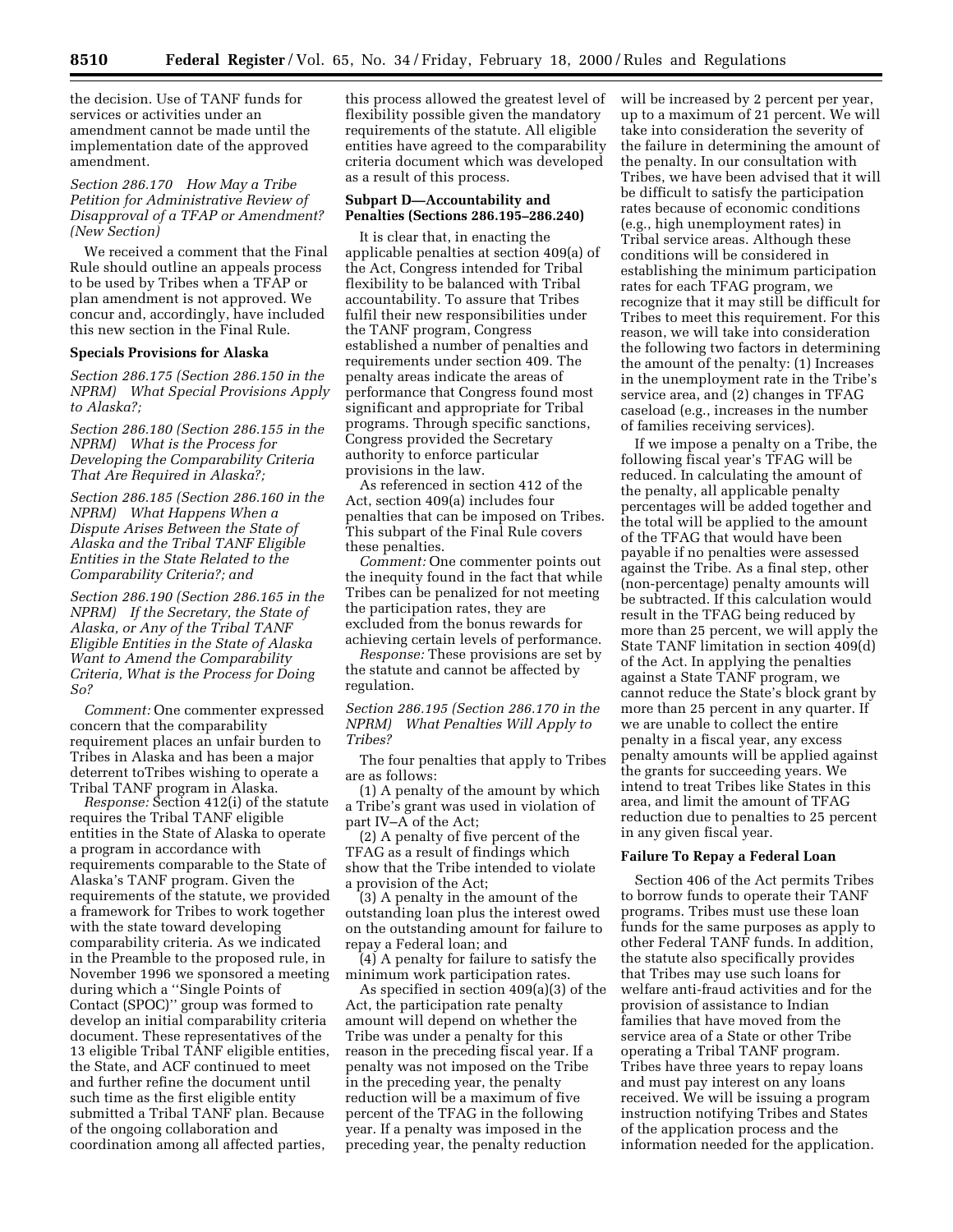Section 409(a)(6) of the Act establishes a penalty for Tribes that do not repay loans provided under section 406. We will penalize Tribes for failing to repay a loan provided under section 406 (see § 286.195(a)(4) and § 286.210). A specific vehicle for determining a Tribe's compliance with this requirement is unnecessary. In our loan agreements with Tribes, we will specify due dates for the repayment of the loans and will know if payments are not made.

## **Outstanding Penalties and Retrocession**

In developing the proposed rules, a question arose concerning how we will treat situations where a Tribe decides to retrocede the TANF program. Since the Tribe will no longer receive a TFAG, we would be unable to collect any penalty by withholding or offsetting in the succeeding fiscal year. However, we stipulate in the final regulation that a Tribe that retrocedes a Tribal TANF program is responsible for the payment of any penalty that may be assessed for the period the program was in effect.

#### **Replacement of Penalty Amounts**

Section 409(a)(12) of the Act requires a State to expend its own funds to replace any reduction in its SFAG due to the imposition of a penalty. This is to prevent recipients from also being penalized for the State's failure to administer its program in accordance with the requirements of the Act. We believe that a similar failure by a Tribe should not cause Tribal TANF recipients to be penalized. For this reason, in the same fiscal year as a penalty is imposed, at § 286.195(c)(1) we require a Tribe to expend Tribal funds to replace any reduction in the TFAG resulting from penalties that have been imposed. The Tribe must document compliance with this provision on its TANF Financial Report.

As amended by the Balanced Budget Act of 1997, section 409(a)(12) states that failure of a State to replace any reduction in its SFAG amount due to penalties may result in a penalty of not more than 2 percent of the SFAG, plus the amount that was required to be replaced. However, we do not want to subject Tribes to a penalty that is so severe that services to recipients are jeopardized. Therefore, at § 286.195(c)(2) we impose a similar, but not the same, penalty on Tribes. We stipulate in the Final Rule that we may impose a penalty of not more than 2 percent of the TFAG if a Tribe fails to expend its own funds to replace any reduction in the TFAG due to penalties.

*Comments:* Two commenters suggested that there is no statutory basis for this section and that it should be deleted.

*Response:* The statutory basis for this section is found at sections 412(g)(1) and (a)(2) which clearly make the provisions of subsections (a)(1), (a)(3), (a)(6), (b), and (c) of section 409 applicable to tribal grants.

*Comment:* One commenter suggested that ''(t)he Tribes need to have meaningful involvement \* \* \*'' in the process of determining whether violations have occurred and whether penalties should be assessed.''

*Response:* We believe that this is provided by the very nature of the process as set forth in § 286.220, which provides opportunity for the Tribe to respond to and dispute any findings.

*Comment:* One commenter objected specifically to proposed § 286.170(a)(3), which imposes penalties for failure to meet minimum work requirements.

*Response:* As noted in the previous response to the general objections to this section, these penalties are specified by the statute.

*Comment:* Several commenters objected to the provisions of subsections (c)(1) and (c)(2), which provide that the Tribe must expend additional tribal funds to replace any reduction due to penalties and provide for additional penalties for failure to do so.

*Response:* Although section 409(a)(12) of the statute only requires states to provide ''replacement funds'' for funds lost due to penalties, and additional penalties for failure to provide them, Federal law does not preclude the Secretary from establishing this requirement for Tribes. A Tribe's failure to administer its program in accordance with the requirements of the Act should not cause Tribal TANF recipients to be penalized. Thus we have made no changes to this section.

*Section 286.200 (Section 286.175 in the NPRM) How Will We Determine if Tribal Family Assistance Grant Funds Were Misused or Intentionally Misused?*

It is clear that in establishing the many penalties at section 409(a) of the Act, Congress expressed its intent that both States and Tribes balance flexibility with accountability. Because of the differences in the requirements for State and Tribal programs, as mentioned above, section 412 specifies that only four of the requirements and penalties under section 409 apply to Tribes. The penalty areas, or rather, the areas of Tribal performance that Congress found significant and attached fiscal sanctions to, vary considerably. Thus, in considering what method to employ in monitoring Tribal performance, we concluded that no one method could be employed. The following explains the different methods we will use to determine if a Tribe used TFAG funds in violation of the Act.

#### **Misuse of Funds**

The penalty at § 286.195(a)(1) and § 286.200(a) provides that if a Tribe has been found to have used funds in violation of title IV–A through an audit conducted under the Single Audit Act (31 U.S.C. Chapter 75), as referenced in section 102(f) of the Indian Self-Determination Act Amendments of 1994 (Pub. L. 103–413), the Tribe is subject to a penalty in the amount misused. This is the only penalty for which Congress identified a method for determining a penalty.

Under the requirements of the Single Audit Act, Tribes operating Federal grant programs meeting a monetary threshold (currently \$300,000 for all Federal grants) must conduct an annual audit. Those Tribes which meet the threshold must comply with this annual audit requirement.

The single audit is an organizationwide audit that reviews Tribal performance in many program areas. We implemented the Single Audit Act through use of Office of Management and Budget (OMB) Circular A–128, ''Audits of State and Local Governments.'' Because of amendments made to the Single Audit Act in 1996, OMB recently revised this circular and a similar circular for non-profit organizations, A–133. Effective June 30, 1997, A–128 has been rescinded, with the result that the revised A–133 now includes the single audit requirements for States, local governments, Indian tribes and non-profit organizations.

In conducting their audits, among the tools auditors use are the statute and regulations for each program and a compliance supplement issued by OMB that focuses on certain areas of primary concern. Upon issuance of final regulations, we will prepare a TANF program compliance supplement.

The Single Audit Act does not preclude us or other Federal offices or agencies, such as the Office of the Inspector General (OIG), from conducting audits or reviews. In fact, we conclude that we have specific authority to conduct additional audits or reviews. Under 31 U.S.C. 7503(b),

''\* \* \* a Federal agency may conduct, or arrange for additional audits which are necessary to carry out its responsibilities under Federal law or regulation. The provisions of this chapter do not authorize any non-Federal entity (or subrecipient thereof) to constrain, in any manner, such agency from carrying out or arranging for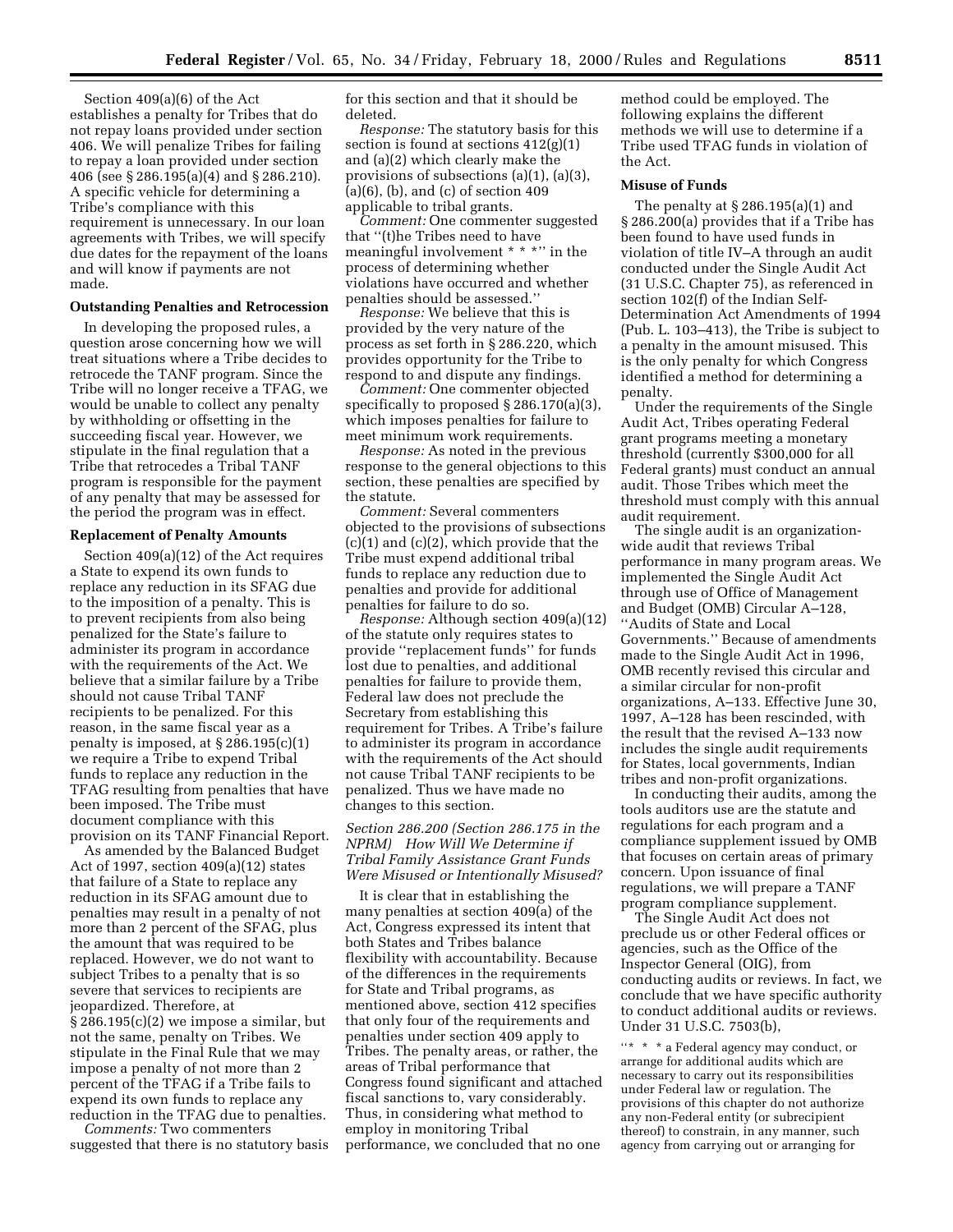such additional audits, except that the Federal agency shall plan such audits to not be duplicative of audits of Federal awards.''

Thus, although the single audit will be our primary means for determining if a Tribe has misused funds, we may, through our own audits and reviews, or through OIG and its contractors, conduct audits or reviews of the Tribal TANF program which will not be duplicative of single organization-wide audit activities. Our need to conduct such audits may arise from complaints from individuals and organizations, requests by the Congress to review particular areas of interest, or other indications which signal problems in Tribal compliance with TANF program requirements. These additional reviews and audits may be the basis for assessing a penalty under this section.

#### **Intentional Misuse of Funds**

Where a penalty is determined for the misuse of funds, we may apply a second penalty if we determine that the Tribe has intentionally misused its TFAG. The criteria for determining ''intentional misuse'' are found at § 286.200(d). The single audit will be the primary means for determining this penalty as it is linked to the penalty for misuse of funds. However, as with the use of the single audit for misuse of funds, we may also conduct other reviews and audits in response to complaints from individuals and organizations or other indications which signal problems with compliance with TANF program requirements. These additional reviews and audits may be the basis for assessing a penalty under this section.

## **Additional Single Audit Discussion**

Although we specify that the single audit will be the primary means to determine the specific penalties for misuse and intentional misuse of TFAG funds, we will not ignore other single audit findings such as Tribal noncompliance with the minimum participation rate requirement. Where the single audit is used to determine a penalty for failure to satisfy the minimum participation rate, the penalty that will apply is the percentage reduction described at § 286.195(a)(3), not the dollar-for-dollar penalty at § 286.195(a)(1) for misuse of funds.

The single audit may also reveal Tribal non-compliance with the negotiated time limit requirements (see § 286.120). Since Tribes are not subject to the State penalty at section 409(a)(9) for failure to comply with the time limit provisions, the question arose as to whether the Tribe's failure should be treated as a misuse of funds. Because the penalty for misuse of funds is equal

to the amount that was spent incorrectly, the Tribal penalty could potentially be higher than the five percent penalty for States. As a result, a Tribe could be subject to a higher penalty by comparison. To avoid disparate treatment of States and Tribes in this area, we will limit any potential penalty for failure to comply with the Tribal time limits to a maximum of five percent.

Similarly, where we, or OIG, conduct an audit or review and have findings that could result in a penalty, the penalty amount that will apply is the penalty amount associated with the specific penalty under section 409(a) of the Act.

*Comments:* Several Tribes questioned whether ACF has the authority to conduct additional audits and reviews that may result in penalties on Tribes. They assert that the only penalties that may be applied regarding misuse of funds are determined by the Single Audit Act.

*Response:* The single audit will be the primary means for determining the penalty for misuse of funds, whether misused intentionally or not. The single audit may also be used to determine tribal non-compliance with other Tribal TANF requirements, such as minimum participation rate or negotiated time limit requirements. However, the Single Audit Act does not preclude Federal agencies from conducting additional audits or reviews. As we indicated above, we have specific authority under 31 U.S.C. 7503(b) to conduct or arrange for such additional audits or reviews. Such an audit or review will not be duplicative of the single organizationwide audit activities. The need to conduct such an audit or review will be based on indications that may signal problems in tribal compliance with TANF program requirements, such as complaints from individuals or organizations, or may arise from a request by Congress to review a particular area of interest.

## *Section 286.205 (Section 286.180 in the NPRM) How Will We Determine if a Tribe Fails To Meet the Minimum Work Participation Rate(s)?*

Tribal compliance with the minimum work participation rates under § 286.205 will be primarily monitored through the information required by section 411(a) of the Act. The Final Rule at § 286.80 provides additional information on minimum work participation requirements.

Some of the data required to be reported by section 411(a) of the Act were included to gather information in this area. Thus, we concluded that the

section 411(a) data collection tools would be our primary means for determining this penalty. Our ability to meet our program management responsibilities may also mean that we will conduct reviews in the future to verify the data submitted by Tribes, particularly in this area where a fiscal penalty is applicable.

Timely and accurate data is essential if we are to determine Tribal compliance in this area. Thus, if a Tribe fails to submit a timely report, we will consider this as a failure by the Tribe to meet its work participation rate requirements and will enforce the penalty for failure to meet the work participation requirements. Likewise, if the data indicating that the Tribe has met its participation rate is found to be so inaccurate as to seriously raise a doubt that the Tribe has met these requirements, we may enforce the participation rate penalty.

Although the single audit will be the primary means for determining certain specific penalties for misuse or intentional misuse of TFAG funds, if a single audit detects Tribal noncompliance in the minimum participation rate area, we cannot ignore that finding. Therefore, we will consider imposing a penalty based on the single audit in this area. The penalty amount that will apply is the penalty under section 409(a)(3) for failure to meet the participation rates and not the penalty under section 409(a)(1) for misuse of funds.

*Comment:* A commenter suggested that an exception should be made to the requirement for meeting work participation requirements for ''regions struggling because of declared economic disasters.

*Response:* Tribes already have the ability in § 286.80 to establish exemptions, limitations, and special rules in relation to work requirements as part of their basic plan.

*Comment:* One commenter questions the language of proposed § 286.185(b), which provides that "\*  $*$  \* (t) he accuracy of the reports are subject to validation by  $(ACF) * * * \cdot '$  and asks how that will occur. Suggestion was made that either the information identifying the means of validation be included or that this language be removed altogether.

*Response:* Section 286.205(a) clearly provides that the Tribal TANF Data Report submitted by the Tribe will be the major source for determining compliance. Also, § 286.220 provides opportunity for the Tribe to explain and/or justify the data.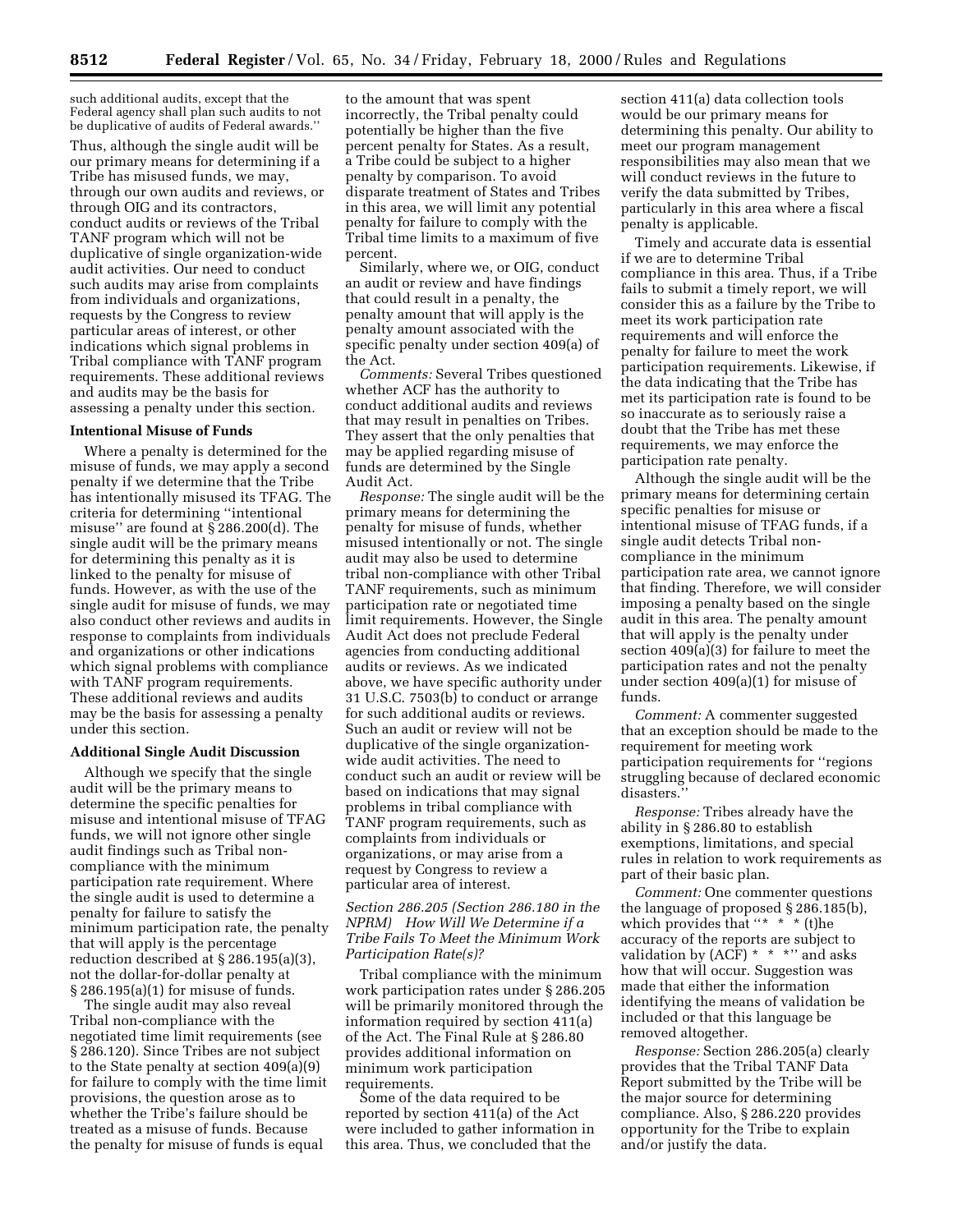*Section 286.210 (Section 286.185 of the NPRM) What is the Penalty For a Tribe's Failure To Repay a Federal Loan?*

If the Tribe fails to repay its loan, plus any accumulated interest, in accordance with its agreement with ACF, we will reduce the Tribe's TFAG for the immediately succeeding fiscal year by the outstanding loan amount, plus any interest owed. Neither the reasonable cause provisions at § 286.225 of this chapter nor the corrective compliance plan provisions at § 286.230 of this chapter apply when a Tribe fails to repay a Federal loan. Please refer to § 286.235 for more information on this penalty.

## *Section 286.215 (Section 286.190 in the NPRM) When Are the TANF Penalty Provisions Applicable?*

This section of the Final Rules provides the general time frames for the effective dates of the Tribal TANF provisions. As we noted in the NPRM, many of the penalty and funding provisions had statutorily delayed effective dates. For example, while Tribes will be held accountable for the penalties of misuse of funds from the date of implementation of TANF, the penalty to satisfy minimum participation rates will not apply until six months after the date of implementation of the Tribal TANF program.

We also made the important point that we did not intend to apply the TANF rules retroactively against Tribes. We indicated that, with respect to any actions or behavior that occurred before the Final Rule, we would judge Tribal actions and behavior only against a reasonable interpretation of the statute.

In the period prior to the effective date of the Final Rules, Tribes must implement the TANF provisions in accordance with a reasonable interpretation of the statute. If a Tribe's actions are found to be inconsistent with the final regulations, but it has acted in accordance with a reasonable interpretation of the statute and its approved TFAP, no penalty will be taken against the Tribe. However, if a Tribe is found to be liable for a penalty prior to the effective date of the Final Rules, the Tribe may present its arguments for ''reasonable cause,'' which, if granted, will result in no penalty being taken.

*Comments:* Several commenters suggested that the provisions of proposed § 286.190(b), which provides that a Tribe may be subject to the penalties for failure to meet the minimum work requirements beginning after the first 6 months of operation of

a program, are too stringent. Suggestions were made that the ''grace period'' on compliance should be extended from 12 to 24 months.

*Response:* Minimum work requirements are determined via the negotiation process. If a Tribe determines during this process that it may have difficulty meeting the negotiated rate, it should not agree to that rate. Thus, we are retaining the proposed language.

# *Section 286.220 (Section 286.195 in the NPRM) What Happens if a Tribe Fails To Meet TANF Requirements?*

If we determine that a Tribe has failed to meet any of the requirements included in the penalty provisions, we will notify the Tribe in writing. Our notification to the Tribe will include: (1) The penalty, including the specific penalty amount; (2) the basis for our decision; (3) an explanation of the Tribe's opportunity to submit a reasonable cause justification and/or corrective compliance plan where appropriate; and, (4) an invitation to the Tribe to present its arguments if it believes that the data or method for making the decision was in error, or that the Tribe's actions, in the absence of Federal regulations, were based on a reasonable interpretation of the statute.

## **Reasonable Cause and Corrective Compliance Plan**

Provisions at sections 409(b) of the Act state that we can excuse or reduce certain penalties if we determine that the Tribe has reasonable cause for failing to comply with certain requirements that are subject to a penalty. At § 286.225 Tribes will have the opportunity to demonstrate reasonable cause upon receipt of a written notification of a proposed penalty. Section 409(c) of the Act, as amended

by the Balanced Budget Act of 1997, provides that prior to imposing certain penalties against a Tribe, we will notify the Tribe of the violation and allow the Tribe the opportunity to enter into a corrective compliance plan which outlines how the Tribe will correct the violation and ensure continuing

*Comments:* Several comments were received relating to the fact that, while setting time frames for the Tribe to respond to findings that would result in penalties, § 286.195 as proposed sets no time frame for the agency to respond, and that the two-week time frame in subsection (e) for the Tribe to submit additional information is too short.

*Response:* We have clarified subsection (c) to specify that we will notify the Tribe of our decision with

respect to their submissions within two weeks from when the determination is made. We have amended subsection (e) to allow the Tribe thirty (30) days for submission of additional information. We have also amended § 286.205 to clarify what we mean by ''complete and accurate.''

# *Section 286.225 (Section 286.200 in the NPRM) How May a Tribe Establish Reasonable Cause For Failing To Meet a Requirement That Is Subject to Application of a Penalty?*

This section describes the factors that we will consider in deciding whether or not to excuse a penalty based on a Tribe's claim of reasonable cause, describes the contents of an acceptable corrective compliance plan that will correct the problems that resulted in a penalty, and discusses the process for applying these provisions.

PRWORA did not specify any definition of reasonable cause or indicate what factors we should use in determining a reasonable cause exceptions for a penalty. We will consider only certain, limited factors when we decide whether or not to excuse a penalty for reasonable cause. In keeping with the need to support the commitment of Congress, the Administration, States, and Tribes to the objectives of the TANF program, including program accountability, we have identified a limited number of reasonable cause factors with an emphasis on corrective solutions. These are the same reasonable cause factors that are applicable for State programs. These factors are applicable to all penalties for which the reasonable cause provision applies. In the case of the penalty for failure to satisfy the minimum participation rates, one additional factor is applicable only to that specific penalty.

General reasonable cause may include the following: (1) Natural disasters and other calamities (*e.g.,* hurricanes, tornadoes, earthquakes, fires, floods, etc.) whose disruptive impact was so significant that the Tribe failed to meet a requirement; (2) formally issued Federal guidance which provided incorrect information resulting in the Tribe's failure, or guidance that was issued after a Tribe implemented the requirements of the Act based on a different but reasonable interpretation of the Act; (3) isolated, non-recurring problems of minimum impact that are not indicative of a systemic problem; (4) significant increases in the unemployment rate in the service area and changes in the TFAG caseload size; and (5) the clearly demonstrated need to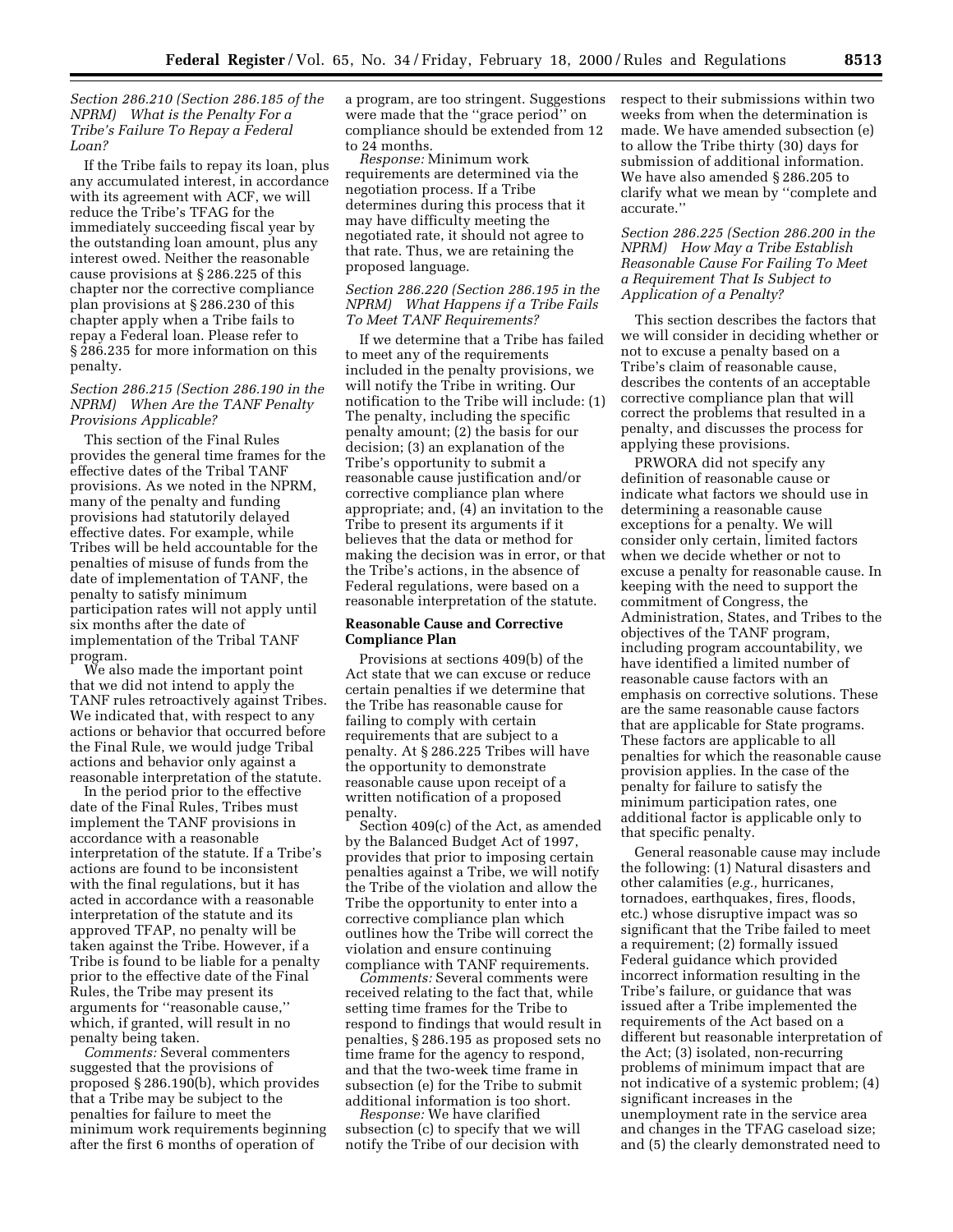divert critical system resources to Y2K compliance activities.

We have included one additional specific reasonable cause factor for a Tribe's failure to satisfy minimum work participation rates. Under the Final Rule at § 286.225(c), a Tribe may demonstrate that its failure is due to its granting of good cause to victims of domestic violence. In this case, the Tribe must show that it would have achieved the work participation rate(s) if cases with good cause were removed from both parts of the calculation (*i.e.,* from the denominator and the numerator described in § 286.85). In addition, a Tribe must show that it granted good cause in accordance with policies approved in the Tribe's Family Assistance Plan (refer to § 286.135).

We understand that limited employment opportunities in many Tribal service areas may affect a Tribe's ability to satisfy the participation rates. However, as explained in § 286.100, the work participation requirements established for each Tribe will take into consideration the Tribe's economic conditions and resources.

The burden of proof rests with the Tribe to adequately and fully explain what circumstances, events, or other occurrences constitute reasonable cause with reference to failure to meet a particular requirement. The Tribe must provide us with all relevant information and documentation to substantiate its claim of reasonable cause for failure to meet one or more of these requirements.

*Comments:* Several commenters suggested that the language of § 286.170(a)(3) as proposed, which provides for consideration to be given for unemployment increases and changes in the caseload size in determining whether a Tribe has failed to meet the minimum work participation rates, should be incorporated into this section.

*Response:* We agree. We have amended § 286.225(a) with the addition of these additional factors that can be used to claim reasonable cause.

*Comment:* A commenter suggested an exception be made for "\* \* \* regions struggling because of declared economic disasters.

*Response:* We believe that the revision mentioned above addresses this concern.

*Comment:* One commenter suggested that an exception should be made for  $\lq \lq \lq \lq \lq \lq \lq$  \* \* extreme weather conditions  $* * * ''$ 

*Response:* We believe that it is not unreasonable to include extreme weather conditions, which seriously disrupt transportation or prevent access to services, work sites, or related

activities in this section. We have amended section 286.225(a)(1) accordingly.

*Comment:* One commenter suggests that ''\* \* \* this section should include acknowledgment of the lack of employment, poor economic development, and lack of transportation and childcare on reservations.''

*Response:* We believe these factors are acknowledged in the general plan content area. They are also taken into account when negotiating work participation rates in the individual plans.

*Section 286.230 (Section 286.205 in the NPRM) What If a Tribe Does Not Have Reasonable Cause for Failing To Meet a Requirement?*

As mentioned above, section 409(c) of the Act, as amended by the Balanced Budget Act of 1997, provides that prior to imposing certain penalties against a Tribe, the Tribe will be given the opportunity to enter into a corrective compliance plan.

The corrective compliance plan must identify the action steps, outcomes, and time frames for completion that the Tribe believes will fully and adequately correct the violation. We recognize that each plan will be specific to the violation (or penalty) and that each Tribe operates its TANF program in a unique manner. Thus, we will review each plan on a case-by-case basis. Our determination to accept a plan will be guided by the extent to which the Tribe's plan indicates that it will correct the situation leading to the penalty.

In instances where a Tribe used its TFAG in a manner that is prohibited (see § 286.200 on misuse of funds), we will expect that it will remove this expenditure from its TANF accounting records and provide steps to assure that such a problem does not recur.

Section 409(c)(3) of the Act appropriately requires that a violation be corrected ''in a timely manner.'' A Tribe's timely correction of problems resulting in a penalty is critical if for no other reason than to assure that the Tribe is not subject to subsequent penalties. While we recognize that the types of problems Tribes encounter may vary, some concern exists that, if we do not restrict the length of a corrective compliance plan, there is the possibility a Tribe could indefinitely prolong the corrective compliance process, leaving problems unresolved into another fiscal year. As a result, the Tribe's ability to operate an effective program to serve the needs of its service population would be severely limited.

Therefore, we are limiting the period covered by a corrective compliance plan

to six months, *i.e.,* the plan period ends six months from the date we accept a Tribe's compliance plan. We believe that, for most violations, Tribes will have some indication prior to our notice that a problem exists and will be able to begin addressing the problem prior to submitting the corrective compliance plan. Therefore, we think it fair and reasonable that the corrective compliance plan period begin with our acceptance of the plan, giving the Tribe sufficient time to correct or terminate the violation(s).

Our review of a Tribe's efforts to complete its action steps and achieve the outcomes within the time frames established in the plan will determine if the penalty will be fully excused, reduced, or applied in full.

#### **Corrective Compliance Plan Review**

During the 60-day period defined below, we will consult with the Tribe on any modifications to the corrective compliance plan and seek mutual agreement on a final plan. Any modifications to the Tribe's corrective compliance plan resulting from such consultation will constitute the Tribe's final corrective compliance plan and will obligate the Tribe to initiate the corrective actions specified in that plan.

We may either accept the Tribe's corrective compliance plan within the 60-day period that begins on the date the plan is received by us, or reject the plan during this same period. If a Tribe does not agree to modify its plan as we recommend, we may reject the plan. If we reject the plan, we will immediately notify the Tribe that the penalty is imposed. The Tribe may appeal this decision in accordance with the provisions of section 410 of the Act and the final regulations at § 286.240. If we have not taken an action to reject a plan by the end of the 60-day period, the plan is accepted, as required by section 409(c)(1)(D) of the Act.

If a Tribe corrects or discontinues, as appropriate, the problems in accordance with its corrective compliance plan, we will not impose the penalty. If we find that the Tribe has acted in substantial compliance with its plan but the violation has not been fully corrected, we may decide to reduce the amount of the penalty or, if the situation is compelling, excuse the penalty in its entirety. We will make a determination of substantial compliance based upon information and documentation furnished by the Tribe. In determining substantial compliance, we will consider the willingness of the Tribe to correct the violation and the adequacy of the corrective actions undertaken by the Tribe pursuant to its plan.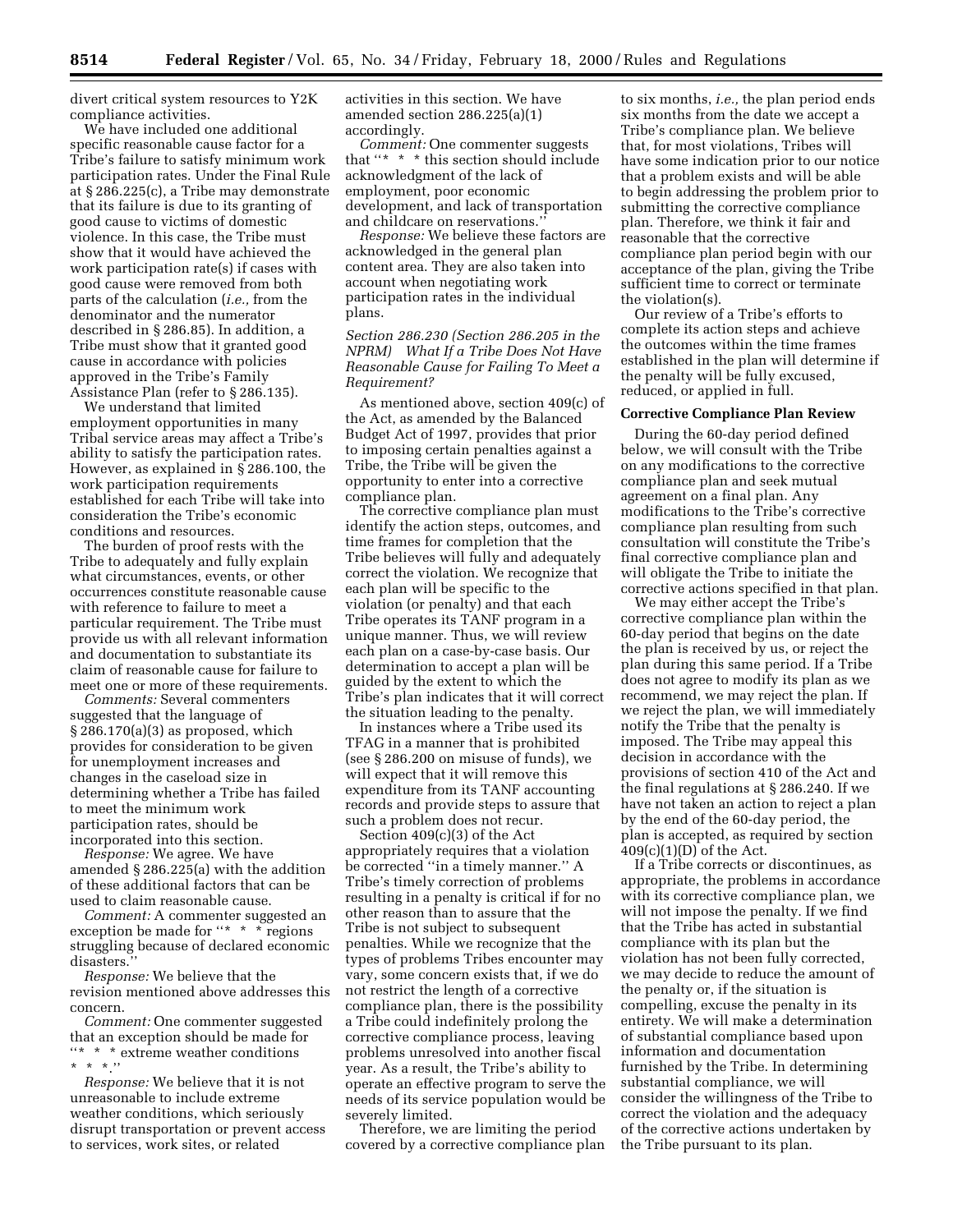## **Process**

Because both the reasonable cause and the corrective compliance plan provisions apply, we will establish the determination of reasonable cause in conjunction with the determination of acceptability of a Tribe's corrective compliance plan, if any is submitted. Thus, a Tribe may submit to us its justification for reasonable cause and corrective compliance plan within 60 days of the receipt of our notice of failure to comply with a requirement.

A Tribe may choose to submit reasonable cause justification without a corrective compliance plan. If we do not accept the Tribe's justification, the Tribe will be notified in writing. This notification will also inform the Tribe of its opportunity to submit a corrective compliance plan. The Tribe will have a 60-day period that begins with the date of the notice of the violation to submit to us a corrective compliance plan to correct the violation. A Tribe may also choose to submit only a corrective compliance plan if it believes that the reasonable cause factors do not apply to the particular penalty.

Although a corrective compliance plan is not required when a Tribe has reasonable cause for failing to meet a requirement which is subject to a penalty, we stress the importance of corrective action to prevent similar problems from recurring. While a Tribe may have a very good explanation why it failed to satisfy a requirement under the Act, we will work with the Tribe to identify solutions to eliminate these problems or prevent them from recurring. Otherwise, they may well continue and detract from the Tribe's ability to operate an effective program to serve the needs of its families. Our goal is to focus on positive steps to improve the program.

#### **Due Dates**

The Tribe's response to our notification that it has failed to meet a requirement under section 409(a) of the Act, either including its reasonable cause justification and/or its corrective compliance plan, must be postmarked within sixty days of the receipt of our notification letter to the Tribe. Also, if a Tribe believes that our determination is incorrect, any documentation supporting its position should be submitted within sixty days of the date of the receipt of our notice.

If, upon review of the Tribe's submittal, we find that we need additional information, the Tribe must provide the information within two weeks of the date of our request. This is to make sure we are able to respond timely.

## **Imposing the Penalty**

Once a final decision is made to impose a full or partial penalty, we will notify the Tribe that its TFAG will be reduced and inform the Tribe of its right to appeal our decision to the Departmental Appeals Board (the Board).

In imposing a penalty, we will not reduce any TFAG to a Tribe by more than 25 percent. If this limitation of 25 percent prevents us from recovering the full amount of penalties during a fiscal year, we will carry the penalty forward and reduce the TFAG for the immediately succeeding fiscal year by the remaining amount.

*Comment:* A comment was received indicating that the time frames proposed in § 286.205(b) and (c) appear to be adequate.

*Response:* No response is needed.

*Comment:* A comment regarding proposed § 286.205(f) suggests that there needs to be documentation accepting or rejecting a compliance plan, and that the time frame for response should be accelerated and begin with the postmark date of the plan rather than the receipt date at ACF.

*Response:* We believe the process, which provides for notification to the Tribe of our determination that a penalty is applicable, and the Tribe's response in the form of either a submission of a compliance plan or challenge to the finding(s), as well as other corresponding actions throughout the appeal process adequately provides for sufficient documentation. The time frame in § 286.230(f), like the time frames set forth throughout this entire section, is determined by the Departmental Appeals Board procedures.

## *Section 286.235 (Section 286.210 in the NPRM) What Penalties Cannot Be Excused?*

Sections 409(b)(2) and 409(c)(3), as amended by the Balanced Budget Act of 1997, provide that reasonable cause and corrective compliance plan are not available for certain penalties. One of these penalties is the penalty for failure to repay a Federal loan issued under section 406. Thus we cannot forgive any outstanding loan amount or the interest owed on the outstanding amount.

The other penalty that cannot be excused is the penalty for failure to replace any grant reduction resulting from other penalties that have been imposed.

# *Section 286.240 (Section 286.215 in the NPRM) How Can a Tribe Appeal Our Decision To Take a Penalty?*

Section 410 of the Act provides that within five days after the date the Secretary takes any adverse action under this part with respect to a State, the Secretary shall notify the chief executive officer of the State of the adverse action. We believe that it is reasonable to make these same appeal provisions, including the time frames in section 410, available for Tribes. Thus, within sixty days after the date a Tribe receives notice of such adverse action, the Tribe may appeal the action, in whole or in part, to the Board by filing an appeal with the Board. Where not inconsistent with section 410(b)(2), a Tribes's appeal to the Board will be subject to our regulations at 45 CFR part 16.

By inclusion in this rule, section 410(b)(2) provides that the Board shall consider an appeal filed by the Tribe on the basis of documentation the Tribe may submit, along with any additional information required by the Board to support a final decision. In deciding whether to uphold an adverse action or any portion of such action, the Board shall conduct a thorough review of the issues and make a final determination within sixty days after the appeal is filed.

Finally, a Tribe may obtain judicial review of a final decision by the Board by filing an action within ninety days after the date of the final decision with the district court of the United States in the judicial district where the Tribe or TFAG service area is located. The district court shall review the final decision of the Board on the record established in the administrative proceeding, in accordance with the standards of review prescribed by subparagraphs (A) and (E) of section 706(2) of title 5, U.S.C. The review will be on the basis of the documents and supporting data submitted to the Board.

*Comments:* Several commenters commented on the fact that § 286.215 as proposed does not specify whether ACF will cease or reduce funding during an appeal.

*Response:* We do not intend to cease or withdraw funding during the appeals process. We have amended § 286.240 accordingly.

# **Subpart E—Data Collection and Reporting Requirements (Sections 286.245—286.285, Appendices A-H)**

## **General Approach**

Section 412(h) of the Act makes section 411 data collection and reporting requirements applicable to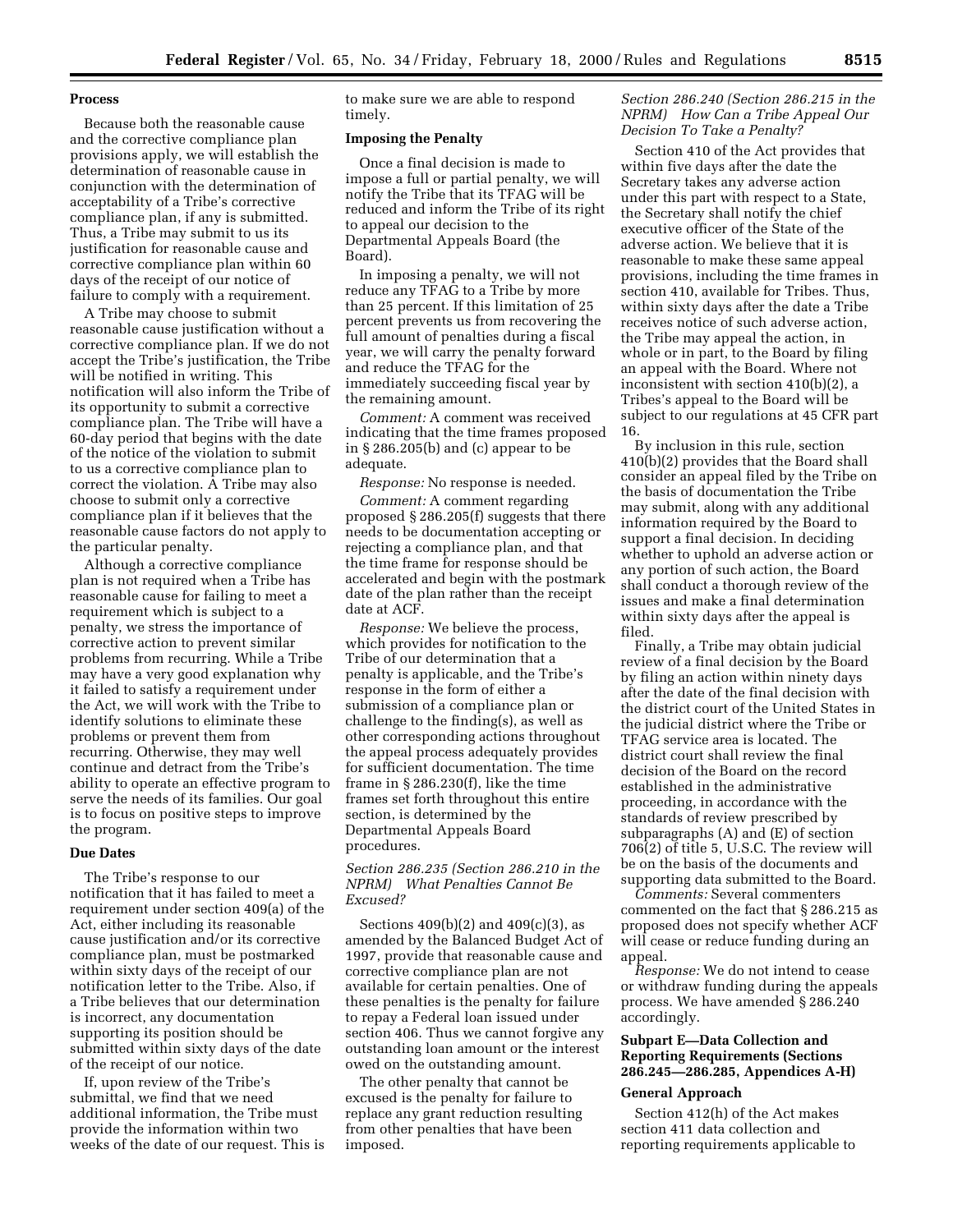Tribes. The requirements for States are addressed separately under the final State TANF regulations (64 FR 17857) which were published April 12, 1999. Although the reporting requirements stipulated under the final State TANF regulations are also required of Tribes under the statute, some of the particular data elements are not applicable. In order to minimize misunderstandings about what data elements are applicable to Tribes, we separately address the Tribal data collection and reporting requirements in this Final Rule. Additional background and summary information on these requirements, including a complete discussion of modifications which have been made to the proposed requirements, can be found at part 265 of the State TANF Final Rule.

Based on comments we received both prior to and after the development of the proposed regulations, Tribes generally view the section 411 requirements as very difficult to meet. Automated systems capabilities necessary for collecting and reporting the data required of the Act are sorely lacking on most reservations. Tribes also cited difficulties in obtaining current and accurate data from other program sources that are not administered by Tribes, and that may not be readily available to Tribal TANF program operators. For example, Tribes do not generally administer programs such as Food Stamps, Medicaid, subsidized housing, Child Support Enforcement, and State-administered child care programs, yet the specified data elements require such information. Tribes expressed concern that obtaining these data would entail developing costly mechanisms to gather accurate information on a monthly basis from States.

We are sensitive to these issues and are committed to helping Tribes, to the extent possible, in meeting the reporting requirements.

Before we discuss the comments associated with specific sections of the regulatory text or the Appendices, we want to respond to two cross-cutting issues:

## **Publishing the Appendices as a Part of the Rule**

*Comment:* A few commenters urged us to publish the specific data elements as a part of the Final Rule and to codify them as a part of the Code of Federal Regulations (CFR). This approach, they believed, would help ensure that Tribes would not only have early access to the requirements but, once they were codified, the requirements would be less subject to change, given the time it takes to revise Federal rules.

Other commenters urged us to publish the data elements in the **Federal Register** at the same time we published the Final Rule for the purpose of advance notice to the Tribes of the specific data requirements, but they did not recommend that they be a part of the Final Rule in the CFR.

*Response:* We agree with the importance of giving Tribes early access to the specific data elements and have published the appendices, including all data elements and instructions, in today's **Federal Register** along with the Final Rule.

It was never our intention, however, that these data collection requirements become a part of the rule itself or be codified in the CFR. We believe data collection needs may change over time, in part because the program is a dynamic one and because Congress may modify the reporting requirements. Therefore, we would want to be able to respond to those changes as quickly as possible. Since changes in reporting requirements require Paperwork Reduction Act (PRA) approvals, the public is guaranteed an opportunity to comment on any future changes to the TANF Data and Financial Reports as a part of the PRA review process.

#### **Y2K Compliance**

We have taken a number of actions to raise awareness of the problem and respond to questions from human service providers. For example, we have established an Internet e-mail address and phone line and a Y2K web page (*http://www.y2k.acf.dhhs.gov).* We have also distributed information packages to more than 7,000 human service providers and representative organizations, and we have added a reasonable cause criterion related to Y2K compliance. This new criterion provides penalty relief to a Tribe if it can clearly demonstrate that addressing Y2K issues prevented it from meeting the reporting requirements for the first two quarters and it reports the first two quarters of data by November 15, 2000.

# *Section 286.245 (Section 286.220 in the NPRM) What Data Collection and Reporting Requirements Apply to Tribal TANF Programs?*

This section describes the general scope and purpose of this subpart as it applies to Tribal TANF data collection and reporting. Paragraph (a) also makes clear that section 412(h) of the Act requires that the same reporting requirements of section 411 of the Act be applied to Tribal TANF Programs. We have modified the proposed State

regulatory requirements in order to collect from Tribal TANF programs only the data required based on section 411(a) of the Act—quarterly reporting requirements; section 411(b)—report to Congress, and section 412(c)—work participation requirements. One reason for the modification is that Tribes do not have a maintenance-of-effort (MOE) requirement; thus there is no need for data related to MOE. (Section 411(a)(1)(A)(xii) authorizes the collection of information that is necessary for calculating participation rates).

The final regulation at § 286.255(b) also makes clear that Tribes will be required to submit: (1) Disaggregated data for two types of families: those receiving assistance and those no longer receiving assistance; and (2) aggregated data for three categories of families: Those receiving assistance, those applying for assistance, and those no longer receiving assistance.

This subpart also explains the proposed content of the quarterly TANF Data Report, TANF Financial Report, and the annual report, as well as reporting due dates.

# *Section 286.250 (Section 286.225 in the NPRM) What Definitions Apply to This Subpart?*

The data collection and reporting regulations rely on the general Tribal TANF definitions at § 286.5.

In this subpart, we are proposing one additional definition—for data collection and reporting purposes only—a definition of ''TANF family.'' This definition will apply to data collection for the Tribal TANF program as it will to State TANF programs.

The law uses various terms to describe persons being served under the TANF program, *e.g.*, eligible families, families receiving assistance, and recipients. Unlike the AFDC program, there are no persons who must be served under the TANF program. Therefore, each Tribe and State will develop its own definition of ''eligible family,'' to meet its unique program design and circumstances.

We do not expect coverage and family eligibility definitions to be comparable across Tribes and States. Therefore, we have established a definition that will enable us to better understand the different Tribal and State programs and their effects. The definition of ''TANF family'' starts with the persons in the family who are actually receiving assistance under the Tribal TANF program. (Any non-custodial parents participating in work activities will be included as a person receiving assistance in an ''eligible family'' since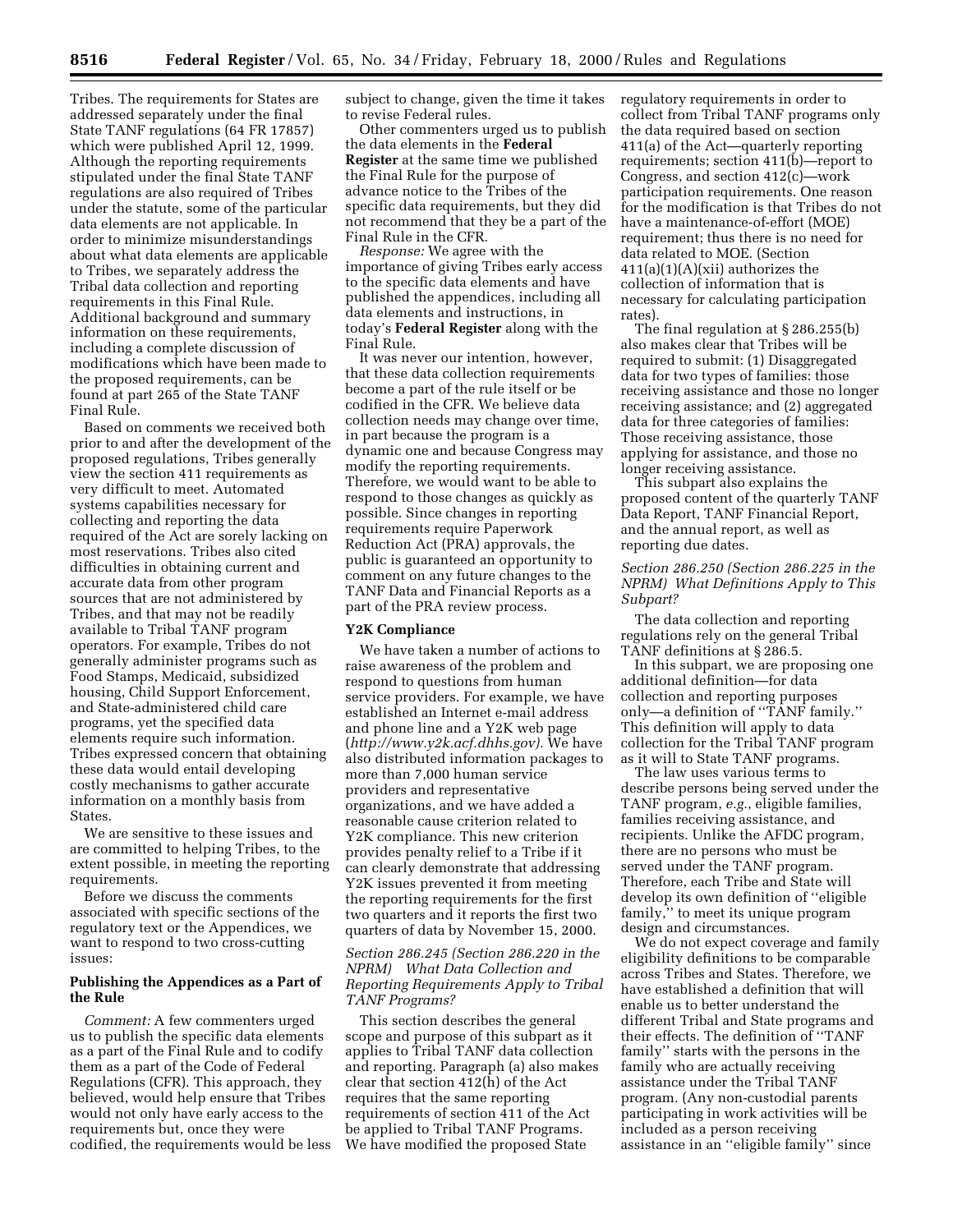Tribes may only serve non-custodial parents on that basis.) We, then, would include three additional categories of persons living in the household, if they are not already receiving assistance. These three additional categories are: (1) Parent(s) or caretaker relative(s) of

any minor child receiving assistance; (2) Minor siblings of any child

receiving assistance; and (3) Any person whose income and resources would be counted in determining the family's eligibility for or amount of assistance.

We believe information on these additional individuals is critical to understanding the effects of TANF on families and the variability among Tribal and State caseloads, *e.g.*, to what extent are differences due to, or artifacts<br>of, Tribal or State eligibility rules.

• We need information on the parent(s) or caretaker relative(s) (*i.e.,* an adult relative, living in the household but not receiving assistance, and caring for a minor child) to understand the circumstances that exist in no-parent (*e.g.*, child-only) cases not covered by key program requirements, such as time<br>limits and work requirements.

• We need information on minor siblings in order to understand the impact of ''family cap'' provisions. • We also need information on other

persons whose income or resources are considered in order to understand the paths by which families avoid dependence. For research and other purposes, there

was interest in collecting data on a broader range of persons in the household, *e.g.*, any other person living in the household such as a grandmother or a non-marital partner of the mother. We determined that we should limit reporting to those categories of persons on whom the Tribes and States will gather data for their own purposes and for which information will be directly relevant to administration of the TANF program. In the interest of greater comparability

of data, we also considered defining terms such as ''parent,'' ''caretaker relative,'' and ''sibling.'' We chose not to define these terms because we were concerned that our data collection policies could inadvertently constrain Tribal and State flexibility in designing their programs. We believe that variation among Tribal and State definitions in these areas will not be significant and will not decrease the usefulness of the data.

We believe this definition of family will not create an undue burden on Tribes since all these additional persons either are part of an aided child's immediate family or have their income or resources considered in determining eligibility.

Finally, we want to emphasize that we have established this definition of ''TANF family'' for reporting purposes only. Our aim is to obtain data that will be as comparable as possible under the statute, and, to the extent possible, over time. Some comparability in data collection is necessary for assessing program performance; understanding the impact of program changes on families and children; and informing the States, the Tribes, the Congress, and the public of the progress of welfare reform.

# *Section 286.255 (Section 286.230 in the NPRM) What Quarterly Reports Must the Tribe Submit to Us?*

Each Tribe must file two reports on a quarterly basis—the TANF Data Report and the Tribal TANF Financial Report. You will find the Data Report in its entirety in the Appendices to this Part.

#### **TANF Data Report**

The TANF Data Report consists of three sections (Appendices A, B, and C), two of which provide disaggregated case information. The third section provides aggregated data. The contents of each section were thoroughly discussed in the NPRM.

# *Section 286.260 (Section 286.235 of the NPRM) May Tribes Use Sampling and Electronic Filing?*

We will implement section 411(a) of the Act by permitting Tribes to meet the data collection and reporting requirements by submitting the disaggregated case file data based on the use of a scientifically acceptable sampling method approved by the Secretary. Tribes may also submit all data on all cases monthly rather than on a sample of cases. However, Tribes, like States, are not authorized to submit aggregated data based on a sample.

We provide a definition of ''scientifically acceptable sampling method'' in paragraph (b) of this section. This definition reflects generally acceptable statistical standards for selecting samples and is consistent with existing AFDC/JOBS statistical policy.

At a later date, we will issue the TANF Sampling and Statistical Manual which will contain instructions on the approved procedures and more detailed specifications for sampling methods applicable to both Tribal and State TANF programs.

We also offer Tribes the opportunity to file quarterly reports electronically. We plan to develop a PC-based software package that will facilitate data entry and create transmission files for each report. The transmission files created by the system will be the standard file format for electronic submission to us.

We also plan to provide some edits in the system to ensure data consistency.

Because the data collection and reporting requirements are applicable in advance of our developing the software package, Tribes will have the option to submit a disk with the required data or submit hard copy reports. Additionally, Tribes that do not have the necessary equipment for electronic submission would continue to submit data on disk or submit hard copy reports.

#### *Section 286.265 (Section 286.240 in the NPRM) When Are Quarterly Reports Due?*

Unlike for States, there are no report submission time frames specified by the Act for Tribes. In our December 1997 policy announcement (TANF–ACF–PA– 97–4), we stated that Tribes are required to submit the TANF data reports within 45 days following the end of each report quarter (consistent with that given to States). This Final Rule contains the same time frame; Tribes must submit the TANF Data Report and the Tribal TANF Financial Report no later than 45 days following the close of each report quarter. If the 45th day falls on a weekend or on a national, State or Tribal holiday, the reports will be due no later than the next business day.

Section 116(a) of PRWORA indicates that the effective date for title IV–A of the Social Security Act as amended by PRWORA is July 1, 1997. This would seem to indicate that Tribal TANF grantees would need to begin collecting the required TANF data as of the implementation date of their Tribal TANF program. However, section 116(a)(2) states that the provisions of section 411(a) are delayed for States to the later of July 1, 1997, or the date that is six months after the date that the Secretary of Health and Human Services receives a complete State plan.

Although section 116(a) on its face seems to apply only to the States, we are interpreting this section to be applicable to Tribal grantees as well with regards to section 411(a). We base our interpretation on section 412(h) which states that section 411 applies to Tribes and the fact that section 116(a)(2) is titled ''Delayed Effective Date For Certain Provisions''. We interpret the language of section 116(a)(2) to mean that section 411(a) of the Act could be delayed by all entities subject to it. As the effective date of section 411(a) is delayed for States, we believe the effective date is also delayed for Tribes.

We will also apply section 116(a)(2) of the Act to Tribes. Section 116(a)(2) gives States a six-month reprieve from data reporting requirements upon initial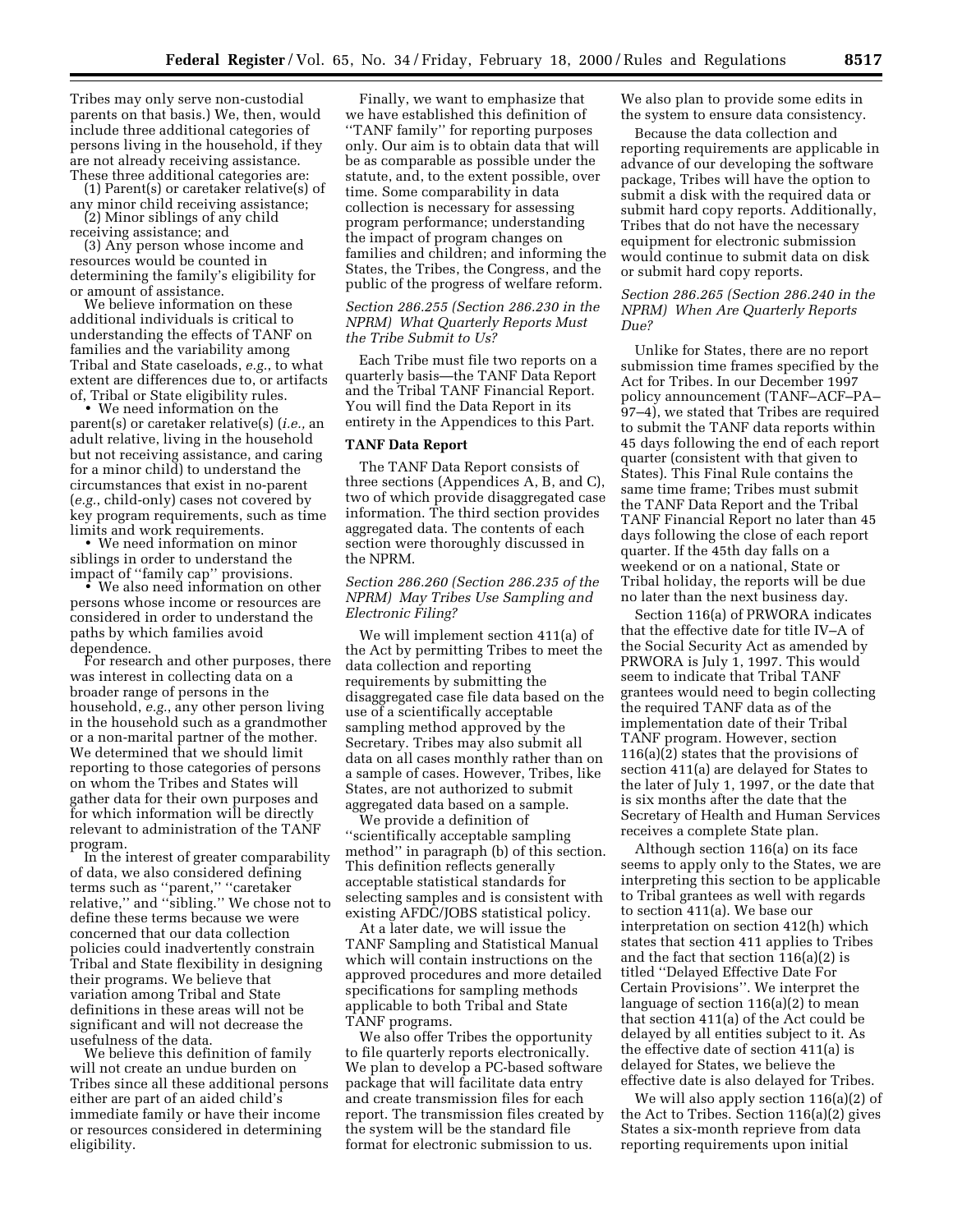implementation of their TANF programs. We recognize that, unlike States, most Tribes have never operated an AFDC-type program, and considerable time and effort will be needed to start up the Tribal TANF program. We believe that providing

Tribes with a six-month time period before data needs to begin to be collected and submitted will aid Tribes in the initial program implementation stage.

Therefore, the effective date of a Tribe's first TANF Data Report and Tribal TANF Financial Report will be for the period beginning six months after the implementation date of its TANF program.

For example —

| Tribe implements TANF                                                                               | Data collection reporting period<br>starts | Covering the period                                                  | First data report is due |
|-----------------------------------------------------------------------------------------------------|--------------------------------------------|----------------------------------------------------------------------|--------------------------|
| July 1, 1997 …………………………………   January 1, 1998 …………………………   Jan.–Mar. 1998 …………………………   May 15, 1998. |                                            | May-June 1998    Aug. 14, 1998.<br>Aug.-Sept. 1998    Nov. 16, 1998. |                          |

For Tribes currently operating a TANF program, the Tribe shall begin collecting data for the TANF Data Report as of the effective date of this regulation.

*Comment:* It was pointed out that proposed § 286.240(a) failed to recognize State and Tribal holidays as legitimate ''one business day'' waivers for the submission of required quarterly reports..

*Response:* We have revised the regulations at § 286.265(b) to include such holidays as legitimate waivers.

*Comment:* Several comments were made that the data collection and reporting requirements proposed in § 286.240(b) should be implemented after 12 months rather than six months.

*Response:* Section 116 of PRWORA permits only a six-month delay. Furthermore, the wording of § 286.240(b) as proposed implied that financial data did not have to be gathered and reported for six months. This is an obvious oversight, and we have corrected that language.

# *Section 286.270 (Section 286.245 in the NPRM) What Happens if the Tribe Does Not Satisfy the Quarterly Reporting Requirements?*

As previously discussed, section 412(h) of the Act requires Tribes to report on certain data in accordance with section 411. Unlike for States, the Act does not impose fiscal penalties on Tribes that do not submit the reports. However, in § 286.270(a), we caution Tribes that by not submitting complete and accurate reports, which include the data necessary for calculating participation rates, they are liable for penalties associated with failure to meet the established participation targets.

In addition, failure to submit the required Tribal TANF Financial Report could raise an issue of proper use of funds.

*Section 286.275 (Section 286.250 in the NPRM) What Information Must Tribes File Annually?*

Section 411(b) of the Act requires the Secretary to prepare an annual report to Congress addressing the States' implementation and operation of the TANF program. Since section 412(h) makes all of section 411 applicable to Tribal TANF programs, we interpret this to mean that Congress intended that Tribes as well as States collect the data necessary for the section 411(b) annual report. Therefore, we will need data on Tribal TANF programs for inclusion in the section 411(b) Report to Congress. We will collect some of the information required in section 411(b) for this Report to Congress as an addendum to the fourth quarter Tribal TANF Financial Report.

At a later date, we will work with Tribes and others to identify the specific information that should be included in this report.

In order to minimize the reporting burden on Tribes, we will collect some information for our report to Congress from the quarterly Data and Financial Reports, Tribal plans, annual reviews, and/or special studies. We also want to take advantage of the research efforts on the TANF program currently being conducted by several research organizations. To the extent that we may be able to build on existing endeavors, we will avoid duplication of effort, reduce reporting burden, and produce a better, more complete picture of Tribal TANF programs nationally.

*Comment:* Some commenters said that the data required was repetitive of information collected for use in other program functions.

*Response:* We have changed the regulations to indicate that the Tribal TANF grantee's annual report may include by reference all information previously supplied either in its TFAP or a previous annual report, and we will no longer require performance and program reports. Further, the annual report is no longer associated with the Tribal TANF grantee's fourth quarter financial report. The annual report may now be submitted either as an addendum to the fourth quarter TANF data report or as a separate annual report.

## *Section 286.280 (Section 286.255 in the NPRM) When Are Annual Reports Due?*

As indicated at § 286.280(a), the annual reports must be filed ninety (90) days after the close of the Federal fiscal year. This deadline is consistent with the deadline for most annual reports under DHHS grant programs.

*Comment:* Some commenters expressed concern about the timing of the first annual report, as some Tribes may have only a month or two of Tribal TANF operations before the first such report is due.

*Response:* We revised § 286.280(b) to indicate that a Tribe does not have to submit an annual report until the end of the first full fiscal year during which it has operated the plan, but the report must include all relevant data since the plan was approved. For example, if a plan is approved September 1999, the first annual report is due 90 days after the end of Fiscal Year 2000, and is to cover the period September 1999 through September 2000.

In addition, the wording of § 286.255(b) as proposed implied that the first annual report for all Tribes is for FY 1998. This was an obvious oversight, and we corrected that language.

*Comment:* It was suggested that we use State-submitted data where there is a duplication of TANF data.

*Response:* The Statue specifically requires that Tribes gather and report data on their service population. To the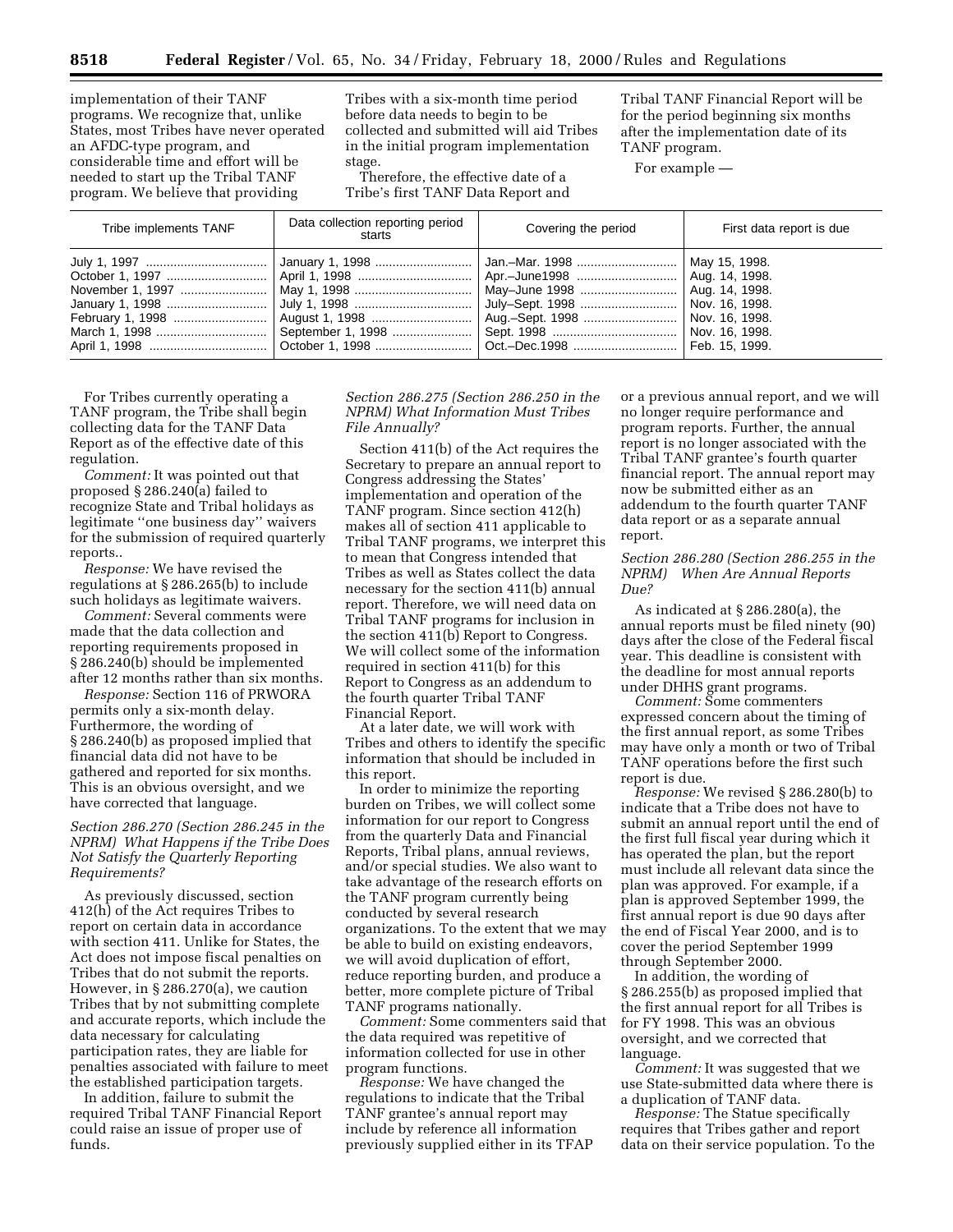extent that data required are available only from a State or another Tribe (*e.g.*, months receiving TANF), the Tribe must make a good faith effort to obtain the data.

# *Section 286.285 (Section 286.260 in the NPRM) How Do the Data Collection and Reporting Requirements Affect Public Law 102–477 Tribes?*

Pub. L. 102–477, the Indian Employment and Training and Related Services Demonstration Act of 1992, affords Tribes an opportunity to consolidate certain programs into one grant. In paragraph (a) of this section we require Tribes desiring to include TANF in their Pub. L. 102–477 plan to obtain approval to operate a Tribal TANF program first through the Tribal TANF plan submission process outlined in these regulations. (See § 286.160 regarding the Tribal TANF plan approval process).

While Pub. L. 102–477 enables Tribes to prepare one consolidated report regarding the programs included in the plan, it does not provide for waivers of statutory requirements. Because the Tribal TANF data collection and reporting requirements are statutory, § 286.285(a) clarifies that Pub. L. 102– 477 Tribes must continue to submit the specified data of the Act.

However, in § 286.285(b) we propose that the statutory data (both disaggregated and aggregated) can be submitted in a Pub. L. 102–477 consolidated report to the U.S. Department of the Interior, Bureau of Indian Affairs (BIA), in a format negotiated with BIA. We considered whether we should require Pub. L. 102– 477 Tribes to submit TANF reports directly to us, but rejected this idea on the basis that Pub. L. 102–477 specifically authorizes Tribes to consolidate data and make one report for all integrated programs in the plan. However, we are providing Pub. L. 102– 477 Tribes with the option to report the required TANF data directly to us. We will work jointly with BIA in collecting the statutory data required.

# **Appendices A–H**

# **Background**

In Subpart E—Data Collection and Reporting Requirements—of the Proposed Rule we published the following eight Appendices: Appendix A—Proposed TANF Disaggregated Data Collection for Families Receiving Assistance Under the TANF Program; Appendix B—Proposed TANF Disaggregated Data Collection for Families no Longer Receiving Assistance under the TANF Program;

Appendix C—Proposed TANF Aggregated Data Collection for Families Applying for, Receiving, and no Longer Receiving Assistance under the TANF Program; Appendix D—Proposed TANF Financial Report; Appendix E— Proposed Summary of Sampling Specifications; Appendix F—Statutory Reference Table for Appendix A; Appendix G—Statutory Reference Table for Appendix B; and Appendix H— Statutory Reference Table for Appendix C.

In the NPRM we indicated that these appendices to part 286 would not be included in the final regulations. However, we are addressing the comments we received about these appendices.

*Comments:* We received several comments about not including Appendices A, B, C, and D in the final regulations.

*Response:* Our rationale for not including them is threefold. First, if they were included, then anytime it was necessary to make any type of change to the data to be reported (including reducing the data required, sample sizes, and changes in definitions), it would be necessary to republish the revised requirements as regulations. Second, it is necessary to design a data collection system that accurately reflects statutory intent. And third, pursuant to section 412(g) of PRWORA, the data collection and reporting requirements of section 411 apply to Tribal TANF programs, subject to certain clarifications. We will make such clarifications as are necessary through the issuance of a Program Instruction.

In the interim, for purposes of implementing statutory provisions relating to data and measurement of work participation rates, it is necessary to obtain some data about Tribal TANF programs. Instructions as to what data must be supplied by the Tribes are contained in the data system program instructions issued by ACF on May 5, 1998— ''TANF–ACF–PI–98–2 Interim Tribal TANF Data Report, Form ACF– 343, Approved by the Office of Management and Budget (OMB) Through 12/31/1998 (Control No. 0970– 0176)''. Note: an extension through April 30, 2000 has been granted.

*Comments:* In the preamble, we requested comments as to whether we should include a tribal enrollment identifier. The comments we received indicate general opposition to this provision.

*Response:* A tribal enrollment identifier is not included.

**Appendix A, TANF Disaggregated Data Collection for Families Receiving Assistance Under the TANF Program; and:**

# **Appendix B, TANF Disaggregated Data Collection for Families no Longer Receiving Assistance Under the TANF Program**

*Comments:* Commenters requested assurance that specific individuals and families not be identified.

*Response:* All data gathered under this Statute is covered by the Privacy Act of 1974, 5 U.S.C. section 552a, as amended in 1997 (5 U.S.C.A. section 552a), which restricts the use and release of data on individuals.

*Comment:* It was stated that the data requested in Appendix B would be available only for the last month the case was active and thus would place a tremendous burden on Tribes to collect. The only time such data would be available would be for the last month the case was active.

*Response:* The data being requested is to be supplied only once—in the month in which the case was closed, which would be the month after the last month it was active.

# **Appendix C, TANF Aggregated Data Collection for Families Applying for, Receiving, and no Longer Receiving Assistance Under the TANF Program**

*Comment:* A comment was received that the term ''out-of-wedlock'' should be replaced with ''marital status of household adults'' because the term is culturally insensitive to Tribes who consider no birth of a child within a tribal community illegitimate.

*Response:* The statute requires data on ''out-of-wedlock'' births. Marital status of adults during the month of the report is already included as an item to be reported.

# **Appendix D, TANF Financial Report**

Instructions for completing and submitting a Tribal TANF financial report will be issued in a subsequent program instruction.

*Comment:* A comment was received that we should not require reporting of tribal expenditures for TANF.

*Response:* This data is to be reported only when TFAG funds are withheld for a penalty and the Tribe must substitute its own funds in an amount that is no less than the amount withheld. Fiduciary responsibilities require us to obtain this particular data.

# **Appendix E, Summary of Sampling Specifications**

*Comment:* Several commenters expressed concern that the sample sizes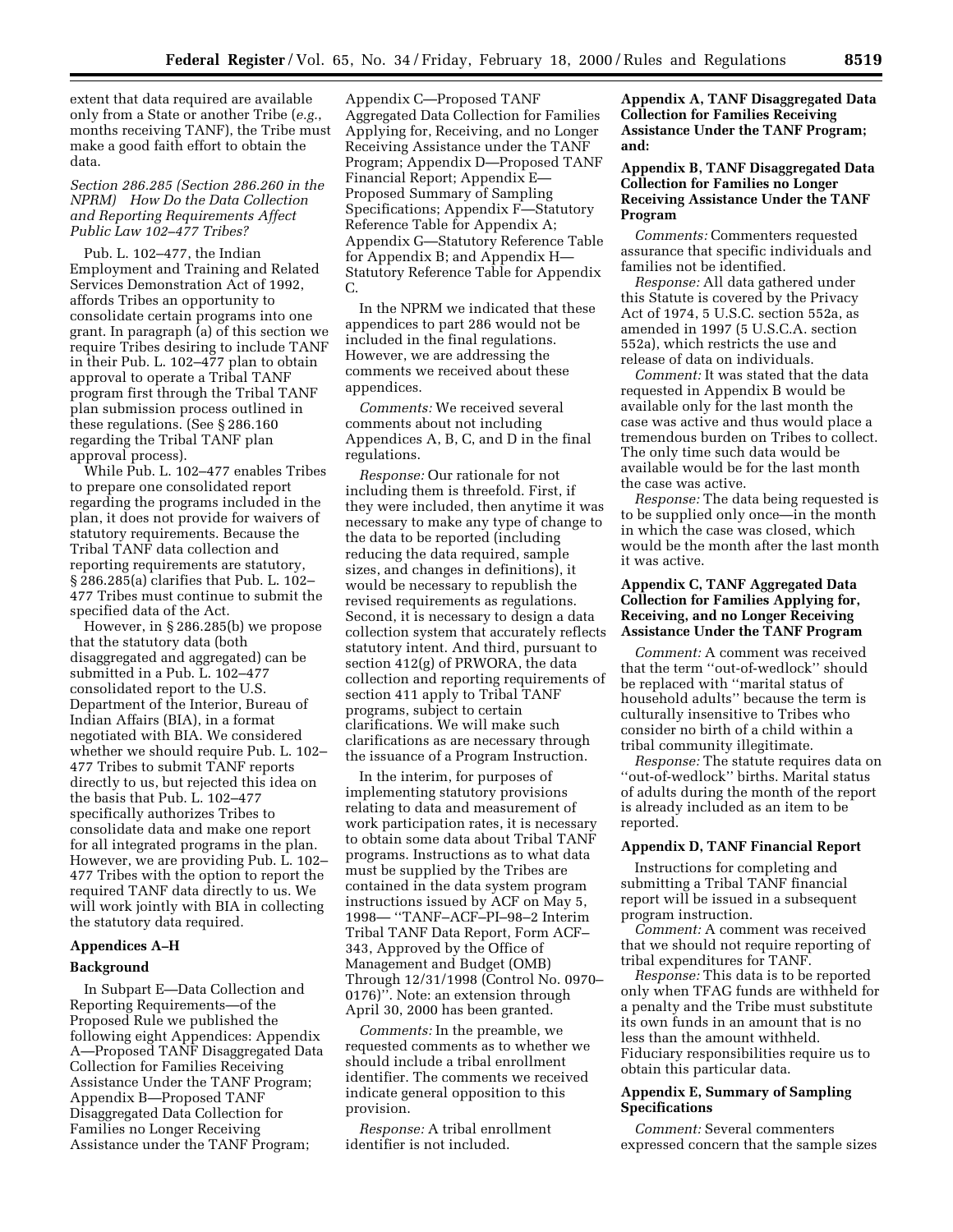proposed were too large to permit all but the largest Tribes to utilize that method of collecting and reporting data.

*Response:* The proposed sample sizes specified were based on the necessity for making confidence level statements about the observed work participation rates being within a given range. The sample size could be reduced based on the proportion of the caseload it represented through a statistical formula called the ''finite population factor'' (or population correction factor). Use of this factor is already permitted in the interim data system program instructions issued by ACF on May 5, 1998 (TANF–ACF–PI–98–2) and may be used for the final system.

All samples involve extra administrative costs for design, control, and monitoring. While the use of the ''finite population factor'' will somewhat reduce the sample size, the reduction may not be significant enough to offset the extra administrative costs involved. If the caseload is small and there is relatively low turnover in the cases, the extra administrative costs of design, control, and monitoring may far outweigh any benefits to be derived from sampling.

ACF has made available to Tribes, at no cost, an automated data entry and reporting system for the interim reporting that is now in effect. As data collection requirements are finalized for Tribes, a new system will be made available to the Tribes, again at no cost. The essential value to this system (or any other similar automated system) is that once the data is entered into the system, only changes have to be entered. This reduces the reporting burden substantially. Costs associated with designing, administering, monitoring, and controlling a sample will be considered administrative costs.

*Comment:* A comment was received that the sample size should be for the TANF program as a whole rather than for each individual Tribe.

*Response:* The Statue requires that we determine if each Tribe is meeting its negotiated work participation rates. We can do this only if we obtain scientifically acceptable samples from each Tribe.

*Comment:* It was suggested that ''scientifically acceptable sampling method'' be replaced with ''or any other scientifically supportable sampling method proposed by the Tribe and approved for use which has been included in the Tribal TANF plan.''

*Response:* There is no practical difference between ''scientifically supportable'' and ''scientifically acceptable.'' ''Scientifically acceptable sampling method'' has the advantage of being the more commonly used and understood phrase. Inclusion of a statistical sample plan development process within the framework of the Tribal TANF plan development process would unnecessarily complicate this process.

## **VI. Part 287—Native Employment Works (NEW) Program Provisions**

# **Discussion of Selected Regulatory Provisions**

The following is a discussion of selected NEW regulatory provisions. It is divided into two sections. In the first section, we summarize each subpart of Part 287 and provide background or additional explanatory information if it is helpful for clarification of the Final Rules. In the second section, we address the following program areas in detail: client eligibility, work activities and coordination.

#### **Overview of Comments**

Seventeen entities commented on the NEW provisions, including twelve Tribes. Of those twelve, nine were NEW grantees and two of the grantees have incorporated NEW under a Pub.L. 102– 477 demonstration project. Several Tribal and State coalition organizations also provided comments, as well as three states. No federal agencies submitted comments.

In general, the NEW proposed rule received strong support for providing broad flexibility in: conducting NEW Programs, determining service populations and areas, formatting plans, designing programs, defining work activities, providing services and allowing job creation activities. There was also praise for supporting incorporation of the NEW Program into Pub.L. 102–477 demonstration projects and preserving the concept of a single plan and report.

Several comments addressed issues beyond the department's control, such as providing additional program funding, amending the program to include other Tribes, and changing the basis of NEW funding from the FY 94 funding level.

*Comment:* One state commented that states should not have to count tribal members that receive TANF benefits in the state's participation rate.

*Response:* According to § 261.25 of the State TANF regulations, states have the option to include tribal families receiving assistance under a tribal TANF or work program in calculating the State's participation rates under § 261.22 and 261.24. Issues related to providing services to tribal families by State TANF programs fall under the purview of State TANF regulations.

*Comment:* Some commenters assumed that the purpose of the NEW Program was identical to that of the Tribal Job Opportunities and Basic Skills (JOBS) Training Program.

*Response:* Although NEW replaced the Tribal JOBS Program, its purpose and scope are different, with the NEW legislation authorizing a program to provide work activities. The statute allows Tribes the autonomy to determine service population, service area and work activities.

*Comments:* Comments from several states indicated a concern that the NEW regulations are not overly supportive of TANF requirements, and do not specifically target TANF recipients.

*Response:* The regulations do not target TANF recipients because the statute does not require them to do so.

We believe the law provides the opportunity for eligible Tribes to design programs to create work activities for their participants. The tribal work program is a new program with a different purpose than the old Tribal JOBS Program. The funding is a separate appropriation and not from the state TANF allocation. Even though NEW Programs are not mandated to serve TANF recipients, an overwhelming majority of NEW grantees do.

*Comment:* Several commenters asked that we permit a grantee operating both NEW and Tribal TANF programs to submit a single, comprehensive program plan. They suggested the statute does not prohibit this action, that it would eliminate unnecessary administrative paperwork, emphasize that the NEW Program is a natural complement to Tribal TANF, and encourage the coordination of NEW and Tribal TANF programs.

*Response:* Regardless of whether a grantee operates the NEW Program or both the NEW and Tribal TANF programs, the grantee must meet the separate statutory requirements of each program. There is no provision in the statute that permits a Tribe to meet a different set of provisions if it operates both programs.

Because the statutory requirements of the NEW and Tribal TANF programs are significantly different, we believe it would be inefficient to develop and maintain procedures for submission of joint plans. Through the plan, the grantee provides information to establish that the Tribe is committed to meeting the statutory requirements of the program. It establishes that the grantee intends to fulfill the requirements of the law and has implemented operational procedures by which the Tribe will operate a program in compliance with the statute. Because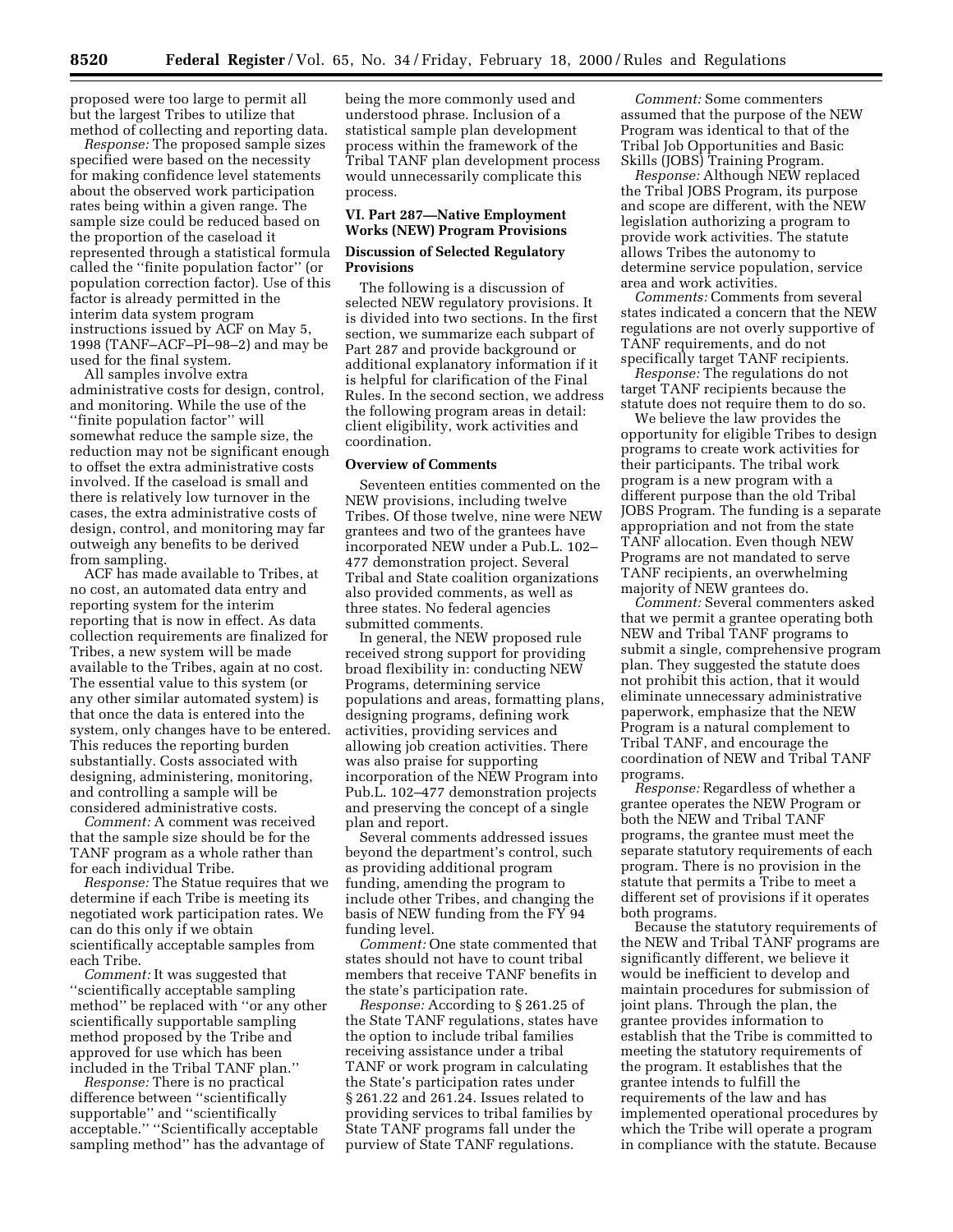of the significant difference in the statutory requirements for NEW and Tribal TANF, the requirements related to plan content must of necessity reflect these different requirements. For example, the statute requires numerous data reporting requirements that are applicable to Tribal TANF grantees and not to NEW Program grantees. These varying requirements are reflected in different plan structures and outlines for the two programs.

In addition, NEW and Tribal TANF programs have different funding sources. These sources do not merge when a Tribe receives funding for operation of the programs, unless a Tribe is operating under the 102–477 Demonstration Project. The programs remain distinct when they enter into a Tribe's funding stream. With programs having separate funding sources, the grantee must report program operations and financial activities that are unique to each program. The Tribe must keep separate and distinct information about each of the programs in terms of activities and services and provide an accounting of funds in accordance with regulatory requirements and Departmental policies.

Because a grantee must meet the statutory requirements of each program, we do not believe a significant reduction in paperwork would result by having a single plan. As noted above, even if a single plan were used, it would still be necessary to include documentation about each program's purpose, structure, objectives, operational procedures, services and benefits and reporting requirements.

Development and maintenance of separate plans when a Tribe operates both NEW and Tribal TANF programs does not necessarily result in a loss of a Tribe's ability to coordinate activities of the two programs. It could also serve to emphasize the flexibility a grantee has to design and integrate programs that will complement each other in providing effective services to its service population.

We made a technical correction to § 287.160(b) to clarify language regarding the deadline for submission of the financial report (SF–269A).

Other commenters addressed coordination factors, language, and report due dates. Responses are provided for those specific comments organized by subparts and sections, following the order of the regulatory text.

# **Subpart A—General NEW Provisions (Sections 287.1–287.10)**

Part 287 contains our Final Rule for implementation of section 412(a)(2) of

the Act, as enacted by PRWORA. The statute provides flexibility to the Tribes in the implementation and operation of the NEW Program, which is to provide work activities. Not only do we highlight this factor as an intent of the statute, we express that Tribes have the opportunity to create a program that will serve a Tribe's most vulnerable and needy population.

This is also the portion of the Final Rule where we indicate the start date and define terms in part 287 that have special meanings or need clarification to ensure a common understanding. Although a term may be defined in this subpart, that definition may be repeated in a section if the term is uncommon or used in a special way. We chose not to define every term used in the statute and in these Final Rules. We believe that excessive definitions may unduly and unintentionally limit Tribal flexibility in designing programs.

# *Section 287.5 What is the Purpose and Scope of the NEW Program?*

*Comments:* Several commenters suggested clarification of the purpose and scope of the tribal work program that ACF has designated as the NEW Program. Since the NEW Program replaced the Tribal JOBS Program, the commenters' expectations were that the two programs would have similar purposes.

*Response:* Unlike the Tribal JOBS Program, which served only AFDC clients, the purpose for the tribal work program is to make work activities available to the populations and areas the Tribe specifies.

*Comment:* One commenter indicated the scope of the program, as stated in the proposed regulations at § 287.5, extended beyond the statutory language.

*Response:* In order to conform the scope of the program with the statute, we have deleted § 287.5(b).

*Comment:* One State suggested designing a program more supportive of TANF requirements.

*Response:* The statute does not require the tribal work program to supplement the TANF program. Requiring grantees to design their programs to support TANF requirements would impinge upon the Tribe's sovereignty and program flexibility. Section 287.115 of the regulations does, however, require coordination between NEW Programs and TANF agencies in cases where the NEW Program has decided to serve TANF recipients.

## **Subpart B—Eligible Tribes (Sections 287.15–287.30)**

Funding to operate a NEW Program is only available to those grantees who are defined as ''eligible Indian tribes'' in the statute. An eligible Indian tribe is an Indian tribe or Alaska Native organization that operated a Job Opportunities and Basic Skills Training (JOBS) program in fiscal year (FY) 1995. When PRWORA was enacted, seventysix Indian tribes and Alaska Native organizations comprised the universe of eligible Indian tribes.

A consortium of eligible Indian tribes may receive NEW Program funding. Where the consortium operated a JOBS program in FY 1995, the Tribes may apply again as a consortium for NEW Program funds, or a Tribe that is a member of the consortium may apply for individual funding.

If a consortium should break up or any Tribe withdraws from a consortium, remaining funds and future grants must be divided among the Tribes that were members of the consortium, if each individual Tribe obtains ACF approval to continue to operate a NEW Program.

Public Law 102–477 allows Tribal governments to coordinate federally funded programs that provide employment, training and related services into a single, comprehensive program. The 102–477 grantees may include the NEW Program in their plan.

# *Section 287.15 Which Tribes are Eligible to Apply for NEW Program Grants?*

*Comment:* One commenter on this section suggested that NEW needs to be amended to include Tribes who have not previously operated the JOBS program.

*Response:* ACF recognizes the potential benefits of having NEW Programs operate in additional tribal areas. However, section 412(a)(2) of the Act explicitly specifies those Tribes and Alaska Native Organizations who are eligible for NEW Program funding. Only ''eligible Tribes'' qualify to receive funding. The law clearly indicates that it was Congressional intent to establish a limited work activities program, one that would allow only those Tribes who had previously and most recently operated a JOBS program to continue operation of the replacement work activities program.

# *Section 287.25 May Tribes Form a Consortium to Operate a NEW Program?*

*Comment:* In the proposed rule, ACF proposed at § 287.25(c) to require that the program plan submitted by a newly formed consortium include a copy of a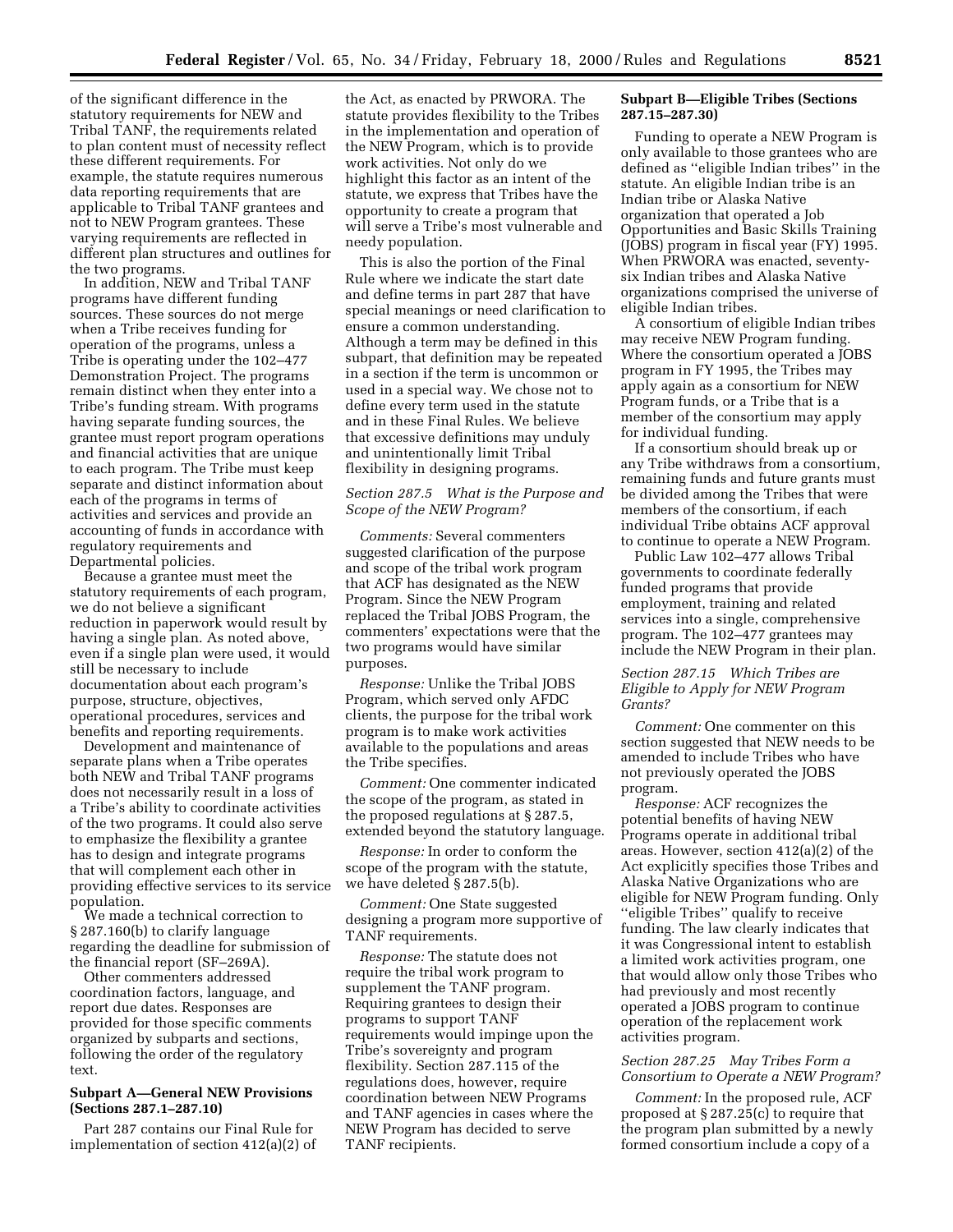resolution from each Tribe indicating its membership in the consortium and authorizing the consortium to act on its behalf in regard to administering a NEW Program. One commenter suggested that we add that for Alaska Native Organizations grantees that form a consortium, a supporting resolution from their executive board is sufficient to satisfy this requirement.

*Response:* We incorporated the suggestion.

# *Section 287.30 If an Eligible Consortium Breaks up, What Happens to the NEW Program Grant?*

*Comments:* Two commenters suggested that only those grantees who operated a JOBS Program in FY 1995 should continue to receive NEW funding at the FY 1994 funding level, regardless of a change in service area.

*Response:* Statutory provisions governing the NEW Program provide that funding for an eligible Tribe shall not be affected by a change in its service area. PRWORA authorizes funds for operation of the NEW Program for six fiscal years (FY 1997–FY 2002). The amount of each eligible Tribe's grant is fixed for each of those six years and is equal to the amount of the JOBS grant the eligible Tribe received in FY 1994.

## **Subpart C—NEW Program Funding (Sections 287.35–287.65)**

With the creation of the TANF block grant, the JOBS programs, including Tribal JOBS, were terminated. However, funding was continued to those Tribes who operated a Tribal JOBS Program in fiscal year 1995 for the purpose of providing work activities. The NEW Program provides funding for Tribes and inter-tribal consortia to administer NEW Programs in FYs 1997 through 2002. The funding level is set by the statute to remain at \$7,638,474 for each FY, the FY 1994 Tribal JOBS funding level. This is the sole basis for the funding amounts. The FY 1994 JOBS grant amounts were originally based on agreements between Tribal JOBS grantees and their respective States regarding the ratio of Tribe to State adult AFDC recipients. Recipient counts and agreements are not now required, since the NEW Program grants are fixed amounts. There are no matching fund requirements for NEW. To apply for funding, an eligible grantee must submit a plan that establishes it will operate a program in accordance with the statute. Funds must be used to operate programs that make work activities available to such population and service area as the grantees specify. Work activities may include supportive and job retention services necessary for assisting NEW

Program participants in preparing for, obtaining and/or retaining employment. Grantees are required to adhere to applicable financial reporting and auditing requirements.

Some Tribes expressed an interest in being able to carry forward any unexpended NEW funds to the next year. Section 404(e) of the Act allows States to reserve amounts paid to the State for any FY for the purpose of providing TANF assistance without FY limitation. This section 404(e) of the statute is not applicable to Tribal TANF or NEW Programs. Section 412(a)(2) is silent on an obligation period for NEW Program funds. The absence in the statute of a specific provision authorizing carryover of NEW Program funds means that such carryover is not permissible. Carryover authority may not be implied, but must be specifically granted by Congress. Unauthorized carryover of appropriated funds violates 31 U.S.C. 1301(c)(2), which states that an appropriation may be construed to be permanent or available continuously only if the appropriation expressly provides that it is available after the fiscal year covered by the law in which it appears.

*Section 287.35 What Grant Amounts are Available Under the Personal Responsibility and Work Opportunity Reconciliation Act of 1996 (PRWORA) for the NEW Program?*

*Comment:* One commenter observed that to base NEW Program funding on the FY 1994 funding level is inaccurate due to population increases, economic inflation, and similar factors.

*Response:* ACF is unable to change the manner in which the NEW Program is funded. The statute specifies that each eligible Tribe shall receive a grant each fiscal year in the amount of its fiscal year 1994 tribal JOBS grant. The grants are fixed amounts. Congress chose not to link the funding to additional factors.

*Section 287.55 What Time Frames and Guidelines Apply Regarding the Obligation and Liquidation Periods for NEW Program Funds?*

*Comment:* One Tribe requested that we clarify the terms ''fiscal year'' and ''program year.'' It was stated that the terms are confusing and misleading. The commenter also noted that because of the financial procedures related to obligating and liquidating funds, it is important that the terms are clearly defined in the regulations.

*Response:* In accordance with provisions of section 116(a)(1) of Title I of PRWORA, funding for the NEW Program became available on July 1,

1997. NEW Program funds are issued for each fiscal year thereafter. The grants are annual grants. The definition of fiscal year found at section 419 of the Act is applicable to the NEW Program. A fiscal year is the twelve-month period that begins October 1 and ends September 30. The definitions of fiscal year and program year are contained in § 287.10.

Because of the provisions of PRWORA and fiscal policies governing the use of annual grants, we determined that funds provided for a fiscal year are for use during the twelve-month period July 1 through June 30. We call this twelvemonth period for use of program funds the program year. The program year, therefore, represents the annual program operations year.

Possible confusion between the two terms is minimized by recalling that funds for a fiscal year for operation of a NEW Program are not available at the beginning of a FY, October 1, but are first available on July 1. For example, NEW funds appropriated for FY 1998 (October 1, 1997–September 1998) were first available on July 1, 1998, for operation of the 1998 NEW Program year. The 1998 NEW Program year began July 1, 1998, and ended June 30, 1999.

*Comment:* ACF was asked to explain the time frames and guidelines that apply regarding obligation and liquidation periods for NEW Program funds.

*Response:* Funds allocated for a FY are for use during the corresponding program year, the period that begins July 1 of the FY and ends June 30 of the following FY. Since the funds are annual grant awards, they must be obligated by June 30, the end of the funding period or program year. Unobligated funds will be returned to the Federal government through the issuance of negative grant awards. Eligible Tribes are required to report any unobligated funds on the SF–269A within 30 days after the funding period, *i.e.* by July 30.

The liquidation period is the one-year period after the end of the obligation period. This means a Tribe must liquidate all obligations incurred under the NEW Program grant award not later than June 30 of the following FY. For example, funds provided for FY 1998 must be obligated no later than June 30, 1999. All obligations for operation of the program must then be liquidated no later than June 30, 2000, one year after the end of the obligation period. Eligible Tribes are required to report any unliquidated funds on the SF–269A within 90 days after the conclusion of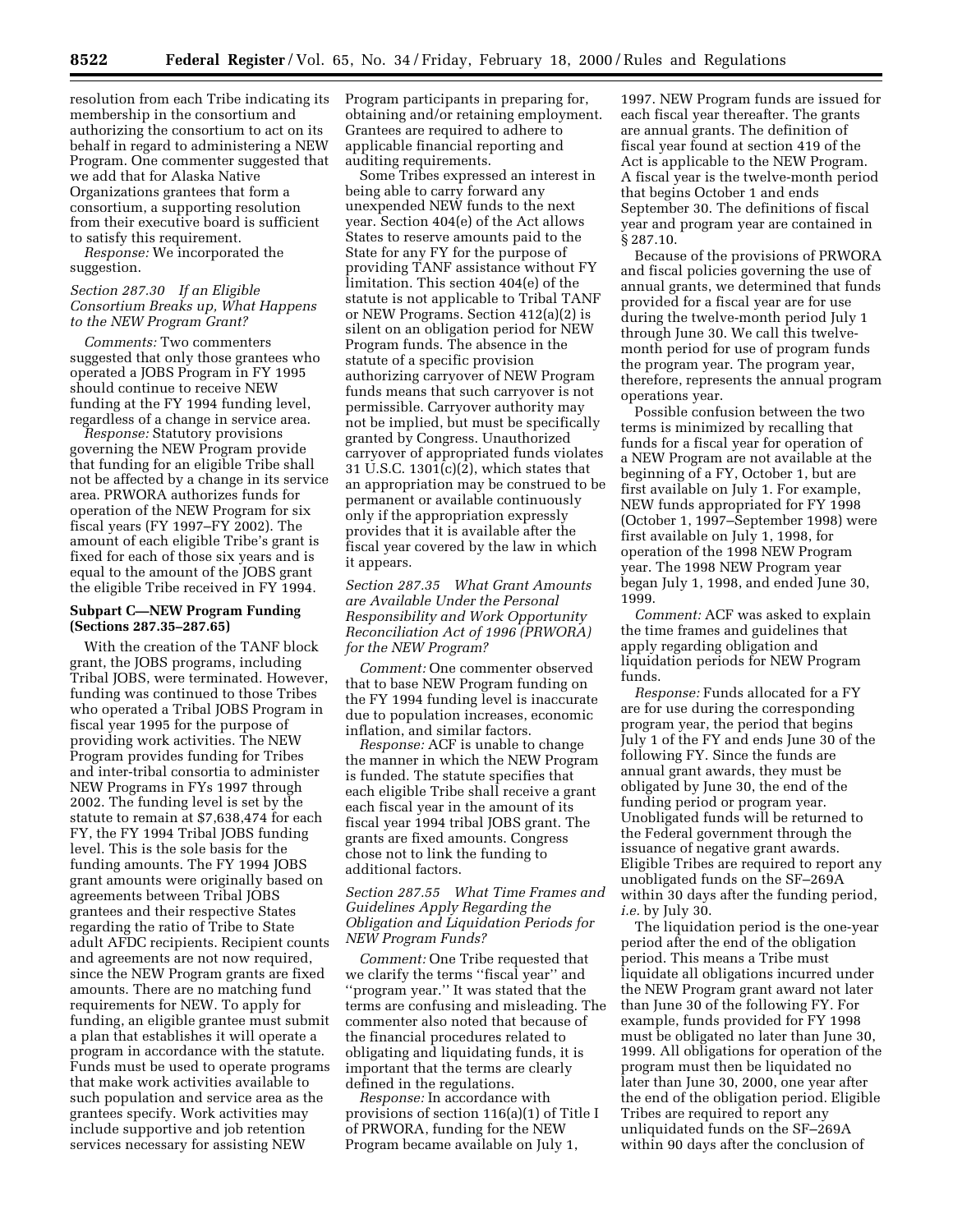the program year or of the liquidation period.

*Comment:* Numerous comments were received regarding the proposed prohibition on carry over of unobligated NEW grant funds into future program years.

*Response:* While ACF is sensitive to the fact that carry-over of funds is permitted in other Federal Indian work programs, we have nonetheless determined that specific legislative authorization is needed to allow NEW grantees to reserve grant funds for future program years. Tribal NEW grants are fixed for each fiscal year at the amount received by the Indian tribe in fiscal year 1994 under section 482(i) (as in effect during fiscal year 1994). Thus, the statute determines that NEW grant funds are ''one-year'' monies. This means that NEW grant funds must be obligated for the needs of the current program year. ACF has determined that specific statutory authorization would be needed to permit NEW grantees to reserve or carry over NEW grant funds without fiscal year limitation.

# *Section 287.65 What OMB Circulars Apply to the NEW Program?*

*Comment:* ACF received one comment to this section. The commenter noted that if a program is implemented by a nonprofit organization rather than a Tribe, OMB circular A–122, ''Cost Principles for Non-Profit Organizations'' would apply. Therefore, the list of circulars applicable to the NEW Program should include OMB Circular A–122.

*Response:* We concur with the commenter's suggestion. In a limited number of instances, the administrative unit qualifying to receive NEW Program funds on behalf of an eligible Tribe or a consortium of eligible Tribes is a nonprofit agency or organization. We have revised the final regulations to indicate OMB Circular A–122 may apply to the NEW Program.

## **Subpart D—Plan Requirements (Sections 287.70–287.100)**

The submission of a NEW plan is to document the establishment and operation of a Tribe's NEW Program. Through this document the Tribe requests funding for its program, as outlined. The requirement for submission of a NEW Program plan also applies to a Tribe if it operates a Tribal TANF program.

For operation of a NEW Program for the first year in which funds were available, FY 1997, we required a one year interim preprint. This allowed Tribes the opportunity to structure their initial NEW Program around a shorter

planning cycle. Guidance for preprint submittal to operate a FY 1997 NEW Program was issued in the document entitled, ''Native Employment Works Program: Abbreviated Preprint.'' Issued through a program instruction (NEW– ACF–PI–97–1, dated July 17, 1997), it also included instructions for Tribes operating Pub. L. 102–477 programs.

After the first year of operation, a Tribe will be able to develop a long range planning document that takes into consideration the positive and negative aspects of the interim preprint. We will require the ongoing plan, including certifications, to cover a three-year period. The requirement that a NEW Program plan cover a three-year period is consistent with the Tribal TANF plan requirement. We will issue program instructions to provide guidance for submission and approval of future NEW plans and any subsequent modifications.

In general, Tribes who had previously consolidated their JOBS program into a Pub. L. 102–477 plan submitted a letter indicating that the NEW Program was incorporated into their 102–477 plan where there were no substantive changes between the Tribal JOBS Program and the NEW Program. However, a 102–477 plan modification will be required if substantive changes are made in the future.

We considered a number of factors in deciding on the funding period for the NEW Program. We noted that PRWORA first made funds available on July 1, 1997, for the operation of the NEW Program. Yet, the law refers to funding the program for FYs and defines FY in the usual manner. We believe a correct interpretation of the statute is to have the NEW Program begin on July 1 of each year and run through June 30 of the following year.

# *Section 287.70 What Are the Plan Requirements for the NEW Program?*

*Comments:* Several commenters suggested that the description of the NEW Program plan exclude the description of client services because it was duplicative of the description of work activities to be provided.

*Response:* The elements grantees are required to describe in the plan were taken directly from the NEW planning guidance. Upon further review, we determined that the applicable section of the guide was requesting information to determine client eligibility and a process for prioritizing clients to receive services. Thus, the information requested is different and not duplicative. As a result, we did not change that section.

*Comment:* One state commented that the Tribes should be required to describe the NEW Program as states are required to.

*Response:* We believe the commenter was confused because states don't have work programs per se, and § 287.70 does list plan requirements for Tribes.

## *Section 287.75 When Does the Plan Become Effective?*

The Secretary required Tribes to submit an interim Tribal preprint, the ''Native Employment Works Program Abbreviated Preprint,'' if they were offering NEW Program services effective July 1, 1997. The preprint became operative July 1, 1997, and remained in effect until the end of the program year, June 30, 1998. Subsequent three-year plans must be submitted to the Secretary by a deadline to be established. The 1998 plan covered program years 1998, 1999, and 2000.

# *Section 287.85 How Is a NEW Plan Amended?*

*Comments:* Comments were received suggesting a word change in proposed § 287.85(c) that any substantial change in plan content or operations be ''submitted'' rather than ''reported'' to ACF.

*Response:* We have made that change to the regulatory language.

*Comment:* A commenter suggested that an amendment to a NEW plan become effective the first day of the quarter in which the amendment is submitted.

*Response:* Such an action would make the amendment retroactive. If for some reason the amendment was disapproved, there may be a negative consequence if the grantee had already implemented the change. A quarterly time frame is essentially meaningless for NEW operations and reports.

## **Subpart E—Program Design and Operations (Sections 287.105–287.145)**

In this subpart, we require Tribes to indicate who the program will serve, what activities and services will be provided, the coordination required to promote program effectiveness and program outcomes. Each Tribe will have to give careful consideration to the populations most in need of services to help them avoid long-term dependency and chronic unemployment. Opportunities for work may not be readily available on reservations and the surrounding economic conditions vary greatly. Consequently, we are allowing grantees the option of using program funds to encourage economic development initiatives leading to job creation. Additionally, we support the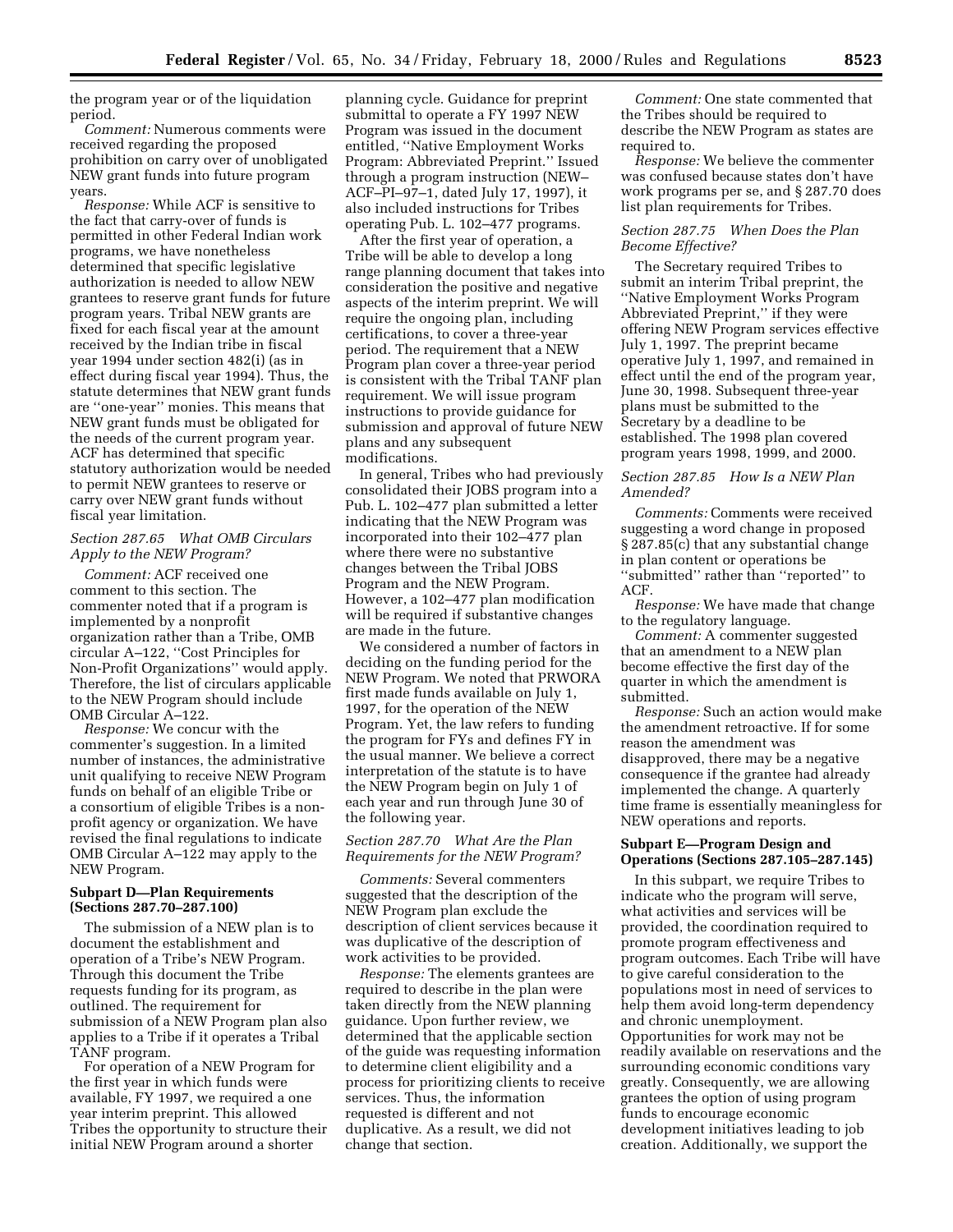alternative of encouraging traditional subsistence and other culturally relevant activities.

Generally, the need for services exceeds the demand. Consequently, an intake prioritization procedure may need to be instituted to determine the order of serving clients. NEW Programs should be tailored to fit the needs of its designated population and can be designed to serve a variety of clients, including General Assistance, TANF clients, other target groups, such as, teen parents, non-custodial parents, seasonal workers, unemployed parents and veterans, ex-offenders, *etc*.

It is not only important to coordinate with other tribal programs to develop a comprehensive service delivery system, but State programs, social service agencies, non-profit organizations, private industry and any other entity which can provide resources or opportunities for the benefit of NEW clients and their families. It is common practice to combine activities and services from different programs to provide seamless services to individual clients and their families. This may be very appropriate in the delivery of services to TANF clients who are obligated to participate in prescribed work activities. NEW Program activities may supplement TANF work activities in order to meet TANF work requirements. In some cases States are counting NEW Program participation in fulfillment of participation rate requirements, where possible.

By allowing Tribes flexibility in determining measures of program outcome, we do not intend to imply that this is not an important area. Because each NEW Program grantees' goals, objectives, population and economic conditions will be different, we anticipate that Tribes will develop different program standards and measures to realistically reflect achievable outcomes and evaluate program performance.

It is crucial for NEW Program grantees to establish at the outset of program operations their goals, expected outcomes, and outcome measures. Only with such information will program administrators be able to reasonably evaluate to what extent a NEW Program is successful.

There was one technical change. The word ''tribal'' was added to the regulatory text, at § 287.115(d), regarding TANF participation rates because this section pertains to Tribal and State TANF programs.

*Section 287.110 Who is Eligible to Receive Assistance or Services Under a Tribe's NEW Program?*

*Comment:* One comment suggested that all welfare recipients on the reservation be eligible for the NEW Program.

*Response:* The statute as amended stipulates each grantee ''shall use the grant for the purpose of operating a program to make work activities available to such population and such service area or areas as the Tribe specifies.'' Each grantee has the autonomy to determine client eligibility. Whether or not to serve TANF recipients is a decision to be made by each tribal grantee.

*Section 287.115 When a NEW Grantee Serves TANF Recipients, What Coordination Should Take Place With the Tribal or State TANF Agency?*

*Comments:* Conflicting comments were received on this section. Some commenters wanted the factors upon which coordination should occur to be reduced to only the essential ones. Other commenters wanted more guidance on coordination when a NEW Program serves TANF recipients.

*Response:* The Final Rule stipulates coordination should occur, not must occur. While some areas of coordination are more important than others, each factor listed represents a sound management practice. The language presented in no way discourages tribalstate negotiations and presents more options for tribal-state collaboration. It is ACF's intent to insure that each grantee evaluate the need for various coordination activities based on its program structure and operations.

*Comment:* It was recommended that ACF mandate Tribe/State agreements to delineate roles, responsibilities, and services.

*Response:* While ACF would advocate such a practice, this is an area left to tribal/state discretion. Consequently, the suggestion was not incorporated.

# *Section 287.120 What Work Activities May be Provided Under the NEW Program?*

*Comment:* There was a comment that Tribes be able to include work activities for their TANF recipients.

*Response:* Section 287.120 allows Tribes to define their own work activities to best address their clients' needs. The Tribes may include whatever work activities they deem appropriate to their service populations. Those listed in the rules are merely examples and not all-inclusive. The rule was not changed to include more examples.

*Comment:* One commenter expressed the importance of including traditional and tribal relevant activities as allowable work activities. The commenter further suggested that NEW participants be allowed to comply with work participation requirements.

*Response:* Since ''traditional subsistence activities'' is listed in § 287.120, that activity is already identified as an allowable activity. However, the listed activities are examples and grantees are not limited to the list. Regarding the second comment, it should be noted that there are no work activity requirements under the NEW Program. The commenter may be referring to TANF work participation requirements. It is left to the discretion of the NEW grantee what work activities are to be provided. Negotiations and agreement with the TANF agency (and applicable TANF rules) will determine whether NEW work activities can be counted toward a TANF agency's participation rate.

# *Section 287.130 Can NEW Program Activities Include Job Market Assessments, Job Creation and Economic Development Activities?*

*Comments:* Some commenters suggested that the term ''job market assessments'' be eliminated from the list of activities allowable under the NEW Program. Another commenter categorized this section as good for offering guidance on maximizing their program services.

*Response:* This proposed activity was recommended by one of the of NEW Program directors and has validity for the grantees that choose to conduct such activity. ACF would rather be inclusive and provide a greater range rather than be exclusive for those grantees interested in conducting such activity. This is an allowable, not mandatory activity. The suggested change was not made.

# *Section 287.140 With Whom Should the Tribe Coordinate in the Operation of its Work Activities and Services?*

*Comment:* It was suggested that the Indian and Native American Welfare-to-Work (INAWTW) program be specifically mentioned as a program to coordinate NEW with in § 287.140.

*Response:* Often Federal programs are not reauthorized, or are authorized with different names and/or revised scopes. For that reason, in the proposed rules we opted not to name specific programs. Consequently the suggestion was not incorporated.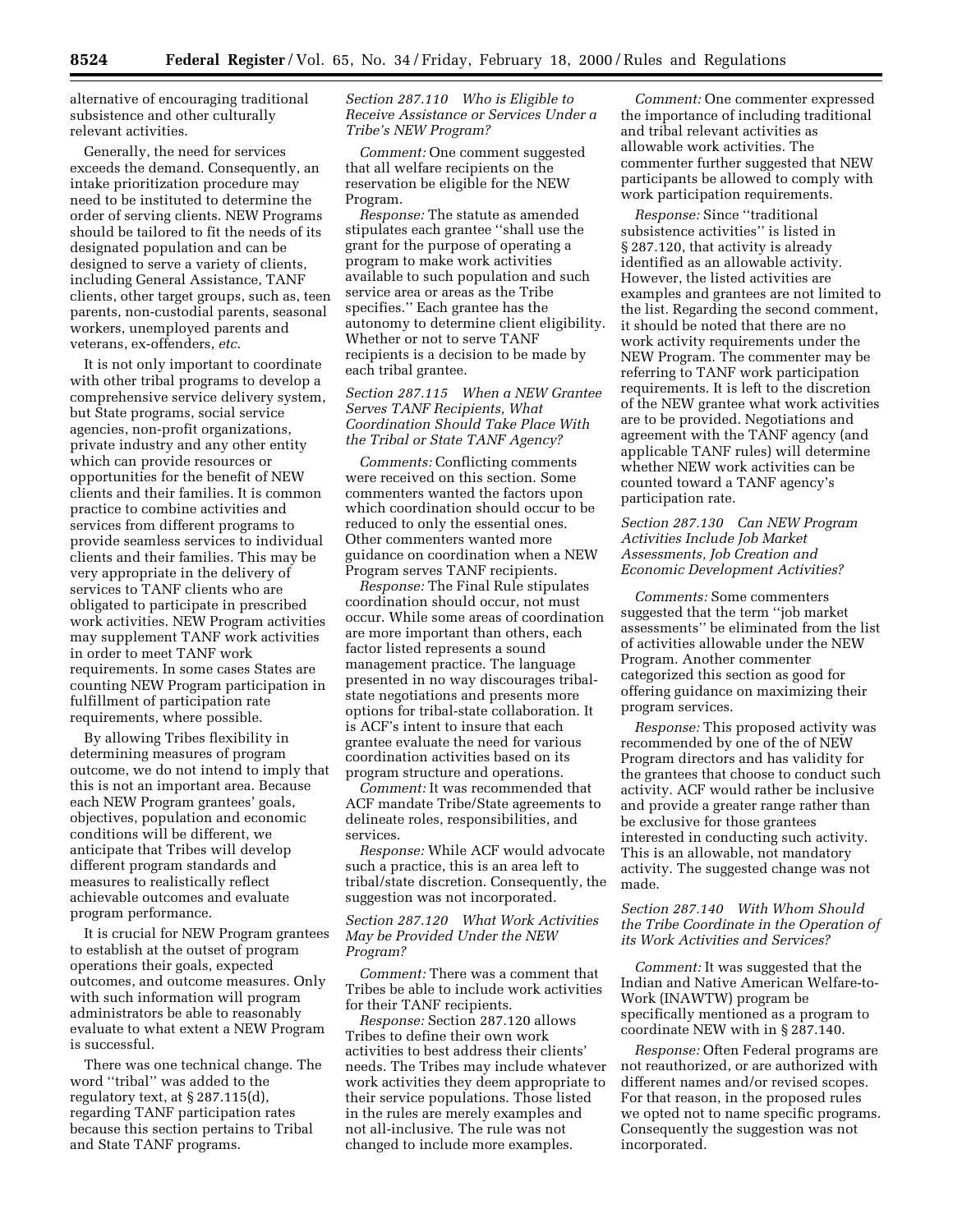# *Section 287.145 What Measures Will be Used to Determine NEW Program Outcomes?*

*Comments:* Several comments were received urging ACF to allow grantees the ability to define their own standards and measures.

*Response:* That was the intent of the proposed rules and remains so in the Final Rule. According to the NEW Program Planning Guidance, each NEW grantee is to develop at least two program standards. The guidance states ''the Tribe is encouraged to develop its own standards.'' The Final Rule supports and encourages each grantee to develop its own standards. Several examples are provided in the regulations due to the many inquiries that were received for guidance in this area. If more standards are developed and achieved by the NEW grantee, the successful program elements will provide further evidence of positive program performance.

# **Subpart F—Data Collection and Reporting Requirements Sections 287.150—287.170)**

Although not specified in PRWORA for the NEW Program, it is necessary to outline the minimum data gathering and reporting obligations for any grantee receiving Federal funding. The particular nature of the program services offered within the NEW Program require the granting authority to set forth some uniform standards for appropriate accountability and service definitions and to insure the availability of information necessary for public oversight and evaluation.

Through considerable consultation and discussion with advocacy groups and many eligible Tribes, the Secretary has elected to develop minimum reporting and data collection requirements. This minimum reporting requirement will be evident in the shift from quarterly reporting, which was required under the Tribal JOBS Program, to annual program and fiscal reporting. We expect NEW grantees to simply maintain certain case information on file rather than regularly submitting formal reports of these records to the Federal government.

We will require NEW Program grantees to submit a report covering program operations and a report covering financial expenditures. These reports must also be submitted by NEW Program grantees who operate a TANF program.

The program operations report will provide information essential for monitoring and measuring program performance. It also includes data

elements to assist management in evaluating program objectives, performance measures and allocation of resources.

The NEW Program operations report is an annual report. The report will be due September 28, which is 90 days after the close of the NEW Program year. The report is based on data collected from the current program year. The report must be submitted to the appropriate ACF Regional Administrator and a copy forwarded to the ACF, Office of Community Services, Division of Tribal Services, Attention: Data Reporting Team.

Under the Public Law 102–477 initiative, all services are integrated under a single 102–477 program plan; funds from the programs are commingled under a single budget; and activities are reported under a single reporting system. In general, the 102– 477 Tribes deal only with the lead Federal agency, the Bureau of Indian Affairs (BIA). The report is submitted annually to BIA and shared with the Departments of Health and Human Services and Labor.

The program operations report was developed by the Secretary in consultation with NEW Program grantees and other interested parties. For simplicity and consistency the NEW report was formatted very similar to the 102–477 report.

For Tribes that operate both the NEW and TANF programs, we considered developing a single reporting instrument. However, we believe that a single report is not feasible nor would it reduce the amount of reporting. There are TANF reporting requirements in the law which are not required for NEW Program grantees. Also, the reporting cycles could be different for a Tribe operating TANF and NEW Programs and to report program operations with different reporting periods on a single form could be more complicated and confusing than if separate reports were used. In addition, we may obtain data which is not comparable if we require Tribes who operate only a NEW Program to report one set of data while requiring Tribes that operate TANF and NEW Programs to report on different or fewer data elements.

Grantees must report NEW financial activities annually on a Standard Form SF–269A. This form is required for reporting NEW Program expenditures if a Tribe operates both NEW and TANF programs. 102–477 grantees also report financial data on the SF–269A.

*Comment:* It was suggested that we give grantees at least a 12-month grace period before data section reporting requirements are implemented.

*Response:* We believe a delay in submitting financial and operations reports is unwarranted for several reasons. First, submission of the required reports in accordance with the time frames set forth in the regulations provide both the agency and the grantees with essential management information required to access how the newly instituted work activities programs are meeting their goals and objectives. Second, grantees must meet time frames for submission of forms regarding financial activities in accordance with applicable regulations and Departmental policies. Finally, reporting requirements for the NEW Program are minimal. Only an annual financial activities report and an annual program operations report are required.

# *Section 287.160 What Reports Must a Grantee File Regarding Financial Operations?*

*Comment:* Several commenters objected to requiring submission of the annual fiscal report on September 28 rather than September 30. The commenters note that while September 28 may be literally 90 days from the end of the NEW Program year, an end-of-thequarter date of September 30 would be much easier for tribal staff to remember and be consistent with other deadlines that commonly fall either at the beginning or the end of a calendar month.

*Response:* Regulations at 45 CFR 92.41(4) require that grantees submit annual reports 90 days after the end of the reporting quarter. For the NEW Program, the end of the reporting quarter is June 30. The 90 days after June 30 is September 28. Consequently, ACF is unable to change the due date of the fiscal reports to September 30.

*Section 287.165 What are the Data Collection and Reporting Requirements for Public Law 102–477 Tribes That Consolidate a NEW Program With Other Programs?*

*Comment:* It was suggested that ACF needs to begin identifying a process with Pub.L. 102–477 Tribes to reduce reporting requirements while maintaining the efficiencies and opportunities offered under Pub. L. 102–477.

*Response:* The operation of work programs under a Pub.L. 102–477 plan affords Tribes the opportunity to consolidate the administrative, operational and reporting activities of these programs into a single system. The NEW Program is eligible for inclusion under a Pub.L. 102–477 plan. We encourage eligible Tribes to consider the benefits of operating under this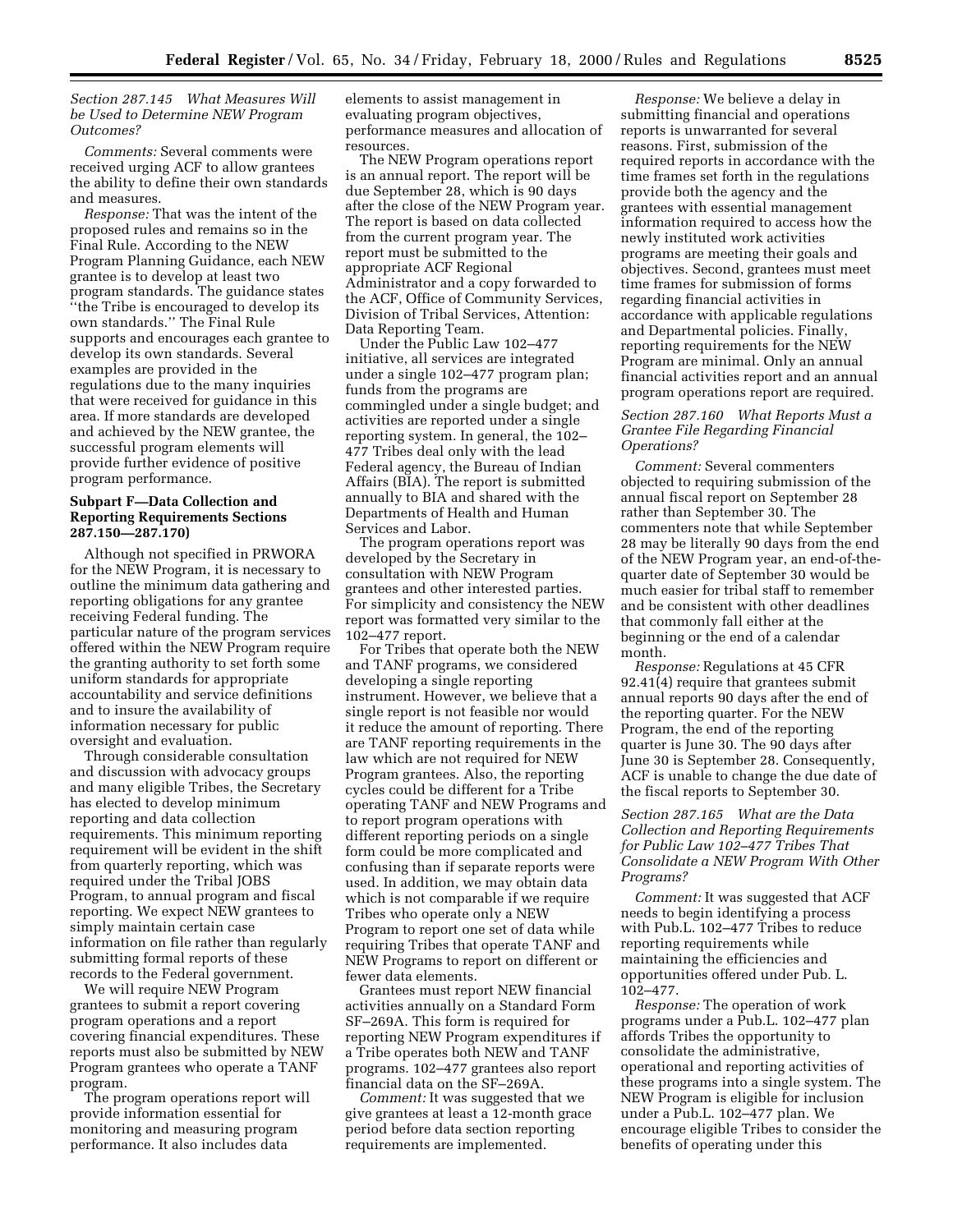demonstration program. Minimal reporting requirements are already in place for 102–477 Tribes. If a Tribe incorporates NEW under a Pub.L. 102– 477 demonstration program, only the Pub.L. 102–477 annual report is due to BIA. There are no separate or additional NEW reporting requirements.

*Comment:* One commenter stated it was unclear what reports are due when Tribes operate under Pub.L. 102–477 and suggested that flexibility should be maximized to the greatest extent possible by carrying the objectives of Pub.L. 102–477 into data reporting.

*Response:* The BIA administers the Pub.L. 102–477 demonstration programs and establishes guidelines regarding data collection and reporting requirements. Currently, only an annual operations report and an annual fiscal report are required for Tribes that operate under Pub.L. 102–477. For Tribes operating Pub.L. 102–477 programs, we will obtain information on NEW Program operations and fiscal activities through the Pub.L. 102–477 reporting system.

*Section 287.170 What are the Data Collection and Reporting Requirements for a Tribe That Operates Both the NEW Program and a Tribal TANF Program?*

*Comment:* Several commenters stated that separate data collection and reporting requirements for Tribes that operate both TANF and NEW Programs are burdensome and unnecessary. One commenter noted that requiring reports for both programs exacerbates the already cumbersome proposed reporting requirements for TANF.

*Response:* ACF believes that a single report for Tribes operating both Tribal TANF and NEW Programs would not reduce the amount of reporting but would more likely make the reporting requirements more burdensome and complex. There are TANF reporting requirements in the law which are not required for NEW Program grantees. Also, the reporting cycles could be different for a Tribe operating TANF and NEW Programs, and to report program operations with different reporting periods on a single form could be more confusing and complicated than if separate reports were used. In addition, we may obtain data which is not comparable if we require Tribes who operate only a NEW Program to report one set of data while requiring Tribes that operate TANF and NEW Programs to report on different data elements.

# **Discussion of Program Areas Client Eligibility**

Section  $412(a)(2)(C)$  of the Act, as amended, allows for NEW grantees to define their population and service area(s) for the NEW Program. This eligibility requirement is different and much broader than the Tribal JOBS Program, where the purpose was to provide Tribal members receiving AFDC with education, training and employment services.

There has been some discussion between ACF and the Tribes on how and who the NEW Program should supplement or support. Should NEW be an adaptable, independent program addressing client needs; should it support the Tribal TANF program if a Tribe were to choose to operate its own TANF program; should it be a supplement to State TANF programs, acting as a safety net for those that don't qualify for TANF or who have met the TANF time limits; or should the program be a combination of these options? We believe each NEW grantee should make these determinations, for they are in the best position to respond to the needs of their reservation and to allocate Tribal program resources to meet those needs.

In light of scarce Tribal resources, unnecessary restrictions and rules may prevent Tribes from using their NEW Programs as safety nets for families ineligible for other programs or who have met the time limits under TANF. Some Tribes are beginning to struggle with the issue of Tribal families having met the time limits in States where shorter time limits were established under waivers.

Moreover, the Indian and Native American Welfare-to-Work program, which all NEW grantees are eligible to apply for, makes available funding to serve categories of hard-to-employ TANF recipients. Duplication of services should be avoided. NEW grantees have the option of supplementing work activities and services provided by TANF and Welfare-to-Work programs to TANF clients or providing work activities and services to other needy clients. A grantee may also choose to serve both TANF and non-TANF clients. The decisions are left to Tribal discretion and not dictated by these rules.

When an eligible Tribe elects to receive NEW Program funds, but not to operate the Tribal TANF program, individuals receiving State TANF assistance must participate in State TANF work activities. If a NEW Program elects to serve individuals who are State TANF recipients, then it should do so as an addition to or extension of the State TANF work activities to avoid duplication of services and provide maximum benefits to the families served. There will need to be close

coordination between the TANF agency and the NEW Program to provide comprehensive services to the families jointly served.

During our consultation phase, our Tribal partners overwhelmingly recommended that they be allowed maximum flexibility as reflected in PRWORA, including defining their service population and area(s) and designing and operating effective programs. Restrictive program rules on client eligibility and program expenditures would create barriers to providing comprehensive, seamless service delivery to needy Tribal families. Consequently, in keeping with the intent of the law and Tribal sovereignty, we have chosen to allow maximum flexibility in NEW client eligibility requirements, program design and operations.

#### **Work Activities**

Section  $412(a)(2)(C)$  of the Act, as amended, describes the use of the NEW grant. Each Indian tribe to which a grant is made under this paragraph must use the grant for the purpose of operating a program to make work activities available to such population and service area(s) as the Tribe specifies.

ACF supports Tribal autonomy in defining what constitutes work activities. The statutory language for NEW contrasts notably with the statute for the now repealed Tribal JOBS Program. JOBS required that Tribes have the following mandatory work components: Educational activity; job skills training; job readiness; and job development and job placement activity. In addition, a Tribe was required to have at least one of the following components: group and individual job search; on-the-job training; community work experience; work supplementation; or alternative education, training and employment activities.

Section 407(d) defines work activities for the TANF program as: Unsubsidized employment; subsidized private or public sector employment; work experience; on-the-job training; job search and job readiness; community service programs; vocational educational training; job skills training; education; satisfactory attendance; and provision of child care.

In order to determine how work activities should be defined under NEW, we reviewed allowable activities under JOBS, TANF and Welfare-to-Work. Again we consulted our Tribal partners and other interested parties regarding both the Tribal TANF and the NEW Programs.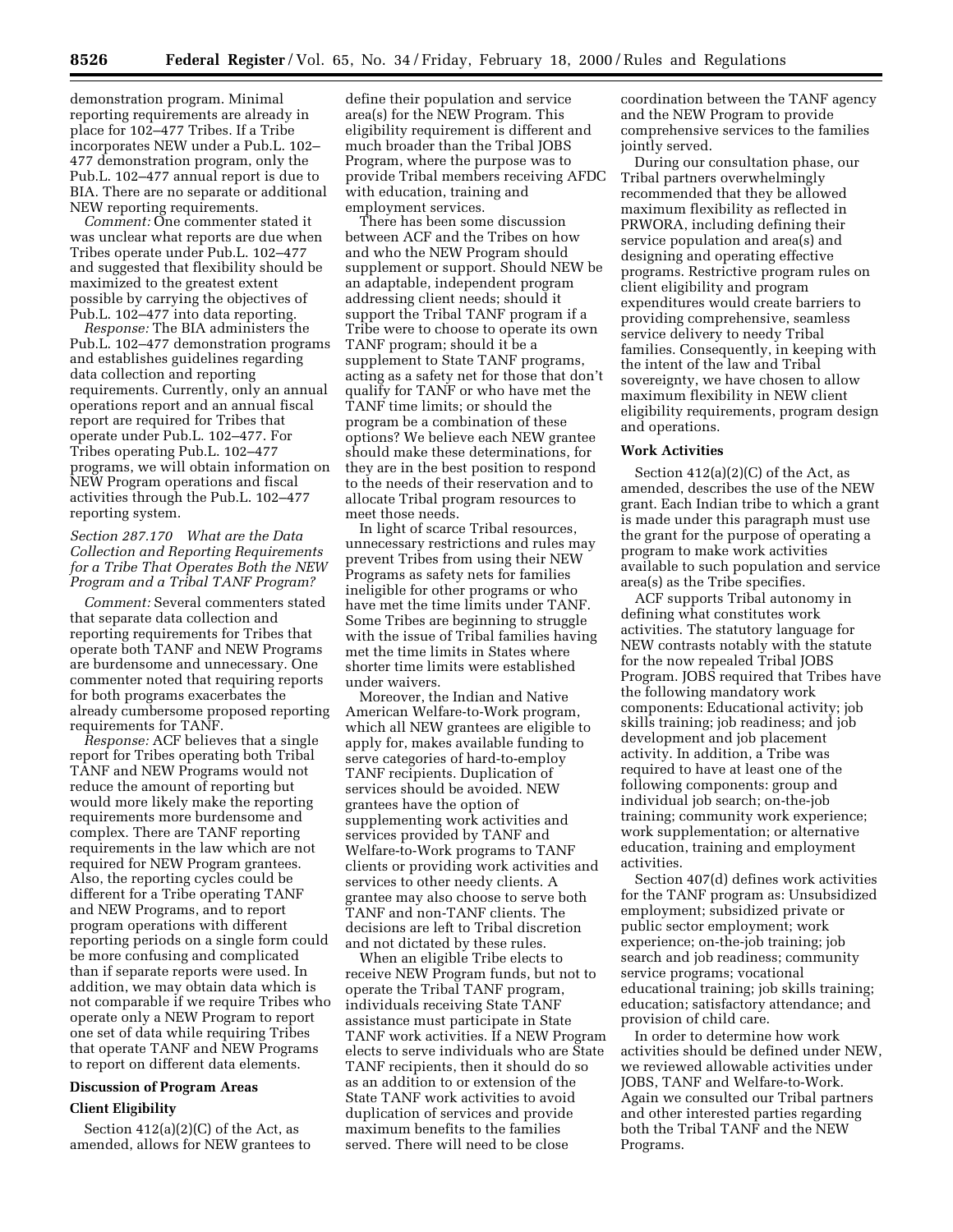The first question posed was: ''What relationship should there be between work activities as defined in section 407 of the Act and the work activity that is required to be made available by section 412(a)(2)?'' The consensus was that NEW Program grantees should define ''work activities'' and that section 407 should serve as a guideline for them. Tribes stated that they should be allowed to use culturally relevant activities to solve unique problems. In order to give Tribes as much flexibility as possible we have included the activities listed in section 407 as examples of NEW work activities. In addition, we have added job creation, economic development, and traditional subsistence activities, such as hunting and fishing.

The second question posed was: ''What is the interconnection between NEW work activities and work activity participation to the State or Tribal TANF program?'' Some felt that requiring NEW Programs to ''mirror'' TANF work activities would facilitate Tribe/State coordination and simplify program administration. However, certain educational and training assistance which may accrue to the clients would be lost in the process, possibly eliminating client options which are more practical, available or needed. NEW Programs can provide work activities above and beyond what can be provided under TANF or WtW programs, thus broadening the clients' opportunities and options.

States and Tribes should coordinate closely to ensure that NEW and TANF work activities are best arranged in a complimentary fashion to advance the TANF client's employability goals.

#### **Coordination**

The Family Support Act of 1988 created the opportunity for Indian tribes and Alaska Native organizations to conduct JOBS programs. Operating a Tribal JOBS Program required coordination with State programs to ensure that the necessary interfaces between the Tribal JOBS Programs and State title IV–A programs were in place. It also required that a Tribe and a State be able to exchange information regarding such things as eligibility status, child care services, changes in employment status, and participation status.

Under the JOBS program, coordination was necessary in order to prevent duplication of services, assure the maximum level of services was available to participants and ensure that costs of other program services for which welfare recipients were eligible were not shifted to the JOBS program.

Coordination between TANF and NEW is still needed for some of these same reasons.

All work activities required as a condition of eligibility to receive temporary public assistance are now prescribed by the TANF program administered by the States and, at their option, Tribes. There is some misunderstanding that NEW Programs should serve all State tribal TANF recipients. With 74 percent of all NEW grants being below \$100,000, it is unrealistic to expect NEW Programs to be able to meet such demands. The Tribe and State should negotiate an agreement if the Tribe plans to serve all Tribal TANF clients, which may necessitate the need for supplementary funding from the State. Additional State funds would allow Tribes to: increase the availability of activities and services; provide additional activities and services so that clients could meet the State's participation rate; or serve more clients.

Congress did not replace the Tribal JOBS Program with another tribal work program of identical focus. Individuals who receive TANF assistance, regardless of Native American or Alaska Native heritage, have to participate in work activities as prescribed by the State TANF program (unless the Tribe elects to operate its own TANF program) in order to continue to be eligible to receive TANF assistance. Under these circumstances then, what are the requirements for coordination between a NEW Program and a State TANF program?

For participants in the NEW Program, coordination efforts should be designed to best fulfill the participants' selfsufficiency goals. It is critical that any TANF client referred to NEW be placed in activities leading to fulfillment of their employment goal or a job as soon as possible. Otherwise the client may consume valuable time. Since TANF is time limited any TANF client not able to receive immediate services should be sent back to the referring agency. Clients in work activities under a State TANF program may be required to participate for a minimum number of hours per week to remain eligible for TANF assistance, and the State maintains responsibility for the costs of that participation. If a NEW Program elects to serve individuals who are participating in State TANF work activities, it should do so as an addition or extension to the State TANF work activities. This will avoid duplication of services, extend the range of work activities and services provided, and assure that costs of State TANF work activities are not shifted inappropriately

to the NEW Program. In order to provide these assurances, initial and ongoing coordination between the NEW Program and the State TANF agency will be necessary. Also, the responsibility of meeting the TANF reporting requirements must be coordinated when serving TANF clients.

Moreover, local NEW and TANF case workers need to be aware of each program's requirements and procedures to offer the best mix of services to joint clients. For example, bonuses, stipends, and performance awards are allowed under NEW. However, depending on the rules of a Tribal or State TANF program, such payments made from NEW Program funds may be counted as income in determining and maintaining TANF eligibility. Rules of other needbased programs may also require that such payments be counted as income in the eligibility and payment determinations. NEW Program operators would want to take such information into consideration when determining what services to provide and the affect on their clients' situations.

For a Tribe that previously operated a JOBS program and elects to also conduct a TANF program, many of the coordination and collaboration relationships will be internal within the Tribe. This would also be true if a grantee had responsibility for the DOL or BIA employment programs. The importance of developing and maintaining those relationships is amplified by the additional responsibilities that come with operating a public assistance program. Many contracted work sites, for example, used by a State may also be available to Tribal TANF programs.

Section 407(b)(4) of the Act, as amended by the Balanced Budget Act of 1997, expands the State option to include individuals receiving assistance from a Tribal TANF program in the State's work participation rate calculation to also include individuals receiving assistance from a Tribal NEW Program. Unlike the Tribal JOBS Program, this is a State option, and as such Tribes do not have authority to exempt NEW/TANF program participants from State TANF program work requirements. The statute is silent (exception at section 412(h) noted) regarding comparability of programs. However, the statute prescribes minimum work participation rates for State TANF programs and the minimum number of hours necessary to qualify as engaged in work, and we would expect that agreements on respective roles and responsibilities will be established between States and Tribes operating NEW Programs.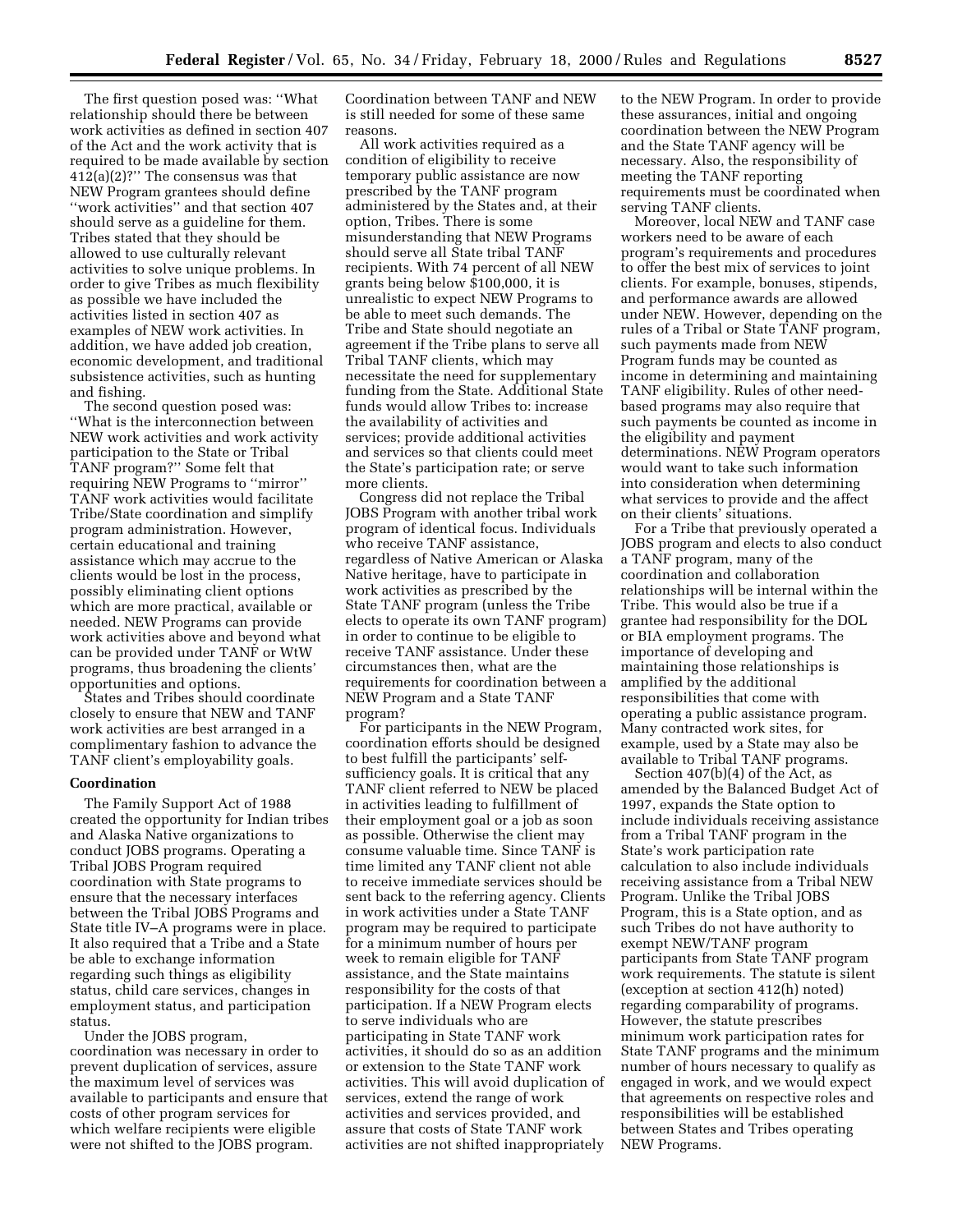# **VII. Regulatory Impact Analyses**

#### *A. Executive Order 12866*

Executive Order 12866 requires that regulations be drafted to ensure that they are consistent with the priorities and principles set forth in the Executive Order. The Department has determined that this rule is consistent with these priorities and principles. This rulemaking implements statutory authority based on broad consultation and coordination. It reflects our response to comments received on the NPRM that we issued on July 22, 1998.

The Executive Order encourages agencies, as appropriate, to provide the public with meaningful participation in the regulatory process. As described elsewhere in the preamble, ACF consulted with Tribal, State and local officials and their representative organizations, as well as a broad range of advocacy groups, researchers and others to obtain their views prior to the publication of the NPRM. We also considered comments received in response to the NPRM.

We respond to the comments that we received in the discussions of individual regulatory provisions within the preamble. These rules reflect the comments that we received in response to the NPRM. They also reflect the intent of PRWORA to achieve a balance between granting Indian tribes the flexibility they need to develop and operate effective and responsive programs and ensuring that the objectives of the statute are met. In addition, these rules recognize the differences that must and will exist between Tribal and State TANF programs.

Under the new law, tribal flexibility is achieved by giving Tribes the opportunity to develop, design and administer their own TANF block grants; and for the NEW grantees, they have great flexibility in the design of their NEW Programs. Ensuring that program goals are accomplished is achieved through the provisions on plan content, penalty provisions, and data collection.

We support tribal flexibility in various ways—such as giving Tribes the ability to define key program terms; and supporting the negotiation of minimum work participation requirements and time limits for each Tribal TANF program. We support the achievement of program goals by ensuring that we capture key information on what is happening under both the Tribal TANF and NEW Programs and maintaining the integrity of the work and other penalty provisions of the TANF program.

We take care to protect against negative impacts on needy families receiving assistance from Tribal TANF grantees by including three provisions not required by the statute, using the regulatory authority given to us by the statute. One of these provisions is the provision for retrocession; the second provision is the limit on administrative expenditures. Retrocession can be found at § 286.30, and the limitation on administrative expenditures can be found at § 286.50.

The third provision we included to protect against negative impacts on needy families is the provision for the replacement of amounts withheld from a tribal Family Assistance Grant due to the imposition of a penalty. We considered not including this provision; however, we believe that the benefits and protections this policy brings to the needy families being served by a Tribal TANF program outweigh the potential cost to the Tribe.

One of our key goals in developing the Tribal TANF penalty rules was to ensure tribal performance in the key areas provided under statute—including work participation, the proper use of Federal TANF funds, and data reporting. The law specified that we should enforce tribal actions in these areas and also specified the penalty for each failure. Through the ''reasonable cause'' and ''corrective compliance'' provisions in the rules we give some consideration to special circumstances within a Tribe to help ensure that neither the Tribe nor needy families served by the Tribe will be unfairly penalized for circumstances beyond their control.

In the work and penalty areas, this rulemaking provides information to the Tribes that will help them understand our specific expectations and take the steps necessary to avoid penalties. These rules may ultimately affect the number and size of penalties that are imposed on Tribes, but the basic expectations on Tribes are statutory.

The financial impacts to the Federal government of these rules are minimal for three reasons. First, the level of funding provided for both the block grant and the NEW Program is fixed. Second, the amount of a Tribe's TANF block grant is deducted from the State TANF block grant of the State in which the Tribe is located; thus, no additional Federal outlays are necessary beyond the amount needed for State Family Assistance Grants. And third, Tribal TANF grantees are not eligible for either the contingency fund or performance bonuses; thus, there are no additional outlays required for these two items.

A Tribe's TANF grant could be affected by the penalty decisions made under the law and these rules. Otherwise, we do not believe that the rulemaking will affect the overall level of funding or expenditures. However, it could have minor impacts on the nature and distribution of such expenditures.

These rules could have a minimal financial impact on State governments. This is due to the statutory requirement that State data be used to determine the amount of a Tribal Family Assistance Grant. The actual impact to any one State is difficult to determine as it is not known how many Tribes will apply to administer a TANF program. There are some States that have federallyrecognized Tribes within their borders; yet there are many that do not have any federally-recognized Tribes within their borders.

In the area of TANF data collection, the statutory requirements are specific and extensive—especially with respect to case-record or disaggregated data. These rules also include data reporting with respect to program expenditures. They expand upon the expenditure data explicitly mentioned by the statute in order to ensure that: needy families continue to receive assistance and services; monies go for the intended purposes; and the financial integrity of the program is maintained.

The NEW Program grantees must report participant characteristics and program outcome date that the Secretary and others will use to determine the impact of the program. Only an annual operations report and an annual financial activities report are required.

The impacts of these rules on needy individuals and families will depend on the choices that a Tribe makes in implementing the new law. Our data collection should enable tracking of these effects over time and across Tribes. Overall, our assessment of these rules indicates that they represent the least burdensome approach consistent with the regulatory objectives.

The Department has determined that this rule is significant under the Executive Order. The Office of Management and Budget has reviewed the rule.

#### *B. Regulatory Flexibility Analysis*

The Regulatory Flexibility Act (5 U.S.C. Ch. 6) requires the Federal government to anticipate and reduce the impact of rules and paperwork requirements on small businesses and other small entities. Small entities are defined in the Act to include small businesses, small non-profit organizations, and small governmental entities. This rule will affect only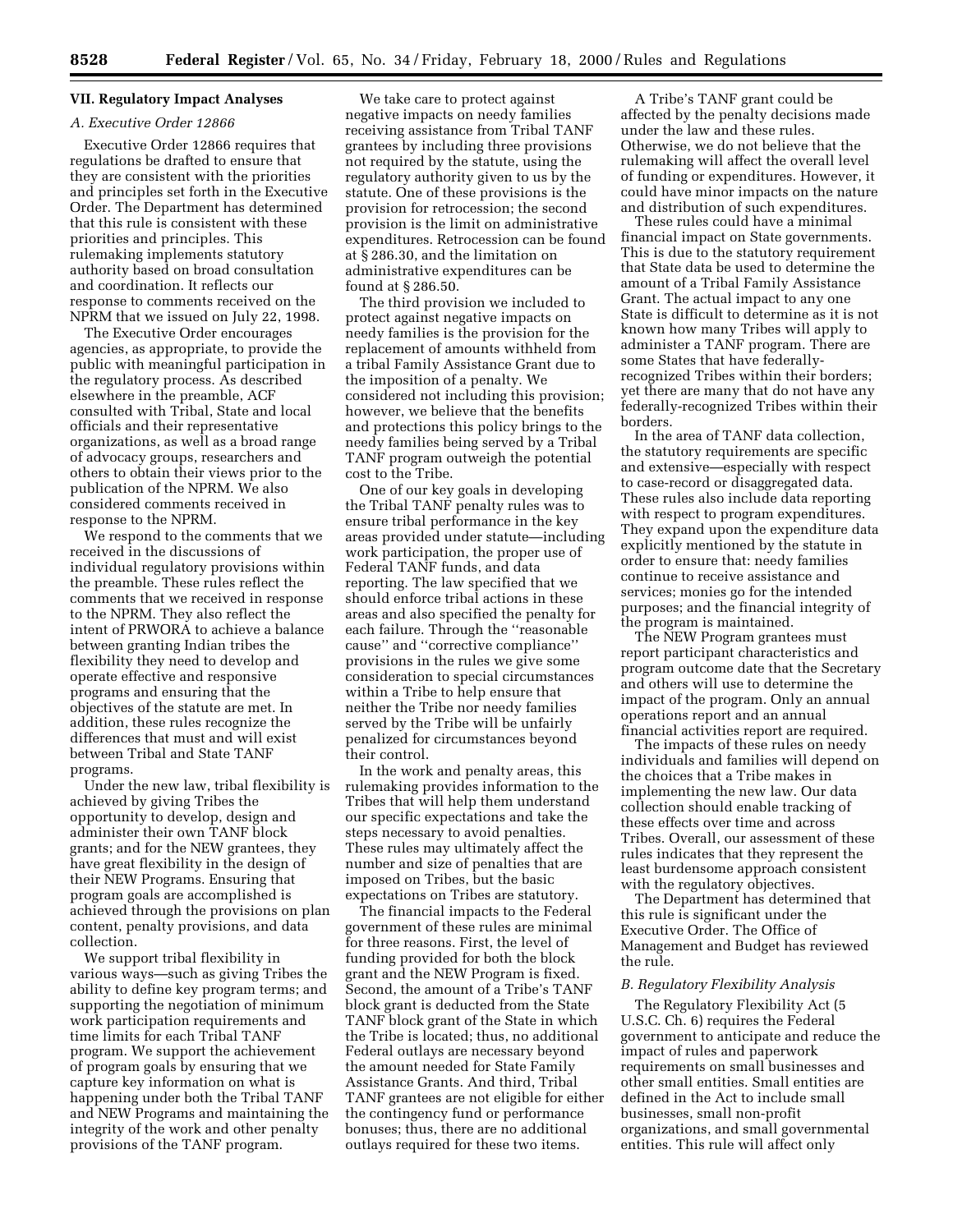federally-recognized Indian tribes and Alaska Native organizations. Therefore, the Secretary certifies that this rule will not have a significant impact on small entities.

## *C. Family Impact Assessment*

We certify that we have made an assessment of this rule's impact on the well-being of families, as required under section 654 of The Treasury and General Government Appropriations Act of 1999. The purpose of the TANF program is to strengthen the economic and social stability of families, in part by supporting the formation and maintenance of two-parent families and reducing out-of-wedlock child-bearing. As required by statute, this rule gives flexibility to Tribes to design programs that can best serve this purpose.

## *D. Paperwork Reduction Act*

This rule contains information collection activities that have been reviewed and approved by the Office of Management and Budget (OMB) under the Paperwork Reduction Act of 1995 (PRA). (OMB has already approved an Interim Tribal TANF Data Report, Form ACF–343, Control No. 0970–0176. OMB has also approved a NEW Program data reporting form, ''The Native Employment Works (NEW) Program Plan Guidance and Report Requirements,'' Control No. 0970–0174). Under this Act, no persons are required to respond to a collection of information unless it displays a valid OMB control number. If you have any comments on these information collection requirements, please submit them to OMB within thirty days. The address is: Office of Management and Budget, Paperwork Reduction Project, 725 17th Street NW, Washington, DC 20503, Attn: ACF/DHHS Desk Officer. The public will have an opportunity to provide comments before OMB makes a final decision.

The following discussion incorporates our response to comments regarding information collection that we received on the NPRM and the Paperwork Notice published on July 22, 1998. This rule contains provisions covering two quarterly reports (one program data, the other financial) and one annual report for the Tribal TANF program. The proposed reports were attached to the proposed rule as an Appendix. We will revise these instruments based on the

comments we have received, and will issue them to Tribes through the ACF policy issuance system after they have been cleared through OMB. We have, however, responded to the comments received elsewhere in the preamble of this Final Rule.

#### *Quarterly Data and Financial Reports*

The two quarterly reports are the Tribal TANF Data Report (Appendices A through C) and the Tribal TANF Financial Report (Appendix D). The Tribal TANF Data Report consists of three sections. Two of these three sections consist of disaggregated caserecord data elements, and one consists of aggregated data elements.

We need this information collection to meet the requirements of section 411(a) and to implement other sections of the Act, including sections 407 (work participation requirements), 409 (penalties), and 411(b) (Annual Report to Congress).

The Tribal TANF Financial Report consists of one form. (See Appendix D.) We need this report to meet the requirements of sections 411(a)(2), 411(a)(3), and 411(a)(5), and to carry out our other financial management and oversight responsibilities. These include providing information that could be used in determining whether Tribes are subject to penalties under section 409(a)(1), tracking the reasonableness of our definition of ''assistance'; learning the extent to which recipients of benefits and services are covered by program requirements, and helping to validate the disaggregated data we receive on TANF cases.

#### *Annual Reports*

We are also requiring an annual report in order to collect the data required by section 411(b). This report requires the submission of information about the characteristics of each tribal program; the design and operation of the program; the services, benefits, and assistance provided; the Tribe's eligibility criteria; and the Tribe's definition of work activities. At its option, each Tribe may also include a description of any unique features, accomplishments, innovations, or additional information appropriate for inclusion in the Department's annual report to the Congress.

Instructions pertaining to submission of the annual NEW Program operations report are contained in the NEW Program guidance document, ''The

Native Employment Works (NEW) Program Plan Guidance and Report Requirements.'' This document will be distributed through ACF's program instruction system.

## *Changes in the Estimate of Burden*

In the NPRM we estimated that only 18 Tribes would have approved Tribal TANF plans and would therefore be respondents. Based both on the number of Tribes currently operating TANF and those who are actively preparing Tribal TANF plans, we have increased those estimates.

## Burden Estimates

The respondents for the Tribal TANF Data Reports and the Reasonable Cause/ Corrective Action documentation process are the Tribes that have approved Tribal TANF plans.

In estimating the reporting burden in the NPRM, we pointed out that this reporting burden will be new to the Tribes. Unlike States, many Tribes do not have the electronic capacity for meeting the reporting requirements. However, Tribal TANF programs will not be required to submit all of the data required for State TANF programs because some provisions for which data are being collected apply only to States. In addition, the number of families on which the Tribal TANF grantees will have to report will be substantially lower than the number of families on which States will be reporting.

In calculating the estimates of the reporting burden, we assumed that not all Tribal TANF grantees would collect the data by means of a review sample because their caseloads will not support a valid sample. However, we believe that a number of Tribal TANF grantees will eventually choose to undertake the one-time burden and cost of developing or modifying their systems to provide the required data directly from their automated systems, thus substantially reducing or eliminating the ongoing annual burden and cost reflected in these estimates.

The annual burden estimates include any time involved pulling records from files, abstracting information, returning records to files, assembling any other material necessary to provide the requested information, and transmitting the information.

The annual burden estimates for the Tribal TANF data collections are:

| Instrument or<br>requirement         | Number of<br>respondents | Number of<br>responses<br>per<br>respondent | Average<br>burden<br>hours per<br>response | Total<br>burden<br>hours |
|--------------------------------------|--------------------------|---------------------------------------------|--------------------------------------------|--------------------------|
| Tribal TANF Data Report-\$286.255(b) | 136                      |                                             | 451                                        | 64.944                   |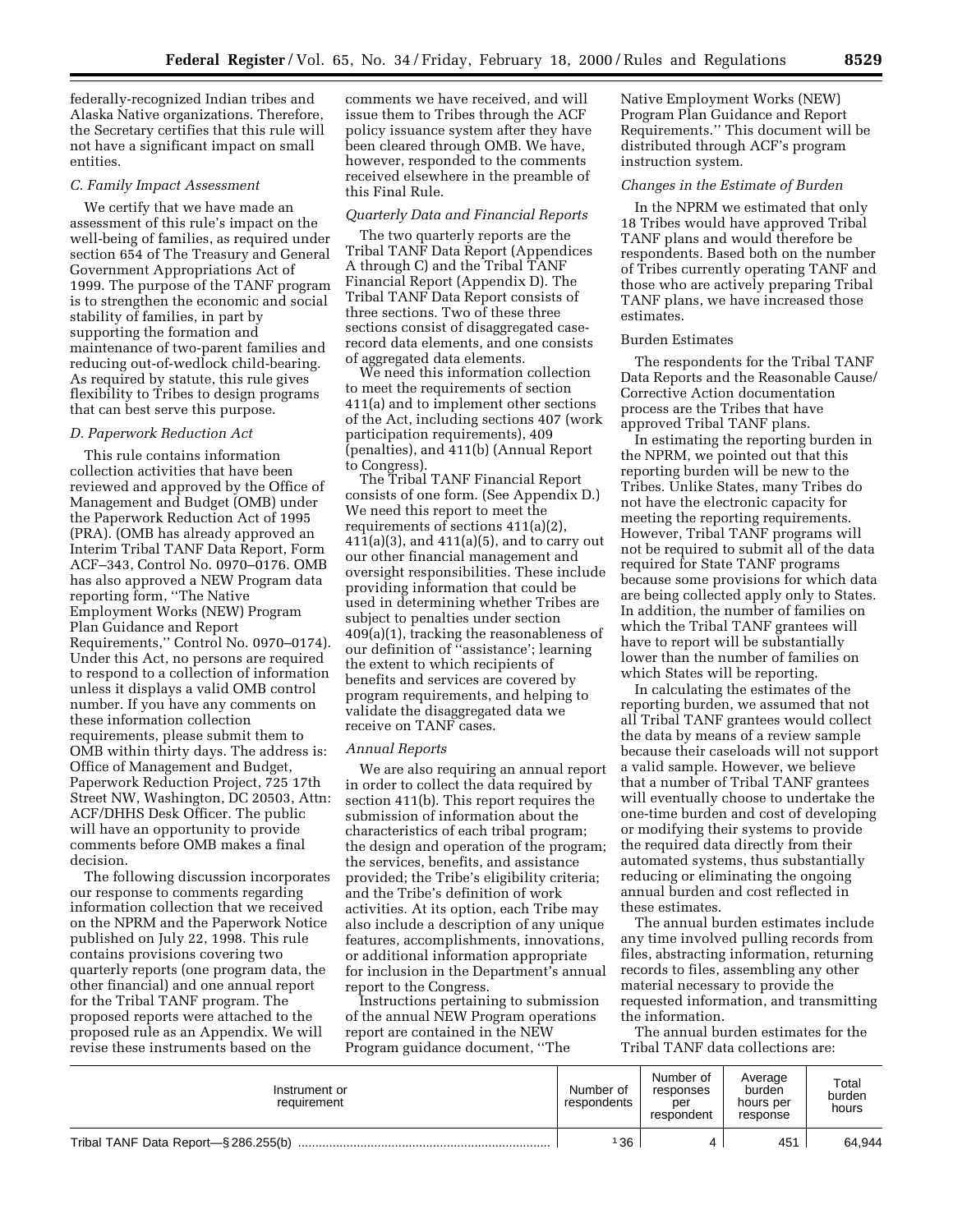| Instrument or<br>requirement                                       | Number of<br>respondents | Number of<br>responses<br>per<br>respondent | Average<br>burden<br>hours per<br>response | Total<br>burden<br>hours |
|--------------------------------------------------------------------|--------------------------|---------------------------------------------|--------------------------------------------|--------------------------|
|                                                                    | 236                      |                                             | 40                                         | 1,440                    |
| Reasonable Cause/ Corrective Action Documentation Process-§286.225 | 336                      |                                             | 60                                         | 2.160                    |

Estimated Total Annual Burden Hours: 68,544 The annual burden estimates for the NEW data collections are:

Instrument or requirement Number of respondents Number of responses per respondent Average burden hours per response Total burden hours NEW Program Operations Report ................................................................................... 4 78 1 16 1,248

As indicated above, we have made a substantial upward adjustment in the number of respondents and total burden hours.

We considered comments by the public on these collections of information in:

• Evaluating whether the collections are necessary for the proper performance of our functions, including whether the information will have practical utility;

• Evaluating the accuracy of our estimate of the burden of the collections of information, including the validity of the methodology and assumptions used, and the frequency of collection;

• Enhancing the quality, usefulness, and clarity of the information to be collected; and

• Minimizing the burden of the collection of information on those who are to respond, including through the use of appropriate automated, electronic, mechanical, or other technology, *e.g.,* the electronic submission of responses.

## *E. Unfunded Mandates Reform Act of 1995*

Section 202 of the Unfunded Mandates Reform Act of 1995 (Unfunded Mandates Act) requires that a covered agency prepare a budgetary impact statement before promulgating a rule that includes any Federal mandate that may result in the expenditure by State, local, and Tribal governments, in the aggregate, or by the private sector, of \$100 million or more in any one year.

If a covered agency must prepare a budgetary impact statement, section 205 further requires that it select the most cost-effective and least burdensome alternative that achieves the objectives of the rule and is consistent with the statutory requirements. In addition, section 203 requires a plan for informing and advising any small government that may be significantly or uniquely impacted by the rule.

We have determined that the rules will not result in the expenditure by State, local, and Tribal governments, in the aggregate, or by the private sector, of more than \$100 million in any one year. Accordingly, we have not prepared a budgetary impact statement, specifically addressed the regulatory alternatives considered, or prepared a plan for informing and advising any significantly or uniquely impacted small government.

*F. Congressional Review of Regulations*

This Final Rule is not a ''major'' rule as defined in Chapter 8 of 5 U.S.C.

## *G. Executive Order 13132*

Executive Order 13132 on Federalism applies to policies that have federalism implications, defined as ''regulations, legislative comments or proposed legislation, and other policy statements or actions that have substantial direct effects on the States, on the relationship between the national government and the States, or on the distribution of power and responsibilities among the various levels of government.'' This rule does not have federalism implications for State or local governments as defined in the Executive Order.

# **List of Subjects in 45 CFR Parts 286 and 287**

Administrative practice and procedure, Day Care, Employment, Grant programs— social programs, Indian tribes, Loan programs—social programs, Manpower training programs, Penalties, Public Assistance programs, Reporting and record keeping requirements, Vocational education.

(Catalogue of Federal Domestic Assistance Programs: 93.558 TANF programs—Tribal Family Assistance Grants; 93.559—Loan Fund; 93.594—Native Employment Works Program; 93.595—Welfare Reform Research, Evaluations and National Studies)

Dated: January 28, 2000.

## **Olivia A. Golden,**

*Assistant Secretary for Children and Families.*

Approved: February 7, 2000.

#### **Donna E. Shalala,**

*Secretary, Department of Health and Human Services.*

For the reasons set forth in the preamble, we are amending 45 CFR chapter II by adding parts 286 and 287 to read as follows:

# **PART 286—TRIBAL TANF PROVISIONS**

Sec.

## **Subpart A—General Tribal TANF Provisions**

286.1 What does this part cover?

- 286.5 What definitions apply to this part? 286.10 What does the term ''assistance''
- mean?
- 286.15 Who is eligible to operate a Tribal TANF program?

#### **Subpart B—Tribal TANF Funding**

- 286.20 How is the amount of a Tribal Family Assistance Grant (TFAG) determined?
- 286.25 How will we resolve disagreements over the State-submitted data used to determine the amount of a Tribal Family Assistance Grant?
- 286.30 What is the process for retrocession of a Tribal Family Assistance Grant?
- 286.35 What are proper uses of Tribal Family Assistance Grant funds?
- 286.40 May a Tribe use the Tribal Family Assistance Grant to fund IDAs?
- 286.45 What uses of Tribal Family Assistance Grant funds are improper?
- 286.50 Is there a limit on the percentage of a Tribal Family Assistance Grant that can be used for administrative costs?
- 286.55 What types of costs are subject to the administrative cost limit on Tribal Family Assistance Grants?
- 286.60 Must Tribes obligate all Tribal Family Assistance Grant funds by the end of the fiscal year in which they are awarded?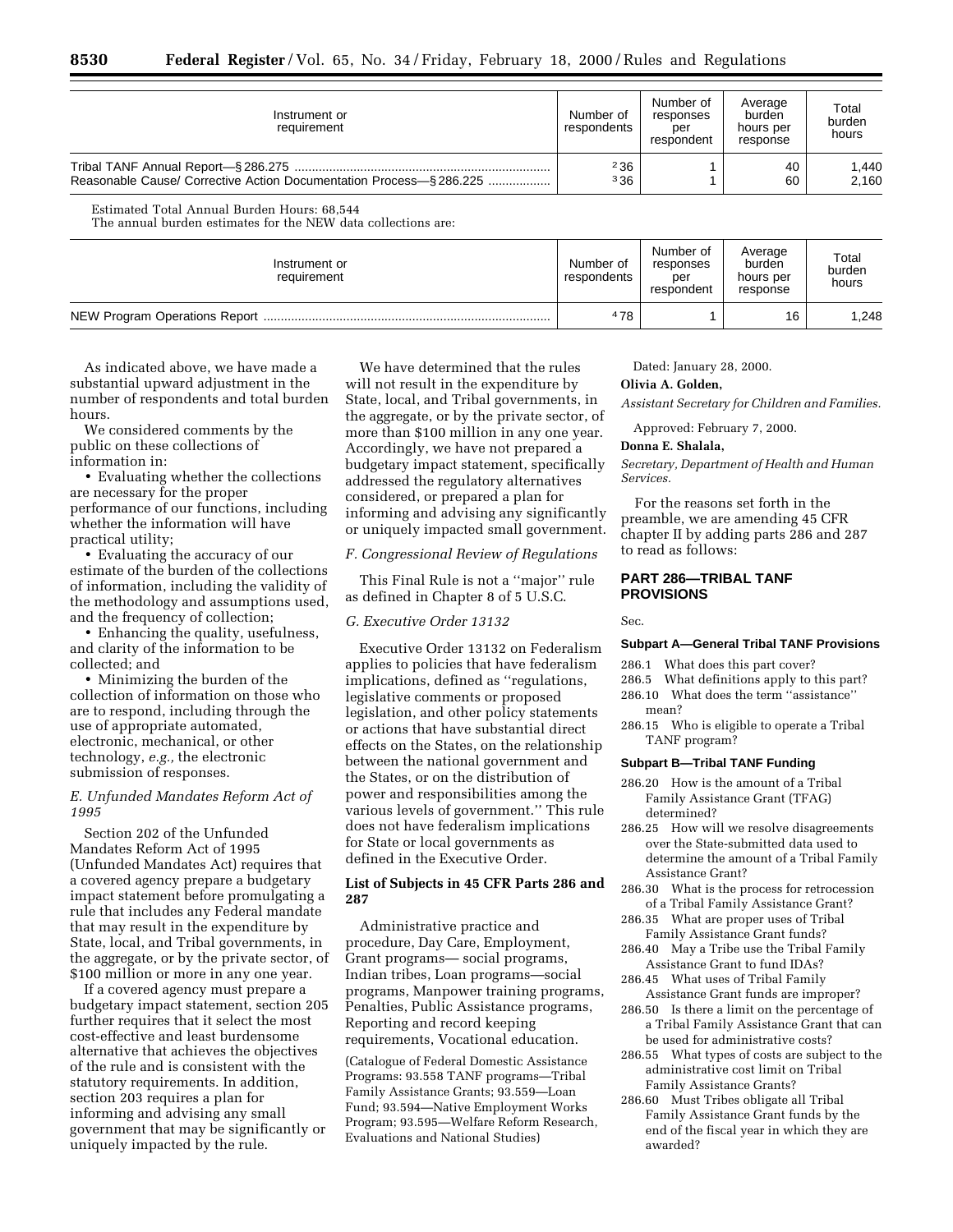## **Subpart C—Tribal TANF Plan Content and Processing**

- 286.65 How can a Tribe apply to administer a Tribal Temporary Assistance for Needy Families (TANF) program?
- 286.70 Who submits a Tribal Family
- Assistance Plan? 286.75 What must be included in the Tribal Family Assistance Plan?
- 286.80 What information on minimum work participation requirements must a Tribe include in its Tribal Family Assistance Plan?
- 286.85 How will we calculate the work participation rates?
- 286.90 How many hours per week must an adult or minor head-of-household participate in work-related activities to count in the numerator of the work participation rate?
- 286.95 What, if any, are the special rules concerning counting work for two-parent families?
- 286.100 What activities count towards the work participation rate?
- 286.105 What limitations concerning vocational education, job search and job readiness assistance exist with respect to the work participation rate?
- 286.110 What safeguards are there to ensure that participants in Tribal TANF work activities do not displace other workers?
- 286.115 What information on time limits for the receipt of assistance must a Tribe include in its Tribal Family Assistance Plan?
- 286.120 Can Tribes makes exceptions to the established time limit for families?
- 286.125 Does the receipt of TANF benefits under a State or other Tribal TANF program count towards a Tribe's TANF time limit?
- 286.130 Does the receipt of Welfare-to-Work (WtW) cash assistance count towards a Tribe's TANF time limit?
- 286.135 What information on penalties against individuals must be included in a Tribal Family Assistance Plan?
- 286.140 What special provisions apply to victims of domestic violence?
- 286.145 What is the penalty if an individual refuses to engage in work activities?
- 286.150 Can a family, with a child under age 6, be penalized because a parent refuses to work because (s)he cannot find child care?
- 286.155 May a Tribe condition eligibility for Tribal TANF assistance on assignment of child support to the Tribe?
- 286.160 What are the applicable time frames and procedures for submitting a Tribal Family Assistance Plan?
- 286.165 How is a Tribal Family Assistance Plan amended?
- 286.170 How may a Tribe petition for administrative review of disapproval of a TFAP or amendment?
- 286.175 What special provisions apply to Alaska?
- 286.180 What is the process for developing the comparability criteria that are required in Alaska?
- 286.185 What happens when a dispute arises between the State of Alaska and the Tribal TANF eligible entities in the State related to the comparability criteria?

286.190 If the Secretary, the State of Alaska, or any of the Tribal TANF eligible entities in the State of Alaska want to amend the comparability criteria, what is the process for doing so?

#### **Subpart D—Accountability and Penalties**

- 286.195 What penalties will apply to Tribes?
- 286.200 How will we determine if Tribal Family Assistance Grant funds were misused or intentionally misused?
- 286.205 How will we determine if a Tribe fails to meet the minimum work participation rate(s)?
- 286.210 What is the penalty for a Tribe's failure to repay a Federal loan?
- 286.215 When are the TANF penalty provisions applicable?
- 286.220 What happens if a Tribe fails to meet TANF requirements?
- 286.225 How may a Tribe establish reasonable cause for failing to meet a requirement that is subject to application of a penalty?
- 286.230 What if a Tribe does not have reasonable cause for failing to meet a requirement?
- 286.235 What penalties cannot be excused?
- 286.240 How can a Tribe appeal our decision to take a penalty?

#### **Subpart E—Data Collection and Reporting Requirements**

- 286.245 What data collection and reporting requirements apply to Tribal TANF programs?
- 286.250 What definitions apply to this subpart?
- 286.255 What quarterly reports must the Tribe submit to us?
- 286.260 May Tribes use sampling and electronic filing?
- 286.265 When are quarterly reports due?
- 286.270 What happens if the Tribe does not satisfy the quarterly reporting requirements?
- 286.275 What information must Tribes file annually?
- 286.280 When are annual reports due?
- 286.285 How do the data collection and reporting requirements affect Public Law 102–477 Tribes?

**Authority:** 42 U.S.C. 612

## **Subpart A—General Tribal TANF Provisions**

**§ 286.1 What does this part cover?** Section 412 of the Social Security Act allows Indian tribes to apply to operate

a Tribal Family Assistance program. This part implements section 412. It specifies:

(a) who can apply to operate a Tribal Family Assistance program;

(b) the requirements for the submission and contents of a Tribal Family Assistance Plan;

- (c) the determination of the amount of a Tribal Family Assistance Grant; and
- (d) other program requirements and procedures.

## **§ 286.5 What definitions apply to this part?**

The following definitions apply under this part:

*ACF* means the Administration for Children and Families.

*Act* means the Social Security Act, unless otherwise specified.

*Administrative cost* means costs necessary for the proper administration of the TANF program.

(1) It excludes the direct costs of providing program services.

(i) For example, it excludes costs of providing diversion benefits and services, providing program information to clients, screening and assessments, development of employability plans, work activities, post-employment services, work supports, information on and referral to Medicaid, Child Health Insurance Program (CHIP), Food Stamp and Native Employment Works (NEW) programs and case management.

(ii) It excludes the salaries and benefit costs for staff providing program services and the direct administrative costs associated with providing the services, such as the costs for supplies, equipment, travel, postage, utilities, rental of office space and maintenance of office space, and

(iii) It excludes information technology and computerization needed for tracking and monitoring.

(2) It includes the costs for general administration and coordination of this program, including contract costs for these functions and indirect (or overhead) costs. Some examples of administrative costs include, but are not limited to:

(i) Salaries and benefits and all other direct costs not associated with providing program services to individuals, including staff performing administrative and coordination functions;

(ii) Preparation of program plans, budgets, and schedules;

- (iii) Monitoring of programs and projects;
	- (iv) Fraud and abuse units;
	- (v) Procurement activities;
	- (vi) Public relations;

(vii) Services related to accounting, litigation, audits, management of property, payroll, and personnel;

(viii) Costs for the goods and services required for administration of the program such as the costs for supplies, equipment, travel, postage, utilities, and rental of office space and maintenance of office space, provided that such costs are not excluded as a direct administrative cost for providing program services under paragraph (1) of this definition;

(ix) Travel costs incurred for official business and not excluded as a direct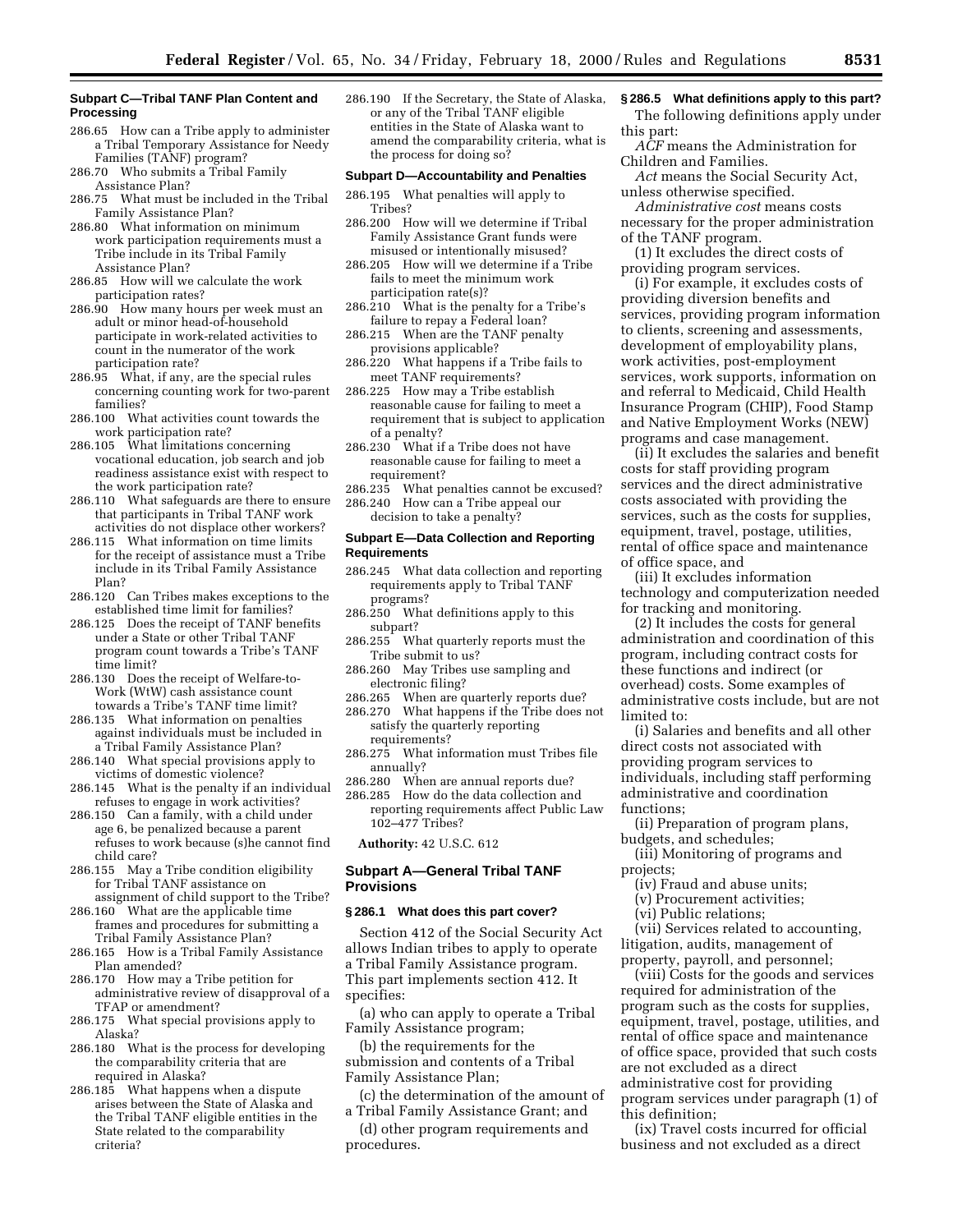administrative cost for providing program services under paragraph (1) of this definition;

(x) Management information systems not related to the tracking and monitoring of TANF requirements (*e.g.,* for a personnel and payroll system for Tribal staff); and

(xi) Preparing reports and other documents related to program requirements.

*Adult* means an individual who is not a ''minor child,'' as defined below.

*Alaska Tribal TANF entity* means the twelve Alaska Native regional nonprofit corporations in the State of Alaska and the Metlakatla Indian Community of the Annette Islands Reserve.

*Assistant Secretary* means the Assistant Secretary for Children and Families, Department of Health and Human Services.

*Cash assistance,* when provided to participants in the Welfare-to-Work program, has the meaning specified at § 286.130.

*Comparability* means similarity between State and Tribal TANF programs in the State of Alaska. Comparability, when defined related to services provided, does not necessarily mean identical or equal services.

*Consortium* means a group of Tribes working together for the same identified purpose and receiving combined TANF funding for that purpose.

*The Department* means the Department of Health and Human Services.

*Duplicative Assistance* means the receipt of services/ assistance from two or more TANF programs for the same purpose.

*Eligible families* means all families eligible for TANF funded assistance under the Tribal TANF program funded under section 412(a), including:

(1) All U.S. citizens who meet the Tribe's criteria for Tribal TANF assistance;

(2) All qualified aliens, who meet the Tribe's criteria for Tribal TANF assistance, who entered the U.S. before August 22, 1996;

(3) All qualified aliens, who meet the Tribe's criteria for Tribal TANF assistance, who entered the U.S. on or after August 22, 1996, who have been in the U.S. for at least 5 years beginning on the date of entry into the U.S. with a qualified alien status, are eligible beginning 5 years after the date of entry into the U.S. There are exceptions to this 5-year bar for qualified aliens who enter on or after August 22, 1996, and the Tribal TANF program must cover these excepted individuals:

(a) An alien who is admitted to the U.S. as a refugee under section 207 of the Immigration and Nationality Act;

(b) An alien who is granted asylum under section 208 of such Act;

(c) An alien whose deportation is being withheld under section 243(h) of such Act; and

(d) An alien who is lawfully residing in any State and is a veteran with an honorable discharge, is on active duty in the Armed Forces of the U.S., or is the spouse or unmarried dependent child of such an individual;

(4) All permanent resident aliens who are members of an Indian tribe, as defined in section 4(e) of the Indian Self-Determination and Education Assistance Act;

(5) All permanent resident aliens who have 40 qualifying quarters of coverage as defined by Title II of the Act.

*Eligible Indian tribe* means any Tribe or intertribal consortium that meets the definition of Indian tribe in this section and is eligible to submit a Tribal TANF plan to ACF.

*Family Violence Option (or FVO)* means the provision at section 402(a)(7) of the Act made available to Tribes under which a Tribe may certify in its Tribal TANF plan that it has elected the option to implement comprehensive strategies for identifying and serving victims of domestic violence.

*Fiscal year* means the 12-month period beginning on October 1 of the preceding calendar year and ending on September 30.

*FY* means fiscal year.

*Good cause domestic violence waiver* means a waiver of one or more program requirements granted by a Tribe to a victim of domestic violence under the FVO, as described in § 286.140(a)(3).

*Grant period* means the period of time that is specified in the Tribal TANF grant award document.

*Indian, Indian tribe and Tribal Organization* have the same meaning given such terms by section 4 of the Indian Self-Determination and Education Assistance Act (25 U.S.C. 450b), except that the term ''Indian tribe'' means, with respect to the State of Alaska, only the Metlakatla Indian Community of the Annette Islands Reserve and the following Alaska Native regional nonprofit corporations:

(1) Arctic Slope Native Association;

(2) Kawerak, Inc.;

(3) Maniilaq Association;

(4) Association of Village Council Presidents;

(5) Tanana Chiefs Council;

(6) Cook Inlet Tribal Council;

(7) Bristol Bay Native Association;

(8) Aleutian and Pribilof Island Association;

(9) Chugachmuit;

- (10) Tlingit Haida Central Council; (11) Kodiak Area Native Association;
- and
- (12) Copper River Native Association. *Indian country* has the meaning given the term in 18 U.S.C. 1151.

*Minor child* means an individual who: (1) Has not attained 18 years of age; or

(2) Has not attained 19 years of age and is a full-time student in a secondary school (or in the equivalent level of vocational or technical training).

*Minor Head-of-Household* means an individual under age 18, or 19 and a full-time student in a secondary school, who is the custodial parent of a minor child.

*PRWORA* means the Personal Responsibility and Work Opportunity Reconciliation Act of 1996.

*Qualified Aliens* has the same meaning given the term in 8 U.S.C. 1641 except that it also includes members of an Indian tribe, as defined in section 4(e) of the Indian Self-Determination and Education Assistance Act, who are lawfully admitted under 8 U.S.C. 1359.

*Retrocession* means the process by which a Tribe voluntarily terminates and cedes back (or returns) a Tribal TANF program to the State which previously served the population covered by the Tribal TANF plan. Retrocession includes the voluntary relinquishment of the authority to obligate previously awarded grant funds before that authority would otherwise expire.

*Secretary* means the Secretary of the Department of Health and Human Services.

*Scientifically acceptable sampling method* means a probability sampling method in which every sampling unit has a known, non-zero chance to be included in the sample and the sample size requirements are met.

*SFAG or State Family Assistance Grant* means the amount of the block grant funded under section 403(a) of the Act for each eligible State.

*SFAP or State Family Assistance Plan* is the plan for implementation of a State TANF program under PRWORA.

*State* means, except as otherwise specifically provided, the 50 States of the United States, the District of Columbia, the Commonwealth of Puerto Rico, the United States Virgin Islands, Guam, and American Samoa.

*TANF* means the Temporary Assistance for Needy Families Program, which is authorized under title IV–A of the Social Security Act.

*TANF funds* mean funds authorized under section 412(a) of the Act.

*TFAG or Tribal Family Assistance Grant* means the amount of the block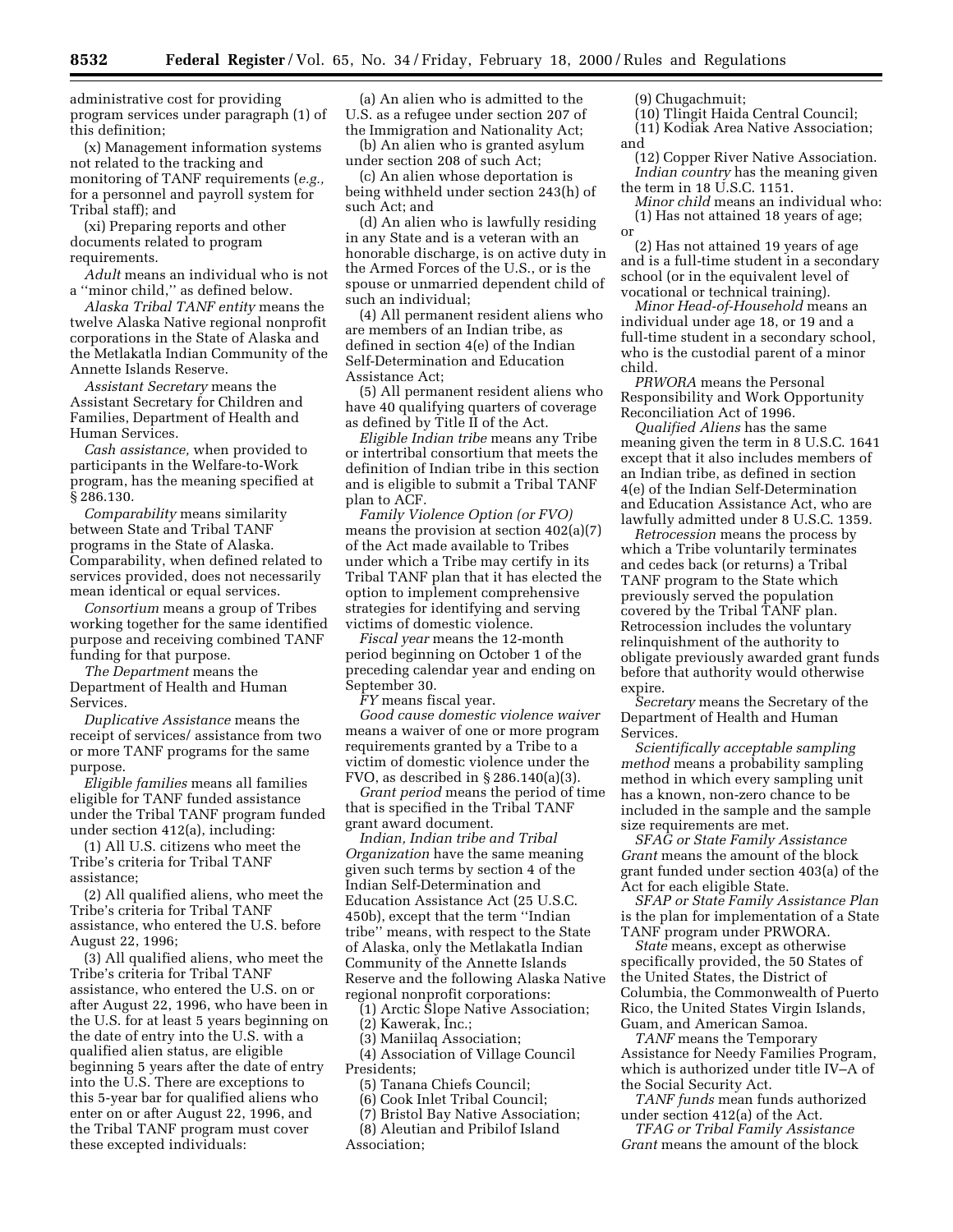grant funded under section 412(a) of the Act for each eligible Tribe.

*TFAP or Tribal Family Assistance Plan* means the plan for implementation of the Tribal TANF program under section 412(b) of the Act.

*Title IV–A* refers to the title of the Social Security Act that now includes TANF, but previously included AFDC and EA. For the purpose of the TANF program regulations, this term does not include child care programs authorized and funded under section 418 of the Act, or their predecessors, unless we specify otherwise.

*Title IV–F* refers to the title of the Social Security Act that was eliminated with the creation of TANF and previously included the Job Opportunities and Basic Skills Training Program (JOBS).

*Tribal TANF expenditures* means expenditures of TANF funds, within the Tribal TANF program.

*Tribal TANF program* means a Tribal program subject to the requirements of section 412 of the Act that is funded by TANF funds on behalf of eligible families.

*Victim of domestic violence* means an individual who is battered or subject to extreme cruelty under the definition at section  $408(a)(7)(C)(iii)$  of the Act.

*We (and any other first person plural pronouns)* refers to The Secretary of Health and Human Services, or any of the following individuals or organizations acting in an official capacity on the Secretary's behalf: the Assistant Secretary for Children and Families, the Regional Administrators for Children and Families, the Department of Health and Human Services, and the Administration for Children and Families.

*Welfare-related services* means all activities, assistance, and services funded under Tribal TANF provided to an eligible family. See definition of "Assistance" in § 286.10.

*Welfare-to-Work* means the program for funding work activities at section 412(a)(2)(C) of the Act.

*WtW* means Welfare-to-Work.

*WtW cash assistance*, when provided to participants in the Welfare-to-Work program, has the meaning specified at § 286.130.

## **§ 286.10 What does the term ''assistance'' mean?**

(a) The term ''assistance'' includes cash, payments, vouchers, and other forms of benefits designed to meet a family's ongoing basic needs (*i.e.,* for food, clothing, shelter, utilities, household goods, personal care items, and general incidental expenses).

(1) It includes such benefits even when they are:

(i) Provided in the form of payments by a TANF agency, or other agency on its behalf, to individual recipients; and

(ii) Conditioned on participation in work experience or community service or any other work activity.

(2) Except where excluded under paragraph (b) of this section, it also includes supportive services such as transportation and child care provided to families who are not employed.

(b) It excludes:

(1) Nonrecurring, short-term benefits that:

(i) Are designed to deal with a specific crisis situation or episode of need;

(ii) Are not intended to meet recurrent or ongoing needs; and

(iii) Will not extend beyond four months.

(2) Work subsidies (*i.e.,* payments to employers or third parties to help cover the costs of employee wages, benefits, supervision, and training);

(3) Supportive services such as child care and transportation provided to families who are employed;

(4) Refundable earned income tax credits;

(5) Contributions to, and distributions from, Individual Development Accounts;

(6) Services such as counseling, case management, peer support, child care information and referral, information on and referral to Medicaid, Child Health Insurance Program (CHIP), Food Stamp and Native Employment Works (NEW) programs, transitional services, job retention, job advancement, and other employment-related services that do not provide basic income support; and

(7) Transportation benefits provided under a Job Access or Reverse Commute project, pursuant to section 404(k) of the Act, to an individual who is not otherwise receiving assistance.

(c) The definition of the term assistance specified in paragraphs (a) and (b) of this section does not preclude a Tribe from providing other types of benefits and services consistent with the purposes of the TANF program.

## **§ 286.15 Who is eligible to operate a Tribal TANF program?**

(a) An Indian tribe that meets the definition of Indian tribe given in § 286.5 is eligible to apply to operate a Tribal Family Assistance Program.

(b) In addition, an intertribal consortium of eligible Indian tribes may develop and submit a single TFAP.

**Subpart B—Tribal TANF Funding**

#### **§ 286.20 How is the amount of a Tribal Family Assistance Grant (TFAG) determined?**

(a) We will request and use data submitted by a State to determine the amount of a TFAG. The State data that we will request and use are the total Federal payments attributable to State expenditures, including administrative costs (which includes systems costs) for fiscal year 1994 under the former Aid to Families With Dependent Children, Emergency Assistance and Job Opportunities and Basic Skills Training programs, for all Indian families residing in the geographic service area or areas identified in the Tribe's letter of intent or Tribal Family Assistance Plan.

(1) A Tribe must indicate its definition of ''Indian family'' in its Tribal Family Assistance Plan. Each Tribe may define ''Indian family'' according to its own criteria.

(2) When we request the necessary data from the State, the State will have 30 days from the date of the request to submit the data.

(i) If we do not receive the data requested from the State at the end of the 30-day period, we will so notify the Tribe.

(ii) In cases where data is not received from the State, the Tribe will have 45 days from the date of the notification in which to submit relevant information. Relevant information may include, but is not limited to, Census Bureau data, data from the Bureau of Indian Affairs, data from other Federal programs, and Tribal records. In such a case, we will use the data submitted by the Tribe to assist us in determining the amount of the TFAG. Where there are inconsistencies in the data, follow-up discussions with the Tribe and the State will ensue.

(b) We will share the data submitted by the State under paragraph (a)(2)(i) of this section with the Tribe. The Tribe must submit to the Secretary a notice as to the Tribe's agreement or disagreement with such data no later than 45 days after the date of our notice transmitting the data from the State. During this 45 day period we will help resolve any questions the Tribe may have about the State-submitted data.

(c) We will notify each Tribe that has submitted a TFAP of the amount of the TFAG. At this time, we will also notify the State of the amount of the reduction in its SFAG.

(d) We will prorate TFAGs that are initially effective on a date other than October 1 of any given Federal fiscal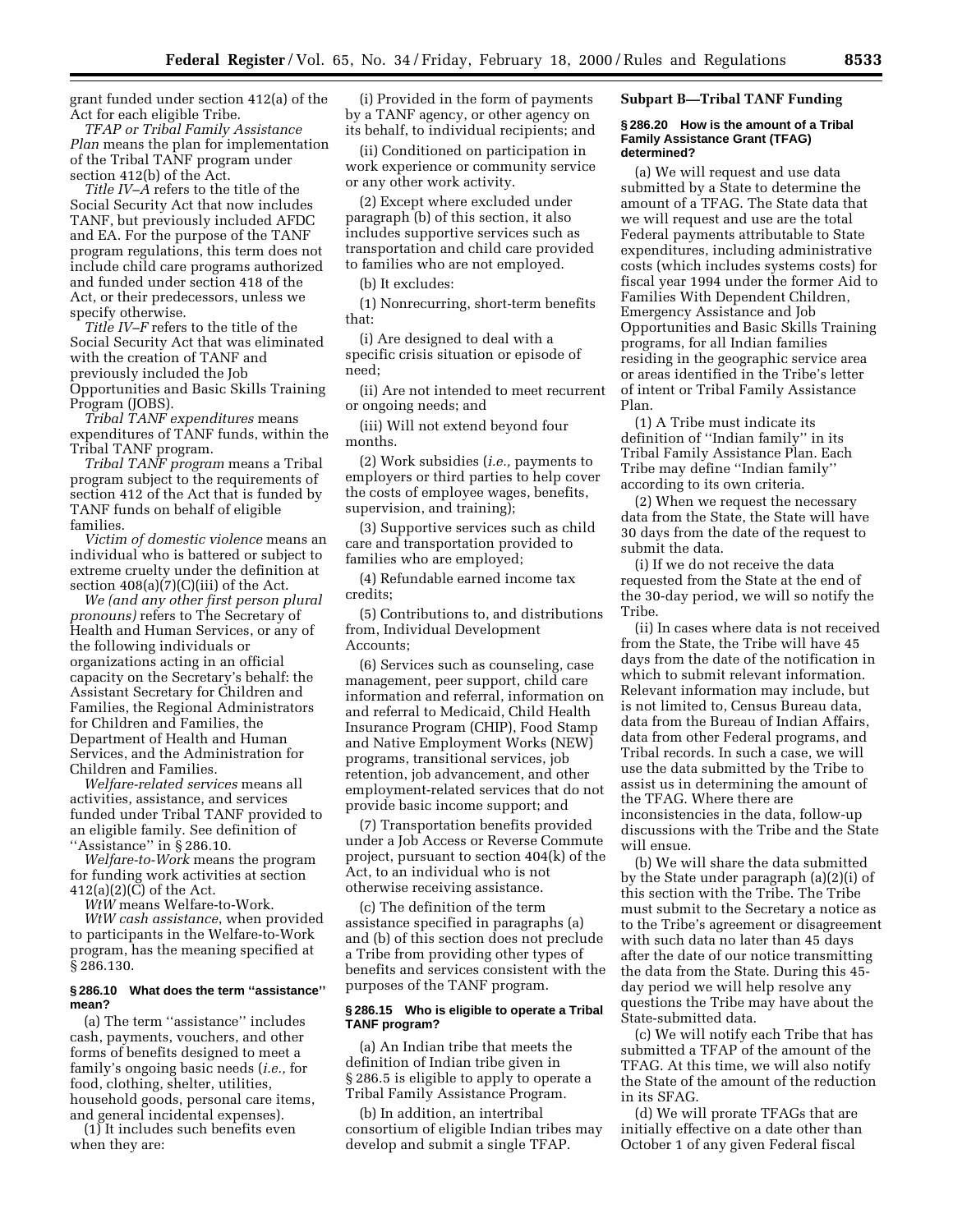year, based on the number of days remaining in the Federal fiscal year.

#### **§ 286.25 How will we resolve disagreements over the State-submitted data used to determine the amount of a Tribal Family Assistance Grant?**

(a) If a Tribe disagrees with the data submitted by a State, the Tribe may submit additional relevant information to the Secretary. Relevant information may include, but is not limited to, Census Bureau data, data from the Bureau of Indian Affairs, data from other Federal programs, and Tribal records.

(1) The Tribe must submit any relevant information within 45 days from the date it notifies the Secretary of its disagreement with State submitted data under § 286.20(b).

(2) We will review the additional relevant information submitted by the Tribe, together with the State-submitted data, in order to make a determination as to the amount of the TFAG. We will determine the amount of the TFAG at the earliest possible date after consideration of all relevant data.

#### **§ 286.30 What is the process for retrocession of a Tribal Family Assistance Grant?**

(a) A Tribe that wishes to terminate its TFAG prior to the end of its three-year plan must—

(1) Notify the Secretary and the State in writing of the reason(s) for termination no later than 120 days prior to the effective date of the termination, or

(2) Notify the Secretary in writing of the reason(s) for termination no later than 30 days prior to the effective date of the termination, where such effective data is mutually agreed upon by the Tribe and the affected State(s).

(b) The effective date of the termination must coincide with the last day of a calendar month.

(c) For a Tribe that retrocedes, the provisions of 45 CFR part 92 will apply with regard to closeout of the grant. All unobligated funds will be returned by the Tribe to the Federal government.

(d) The SFAG will be increased by the amount of the TFAG available for the subsequent quarterly installment.

(e) A Tribe's application to implement a TANF program subsequent to its retrocession will be treated as any other application to operate a TANF program, except that we may take into account when considering approval—

(1) Whether the circumstances that the Tribe identified for termination of its TANF program remain applicable and the extent to which—

(i) The Tribe has control over such circumstances, and

(ii) Such circumstances are reasonably related to program funding accountability, and

(2) Whether any outstanding funds and penalty amounts are repaid.

(f) A Tribe which retrocedes a Tribal TANF program is responsible for:

(1) Complying with the data collection and reporting requirements and all other program requirements for the period before the retrocession is effective;

(2) Any applicable penalties (see subpart D) for actions occurring prior to retrocession; the provisions of 45 CFR Part 92 and OMB Circulars A–87 and A– 133;

(3) compliance with other Federal statutes and regulations applicable to the TANF program; and

(4) any penalties resulting from audits covering the period before the effective date of retrocession.

## **§ 286.35 What are proper uses of Tribal Family Assistance Grant funds?**

(a) Tribes may use TFAGs for expenditures that:

(1) Are reasonably calculated to accomplish the purposes of TANF, including, but not limited to, the provision to low income households with assistance in meeting home heating and cooling costs; assistance in economic development and job creation activities, the provision of supportive services to assist needy families to prepare for, obtain, and retain employment; the provision of supportive services to prevent of out-ofwedlock pregnancies, and assistance in keeping families together, or

(2) Were an authorized use of funds under the State plans for Parts A or F of title IV of the Social Security Act, as such parts were in effect on September 30, 1995.

## **§ 286.40 May a Tribe use the Tribal Family Assistance Grant to fund IDAs ?**

(a) If the Tribe elects to operate an IDA program, it may use Federal TANF funds or WtW funds to fund IDAs for individuals who are eligible for TANF assistance and may exercise flexibility within the limits of Federal regulations and the statute.

(b) The following restrictions apply to IDA funds:

(1) A recipient may deposit only earned income into an IDA.

(2) A recipient's contributions to an IDA may be matched by, or through, a qualified entity.

(3) A recipient may withdraw funds only for the following reasons:

(i) To cover post-secondary education expenses, if the amount is paid directly to an eligible educational institution;

(ii) For the recipient to purchase a first home, if the amount is paid directly to the person to whom the amounts are due and it is a qualified acquisition cost for a qualified principal residence by a qualified first-time buyer; or

(iii) For business capitalization, if the amounts are paid directly to a business capitalization account in a federally insured financial institution and used for a qualified business capitalization expense.

(c) To prevent recipients from withdrawing funds held in an IDA improperly, Tribes may do the following:

(1) Count withdrawals as earned income in the month of withdrawal, unless already counted as income,

(2) Count withdrawals as resources in determining eligibility, or

(3) Take such other steps as the Tribe has established in its Tribal plan or written Tribal policies to deter inappropriate use.

## **§ 286.45 What uses of Tribal Family Assistance Grant funds are improper?**

(a) A Tribe may not use Tribal Family Assistance Grant funds to provide assistance to:

(1) Families or individuals that do not otherwise meet the eligibility criteria contained in the Tribal Family Assistance Plan (TFAP); or

(2) For more than the number of months as specified in a Tribe's TFAP (unless covered by a hardship exemption); or

(3) Individuals who are not citizens of the United States or qualified aliens or who do not otherwise meet the definition of ''eligible families'' at § 286.5.

(b) Tribal Family Assistance Grant funds may not be used to contribute to or to subsidize non-TANF programs.

(c) A Tribe may not use Tribal Family Assistance Grant funds for services or activities prohibited by OMB Circular A–87.

(d) All provisions in OMB Circular A– 133 and in 45 CFR part 92 are

applicable to the Tribal TANF program. (e) Tribal TANF funds may not be used for the construction or purchase of

facilities or buildings.

(f) Tribes must use program income generated by the Tribal Family Assistance grant for the purposes of the TANF program and for allowable TANF services, activities and assistance.

## **§ 286.50 Is there a limit on the percentage of a Tribal Family Assistance Grant that can be used for administrative costs?**

(a) ACF will negotiate a limitation on administrative costs with each Tribal TANF applicant individually for the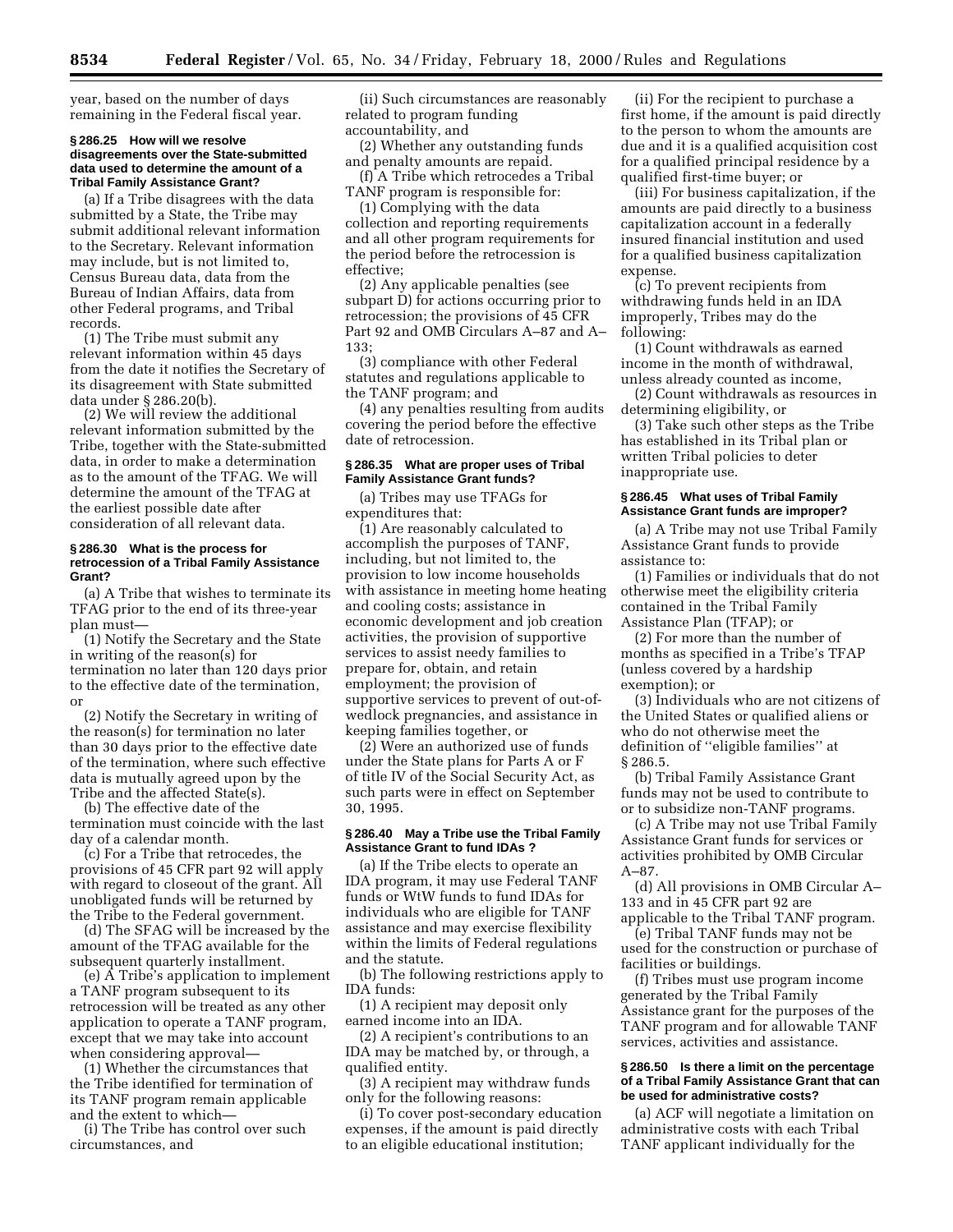first year of a program's operation based on the applicant's proposed administrative cost allocation. No Tribal TANF grantee may expend more than 35 percent of its Tribal Family Assistance Grant for administrative costs during the first year.

(b) ACF will negotiate a limitation on administrative costs with each Tribal TANF applicant individually for the second year of a program's operation based on the applicant's proposed administrative cost allocation. No Tribal TANF grantee may expend more than 30 percent of its TFAG for administrative costs during the second year.

(c) ACF will negotiate a limitation on administrative costs with each Tribal TANF applicant individually for the third and all subsequent years of a program's operation based on the applicant's proposed administrative cost allocation. As negotiated, a Tribal TANF grantee may not expend more than 25 percent of its TFAG for administrative costs during any subsequent grant period.

(1) For the purposes of determining administrative costs, Tribes with approved plans who have been operating Tribal TANF programs prior to the effective date of this regulation will be able to negotiate a reasonable adjustment in their approved administrative cost rate, not to exceed the limitations in the Final Rule delineated above.

(2) [Reserved]

(d) ACF will negotiate limitations on administrative costs based on, but not limited to, a Tribe's TANF funding level, economic conditions, and the resources available to the Tribe, the relationship of the Tribe's administrative cost allocation proposal to the overall purposes of TANF, and a demonstration of the Tribe's administrative capability.

## **§ 286.55 What types of costs are subject to the administrative cost limit on Tribal Family Assistance Grant funds?**

(a) Activities that fall within the definition of ''administrative costs'' at § 286.5 are subject to the limit determined under § 286.50.

(b) Information technology and computerization for tracking, data entry and monitoring, including personnel and other costs associated with the automation activities needed for Tribal TANF monitoring, data entry and tracking purposes, are excluded from the administrative cost cap, even if they fall within the definition of ''administrative costs.''

(c) Designing, administering, monitoring, and controlling a sample are not inherent parts of information

technology and computerization and, thus, costs associated with these tasks must be considered administrative costs.

(d) Indirect Costs negotiated by BIA, the Department's Division of Cost Allocation, or another federal agency must be considered to be part of the total administrative costs.

#### **§ 286.60 Must Tribes obligate all Tribal Family Assistance Grant funds by the end of the fiscal year in which they are awarded?**

(a) No. A Tribe may reserve amounts awarded to it, without fiscal year limitation, to provide assistance under the Tribal TANF program.

(b) A Tribe may expend funds beyond the fiscal year in which awarded only on benefits that meet the definition of assistance at § 286.10 or on the administrative costs directly associated with providing that assistance.

## **Subpart C—Tribal TANF Plan Content and Processing**

#### **§ 286.65 How can a Tribe apply to administer a Tribal Temporary Assistance For Needy Families (TANF) Program?**

(a) Any eligible Indian tribe, Alaska Native organization, or intertribal consortium that wishes to administer a Tribal TANF program must submit a three-year TFAP to the Secretary of the Department of Health and Human Services. The original must be submitted to the appropriate ACF Regional Office with a copy to the ACF Central Office.

(b) A Tribe currently operating a Tribal TANF program must submit to the appropriate ACF Regional Office, with a copy to the ACF Central Office, no later than 120 days prior to the end of the three-year grant period, either—

(1) A letter of intent, with a copy to the affected State or States, which specifies they do not intend to continue operating the program beyond the end of the three-year grant period; or

(2) A letter of intent, with a copy to the affected State or States, which specifies they intend to continue program operations with no changes to the geographic service area or service population; or

(3) A new three-year plan which indicates a change in either the geographic service area or service population.

(c) For Tribes choosing option (b)(2) above, a new three-year plan must be submitted to the appropriate ACF Regional Office, with a copy to the ACF Central Office, no later than 60 days before the end of the current three-year grant period.

#### **§ 286.70 Who submits a Tribal Family Assistance Plan?**

(a) A TFAP must be submitted by the chief executive officer of the Indian tribe and be accompanied by a Tribal resolution supporting the TFAP.

(b) A TFAP from a consortium must be forwarded under the signature of the chief executive officer of the consortium and be accompanied by Tribal resolutions from all participating Tribes that demonstrate each individual Tribe's support of the consortium, the delegation of decision-making authority to the consortium's governing board, and the Tribe's recognition that matters involving operation of the Tribal TANF consortium are the express responsibility of the consortium's governing board.

(c) When one of the participating Tribes in a consortium wishes to withdraw from the consortium, the Tribe needs to both notify the consortium and the Secretary of this fact.

(1) This notification must be made at least 120 days prior to the effective date of the withdrawal.

(2) The time frame in paragraph (c)(i) of this section is applicable only if the Tribe's withdrawal will cause a change to the service area or population of the consortium.

(d) When one of the participating Tribes in a consortium wishes to withdraw from the consortium in order to operate its own Tribal TANF program, the Tribe needs to submit a Tribal TANF plan that follows the requirements at § 286.75 and § 286.165.

## **§ 286.75 What must be included in the Tribal Family Assistance Plan?**

(a) The TFAP must outline the Tribe's approach to providing welfare-related services for the three-year period covered by the plan, including:

(1) Information on the general eligibility criteria the Tribe has established, which includes a definition of ''needy family,'' including income and resource limits and the Tribe's definition of ''Tribal member family'' or ''Indian family.''

(2) A description of the assistance, services, and activities to be offered, and the means by which they will be offered. The description of the services, assistance, and activities to be provided includes whether the Tribe will provide cash assistance, and what other assistance, services, and activities will be provided.

(3) If the Tribe will not provide the same services, assistance, and activities in all parts of the service area, the TFAP must indicate any variations.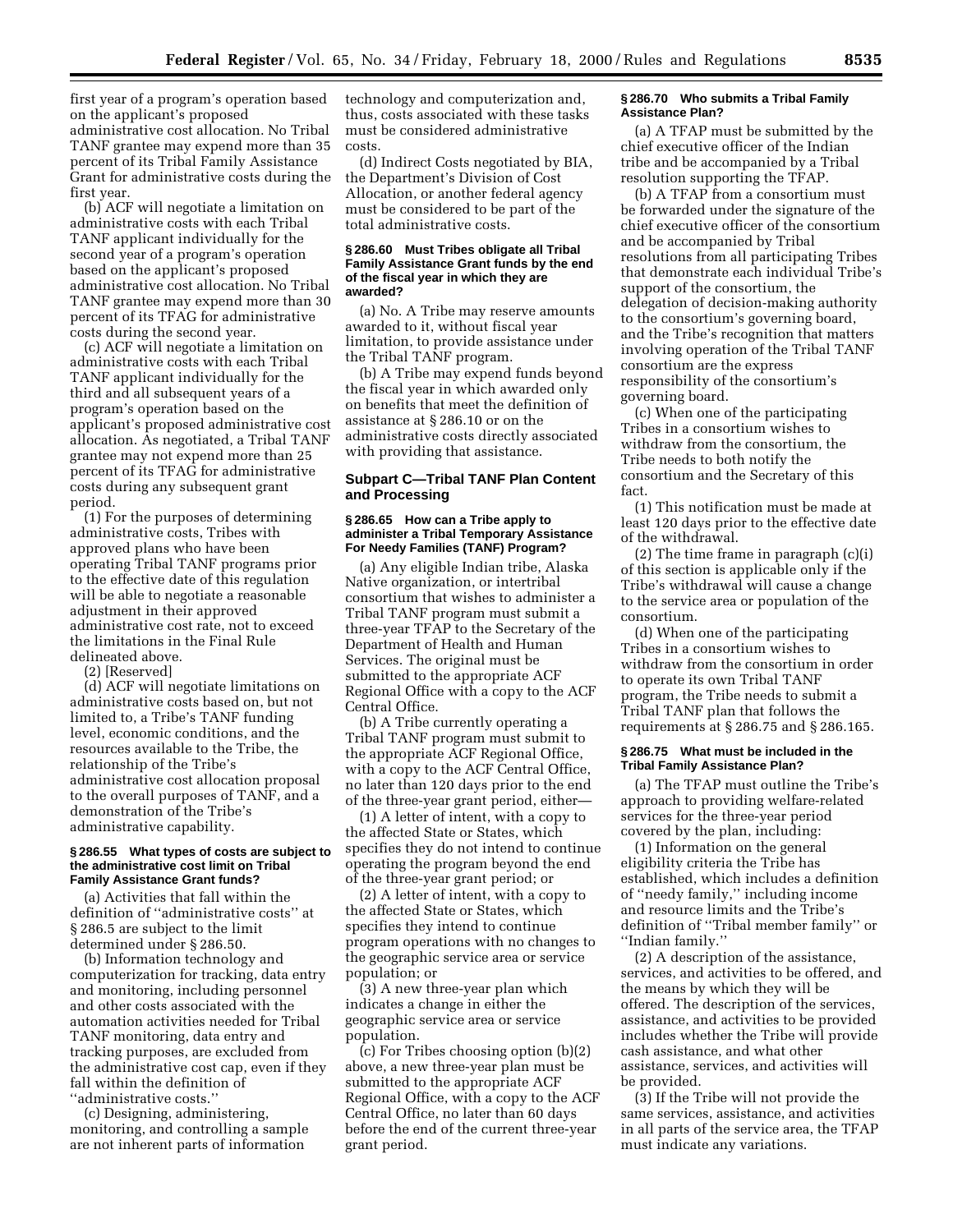(4) If the Tribe opts to provide different services to specific populations, including teen parents and individuals who are transitioning off TANF assistance, the TFAP must indicate whether any of these services will be provided and, if so, what services will be provided.

(5) The Tribe's goals for its TANF program and the means of measuring progress towards those goals;

(6) Assurance that a 45-day public comment period on the Tribal TANF plan concluded prior to the submission of the TFAP.

(7) Assurance that the Tribe has developed a dispute resolution process to be used when individuals or families want to challenge the Tribe's decision to deny, reduce, suspend, sanction or terminate assistance.

(8) Tribes may require cooperation with child support enforcement agencies as a condition of eligibility for TANF assistance. Good cause and other exceptions to cooperation shall be defined by the Tribal TANF program.

(b) The TFAP must identify which Tribal agency is designated by the Tribe as the lead agency for the overall administration of the Tribal TANF program along with a description of the administrative structure for supervision of the TANF program.

(c) The TFAP must indicate whether the services, assistance and activities will be provided by the Tribe itself or through grants, contracts or compacts with inter-Tribal consortia, States, or other entities.

(d) The TFAP must identify the population to be served by the Tribal TANF program.

(1) The TFAP must identify whether it will serve Tribal member families only, or whether it will serve all Indian families residing in the Tribal TANF service area.

(2) If the Tribe wishes to serve any non-Indian families (and thus include non-Indians in its service population), an agreement with the State TANF agency must be included in the TFAP. This agreement must provide that, where non-Indians are to be served by Tribal TANF, these families are subject to Tribal TANF program rules.

(e) The TFAP must include a description of the geographic area to be served by the Tribal TANF program, including a specific description of any ''near reservation'' areas, as defined at 45 CFR 20.1(r), or any areas beyond ''near reservation'' to be included in the Tribal TANF service area.

(1) In areas beyond those defined as ''near reservation'', the TFAP must demonstrate the Tribe's administrative capacity to serve such areas and the

State(s)', and if applicable, other Tribe(s)' concurrence with the proposed defined boundaries.

(2) A Tribe cannot extend its service area boundaries beyond the boundaries of the State(s) in which the reservation and BIA near-reservation designations are located.

(3) For Tribes in Oklahoma, if the Tribe defines its service area as other than its ''tribal jurisdiction statistical area'' (TJSA), the Tribe must include an agreement with the other Tribe(s) reflecting agreement to the service area. TJSAs are areas delineated by the Census Bureau for each federallyrecognized Tribe in Oklahoma without a reservation.

(f) The TFAP must provide that a family receiving assistance under the plan may not receive duplicative assistance from other State or Tribal TANF programs and must include a description of the means by which the Tribe will ensure duplication does not occur.

(g) The TFAP must identify the employment opportunities in and near the service area and the manner in which the Tribe will cooperate and participate in enhancing such opportunities for recipients of assistance under the plan, consistent with any applicable State standards. This should include:

(1) A description of the employment opportunities available, in both the public and private sector, within and near the Tribal service area; and

(2) A description of how the Tribe will work with public and private sector employers to enhance the opportunities available for Tribal TANF recipients.

(h) The TFAP must provide an assurance that the Tribe applies the fiscal accountability provisions of section 5(f)(1) of the Indian Self-Determination and Education Assistance Act (25 U.S.C. 450c(f)(1)), relating to the submission of a singleagency audit report required by chapter 75 of title 31, United States Code.

#### **§ 286.80 What information on minimum work participation requirements must a Tribe include in its Tribal Family Assistance Plan?**

(a) To assess a Tribe's level of success in meeting its TANF work objectives, a Tribe that submits a TFAP must negotiate with the Secretary minimum work participation requirements that will apply to families that receive Tribal TANF assistance that includes an adult or minor head of household receiving such assistance.

(b) A Tribe that submits a TFAP must include in the plan the Tribe's proposal for minimum work participation

requirements, which includes the following:

(1) For each fiscal year covered by the plan, the Tribe's proposed participation rate(s) for all families, for all families and two-parent families, or for oneparent families and two-parent families;

(2) For each fiscal year covered by the plan, the Tribe's proposed minimum number of hours per week that adults and minor heads of household will be required to participate in work activities;

(i) If the Tribe elects to include reasonable transportation time to and from the site of work activities in determining the hours of work participation, it must so indicate in its TFAP along with a definition of ''reasonable'' for purposes of this subsection, along with:

(A) An explanation of how the economic conditions and/or resources available to the Tribe justify inclusion of transportation time in determining work participation hours; and

(B) An explanation of how counting reasonable transportation time is consistent with the purposes of TANF;

(3) The work activities that count towards these work requirements;

(4) Any exemptions, limitations and special rules being established in relation to work requirements; and

(5) The Tribe must provide rationale for the above, explaining how the proposed work requirements relate to and are justified based on the Tribe's needs and conditions.

(i) The rationale must address how the proposed work requirements are consistent with the purposes of TANF and with the economic conditions and resources of the Tribe.

(ii) Examples of the information that could be included to illustrate the Tribe's proposal include, but are not limited to: poverty, unemployment, jobless and job surplus rates; education levels of adults in the service area; availability of and/or accessibility to resources (educational facilities, transportation) to help families become employable and find employment; and employment opportunities on and near the service area.

## **§ 286.85 How will we calculate the work participation rates?**

(a) Work participation rate(s) will be the percentage of families with an adult or minor head-of-household receiving TANF assistance from the Tribe who are participating in a work activity approved in the TFAP for at least the minimum number of hours approved in the TFAP.

(b) The participation rate for a fiscal year is the average of the Tribe's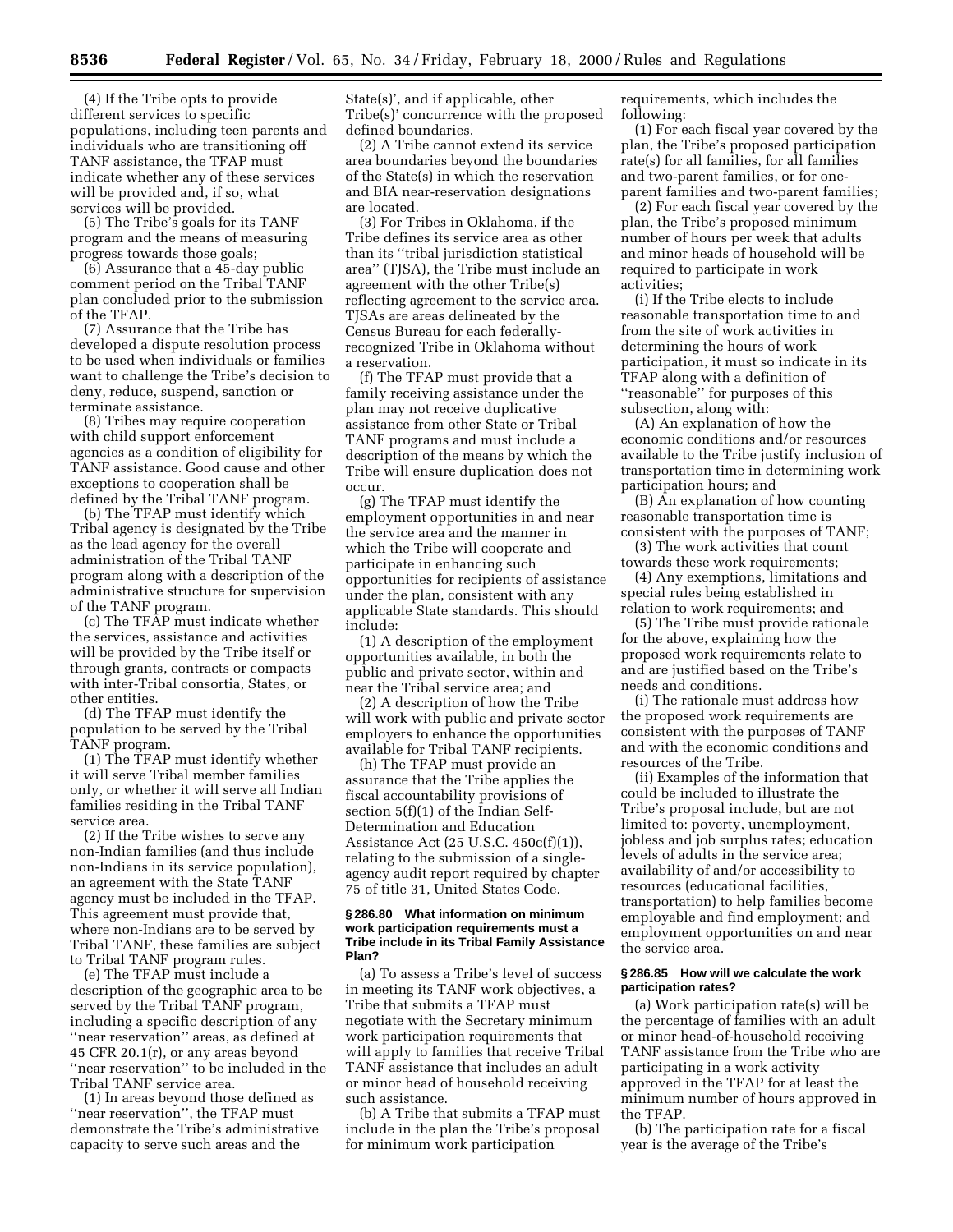participation rate for each month in the fiscal year.

(c) A Tribe's participation rate for a month is expressed as the following ratio:

(1) The number of families receiving TANF assistance that include an adult or a minor head-of-household who is participating in activities for the month (numerator), divided by

(2) The number of families that include an adult or a minor head-ofhousehold receiving TANF assistance during the month excluding:

(i) Families that were penalized for non-compliance with the work requirements in that month as long as they have not been sanctioned for more than three months (whether or not consecutively) out of the last 12 months; and

(ii) Families with children under age one, if the Tribe chooses to exempt these families from participation requirements.

(d) If a family receives assistance for only part of a month or begins participating in activities during the month, the Tribe may count it as a month of participation if an adult or minor head-of-household in the family is participating for the minimum average number of hours in each full week that the family receives assistance or participates in that month.

(e) Two-parent families in which one of the parents is disabled are considered one-parent families for the purpose of calculating a Tribe's participation rate.

#### **§ 286.90 How many hours per week must an adult or minor head-of-household participate in work-related activities to count in the numerator of the work participation rate?**

During the month, an adult or minor head-of-household must participate in work activities for at least the minimum average number of hours per week specified in the Tribe's approved Tribal Family Assistance Plan.

#### **§ 286.95 What, if any, are the special rules concerning counting work for two-parent families?**

Parents in a two-parent family may share the number of hours required to be considered as engaged in work.

# **§ 286.100 What activities count towards the work participation rate?**

(a) Activities that count toward a Tribe's participation rate may include, but are not limited to, the following:

(1) Unsubsidized employment; (2) Subsidized private sector

employment;

(3) Subsidized public sector employment;

(4) Work experience;

(5) On-the-job training (OJT); (6) Job search and job readiness assistance; (see § 286.105)

(7) Community service programs; (8) Vocational educational training; (see § 286.105)

(9) Job skills training directly related to employment;

(10) Education directly related to employment, in the case of a recipient who has not received a high school diploma or a certificate of high school equivalency;

(11) Satisfactory attendance at secondary school or in a course of study leading to a certificate of general equivalence, if a recipient has not completed secondary school or received such a certificate;

(12) Providing child care services to an individual who is participating in a community service program; and

(13) Other activities that will help families achieve self-sufficiency.

(b) [Reserved]

#### **§ 286.105 What limitations concerning vocational education, job search and job readiness assistance exist with respect to the work participation rate?**

(a) Tribes are not required to limit vocational education for any one individual to a period of 12 months.

(b) There are two limitations concerning job search and job readiness:

(1) Job search and job readiness assistance only count for 6 weeks in any fiscal year.

(2) If the Tribe's unemployment rate in the Tribal TANF service area is at least 50 percent greater than the United States' total unemployment rate for that fiscal year, then an individual's participation in job search or job readiness assistance counts for up to 12 weeks in that fiscal year.

(c) If job search or job readiness is an ancillary part of another activity, then there is no limitation on counting the time spent in job search/job readiness.

#### **§ 286.110 What safeguards are there to ensure that participants in Tribal TANF work activities do not displace other workers?**

(a) An adult or minor head-ofhousehold taking part in a work activity outlined in § 286.100 cannot fill a vacant employment position if:

(1) Any other individual is on layoff from the same or any substantially equivalent job; or

(2) The employer has terminated the employment of any regular employee or otherwise caused an involuntary reduction in its work force in order to fill the vacancy with the TANF participant.

(b) A Tribe must establish and maintain a grievance procedure to resolve complaints of alleged violations of this displacement rule.

(c) This regulation does not preempt or supersede Tribal laws providing greater protection for employees from displacement.

#### **§ 286.115 What information on time limits for the receipt of assistance must a Tribe include in its Tribal Family Assistance Plan?**

(a) The TFAP must include the Tribe's proposal for:

(1) Time limits for the receipt of Tribal TANF assistance;

(2) Any exceptions to these time limits; and

(3) The percentage of the caseload to be exempted from the time limit due to hardship or if the family includes an individual who has been battered or subjected to extreme cruelty.

(b) The Tribe must also include the rationale for its proposal in the plan. The rationale must address how the proposed time limits are consistent with the purposes of TANF and with the economic conditions and resources of the Tribe.

(1) Examples of the information that could be included to illustrate the Tribe's proposal include, but are not limited to: Poverty, unemployment, jobless and job surplus rates; education levels of adults in the service area; availability of and/or accessibility to resources (educational facilities, transportation) to help families become employable and find employment; and employment opportunities on and near the service area.

(c) We may require that the Tribe submit additional information about the rationale before we approve the proposed time limits.

(d) Tribes must not count towards the time limit:

(1) Any month of receipt of assistance to a family that does not include an adult head-of-household;

(2) A family that does not include a pregnant minor head-of-household, minor parent head-of-household, or spouse of such a head-of-household; and

(3) Any month of receipt of assistance by an adult during which the adult lived in Indian country or in an Alaskan Native Village in which at least 50 percent of the adults were not employed.

(e) A Tribe must not use any of its TFAG to provide assistance (as defined in § 286.10) to a family that includes an adult or minor head-of-household who has received assistance beyond the number of months (whether or not consecutive) that is negotiated with the Tribe.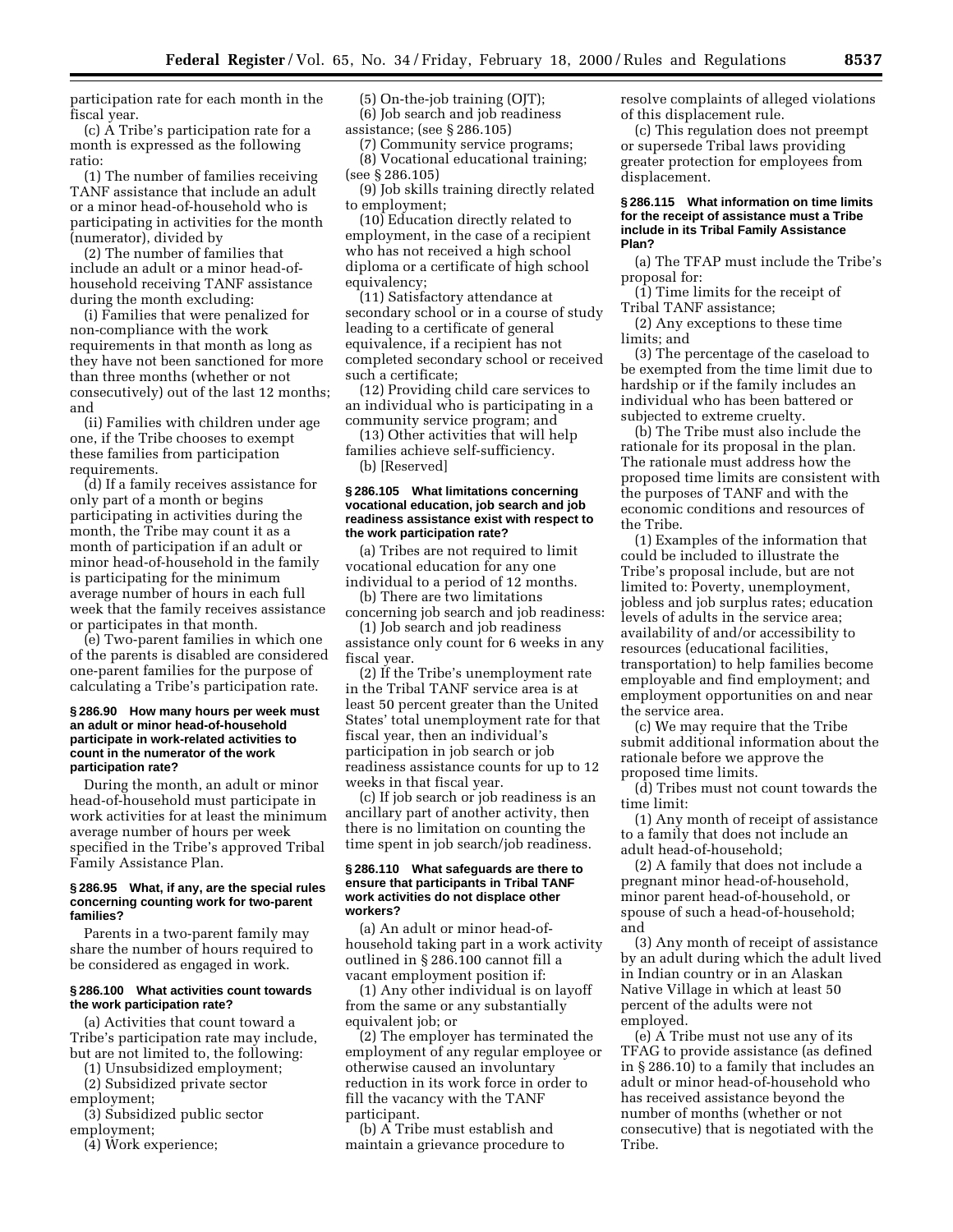# **§ 286.120 Can Tribes make exceptions to the established time limit for families?**

(a) Tribes have the option to exempt families from the established time limits for:

(1) Hardship, as defined by the Tribe, or

(2) The family includes someone who has been battered or has been subject to extreme cruelty.

(b) If a Tribe elects the hardship option, the Tribe must specify in its TFAP the maximum percent of its average monthly caseload of families on assistance that will be exempt from the established time limit under paragraph (a) of this section.

(c) If the Tribe proposes to exempt more than 20 percent of the caseload under paragraph (a) of this section, the Tribe must include a rationale in the plan.

## **§ 286.125 Does the receipt of TANF benefits under a State or other Tribal TANF program count towards a Tribe's TANF time limit?**

Yes, the Tribe must count prior months of TANF assistance funded with TANF block grant funds, except for any month that was exempt or disregarded by statute, regulation, or under any experimental, pilot, or demonstration project approved under section 1115 of the Act.

#### **§ 286.130 Does the receipt of Welfare-to-Work (WtW) cash assistance count towards a Tribe's TANF time limit?**

(a) For purposes of an individual's time limit for receipt of TANF assistance as well as the penalty provision at § 286.195(a)(1), WtW cash assistance counts towards a Tribe's TANF time limit only if:

(1) Such assistance satisfies the definition at § 286.10; and

(2) Is directed at ongoing basic needs. (b) Only cash assistance provided in

the form of cash payments, checks, reimbursements, electronic funds transfers, or any other form that can legally be converted to currency is subject to paragraph (a) of this section.

#### **§ 286.135 What information on penalties against individuals must be included in a Tribal Family Assistance Plan?**

(a) The TFAP must include the Tribe's proposal for penalties against individuals who refuse to engage in work activities. The Tribe's proposal must address the following:

(1) Will the Tribe impose a pro rata reduction, or more at Tribal option, or will it terminate assistance to a family?

(2) After consideration of the provision specified at § 286.150, what will be the proposed Tribal policies related to a single custodial parent, with

a child under the age of 6, who refuses to engage in work activities because of a demonstrated inability to obtain needed child care?

(3) What good cause exceptions, if any, does the Tribe propose that will allow individuals to avoid penalties for failure to engage in work?

(4) What other rules governing penalties does the Tribe propose?

(5) What, if any, will be the Tribe's policies related to victims of domestic violence consistent with § 286.140?

(b) The Tribe's rationale for its proposal must also be included in the TFAP.

(1) The rationale must address how the proposed penalties against individuals are consistent with the purposes of TANF, consistent with the economic conditions and resources of the Tribe, and how they relate to the requirements of section 407(e) of the Act.

(2) Examples of the information that could be included to illustrate the Tribe's proposal include, but are not limited to; poverty, unemployment, jobless and job surplus rates; education levels of adults in the service area; availability of and/or accessibility to resources (educational facilities, transportation) to help families become employable and find employment; and employment opportunities on and near the service area.

(c) We may require a Tribe to submit additional information about the rationale before we approve the proposed penalties against individuals.

## **§ 286.140 What special provisions apply to victims of domestic violence?**

(a) Tribes electing the Family Violence Option (FVO) must certify that they have established and are enforcing standards and procedures to:

(1) Screen and identify individuals receiving TANF assistance with a history of domestic violence, while maintaining the confidentiality of such individuals;

(2) Refer such individuals to counseling and supportive services; and

(3) Provide waivers, pursuant to a determination of good cause, of TANF program requirements to such individuals for so long as necessary in cases where compliance would make it more difficult for such individuals to escape domestic violence or unfairly penalize those who are or have been victimized by such violence or who are at risk of further domestic violence.

(b) Tribes have broad flexibility to grant waivers of TANF program requirements, but such waivers must:

(1) Identify the specific program requirement being waived;

(2) Be granted based on need as determined by an individualized assessment by a person trained in domestic violence and redeterminations no less than every six months;

(3) Be accompanied by an appropriate services plan that:

(i) Is developed in coordination with a person trained in domestic violence;

(ii) Reflects the individualized assessment and any revisions indicated by any redetermination; and

(iii) To the extent consistent with paragraph (a)(3) of this section, is designed to lead to work.

(c) If a Tribe wants us to take waivers that it grants under this section into account in deciding if it has reasonable cause for failing to meet its work participation rates or comply with the established time limit on TANF assistance, has achieved compliance or made significant progress towards achieving compliance with such requirements during a corrective compliance period, the waivers must comply with paragraph (b) of this section.

(d) We will determine that a Tribe has reasonable cause for failing to meet its work participation rates or to comply with established time limits on assistance if—

(1) Such failures were attributable to good cause domestic violence waivers granted to victims of domestic violence;

(2) In the case of work participation rates, the Tribe provides evidence that it achieved the applicable rates except with respect to any individuals who received a domestic violence waiver of work participation requirements. In other words, the Tribe must demonstrate that it met the applicable rates when such waiver cases are removed from the calculation of work participation rate;

(3) In the case of established time limits on assistance, the Tribe provides evidence that it granted good cause domestic violence waivers to extend time limits based on the need for continued assistance due to current or past domestic violence or the risk of further domestic violence, and individuals and their families receiving assistance beyond the established time limit under such waivers do not exceed 20 percent of the total number of families receiving assistance.

(e) We may take good cause domestic violence waivers of work participation or waivers which extend the established time limits for assistance into consideration in deciding whether a Tribe has achieved compliance or made significant progress toward achieving compliance during a corrective compliance period.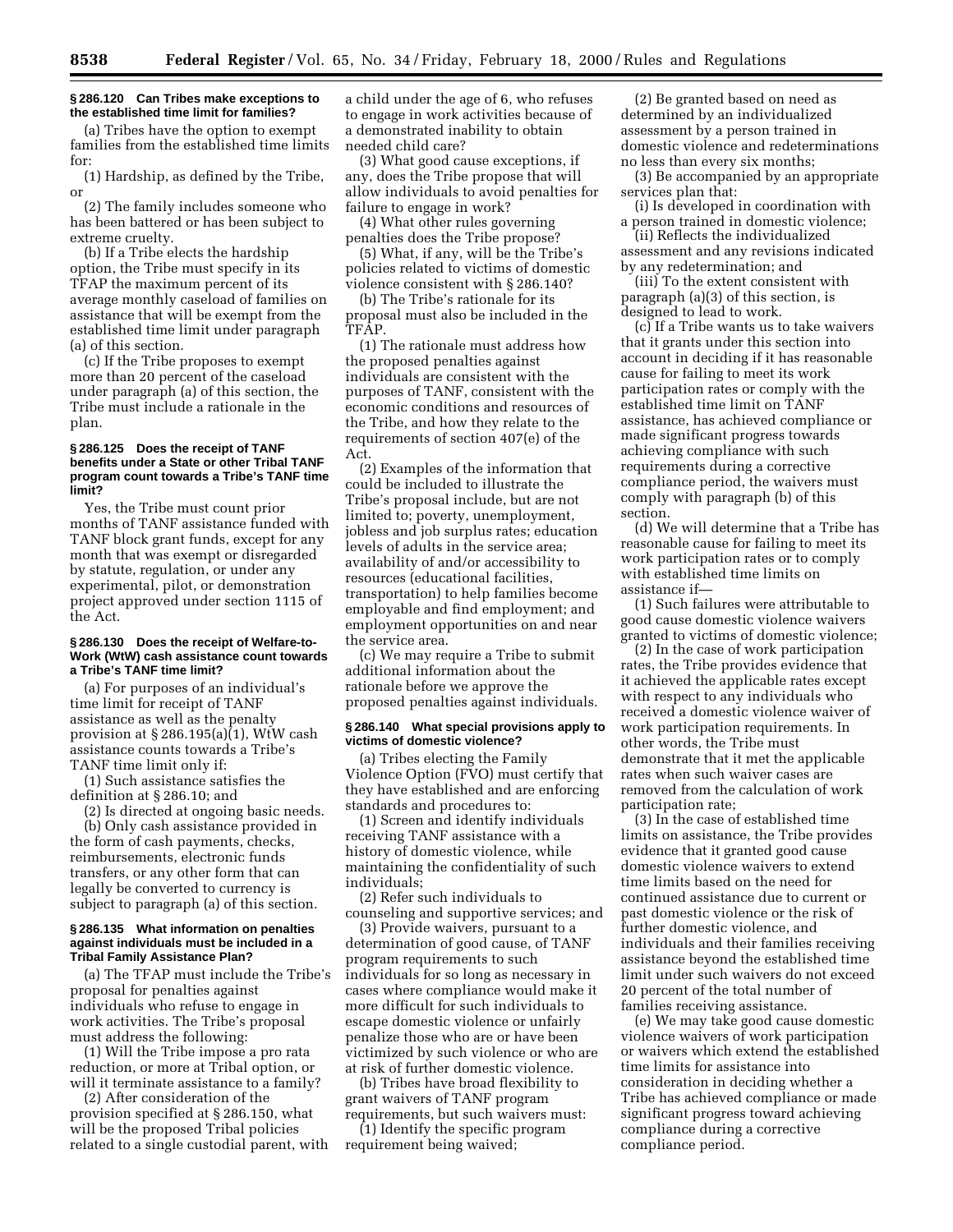(f) Tribes electing the FVO must submit the information specified at  $\S 286.275(b)(7)$ .

#### **§ 286.145 What is the penalty if an individual refuses to engage in work activities?**

If an individual refuses to engage in work activities in accordance with the minimum work participation requirements specified in the approved TFAP, the Tribe must apply to the individual the penalties against individuals that were established in the approved TFAP.

## **§ 286.150 Can a family, with a child under age 6, be penalized because a parent refuses to work because (s)he cannot find child care?**

(a) If the individual is a single custodial parent caring for a child under age six, the Tribe may not reduce or terminate assistance based on the parent's refusal to engage in required work if he or she demonstrates an inability to obtain needed child care for one or more of the following reasons:

(1) Appropriate child care within a reasonable distance from the home or work site is unavailable;

(2i) Informal child care by a relative or under other arrangements is unavailable or unsuitable; or

(3) Appropriate and affordable formal child care arrangements are unavailable.

(b) Refusal to work when an acceptable form of child care is available is not protected from sanctioning.

(c) The Tribe will determine when the individual has demonstrated that he or she cannot find child care, in accordance with criteria established by the Tribe. These criteria must:

(1) Address the procedures that the Tribe uses to determine if the parent has a demonstrated inability to obtain needed child care;

(2) Include definitions of the terms ''appropriate child care,'' ''reasonable distance,'' ''unsuitability of informal care,'' and ''affordable child care arrangements''; and

(3) Be submitted to us.

(d) The Tribal TANF agency must inform parents about:

(1) The penalty exception to the Tribal TANF work requirement, including the criteria and applicable definitions for determining whether an individual has demonstrated an inability to obtain needed child care;

(2) The Tribe's procedures (including definitions) for determining a family's inability to obtain needed child care, and any other requirements or procedures, such as fair hearings, associated with this provision; and

(3) The fact that the exception does not extend the time limit for receiving Federal assistance.

## **§ 286.155 May a Tribe condition eligibility for Tribal TANF assistance on assignment of child support to the Tribe?**

(a) Tribes have the option to condition eligibility for Tribal TANF assistance on assignment of child support to the Tribe consistent with paragraph (b) of this section.

(b) For Tribes choosing to condition eligibility for Tribal TANF assistance on assignment of child support to the Tribe, the TFAP must address the following—

(1) Procedures for ensuring that child support collections, if any, in excess of the amount of Tribal TANF assistance received by the family must be paid to the family; and,

(2) How any amounts generated under an assignment and retained by the Tribe will be used to further the Tribe's TANF program, consistent with § 286.45(f).

#### **§ 286.160 What are the applicable time frames and procedures for submitting a Tribal Family Assistance Plan?**

(a) A Tribe must submit a Tribal TANF letter of intent and/or a TFAP to the Secretary according to the following time frames:

| Implementation date:                                                          | Letter of intent due to ACF and<br>the State:                                                                                          | Formal plan due to ACF:                                                             | ACF notification to the State due:                                       |
|-------------------------------------------------------------------------------|----------------------------------------------------------------------------------------------------------------------------------------|-------------------------------------------------------------------------------------|--------------------------------------------------------------------------|
| January 1, February 1 or March 1<br>July 1, August 1 or September 1<br>ber 1. | July 1 of previous year<br>April 1, May 1 or June 1  Cctober 1 of previous year  December 1 of previous year<br>January 1 of same year | September 1 of previous year    October 1 of previous year.<br>March 1 of same year | January 1 of same year.<br>April 1 of same year.<br>July 1 of same year. |

(b) A Tribe that has requested and received data from the State and has resolved any issues concerning the data more than six months before its proposed implementation date is not required to submit a letter of intent.

(c) The effective date of the TFAP must be the first day of any month.

(d) The original TFAP must be sent to the appropriate ACF Regional Administrator, with a copy sent to the Division of Tribal Services, Office of Community Services, Administration for Children and Families.

(e) A Tribe that submits a TFAP or an amendment to an existing plan that cannot be approved by the Secretary will be given the opportunity to make revisions in order to make the TFAP, or an amendment, approvable.

(f) Tribes operating a consolidated Public Law 102–477 program must submit a TFAP plan to the Secretary for review and approval prior to the

consolidation of the TANF program into the Public Law 102–477 plan.

## **§ 286.165 How is a Tribal Family Assistance Plan amended?**

(a) An amendment to a TFAP is necessary if the Tribe makes any substantial changes to the plan, including those which impact an individual's eligibility for Tribal TANF services or participation requirements, or any other program design changes which alter the nature of the program.

(b) A Tribe must submit a plan amendment(s) to the Secretary no later than 30 days prior to the proposed implementation date. Proposed implementation dates shall be the first day of any month.

(c) We will promptly review and either approve or disapprove the plan amendment(s).

(d) Approved plan amendments are effective no sooner than 30 days after date of submission.

(e) A Tribe whose plan amendment is disapproved may petition for an administrative review of such disapproval under § 286.170 and may appeal our final written decision to the Departmental Appeals Board no later than 30 days from the date of the disapproval. This appeal to the Board should follow the provisions of the rules under this subpart and those at 45 CFR part 16, where applicable.

#### **§ 286.170 How may a Tribe petition for administrative review of disapproval of a TFAP or amendment?**

(a) If, after a Tribe has been provided the opportunity to make revisions to its TFAP or amendment, the Secretary determines that the TFAP or amendment cannot be approved, a written Notice of Disapproval will be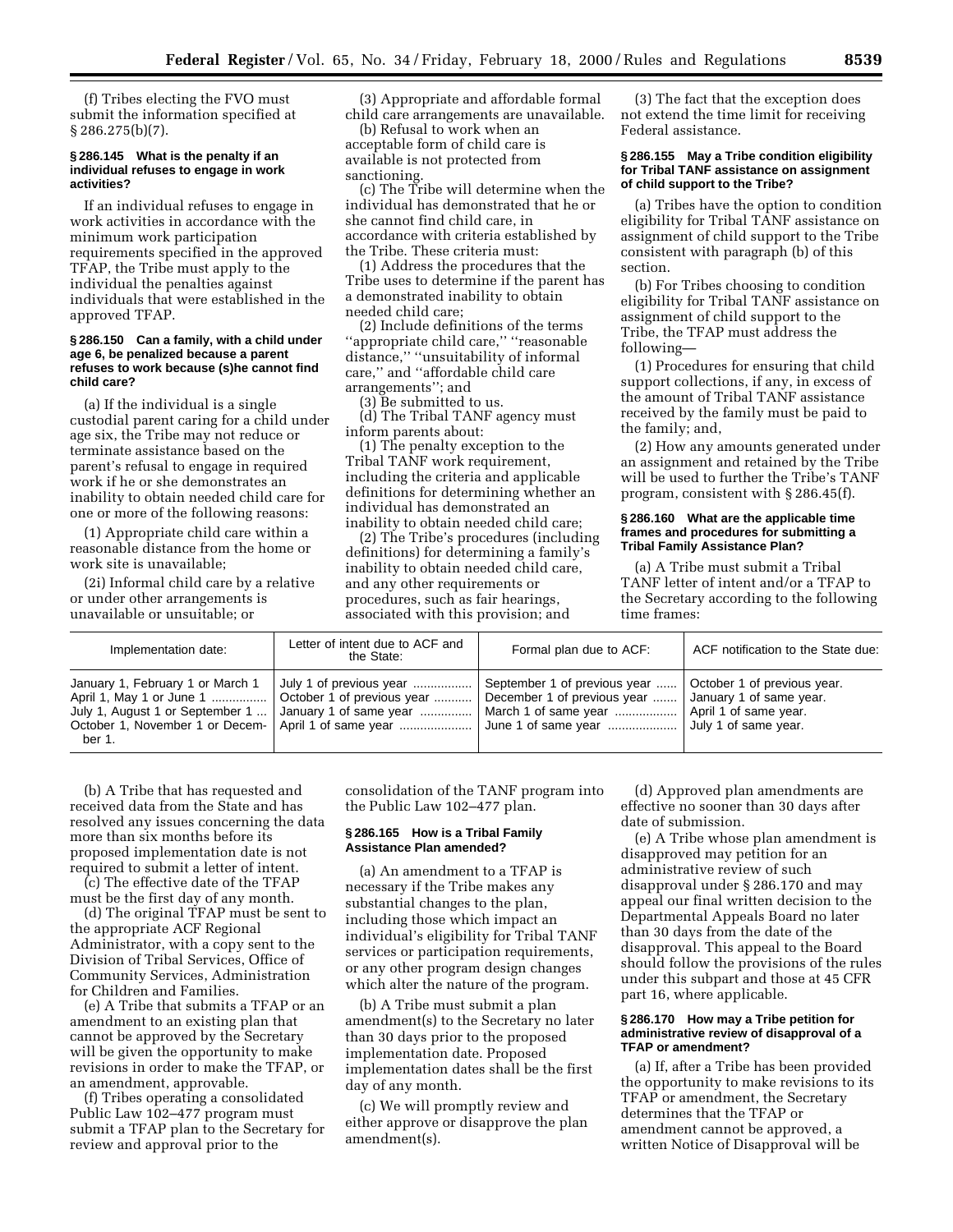sent to the Tribe. The Notice of Disapproval will indicate the specific grounds for disapproval.

(b) A Tribe may request reconsideration of a disapproval determination by filing a written Request for Reconsideration to the Secretary within 60 days of receipt of the Notice of Disapproval. If reconsideration is not requested, the disapproval is final and the procedures under paragraph (f) of this section must be followed.

(1) The Request for Reconsideration must include—

(i) All documentation that the Tribe believes is relevant and supportive of its TFAP or amendment; and

(ii) A written response to each ground for disapproval identified in the Notice of Disapproval indicating why the Tribe believes that its TFAP or amendment conforms to the statutory and regulatory requirements for approval.

(c) Within 30 days after receipt of a Request for Reconsideration, the Secretary or designee will notify the Tribe of the date and time a hearing for the purpose of reconsideration of the Notice of Disapproval will be held. Such a hearing may be conducted by telephone conference call.

(d) A hearing conducted under § 286.170(c) must be held not less than 30 days nor more than 60 days after the date of the notice of such hearing is furnished to the Tribe, unless the Tribe agrees in writing to an extension.

(e) The Secretary or designee will make a written determination affirming, modifying, or reversing disapproval of the TFAP or amendment within 60 days after the conclusion of the hearing.

(f) If a TFAP or amendment is disapproved, the Tribe may appeal this final written decision to the Departmental Appeals Board (the Board) within 30 days after such party receives notice of determination. The party's appeal to the Board should follow the provisions of the rules under this section and those at 45 CFR part 16, where applicable.

#### **§ 286.175 What special provisions apply in Alaska?**

A Tribe in the State of Alaska that receives a TFAG must use the grant to operate a program in accordance with program requirements comparable to the requirements applicable to the State of Alaska's Temporary Assistance for Needy Families program. Comparability of programs must be established on the basis of program criteria developed by the Secretary in consultation with the State of Alaska and the Tribes in Alaska. The State of Alaska has authority to waive the program comparability

requirement based on a request by an Indian tribe in the State.

#### **§ 286.180 What is the process for developing the comparability criteria that are required in Alaska?**

We will work with the Tribes in Alaska and the State of Alaska to develop an appropriate process for the development and amendment of the comparability criteria.

#### **§ 286.185 What happens when a dispute arises between the State of Alaska and the Tribal TANF eligible entities in the State related to the comparability criteria?**

(a) If a dispute arises between the State of Alaska and the Tribes in the State on any part of the comparability criteria, we will be responsible for making a final determination and notifying the State of Alaska and the Tribes in the State of the decision.

(b) Any of the parties involved may appeal our decision, in whole or in part, to the HHS Departmental Appeals Board (the Board) within 60 days after such party receives notice of determination. The party's appeal to the Board should follow the provisions of the rules under this section and those at 45 CFR part 16, where applicable.

## **§ 286.190 If the Secretary, the State of Alaska, or any of the Tribal TANF eligible entities in the State of Alaska want to amend the comparability criteria, what is the process for doing so?**

(a) At such time that any of the above parties wish to amend the comparability document, the requesting party should submit a request to us, with a copy to the other parties, explaining the requested change(s) and supplying background information in support of the change(s).

(b) After review of the request, we will make a determination on whether or not to accept the proposed change(s).

(c) If any party wishes to appeal the decision regarding the adoption of the proposed amendment, they may appeal using the appeals process pursuant to § 286.165.

# **Subpart D—Accountability and Penalties**

#### **§ 286.195 What penalties will apply to Tribes?**

(a) Tribes will be subject to fiscal penalties and requirements as follows:

(1) If we determine that a Tribe misused its Tribal Family Assistance Grant funds, including providing assistance beyond the Tribe's negotiated time limit under § 286.115, we will reduce the TFAG for the following fiscal year by the amount so used;

(2) If we determine that a Tribe intentionally misused its TFAG for an unallowable purpose, the TFAG for the following fiscal year will be reduced by an additional five percent;

(3) If we determine that a Tribe failed to meet the minimum work participation rate(s) established for the Tribe, the TFAG for the following fiscal year will be reduced. The amount of the reduction will depend on whether the Tribe was under a penalty for this reason in the preceding year. If not, the penalty reduction will be a maximum of five percent. If a penalty was imposed on the Tribe in the preceding year, the penalty reduction will be increased by an additional 2 percent, up to a maximum of 21 percent. In determining the penalty amount, we will take into consideration the severity of the failure and whether the reasons for the failure were increases in the unemployment rate in the TFAG service area and changes in TFAG caseload size during the fiscal year in question; and

(4) If a Tribe fails to repay a Federal loan provided under section 406 of the Act, we will reduce the TFAG for the following fiscal year by an amount equal to the outstanding loan amount plus interest.

(b) In calculating the amount of the penalty, we will add together all applicable penalty percentages, and the total is applied to the amount of the TFAG that would have been payable if no penalties were assessed against the Tribe. As a final step, we will subtract other (non-percentage) penalty amounts.

(c) When imposing the penalties in paragraph (a) of this section, we will not reduce an affected Tribe's grant by more than 25 percent. If the 25 percent limit prevents the recovery of the full penalty imposed on a Tribe during a fiscal year, we will apply the remaining amount of the penalty to the TFAG payable for the immediately succeeding fiscal year.

(1) If we reduce the TFAG payable to a Tribe for a fiscal year because of penalties that have been imposed, the Tribe must expend additional Tribal funds to replace any such reduction. The Tribe must document compliance with this provision on its TANF expenditure report.

(2) We will impose a penalty of not more than 2 percent of the amount of the TFAG on a Tribe that fails to expend additional Tribal funds to replace amounts deducted from the TFAG due to penalties. We will apply this penalty to the TFAG payable for the next succeeding fiscal year, and this penalty cannot be excused (see § 286.235).

(d) If a Tribe retrocedes the program, the Tribe will be liable for any penalties incurred for the period the program was in operation.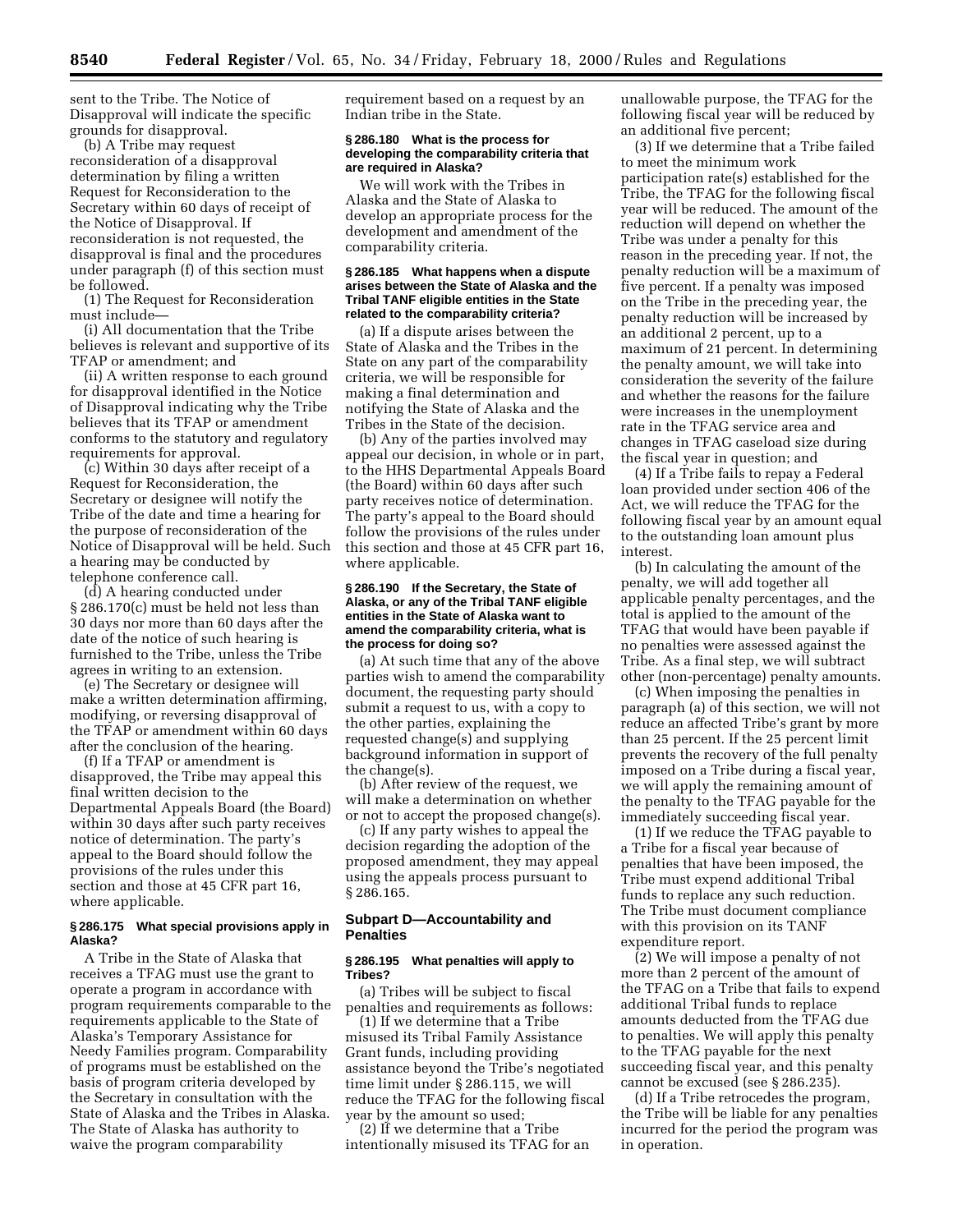#### **§ 286.200 How will we determine if Tribal Family Assistance Grant funds were misused or intentionally misused?**

(a) We will use the single audit or Federal review or audit to determine if a Tribe should be penalized for misusing Tribal Family Assistance Grant funds under § 286.195(a)(1) or intentionally misusing Tribal Family Assistance Grant funds under § 286.195(a)(2).

(b) If a Tribe uses the TFAG in violation of the provisions of the Act, the provisions of 45 CFR part 92, OMB Circulars A–87 and A–133, or any Federal statutes and regulations applicable to the TANF program, we will consider the funds to have been misused.

(c) The Tribe must show, to our satisfaction, that it used the funds for purposes that a reasonable person would consider to be within the purposes of the TANF program (as specified at § 286.35) and the provisions listed in § 286.45.

(d) We will consider the TFAG to have been intentionally misused under the following conditions:

(1) There is supporting documentation, such as Federal guidance or policy instructions, indicating that TANF funds could not be used for that purpose; or

(2) After notification that we have determined such use to be improper, the Tribe continues to use the funds in the same or similarly improper manner.

(e) If the single audit determines that a Tribe misused Federal funds in applying the negotiated time limit provisions under § 286.115, the amount of the penalty for misuse will be limited to five percent of the TFAG amount.

(1) This penalty shall be in addition to the reduction specified under § 286.195(a)(1).

(2) [Reserved]

#### **§ 286.205 How will we determine if a Tribe fails to meet the minimum work participation rate(s)?**

(a) We will use the Tribal TANF Data Reports required under § 286.255 to determine if we will assess the penalty under § 286.195(a)(3) for failure to meet the minimum participation rate(s) established for the Tribe.

(b) Each Tribal TANF Grantee's quarterly reports (the TANF Data Report and the Tribal TANF Financial Report) must be complete and accurate and filed by the due date. The accuracy of the reports are subject to validation by us.

(1) For a disaggregated data report, ''a complete and accurate report'' means that:

(i) The reported data accurately reflect information available to the Tribal

TANF grantee in case records, financial records, and automated data systems; (ii) The data are free from

computational errors and are internally consistent (*e.g.*, items that should add to totals do so);

(iii) The Tribal TANF grantee reports data for all required elements (*i.e.*, no data are missing);

(iv) The Tribal TANF grantee provides data on all families; or

(v) If the Tribal TANF grantee opts to use sampling, the Tribal TANF grantee reports data on all families selected in a sample that meets the specification and procedures in the TANF Sampling Manual (except for families listed in error); and

(vi) Where estimates are necessary (*e.g.*, some types of assistance may require cost estimates), the Tribal TANF grantee uses reasonable methods to develop these estimates.

(2) For an aggregated data report, ''a complete and accurate report'' means that:

(i) The reported data accurately reflect information available to the Tribal TANF grantee in case records, financial records, and automated data systems;

(ii) The data are free from computational errors and are internally consistent (*e.g.*, items that should add to totals do so);

(iii) The Tribal TANF grantee reports data on all applicable elements; and

(iv) Monthly totals are unduplicated counts for all families (*e.g.*, the number of families and the number of out-ofwedlock births are unduplicated counts).

(3) For the Tribal TANF Financial Report, a ''complete and accurate report'' means that:

(i) The reported data accurately reflect information available to the Tribal TANF grantee in case records, financial records, and automated data systems;

(ii) The data are free from computational errors and are internally consistent (*e.g.*, items that should add to totals do so);

(iii) The Tribal TANF grantee reports data on all applicable elements; and

(iv) All expenditures have been made in accordance with 45 CFR part 92 and all relevant OMB circulars.

(4) We will review the data filed in the quarterly reports to determine if they meet these standards. In addition, we will use audits and reviews to verify the accuracy of the data filed by the Tribal TANF grantee.

(c) Tribal TANF grantees must maintain records to adequately support any report, in accordance with 45 CFR part 92 and all relevant OMB circulars.

(d) If we find reports so significantly incomplete or inaccurate that we

seriously question whether the Tribe has met its participation rate, we may apply the penalty under § 286.195(a)(3).

#### **§ 286.210 What is the penalty for a Tribe's failure to repay a Federal loan?**

(a) If a Tribe fails to repay the amount of principal and interest due at any point under a loan agreement:

(1) The entire outstanding loan balance, plus all accumulated interest, becomes due and payable immediately; and

(2) We will reduce the TFAG payable for the immediately succeeding fiscal year quarter by the outstanding loan amount plus interest.

(b) Neither the reasonable cause provisions at § 286.225 nor the corrective compliance plan provisions at § 286.230 apply when a Tribe fails to repay a Federal loan.

## **§ 286.215 When are the TANF penalty provisions applicable?**

(a) A Tribe may be subject to penalties, as described in § 286.195(a)(1), § 286.195(a)(2) and § 286.195(a)(4), for conduct occurring on and after the first day of implementation of the Tribe's TANF program.

(b) A Tribe may be subject to penalties, as described in § 286.195(a)(3), for conduct occurring on and after the date that is six months after the Tribe begins operating the TANF program.

(c) We will not apply the regulations retroactively. We will judge Tribal actions that occurred prior to the effective date of these rules and expenditures of funds received prior to the effective date only against a reasonable interpretation of the statutory provisions in title IV-A of the Act.

(1) To the extent that a Tribe's failure to meet the requirements of the penalty provisions is attributable to the absence of Federal rules or guidance, Tribes may qualify for reasonable cause, as discussed in § 286.225.

(2) [Reserved]

## **§ 286.220 What happens if a Tribe fails to meet TANF requirements?**

(a) If we determine that a Tribe is subject to a penalty, we will notify the Tribe in writing. This notice will:

(1) Specify what penalty provision(s) are in issue;

(2) Specify the amount of the penalty; (3) Specify the reason for our

determination;

(4) Explain how and when the Tribe may submit a reasonable cause justification under § 286.225 and/or a corrective compliance plan under § 286.230(d) for those penalties for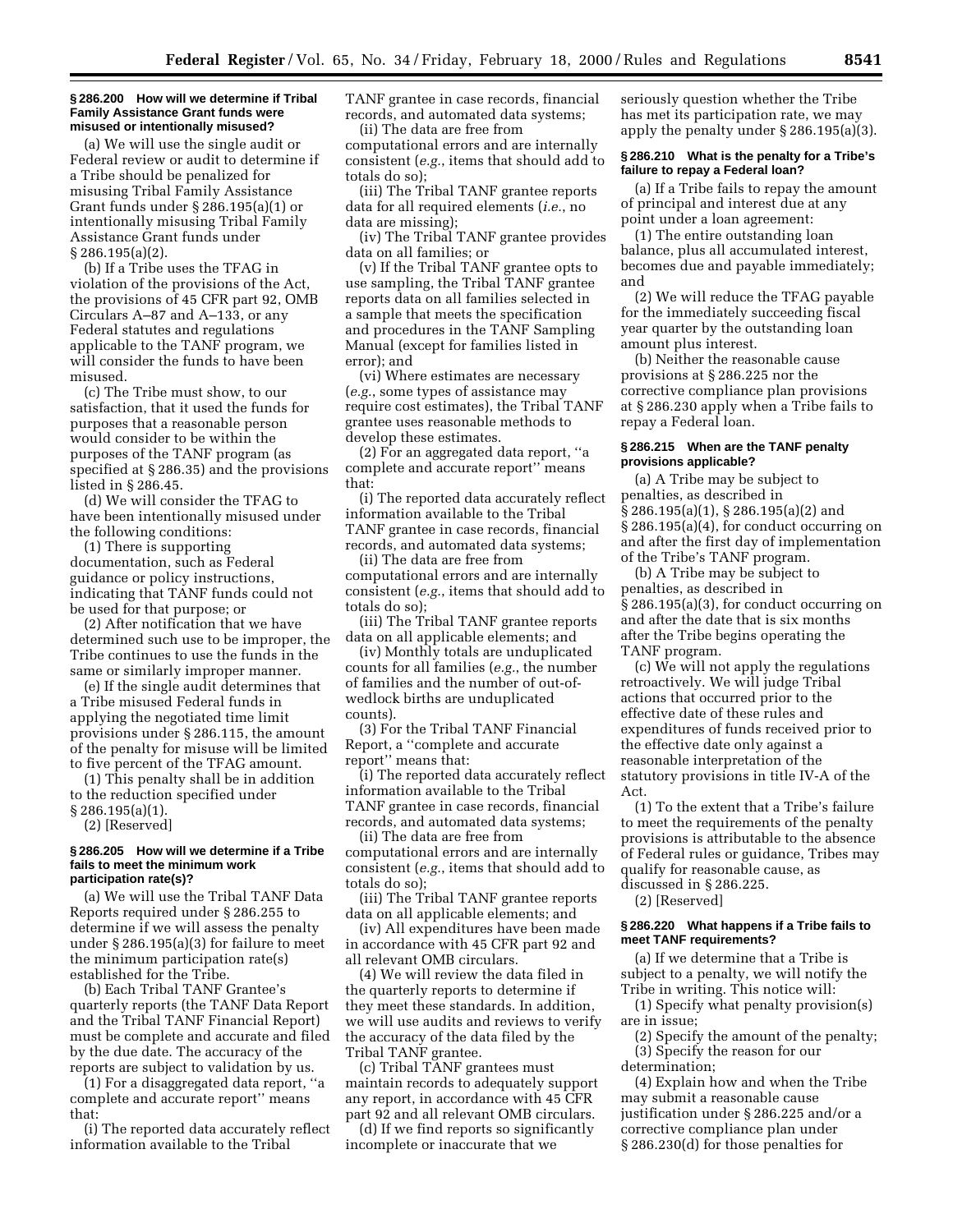which reasonable cause and/or corrective compliance plan apply; and

(5) Invite the Tribe to present its arguments if it believes that the data or method we used were in error or were insufficient, or that the Tribe's actions, in the absence of Federal regulations, were based on a reasonable interpretation of the statute.

(b) Within 60 days of receipt of our written notification, the Tribe may submit a written response to us that:

(1) Demonstrates that our determination is incorrect because our data or the method we used in determining the penalty was in error or was insufficient, or that the Tribe acted prior to June 19, 2000, on a reasonable interpretation of the statute;

(2) Demonstrates that the Tribe had reasonable cause for failing to meet the requirement(s); and/or

(3) Provides a corrective compliance plan as discussed in § 286.230.

(c) If we find that the Tribe was correct and that a penalty was improperly determined, or find that a Tribe had reasonable cause for failing to meet a requirement, we will not impose the related penalty and so notify the Tribe in writing within two weeks of such a determination.

(d) If we determine that the Tribe has not demonstrated that our original determination was incorrect or that it had reasonable cause, we will notify the Tribe of our decision in writing.

(e) If we request additional information from a Tribe, it must provide the information within thirty days of the date of our request.

## **§ 286.225 How may a Tribe establish reasonable cause for failing to meet a requirement that is subject to application of a penalty?**

(a) We will not impose a penalty against a Tribe if it is determined that the Tribe had reasonable cause for failure to meet the requirements listed at § 286.195(a)(1), § 286.195(a)(2), or § 286.195(a)(3). The general factors a Tribe may use to claim reasonable cause include, but are not limited to, the following:

(1) Natural disasters, extreme weather conditions, and other calamities (*e.g.*, hurricanes, earthquakes, fire, and economic disasters) whose disruptive impact was so significant that the Tribe failed to meet a requirement.

(2) Formally issued Federal guidance which provided incorrect information resulting in the Tribe's failure or prior to the effective date of these regulations, guidance that was issued after a Tribe implemented the requirements of the Act based on a different, but reasonable, interpretation of the Act.

(3) Isolated, non-recurring problems of minimal impact that are not indicative of a systemic problem.

(4) Significant increases in the unemployment rate in the TFAG service area and changes in the TFAG caseload size during the fiscal year being reported.

(b) We will grant reasonable cause to a Tribe that:

(1) Clearly demonstrates that its failure to submit complete, accurate, and timely data, as required at § 286.245, for one or both of the first two quarters of FY 2000, is attributable, in significant part, to its need to divert critical system resources to Year 2000 compliance activities; and

(2) Submits complete and accurate data for the first two quarters of FY 2000 by November 15, 2000.

(c) In addition to the reasonable cause criteria specified above, a Tribe may also submit a request for a reasonable cause exemption from the requirement to meet its work participation requirements in the following situation:

(1) We will consider that a Tribe has reasonable cause if it demonstrates that its failure to meet its work participation rate(s) is attributable to its provisions with regard to domestic violence as follows:

(i) To demonstrate reasonable cause, a Tribe must provide evidence that it achieved the applicable work rates, except with respect to any individuals receiving good cause waivers of work requirements (*i.e*., when cases with good cause waivers are removed from the calculation in § 286.85); and

(ii) A Tribe must grant good cause waivers in domestic violence cases appropriately, in accordance with the policies in the Tribe's approved Tribal Family Assistance Plan.

(2) [Reserved]

(d) In determining reasonable cause, we will consider the efforts the Tribe made to meet the requirements, as well as the duration and severity of the circumstances that led to the Tribe's failure to achieve the requirement.

(e) The burden of proof rests with the Tribe to fully explain the circumstances and events that constitute reasonable cause for its failure to meet a requirement.

(1) The Tribe must provide us with sufficient relevant information and documentation to substantiate its claim of reasonable cause.

(2) [Reserved]

#### **§ 286.230 What if a Tribe does not have reasonable cause for failing to meet a requirement?**

(a) To avoid the imposition of a penalty under § 286.195(a)(1),

§ 286.195(a)(2), or § 286.195(a)(3), under the following circumstances a Tribe must enter into a corrective compliance plan to correct the violation:

(1) If a Tribe does not claim reasonable cause for failing to meet a requirement; or

(2) If we found that a Tribe did not have reasonable cause.

(b) A Tribe that does not claim reasonable cause will have 60 days from receipt of the notice described in § 286.220(a) to submit its corrective compliance plan to us.

(c) A Tribe that does not demonstrate reasonable cause will have 60 days from receipt of the second notice described in § 286.220(d) to submit its corrective compliance plan to us.

(d) In its corrective compliance plan the Tribe must outline:

(1) Why it failed to meet the requirements;

(2) How it will correct the violation in a timely manner; and

(3) What actions, outcomes and time line it will use to ensure future compliance.

(e) During the 60-day period beginning with the date we receive the corrective compliance plan, we may, if necessary, consult with the Tribe on modifications to the plan.

(f) A corrective compliance plan is deemed to be accepted if we take no action to accept or reject the plan during the 60-day period that begins when the plan is received.

(g) Once a corrective compliance plan is accepted or deemed accepted, we may request reports from the Tribe or take other actions to confirm that the Tribe is carrying out the corrective actions specified in the plan.

(1) We will not impose a penalty against a Tribe with respect to any violation covered by that plan if the Tribe corrects the violation within the time frame agreed to in the plan.

(2) We must assess some or all of the penalty if the Tribe fails to correct the violation pursuant to its corrective compliance plan.

## **§ 286.235 What penalties cannot be excused?**

(a) The penalties that cannot be excused are:

(1) The penalty for failure to repay a Federal loan issued under section 406.

(2) The penalty for failure to replace any reduction in the TFAG resulting from other penalties that have been imposed.

(b) [Reserved]

## **§ 286.240 How can a Tribe appeal our decision to take a penalty?**

(a) We will formally notify the Tribe of a potential reduction to the Tribe's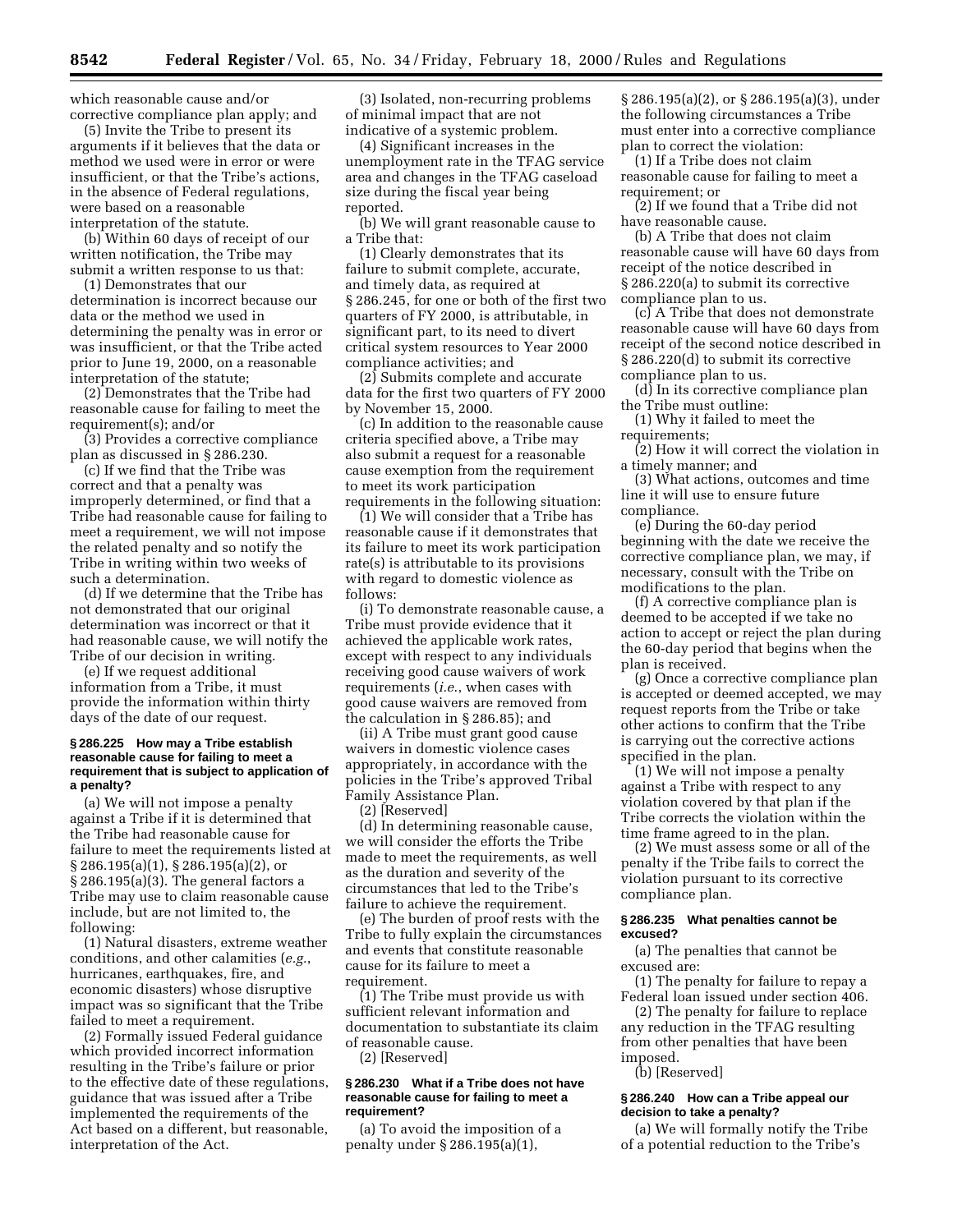TFAG within five days after we determine that a Tribe is subject to a penalty and inform the Tribe of its right to appeal to the Departmental Appeals Board (the Board) established in the Department of Health and Human Services. Such notification will include the factual and legal basis for taking the penalty in sufficient detail for the Tribe to be able to respond in an appeal.

(b) Within 60 days of the date it receives notice of the penalty, the Tribe may file an appeal of the action, in whole or in part, to the Board.

(c) The Tribe must include all briefs and supporting documentation when it files its appeal. A copy of the appeal and any supplemental filings must be sent to the Office of General Counsel, Children, Families and Aging Division, Room 411–D, 200 Independence Avenue, SW, Washington, DC 20201.

(d) ACF must file its reply brief and supporting documentation within 45 days after receipt of the Tribe's submission under paragraph (c) of this section.

(e) The Tribe's appeal to the Board must follow the provisions of this section and those at §§ 16.2, 16.9, 16.10, and 16.13 through 16.22 of this title to the extent they are consistent with this section.

(f) The Board will consider an appeal filed by a Tribe on the basis of the documentation and briefs submitted, along with any additional information the Board may require to support a final decision. Such information may include a hearing if the Board determines that it is necessary. In deciding whether to uphold an adverse action or any portion of such action, the Board will conduct a thorough review of the issues.

(g) The filing date shall be the date materials are received by the Board in a form acceptable to it.

(h) A Tribe may obtain judicial review of a final decision by the Board by filing an action within 90 days after the date of such decision with the district court of the United States in the judicial district where the Tribe or TFAG service area is located.

(1) The district court will review the final decision of the Board on the record established in the administrative proceeding, in accordance with the standards of review prescribed by 5 U.S.C. 706(2). The court's review will be based on the documents and supporting data submitted to the Board.

(2) [Reserved]

(i) No reduction to the Tribe's TFAG will occur until a final disposition of the matter has been made.

## **Subpart E—Data Collection and Reporting Requirements**

#### **§ 286.245 What data collection and reporting requirements apply to Tribal TANF programs?**

(a) Section 412(h) of the Act makes section 411 regarding data collection and reporting applicable to Tribal TANF programs. This section of the regulations explains how we will collect the information required by section 411 of the Act and information to implement section 412(c) (work participation requirements).

(b) Each Tribe must collect monthly and file quarterly data on individuals and families as follows:

(1) Disaggregated data collection and reporting requirements in this part apply to families receiving assistance and families no longer receiving assistance under the Tribal TANF program; and

(2) Aggregated data collection and reporting requirements in this part apply to families receiving, families applying for, and families no longer receiving assistance under the Tribal TANF program.

(c) Each Tribe must file in its quarterly TANF Data Report and in the quarterly TANF Financial Report the specified data elements.

(d) Each Tribe must also submit an annual report that contains specified information.

(e) Each Tribe must submit the necessary reports by the specified due dates.

## **§ 286.250 What definitions apply to this subpart?**

(a) Except as provided in paragraph (b) of this section, the general TANF definitions at §§ 286.5 and 286.10 apply to this subpart.

(b) For data collection and reporting purposes only, ''TANF family'' means:

(1) All individuals receiving assistance as part of a family under the Tribe's TANF program; and

(2) The following additional persons living in the household, if not included under paragraph (b)(1) of this section:

(i) Parent(s) or caretaker relative(s) of any minor child receiving assistance;

(ii) Minor siblings of any child receiving assistance; and

(iii) Any person whose income or resources would be counted in determining the family's eligibility for or amount of assistance.

## **§ 286.255 What quarterly reports must the Tribe submit to us?**

(a) *Quarterly reports*. Each Tribe must collect on a monthly basis, and file on a quarterly basis, the data specified in

the Tribal TANF Data Report and the Tribal TANF Financial Report.

(b) *Tribal TANF Data Report*. The Tribal TANF Data Report consists of three sections. Two sections contain disaggregated data elements and one section contains aggregated data elements.

(1) *TANF Data Report: Disaggregated Data—Sections one and two*. Each Tribe must file disaggregated information on families receiving TANF assistance (section one) and families no longer receiving TANF assistance (section two). These two sections specify identifying and demographic data such as the individual's Social Security Number; and information such as the type and amount of assistance received, educational level, employment status, work participation activities, citizenship status, and earned and unearned income. These reports also specify items pertaining to child care and child support. The data requested cover adults (including non-custodial parents who are participating in work activities) and children.

(2) *TANF Data Report: Aggregated Data—Section three*. Each Tribe must file aggregated information on families receiving, applying for, and no longer receiving TANF assistance. This section of the Report asks for aggregate figures in the following areas: the total number of applications and their disposition; the total number of recipient families, adult recipients, and child recipients; the total number of births, out-ofwedlock births, and minor child headsof-households; the total number of noncustodial parents participating in work activities; and the total amount of TANF assistance provided.

(c) *The Tribal TANF Financial Report*. Each Tribe must file quarterly expenditure data on the Tribe's use of Tribal Family Assistance Grant funds, any Tribal fund expenditures which are being substituted for TFAG funds withheld due to a penalty, and any State contributions. The report must be submitted on a form prescribed by ACF.

## **§ 286.260 May Tribes use sampling and electronic filing?**

(a) Each Tribe may report disaggregated data on all recipient families (universal reporting) or on a sample of families selected through the use of a scientifically acceptable sampling method. The sampling method must be approved by ACF in advance of submitting reports.

(1) Tribes may not use a sample to generate the aggregated data.

(2) [Reserved]

(b) ''Scientifically acceptable sampling method'' means a probability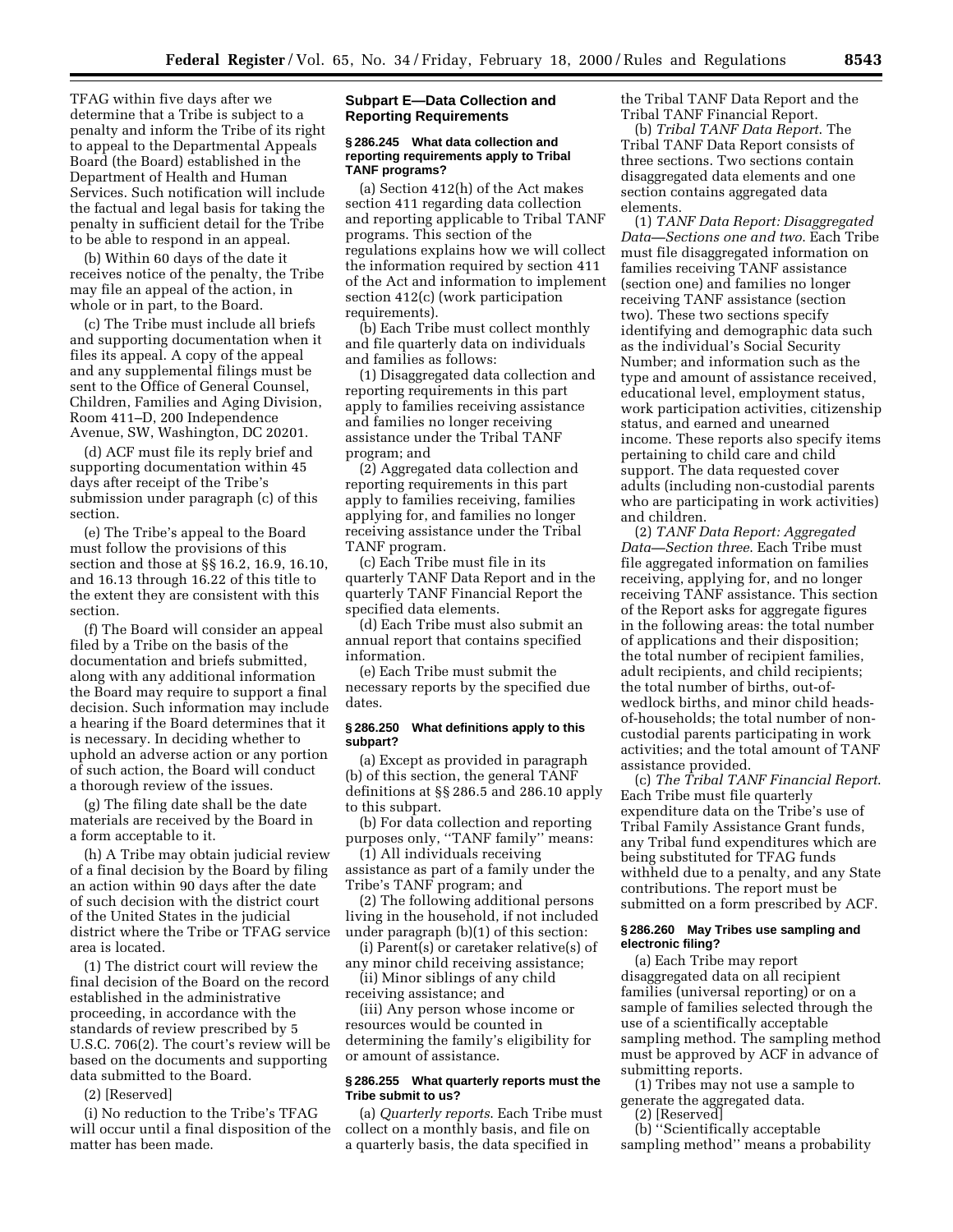sampling method in which every sampling unit has a known, non-zero chance to be included in the sample, and the sample size requirements are met.

(c) Each Tribe may file quarterly reports electronically, based on format specifications that we will provide. Tribes who do not have the capacity to submit reports electronically may submit quarterly reports on a disk or in hard copy.

## **§ 286.265 When are quarterly reports due?**

(a) Upon a Tribe's initial implementation of TANF, the Tribe shall begin collecting data for the TANF Data Report as of the date that is six months after the initial effective date of its TANF program. The Tribe shall begin collecting financial data for the TANF Financial Report as of the initial effective date of its TANF program.

(b) Each Tribe must submit its TANF Data Report and TANF Financial Report within 45 days following the end of each quarter. If the 45th day falls on a weekend or on a national, State or Tribal holiday, the reports are due no later than the next business day.

#### **§ 286.270 What happens if the Tribe does not satisfy the quarterly reporting requirements?**

(a) If we determine that a Tribe has not submitted to us a complete and accurate Tribal TANF Data Report within the time limit, the Tribe risks the imposition of a penalty at § 286.205 related to the work participation rate targets since the data from the Tribal TANF Data Report is required to calculate participation rates.

(b) Non-reporting of the Tribal TANF Financial Report may give rise to a penalty under § 286.200 since this Report is used to demonstrate compliance with provisions of the Act, the provisions of 45 CFR part 92, OMB Circulars A–87 and A–133, or any Federal statutes and regulations applicable to the TANF program.

## **§ 286.275 What information must Tribes file annually?**

(a) Each Tribal TANF grantee must file an annual report containing information on its TANF program for that year. The report may be filed as:

(1) An addendum to the fourth quarter TANF Data Report; or

(2) A separate annual report.

(b) Each Tribal TANF grantee must provide the following information on its TANF program:

(1) The Tribal TANF grantee's definition of each work activity;

(2) A description of the transitional services provided to families no longer receiving assistance due to employment; and

(3) A description of how a Tribe will reduce the amount of assistance payable to a family when an individual refuses to engage in work without good cause pursuant to § 286.145.

(4) The average monthly number of payments for child care services made by the Tribal TANF grantee through the use of disregards, by the following types of child care providers:

(i) Licensed/regulated in-home child care;

(ii) Licensed/regulated family child care;

(iii) Licensed/regulated group home child care;

(iv) Licensed/regulated center-based child care;

(v) Legally operating (*i.e*., no license category available in Tribal TANF grantee's locality) in-home child care provided by a nonrelative;

(vi) Legally operating (*i.e*., no license category available in Tribal TANF grantee's locality) in-home child care provided by a relative;

(vii) Legally operating (*i.e*., no license category available in Tribal TANF grantee's locality) family child care provided by a nonrelative;

(viii) Legally operating (*i.e*., no license category available in Tribal TANF grantee's locality) family child care provided by a relative;

(ix) Legally operating (*i.e*., no license category available in Tribal TANF grantee's locality) group child care provided by a nonrelative;

(x) Legally operating (*i.e*., no license category available in Tribal TANF grantee's locality) group child care provided by a relative; and

(xi) Legally operating (*i.e.,* no license category available in Tribal TANF grantee's locality) center-based child care.

(5) A description of any nonrecurring, short-term benefits provided, including:

(i) The eligibility criteria associated with such benefits, including any restrictions on the amount, duration, or frequency of payments;

(ii) Any policies that limit such payments to families that are eligible for TANF assistance or that have the effect of delaying or suspending a family's eligibility for assistance; and

(iii) Any procedures or activities developed under the TANF program to ensure that individuals diverted from assistance receive information about, referrals to, or access to other program benefits (such as Medicaid and food stamps) that might help them make the transition from Welfare-to-Work; and

(6) A description of the procedures the Tribal TANF grantee has established and is maintaining to resolve displacement complaints, pursuant to § 286.110. This description must include the name of the Tribal TANF grantee agency with the lead responsibility for administering this provision and explanations of how the Tribal TANF grantee has notified the public about these procedures and how an individual can register a complaint.

(7) Tribes electing the FVO must submit a description of the strategies and procedures in place to ensure that victims of domestic violence receive appropriate alternative services, as well as an aggregate figure for the total number of good cause domestic waivers granted.

(c) If the Tribal TANF grantee has submitted the information required in paragraph (b) of this section in the TFAP, it may meet the annual reporting requirements by reference in lieu of resubmission. Also, if the information in the annual report has not changed since the previous annual report, the Tribal TANF grantee may reference this information in lieu of re-submission.

(d) If a Tribal TANF grantee makes a substantive change in certain data elements in paragraph (b) of this section, it must file a copy of the change either with the next quarterly data report or as an amendment to its TFAP. The Tribal TANF grantee must also indicate the effective date of the change. This requirement is applicable to paragraphs  $(b)(1)$ ,  $(b)(2)$ , and  $(b)(3)$  of this section.

#### **§ 286.280 When are annual reports due?**

(a) The annual report required by § 286.275 is due 90 days after the end of the Fiscal Year which it covers.

(b) The first annual report for a Tribe must include all months of operation since the plan was approved.

#### **§ 286.285 How do the data collection and reporting requirements affect Public Law 102–477 Tribes?**

(a) A Tribe that consolidates its Tribal TANF program into a Public-Law 102– 477 plan is required to comply with the TANF data collection and reporting requirements of this section.

(b) A Tribe that consolidates its Tribal TANF program into a Public-Law 102– 477 plan may submit the Tribal TANF Data Reports and the Tribal TANF Financial Report to the BIA, with a copy to us.

**Note:** The following appendices will not appear in the Code of Federal Regulations.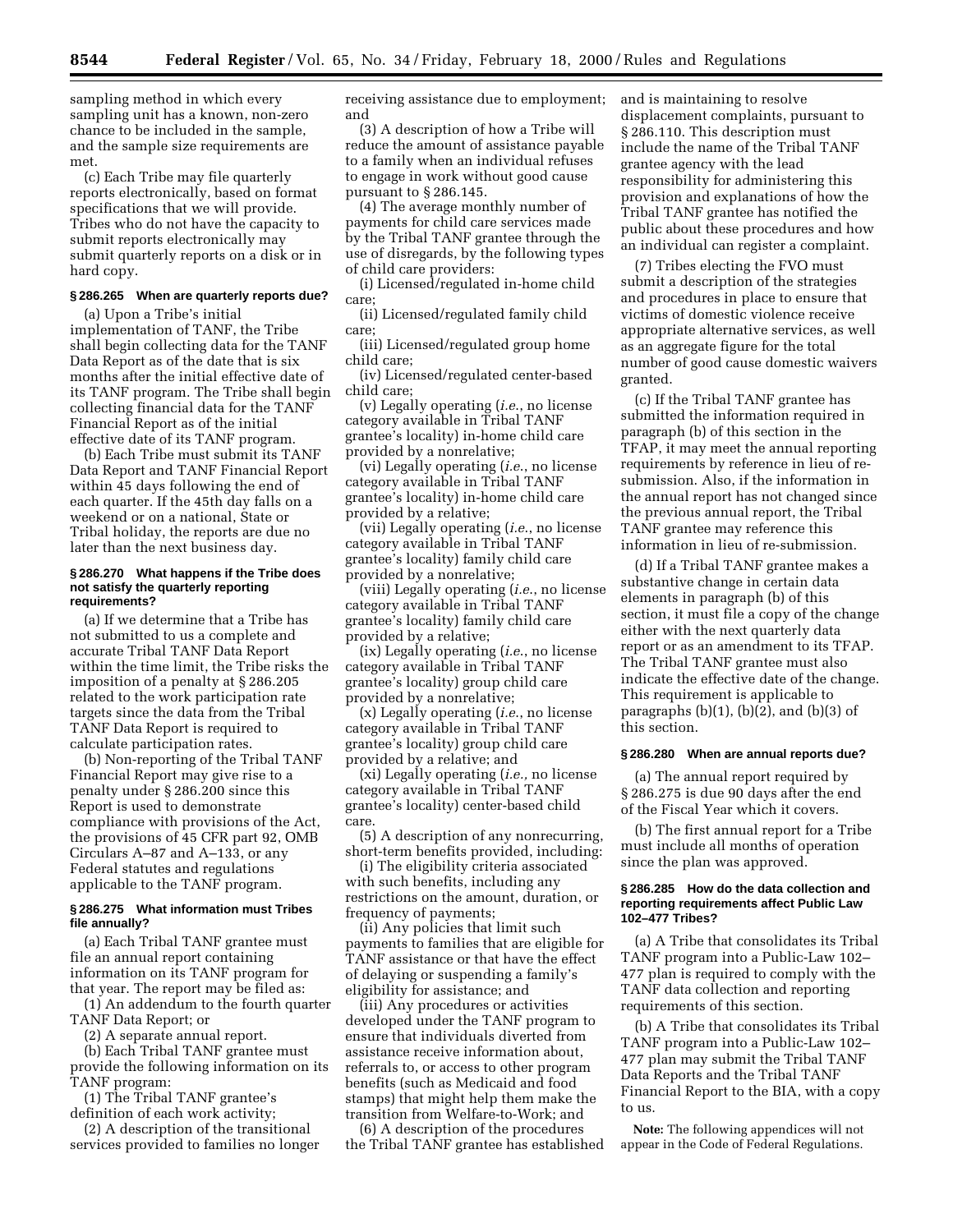# **Appendix A.—TANF Disaggregated Data Collection for Families Receiving Assistance Under the TANF Program— ACTIVES**

*Instructions and Definitions*

*General:*

• The Tribal grantee should collect and report data for each data element. The data must be complete (unless explicitly instructed to leave the field blank) and accurate (*i.e.,* correct).

• An ''Unknown'' code may appear only on four sets of data elements ( $[#32$  and  $#67]$ Date of Birth, [#33 and #68] Social Security Number, [#41 and #74] Educational Level, and [#42 and #75] Citizenship/Alienage). For these data elements, unknown is not an acceptable code for individuals who are members of the eligible family (*i.e.,* family affiliation code "1").

• There are five data elements for which Tribes have the option to report based on either the budget month or the reporting month. These are: #16 Amount of Food Stamps Assistance; #19 Amount of Child Support; #20 Amount of Families Cash Resources; #64 Amount of Earned Income; and [#35 and #76] Amount of Unearned Income. Whichever choice the Tribe selects must be used for all families reported each month and must be used for all months in the fiscal year.

1. State FIPS Code: Tribal grantees should enter ''00'' or leave blank.

2. County FIPS Code: Tribal grantees should leave this field blank.

3. Tribal Code: For Tribal grantees, enter the three-digit Tribal code that represents your Tribe. See Appendix E of the TANF Sampling and Statistical Methods Manual for a complete listing of Tribal Codes. If there appears to be no code for your Tribe, immediately contact the Director, Division of Tribal Services, Office of Community Services. Newly formed consortiums must contact the Division to obtain a code. State agencies should leave this field blank.

4. Reporting Month: Enter the four-digit year and two-digit month codes that identify the year and month for which the data are being reported.

5. Stratum:

*Guidance:* If a Tribe opts to provide data for its entire caseload, it may use this for its own coding purposes as long as a two-digit numerical code is specified.

*Instruction:* Enter any two-digit numerical code.

#### *Family-Level Data*

Definition: For reporting purposes, the TANF family means:

(a) All individuals receiving assistance as part of a family under the Tribe's TANF Program; and

(b) The following additional persons living in the household, if not included under (a) above:

(1) Parent(s) or caretaker relative(s) of any minor child receiving assistance;

(2) Minor siblings of any child receiving assistance; and

(3) Any person whose income or resources would be counted in determining the family's eligibility for or amount of assistance.

6. Case Number—TANF:

*Guidance:* If the case number is less than the allowable eleven characters, Tribes may use lead zeros to fill in the number. This number will be used to refer back to the Tribal records concerning the case if a question about the data arises.

*Instruction:* Enter the number assigned by the Tribal grantee to uniquely identify the case.

7. ZIP Code: Enter the five-digit ZIP code for the TANF family's place of residence for the reporting month.

8. Funding Stream:

*Guidance:* Tribal grantees are not to report data on families which do not receive any assistance, in at least part, from Federal TANF funds. The only applicable code for Tribes is "1".

*Instructions:* Enter code ''1''.

9. Disposition:

*Guidance:* If a Tribe opts to report on its entire caseload, the only applicable code for the Tribe is "1"

*Instructions:* Enter code ''1''.

10. New Applicant:

*Guidance:* A newly-approved applicant means the current reporting month is the first month in which the TANF family receives TANF assistance (and thus has had a chance to be reported on). This may be either the first month that the TANF family has ever received assistance or the first month of a new spell on assistance. A TANF family that is reinstated from a suspension is not a newly, approved applicant.

*Instruction:* Enter the one-digit code that indicates whether or not the TANF family is a newly-approved applicant.

1=Yes, a newly-approved application.  $2=N_0$ 

11. Number of Family Members:

*Instruction:* Enter two digits that represent the number of members in the family receiving assistance under the Tribe's TANF Program during the reporting month. Include in the number of family members, the noncustodial parent who the Tribe has opted to include as part of the eligible family, who is receiving assistance as defined in Sec. 260.31, or who is participating in work activities as defined for Tribes in their approved plan.

12. Type of Family for Work Participation: *Guidance:* This data element will be used in conjunction with other data elements (dependent on the approved Tribal plan) to determine work participation rates.

A family with a minor child head-ofhousehold should be coded as either a singleparent family or two-parent family, whichever is appropriate.

If the family receiving assistance includes a custodial and noncustodial parent, then, if neither parent is disabled, the family should be coded as a two-parent family. A noncustodial parent is defined in section 260.30 as a parent who lives in the State or States (in which the Tribal Service area is located) and does not live with his/her child(ren). The Tribe must report information on the noncustodial parent if the noncustodial parent: (1) Is receiving assistance as defined in Sec. 260.31; (2) is participating in work activities as defined in the Tribal plan; or (3) has been designated by

the Tribe as a member of a family receiving assistance.

*Instruction:* Enter the one-digit code that represents the type of family

1=One parent family.

2=Two-Parent Family.

3=Family excluded from both the overall and two-parent work participation rates (no adult receiving assistance).

13. Receives Subsidized Housing:

*Guidance:* Subsidized housing refers to housing for which money was paid by the Federal, State, or local government or through a private social service agency to the family or to the owner of the housing to assist the family in paying rent. Two families sharing living expenses does not constitute subsidized housing.

*Instruction:* Enter the one-digit code that indicates whether or not the TANF family received subsidized housing for the reporting month.

1=Public housing.

2=Rent subsidy.

3=No housing subsidy.

14. Receives Medical Assistance:

*Instruction:* Enter ''1'' if, for the reporting month, any TANF family member is enrolled in Medicaid and thus eligible to receive medical assistance under the State plan approved under Title XIX or "2" if no TANF family member is enrolled in Medicaid.

1=Yes, enrolled in Medicaid.  $2 = No.$ 

15. Receives Food Stamps:

*Instruction:* Enter the one-digit code that indicates whether or not the TANF family is receiving food stamp assistance.

1=Yes, receives food stamp assistance.  $2=N<sub>0</sub>$ .

16. Amount of Food Stamp Assistance: *Guidance:* For situations in which the food stamp household differs from the TANF family, code this element in a manner that most accurately reflects the resources available to the TANF family. One acceptable method for calculating the amount of food stamp assistance available to the TANF family is to prorate the amount of food stamps equally among each food stamp recipient then add together the amounts belonging to the TANF recipients to get the total amount for the TANF family.

*Instruction:* Enter the TANF family's authorized dollar amount of food stamp assistance for the reporting month or for the month used to budget for the reporting month.

17. Receives Subsidized Child Care: *Instruction:* If the TANF family receives subsidized child care for the reporting month, enter code "1" or "2", whichever is appropriate. Otherwise, enter code ''3''.

1=Yes, receives child care funded entirely or in part with Federal funds (*e.g.,* receives TANF, CCDF, SSBG, or other federally funded child care).

2=Yes, receives child care funded entirely under a State, Tribal, and/or local program (*i.e*., no Federal funds used).

3=No subsidized child care received.

18. Amount of Subsidized Child Care: *Guidance:* Subsidized child care means a grant by the Federal, State, Tribal, or local government to or on behalf of a parent (or caretaker relative) to support, in part or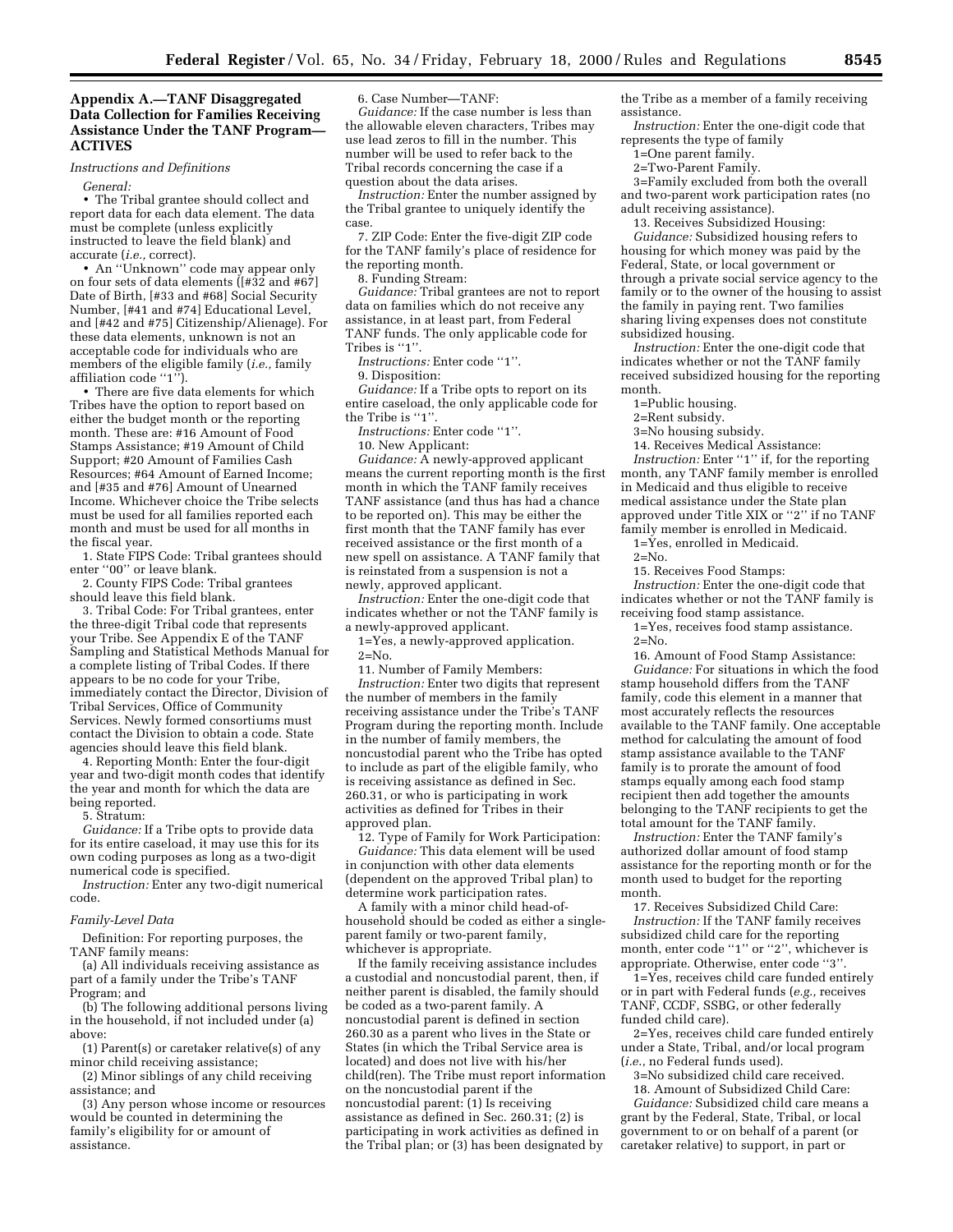whole, the cost of child care services provided by an eligible provider to an eligible child. The grant may be paid directly to the parent (or caretaker relative) or to a child care provider on behalf of the parent (or caretaker relative).

*Instruction:* Enter the total dollar amount of subsidized child care from all sources (*e.g.,* CCDF, TANF, SSBG, State, Tribal, local, etc.) that the TANF family has received for services in the reporting month. If the TANF family did not receive any subsidized child care for services in the reporting month, enter  $"0"$ 

19. Amount of Child Support:

*Instruction:* Enter the total dollar value of child support received on behalf of the TANF family in the reporting month or for the month used to budget for the reporting month. This includes current payments, arrearages, recoupment, and pass-through amounts whether paid to the State or the family.

20. Amount of the Family's Cash Resources:

*Instruction:* Enter the total dollar amount of the TANF family's cash resources as the State defines them for determining eligibility and/or computing benefits for the reporting month or for the month used to budget for the reporting month.

Amount of Assistance Received and the Number of Months That the Family Has Received Each Type of Assistance under the Tribal TANF Program.

*Guidance:* The term ''assistance'' includes cash, payments, vouchers, and other forms of benefits designed to meet a family's ongoing basic needs (*i.e*., for food, clothing, shelter, utilities, household goods, personal care items, and general incidental expenses). It includes such benefits even when they are provided in the form of payments by a TANF agency, or other agency on its behalf, to individual recipients and conditioned on their participation in work experience, community service, or other work activities.

Except where excluded as indicated in the following paragraph, it also includes supportive services such as transportation and child care provided to families who are not employed.

The term "assistance" excludes:

(1) Nonrecurrent, short-term benefits (such as payments for rent deposits or appliance repairs) that:

(i) Are designed to deal with a specific crisis situation or episode of need;

(ii) Are not intended to meet recurrent or ongoing needs; and

(iii) Will not extend beyond four months.

(2) Work subsidies (*i.e.,* payments to employers or third parties to help cover the costs of employee wages, benefits, supervision, and training);

(3) Supportive services such as child care and transportation provided to families who are employed;

(4) Refundable earned income tax credits;

not provide basic income support; and

(5) Contributions to, and distributions

from, Individual Development Accounts; (6) Services such as counseling, case management, peer support, child care information and referral, transitional services, job retention, job advancement, and other employment-related services that do

(7) Transportation benefits provided under an Access to Jobs or Reverse Commute project, pursuant to section 404(k) of the Act, to an individual who is not otherwise receiving assistance.

The exclusion of nonrecurrent, short-term benefits under (1) of this paragraph also covers supportive services for recently employed families, for temporary periods of unemployment, in order to enable continuity in their service arrangements.

*Instruction:* For each type of assistance provided under the Tribal TANF Program, enter the dollar amount of assistance that the TANF family received or that was paid on behalf of the TANF family for the reporting month and the number of months that the TANF family has received assistance under the Tribe's TANF program. For TANF Child Care also enter the number of children covered by the dollar amount of child care. If, for a ''type of assistance'', no dollar amount of assistance was provided during the reporting month, enter ''0'' as the amount. If, for a ''type of assistance'', no assistance has been received (since the Tribe began its TANF Program or since the effective date of the final regulations) by the TANF eligible family, enter ''0'' as the number of months of assistance.

21. Cash and Cash Equivalents:

A. Amount.

B. Number of Months.

22. TANF Child Care:

*Guidance:* For TANF Child Care, enter the dollar amount, the number of children covered by the dollar amount of child care, and the total number of months that the family has received TANF child care assistance for families not employed. For example, a TANF family may receive a total of \$500.00 in TANF child care assistance for two children for the reporting month. Furthermore, the family may have received TANF child care for one or more child(ren) for a total of six months under the State (Tribal) TANF Program. In this example, the State (Tribe) would code 500, 2, and 6 for the amount, number of children and number of months respectively. Include only the child care funded directly by the Tribal TANF Program. Do not include child care funded under the Child Care and Development Fund, even though some of the funds were transferred to the CCDF from the TANF program.

A. Amount.

B. Number of Children Covered.

C. Number of Months.

23. Transportation:

A. Amount.

B. Number of Months.

24. Transitional Services:

A. Amount.

B. Number of Months.

25. Other:

A. Amount.

B. Number of Months.

26. Reason for and Amount of Reductions in Assistance:

*Instruction:* The amount of assistance received by a TANF family may have been reduced for one or more of the following reasons. For each reason listed below, indicate whether the TANF family received a reduction in assistance. Enter the total

dollar value of the reduction(s) for each group of reasons for the reporting month. If for any reason there was no reduction in assistance, enter ''0''.

a. Sanctions:

- i. Total Dollar Amount of Reductions due to Sanctions:
- Enter the total dollar value of reduction in assistance due to sanctions.

ii. Work Requirements Sanction:

 $1 = Yes.$ 

2=No.

iii. Family Sanction for an Adult with No High School Diploma or Equivalent:

 $\bar{1}$ =Yes.

 $2=N<sub>0</sub>$ .

iv. Sanction for Teen Parent not Attending School:

1=Yes.

 $2 = No.$ 

v. Non-Cooperation with Child Support:

1=Yes.  $2=N<sub>0</sub>$ .

vi. Failure to Comply with an Individual Responsibility Plan:

 $1 = Y$ es  $2=N<sub>0</sub>$ .

- vii. Other Sanction:
- $1 = Yes.$

 $2=N_0$ 

b. Recoupment of Prior Overpayment: Enter the total dollar value of reduction in assistance due to recoupment of a prior overpayment.

c. Other:

i. Total Dollar Amount of Reductions due to Other Reasons (exclude amounts for sanctions and recoupment): Enter the total dollar value of reduction in assistance due to reasons other than sanctions and recoupment.

 $1 = Y$ es

 $2=N<sub>0</sub>$ .

iii. Reduction Based on Family Moving into the Tribal service area from a State or another Tribal area:

 $1 = Y$ es

 $2=N<sub>0</sub>$ .

iv. Reduction Based on Length of Receipt of Assistance:

 $1 = Y$ es

 $2 = N_0$ 

v. Other, Non-sanction:

 $1 = Yes.$ 

 $2=N<sub>0</sub>$ .

27. Waiver Evaluation Experimental and Control Groups:

*Guidance:* This data element is not applicable to Tribes. Tribes should leave it blank.

28. Is the TANF Family Exempt during the reporting month from the Tribal Time-Limit Provisions:

*Guidance:* Under TANF rules, an eligible family that does not include a recipient who is an adult head-of-household, a spouse of the head-of-household, or a minor child head-of-household who has received federally-funded assistance for countable months up to the Tribal Time limit may continue to receive assistance. A countable month is a month of assistance for which the adult head-of-household, the spouse of the head-of-household, or the minor child headof-household is not exempt from the Tribal

ii. Family Cap: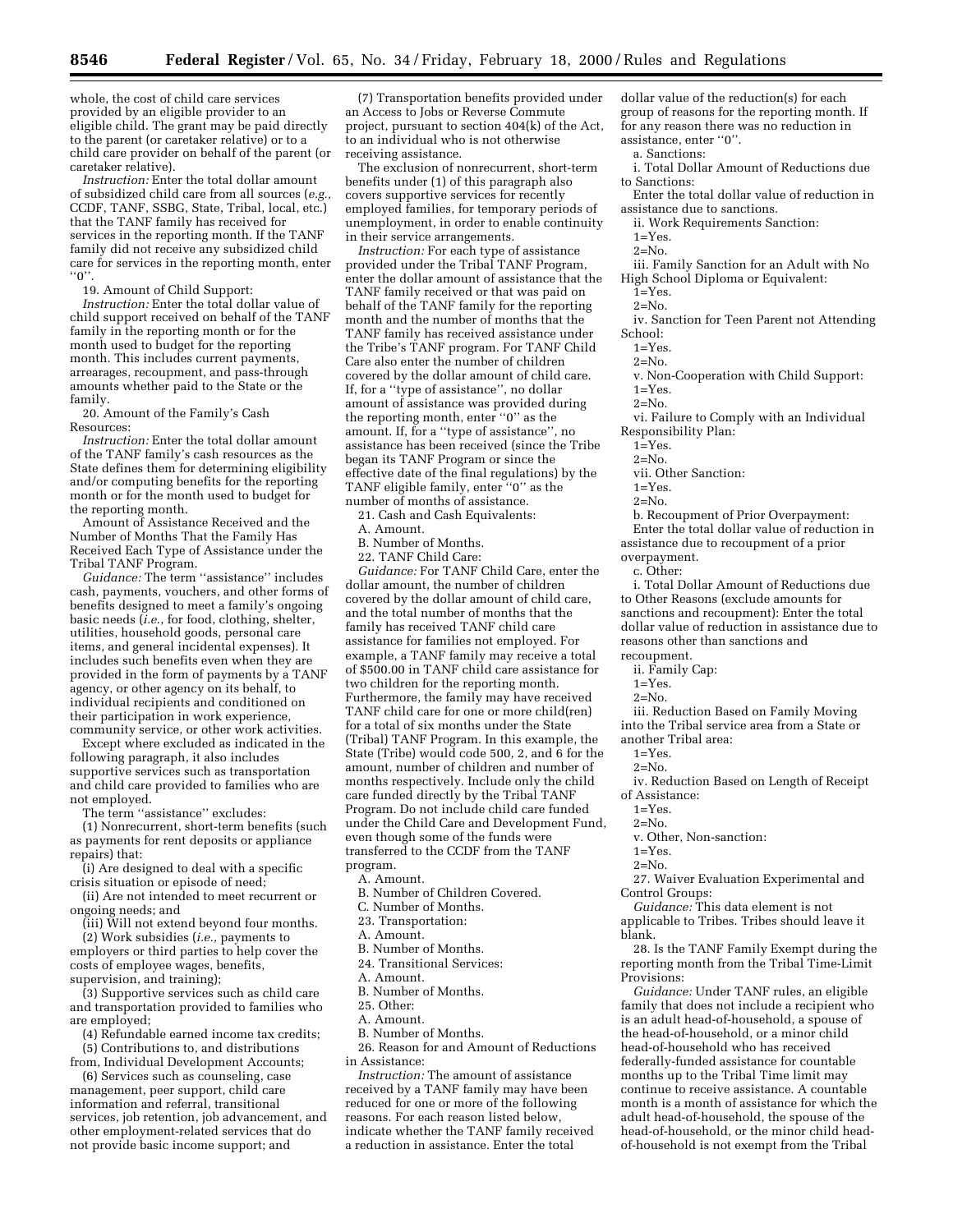time-limit provisions. Families with an adult head-of-household, a spouse of a head-ofhouse, or minor child head-of-household who have received countable months of assistance up to the Tribal time limit, may be exempt from termination of assistance. Exemptions from termination of assistance include a hardship exemption (as defined by the Tribal plan). Also, if, in the reporting month, the Family lives in Indian country or in an Alaskan native village where the percent of adults not employed is 50 percent or more, the month of assistance is exempt from being counted (is disregarded).

*Instruction:* If the TANF family has no exemption from the Tribal time limit, enter code ''01''. If the TANF family does not include an adult head-of-household, a spouse of the head-of-household, or a minor child head-of-household who has received federally-funded assistance for the maximum number of countable months or is otherwise exempt from accrual of months of assistance or termination of assistance under the Tribal time limit for the reporting month, enter ''02''. If the TANF family includes an adult head-of-household, a spouse of the head-ofhousehold, or minor child head-of-household who has not received federally-funded assistance for the maximum number of countable months or is otherwise exempt from accrual of months of assistance or termination of assistance under the Tribal time limit for the reporting month, enter ''03'', ''04'', or ''05'', whichever is appropriate. If the TANF family includes an adult head-of-household, a spouse of the head-of-household, or minor child head-ofhousehold who has received assistance for the maximum countable months and the family is exempt from termination of assistance, enter code ''06'', ''07'', ''08'', "09", "10", or "11", whichever is appropriate.

01=Family is not exempt from Federal time limit.

Family does not include an adult head-ofhousehold, a spouse of the head-ofhousehold, or minor child head-of-household who has received federally-funded assistance for the maximum number of countable months:

02=Family is exempt from accrual of months and termination of assistance under the Federal five-year time limit for the reporting month because no adult head-ofhousehold, a spouse of the head-ofhousehold, or minor child head-of-household in the eligible family is receiving assistance.

Family includes an adult head-ofhousehold, a spouse of the head-ofhousehold, or minor child head-ofhousehold, but has accrued less than the maximum number of months of assistance: 03=Not to be used by Tribes.

04=Family is exempt from accrual of months under the Tribal time limit for the reporting month because the family is living in Indian country or an Alaskan native village, where at least 50 percent of the adults living in the Indian country or Alaskan native village are not employed.

05=Not to be used by Tribes.

Family includes an adult head-ofhousehold, a spouse of the head-ofhousehold, or minor child head-of-household who has received federally-funded assistance for the maximum number of countable months:

06=Not to be used by Tribes.

07=Family is exempt from termination of assistance under the Tribal time limit for the reporting month due to a hardship exemption, battery, or extreme cruelty.

08=Family is exempt from termination of assistance under Tribal policy for the reporting month based on a federally recognized good cause domestic violence waiver of time limits.

09=Family is exempt from termination of assistance under the Federal five-year time limit for the reporting month because the adult head-of-household, the spouse of the head-of-household, or minor child head-ofhousehold is living in Indian country or an Alaskan native village, where at least 50 percent of whose adults are not employed.

10=Not to be used by Tribes. 11=Not to be used by Tribes.

29. Is the TANF Family A New Child-Only Family?

*Guidance:* A child-only family is a TANF family that does not include an adult or a minor child head-of-household who is receiving TANF assistance. For purposes of this data element, a new child-only family is a TANF family that: (a) has received TANF assistance for at least two months (*i.e*., the reporting month and the month prior to the reporting month); (b) received benefits in the prior month, but not as a child-only case; and (c) is a child-only family for the reporting month. All other families—including those that are not a child-only case during the reporting month—are coded as ''not a newchild-only family'', *i.e*., as code ''2''.

*Instructions:* If the TANF family is a new child-only family, enter code ''1''. Otherwise, enter code ''2''.

1=Yes, a new child-only family.

2=No, not a new child-only family.

#### *Person-Level Data*

Person-level data has two sections: (1) The adult and minor child head-of-household characteristic section and (2) the child characteristics section. Section 419 of the Act defines adult and minor child. An adult is an individual that is not a minor child. A minor child is an individual who (a) has not attained 18 years of age or (b) has not attained 19 years of age and is a full-time student in a secondary school (or in the equivalent level of vocational or technical training).

Detailed data elements must be reported on all individuals unless, for a specific data element, the instructions explicitly give Tribes an option to not report for a specific group of individuals.

Adult and Minor Child Head-of-Household **Characteristics** 

This section allows for coding up to six adults (or a minor child who is either a headof-household or married to the head-ofhousehold and up to five adults) in the TANF family. A minor child who is either a headof-household or married to the head-ofhousehold should be coded as an adult and will hereafter be referred to as a ''minor child head-of-household''. For each adult (or minor child head-of-household) in the TANF

family, complete the adult characteristics section. A noncustodial parent is defined in section 260.30 as a parent who lives in the State or States (in which the Tribal Service area is located) and does not live with his/ her child(ren). The Tribe must report information on the noncustodial parent if the noncustodial parent: (1) Is receiving assistance as defined in Sec. 260.31; (2) is participating in work activities as defined in the Tribal Plan; or (3) has been designated by the Tribe as a member of a family receiving assistance.

The Tribe has the option to count a family with a noncustodial parent receiving assistance as a two-parent family for work participation rate purposes. As indicated below, reporting for certain specified data elements in this section is optional for certain individuals (whose family affiliation code is a 2, 3, or 5).

If there are more than six adults (or a minor child head-of-household and five adults) in the TANF family, use the following order to identify the persons to be coded: (1) The head-of-household; (2) parents in the eligible family receiving assistance; (3) other adults in the eligible family receiving assistance; (4) parents not in the eligible family receiving assistance; (5) caretaker relatives not in the eligible family receiving assistance; and (6) other persons whose income or resources count in determining eligibility for or amount of assistance of the eligible family receiving assistance, in descending order from the person with the most income to the person with least income (or resources if no income).

30. Family Affiliation:

*Guidance:* This data element is used both for (1) The adult and minor child head-ofhousehold section and (2) the minor child section. The same coding schemes are used in both sections. Some of these codes may not be applicable for adults.

*Instruction:* Enter the one-digit code that shows the adult's (or minor child head-ofhousehold's) relation to the eligible family receiving assistance.

1=Member of the eligible family receiving assistance.

Not in eligible family receiving assistance, but in the household:

2=Parent of minor child in the eligible family receiving assistance.

3=Caretaker relative of minor child in the eligible family receiving assistance.

4=Minor sibling of child in the eligible family receiving assistance.

5=Person whose income or resources are considered in determining eligibility for or amount of assistance for the eligible family receiving assistance.

31. Noncustodial Parent Indicator:

*Guidance:* A noncustodial parent is defined in section 260.30 as a parent who lives in the State or States (in which the Tribal Service area is located) and does not live with his/her child(ren). The Tribe must report information on the noncustodial parent if the noncustodial parent: (1) Is receiving assistance as defined in Sec. 260.31; (2) is participating in work activities as defined in the Tribal plan; or (3) has been designated by the Tribe as a member of a family receiving assistance.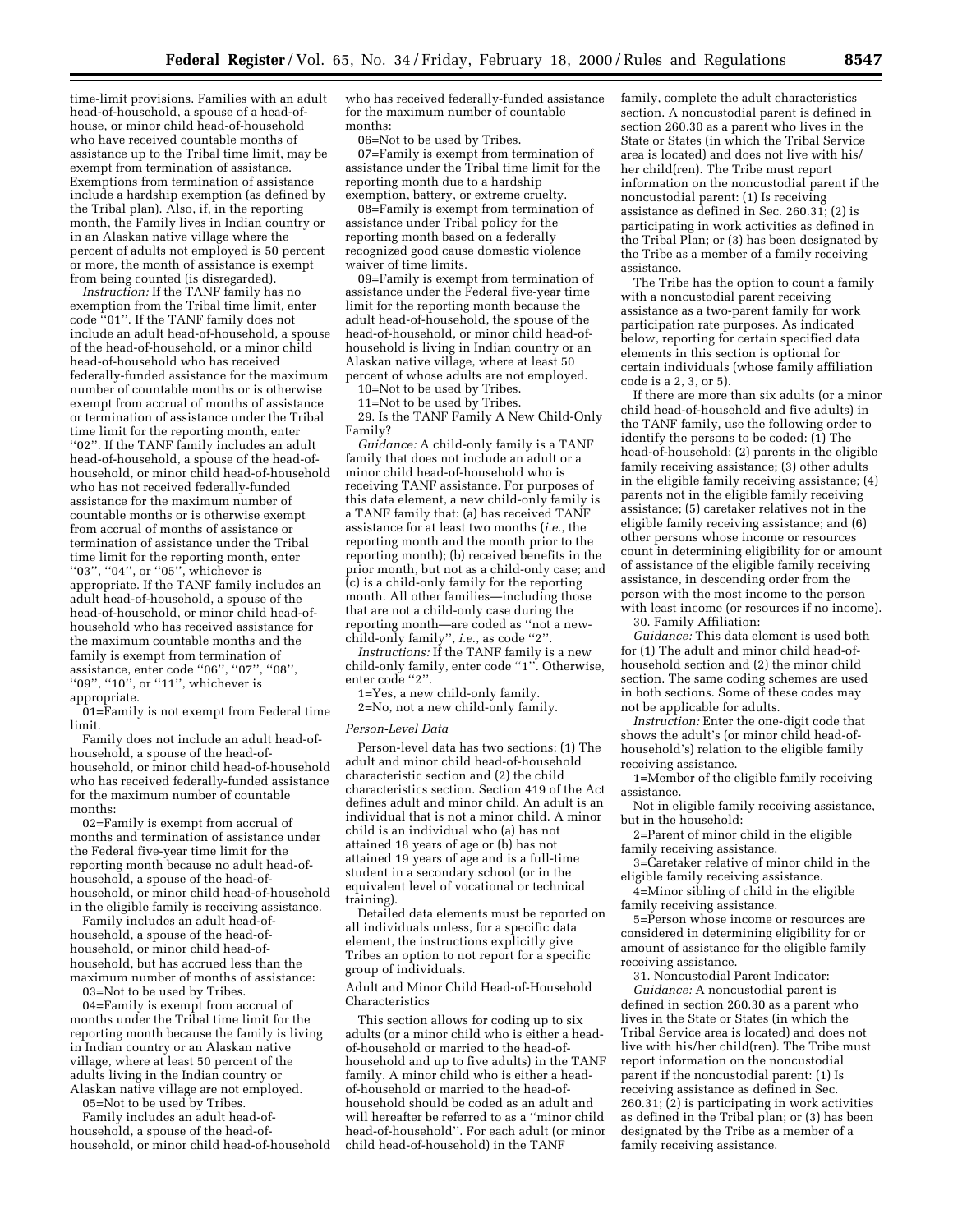*Instruction:* Enter the one-digit code that indicates the adult's (or minor child head-ofhousehold's) noncustodial parent status.

1=Yes, a noncustodial parent.

 $2=N_0$ .

32. Date of Birth: Enter the eight-digit code for date of birth for the adult (or minor child head-of-household) under the Tribal TANF Program in the format YYYYMMDD. If the adult's (or minor child head-of-household's) date of birth is unknown and the family affiliation code is not ''1'', enter the code ''99999999''.

33. Social Security Number: Enter the ninedigit Social Security Number for the adult (or minor child head-of-household) in the format nnnnnnnnn. If the social security number is unknown and the family affiliation code is not ''1'', enter ''999999999''.

34. Ethnicity:

*Instruction:* To allow for the multiplicity of race/ethnicity, please enter the one-digit code for each category of race and ethnicity of the TANF adult (or minor child head-ofhousehold). Reporting of this data element is optional for individuals whose family affiliation code is 5.

Ethnicity:

a. Hispanic or Latino:

1=Yes, Hispanic or Latino.

 $2 = No.$ 

Race:

b. American Indian or Alaska Native: 1=Yes, American Indian or Alaska Native.  $2=N_0$ .

- c. Asian:
- 1=Yes, Asian.

 $2 = No.$ 

- d. Black or African American:
- 1=Yes, Black or African American.  $2=N_0$ .
- e. Native Hawaiian or Other Pacific
- Islander:
- 1=Yes, Native Hawaiian or Pacific Islander.  $2 = No.$

f. White:

1=Yes, White.

2=No.

35. Gender: Enter the one-digit code that indicates the adult's (or minor child head-ofhousehold's) gender:

1=Male.

2=Female.

36. Receives Disability Benefits: The Act specifies five types of disability benefits. For each type of disability benefits, enter the onedigit code that indicates whether or not the adult (or minor child head-of-household) received the benefit.

a. Receives Federal Disability Insurance Benefits Under the Social Security OASDI Program (Title II of the Social Security Act):

1=Yes, received Federal disability insurance.

 $2 = No$ .

b. Receives Benefits Based on Federal Disability Status under Non-Social Security Act Programs: These programs include Veteran's disability benefits, Worker's disability compensation, and Black Lung Disease disability benefits.

1=Yes, received benefits based on Federal disability status.

 $2 = No.$ 

c. Receives Aid to the Permanently and Totally Disabled Under Title XIV–APDT of the Social Security Act:

1=Yes, received aid under Title XIV– APDT.

2=No.

d. Receives Aid to the Aged, Blind, and Disabled Under Title XVI–AABD of the Social Security Act:

1=Yes, received aid under Title XVI– AABD.

 $2=N<sub>0</sub>$ .

e. Receives Supplemental Security Income under Title XVI–SSI of the Social Security Act:

1=Yes, received aid under Title XVI–SSI.  $2 = No$ .

37. Marital Status: Enter the one-digit code for the adult's (or minor child head-ofhousehold's) marital status for the reporting month. Reporting of this data element is optional for individuals whose family affiliation code is 5.

1=Single, never married.

2=Married, living together.

3=Married, but separated.

4=Widowed.

5=Divorced.

38. Relationship to Head-of-Household: *Guidance:* This data element is used both for (1) the adult or minor child head-ofhousehold section and (2) the minor child section. The same coding schemes are used in both sections. Some of these codes may not be applicable for adults.

*Instruction:* Enter the two-digit code that shows the adult's relationship (including by marriage) to the head of the household, as defined by the Food Stamp Program or as determined by the State (Tribe) (*i.e.,* the relationship to the principal person of each person living in the household). If minor child head-of-household, enter code ''01''.

01=Head-of-household.

02=Spouse.

03=Parent.

04=Daughter or son.

05=Stepdaughter or stepson.

06=Grandchild or great grandchild.

07=Other related person (brother, niece,

cousin).

08=Foster child.

09=Unrelated child.

10=Unrelated adult.

39. Parent With Minor Child in the Family:

*Guidance:* A parent with a minor child in the family may be a natural parent, adoptive parent, or step-parent of a minor child in the family. Reporting of this data element is optional for individuals whose family affiliation code is 3 or 5.

*Instruction:* Enter the one-digit code that indicates the adult's (or minor child head-ofhousehold's) parental status.

1=Yes, a parent with a minor child in the family and used in two-parent participation rate.

2=Yes, a parent with a minor child in the family, but not used in two-parent participation rate.

 $3 = N<sub>0</sub>$ .

40. Needs of a Pregnant Woman: Some States (Tribes) consider the needs of a pregnant woman in determining the amount of assistance that the TANF family receives. If the adult (or minor child head-ofhousehold) is pregnant and the needs associated with this pregnancy are considered in determining the amount of

assistance for the reporting month, enter a "1" for this data element. Otherwise enter a "2" for this data element. This data element is applicable only for individuals whose family affiliation code is 1.

1=Yes, additional needs associated with pregnancy are considered in determining the amount of assistance.

 $2=N<sub>0</sub>$ .

41. Educational Level: Enter the two-digit code to indicate the highest level of education attained by the adult (or minor child head-of-household). Unknown is not an acceptable code for individuals whose family affiliation code is "1". Reporting of this data element is optional for individuals whose family affiliation code is 5.

01–11=Grade level completed in primary/ secondary school including secondary level vocational school or adult high school.

12=High school diploma, GED, or National External Diploma Program.

13=Awarded Associate's Degree.

14=Awarded Bachelor's Degree.

15=Awarded graduate degree (Master's or higher).

16=Other credentials (degree, certificate, diploma, etc.).

98=No formal education.

99=Unknown.

42. Citizenship/Alienage:

*Instruction:* Enter the one-digit code that indicates the adult's (or minor child head-ofhousehold's) citizenship/alienage. Unknown is not an acceptable code for individuals whose family affiliation code is "1" Reporting of this data element is optional for individuals whose family affiliation code is 5.

1=U. S. citizen, including naturalized citizens.

2=Qualified alien.

9=Unknown.

43. Cooperation with Child Support: Enter the one-digit code that indicates if the adult (or minor child head-of-household) has cooperated with child support. Reporting of this data element is optional for individuals whose family affiliation code is 5.

1=Yes, adult (or minor child head-ofhousehold) has cooperated with child support.

 $2 = No$ .

9=Not applicable.

44. Number of Months Countable toward Federal Time Limit: Enter the number of months countable toward the adult's (or minor child head-of-household's) Tribal time limit based on the cumulative amount of time the individual has received TANF from both the State (Tribe) and other States or Tribes. Reporting of this data element is optional for individuals whose family affiliation code is 2, 3, or 5.

45. Number of Countable Months Remaining Under the Tribe's Time Limit: Enter the number of months that remain countable toward the adult's (or minor child head-of-household's) Tribal time limit. Reporting of this data element is optional for individuals whose family affiliation code is 2, 3, or 5.

46. Is Current Month Exempt from the State's (Tribe's) Time Limit: Enter the onedigit code that indicates the adult's (or minor child head-of-household's) current exempt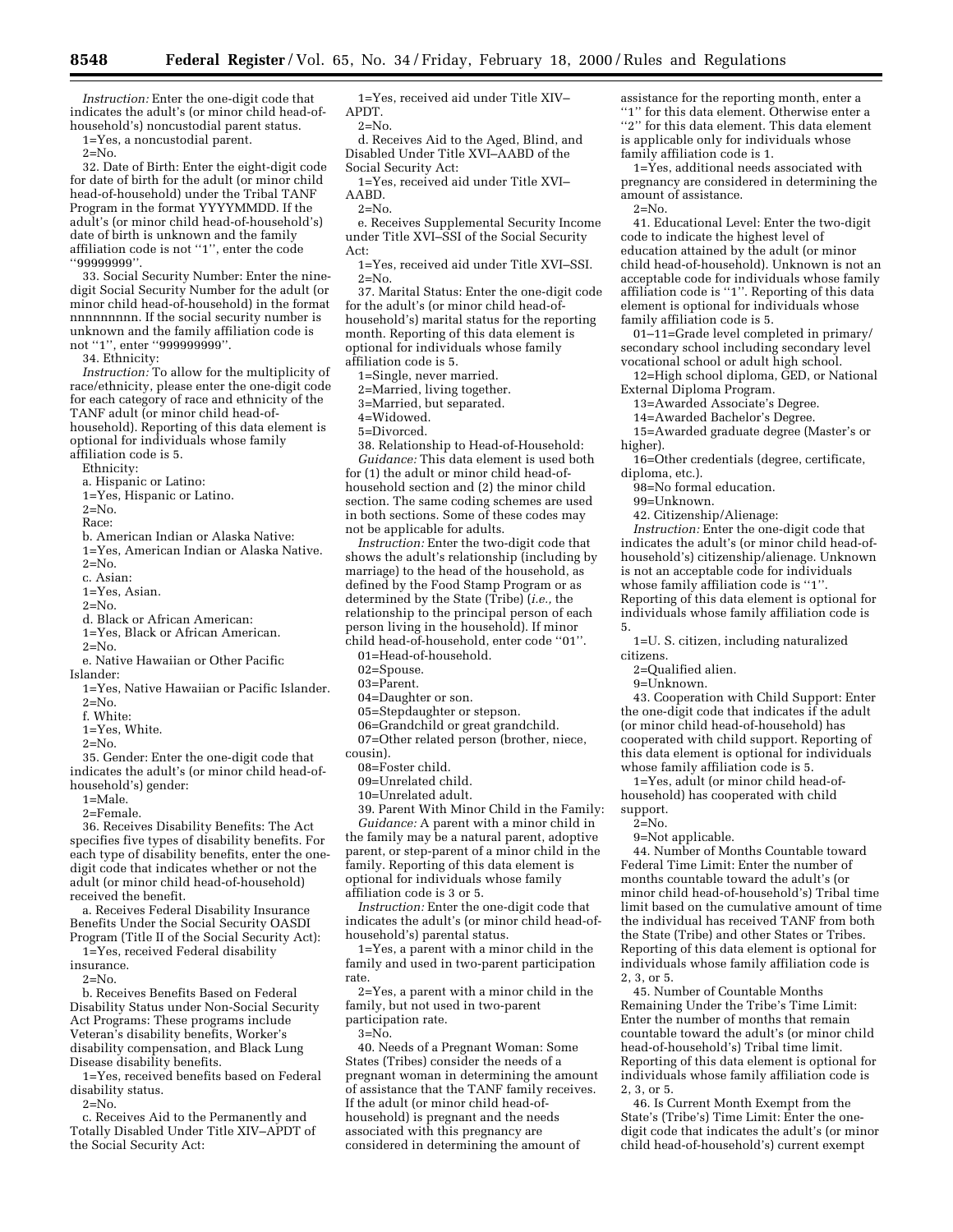status from Tribe's time limit. Reporting of this data element is optional for individuals whose family affiliation code is 2, 3, or 5.

1=Yes, adult (or minor child head-ofhousehold) is exempt from the Tribe's time limit for the reporting month.

 $2 = No.$ 

47. Employment Status: Enter the one-digit code that indicates the adult's (or minor child head-of-household's) employment status. Reporting of this data element is optional for individuals whose family affiliation code is 5.

1=Employed.

2=Unemployed, looking for work.

3=Not in labor force (*i.e*., unemployed, not looking for work, includes discouraged workers).

48. Work Participation Status:

*Guidance:* This item is used in calculating the work participation rates. The following two definitions are used in reporting this item and in determining which families are included in and excluded from the calculations.

''Disregarded'' from the participation rate means the TANF family is not included in the calculation of the work participation rate.

"Exempt" means that the individual will not be penalized for failure to engage in work (*i.e*., good cause exception); however, the TANF family is included in the calculation of the work participation rate.

A Tribe is not required to disregard all families that could be disregarded. For example, a family with a single custodial parent with a child under 12 months (and the parent has not been disregarded for 12 months) may be disregarded. However, if the single custodial parent is meeting the work requirements, the Tribe may want to include the family in its work participation rate. In this situation, the Tribe should use work participation status code ''19'' rather than  $\overline{\text{code}}$  " $\overline{01"}$ .

*Instruction:* Enter the two-digit code that indicates the adult's (or minor child head-ofhousehold's) work participation status. If the State chooses to include the noncustodial parent in the two-parent work participation rate, the State must code the data element

''Type of Family for Work Participation Rate'' with a ''2'' and enter the applicable code for this data element. If a State chooses to exclude the noncustodial parent from the two-parent work participation rate, the State must code the data element ''Type of Family for Work Participation'' with a ''1'' and code the data element ''Work Participation Status'' for the noncustodial parent with a ''99''. This data element is not applicable for individuals whose family affiliation code is 2, 3, 4, or 5 (*i.e.,* use code ''99'' or leave blank).

01=Disregarded from participation rate, single custodial parent with child under 12 months.

02=Disregarded from participation rate because all of the following apply: required to participate, but not participating; and sanctioned for the reporting month, but not sanctioned for more than 3 months within the preceding 12-month period (Note, this code should be used only in a month for which the family is disregarded from the participation rate. While one or more adults may be sanctioned in more than 3 months

within the preceding 12-month period, the family may not be disregarded from the participation rate for more than 3 months within the preceding 12-month period).

03=Disregarded, family is part of an ongoing research evaluation (as a member of a control group or experimental group) approved under Section 1115 of the Social Security Act.

04=Not applicable to Tribes.

05=Not applicable to Tribes.

06=Exempt, single custodial parent with

child under age 6 and child care unavailable. 07=Exempt, disabled.

08=Exempt, caring for a severely disabled child.

09=Exempt, under a federally recognized good cause domestic violence waiver.

10=Not applicable to Tribes.

11=Exempt, other.

12=Required to participate, but not participating; sanctioned for the reporting month; and sanctioned for more than 3 months within the preceding 12-month period.

13=Required to participate, but not participating; and sanctioned for the reporting month, but not sanctioned for more than 3 months within the preceding 12 month period.

14=Required to participate, but not participating; and not sanctioned for the reporting month.

15=Deemed engaged in work—single teen head-of-household or married teen who maintains satisfactory school attendance.

16=Deemed engaged in work—single teen head-of-household or married teen who participates in education directly related to employment for an average of at least 20 hours per week during the reporting month.

17=Deemed engaged in work—parent or relative (who is the only parent or caretaker relative in the family) with child under age 6 and parent engaged in work activities for at least 20 hours per week.

18=Required to participate and participating, but not meeting minimum participation requirements.

19=Required to participate and meeting minimum participation requirements.

99=Not applicable (*e.g.,* person living in household and whose income or resources are counted in determining eligibility for or amount of assistance of the family receiving assistance, but not in eligible family receiving assistance or noncustodial parent that the Tribe opted to exclude in determining participation rate).

Adult Work Participation Activities

*Guidance:* To calculate the average number of hours per week of participation in a work activity, add the number of hours of participation across all weeks in the month and divide by the number of weeks in the month. Round to the nearest whole number.

Some weeks have days in more than one month. Include such a week in the calculation for the month that contains the most days of the week (e.g., the week of July 27–August 2, 1997 would be included in the July calculation). Acceptable alternatives to this approach must account for all weeks in the fiscal year. One acceptable alternative is to include the week in the calculation for whichever month the Friday falls (*i.e.,* the

JOBS approach). A second acceptable alternative is to count each month as having 4. 33 weeks.

During the first or last month of any spell of assistance, a family may happen to receive assistance for only part of the month. If a family receives assistance for only part of a month, the State (Tribe) may count it as a month of participation if an adult (or minor child head-of-household) in the family (both adults, if they are both required to work) is engaged in work for the minimum average number of hours for any full week(s) that the family receives assistance in that month.

Special Rules: Each adult (or minor child head-of-household) has a life-time limit for vocational educational training. Vocational educational training may only count as a work activity for a total of 12 months. For any adult (or minor child head-of-household) that has exceeded this limit, enter ''0'' as the average number of hours per week of participation in vocational education training, even if (s)he is engaged in vocational education training. The additional participation in vocational education training may be coded under ''Other''.

Limitations: The four limitations<sup>1</sup> concerning job search and job readiness are:

(1) Job search and job readiness assistance only count for 6 weeks in any fiscal year;

(2) An individual's participation in job search and job readiness assistance counts for no more than 4 consecutive weeks;

(3) If the Tribe's total unemployment rate for a fiscal year is at least 50 percent greater than the United States' total unemployment rate for that fiscal year, then an individual's participation in job search or job readiness assistance counts for up to 12 weeks in that fiscal year; and

(4) A State may count 3 or 4 days of job search and job readiness assistance during a week as a full week of participation, but only once for any individual. For each week in which an adult (or minor child head-ofhousehold) exceeds any of these limitations, use ''0'' as the number of hours in calculating the average number of hours per week of job search and job readiness, even if (s)he may be engaged in job search or job readiness activities.

Instruction: For each work activity in which the adult (or minor child head-ofhousehold) participated during the reporting month, enter the average number of hours per week of participation, except as noted above. For each work activity in which the adult (or minor child head-of-household) did not participate, enter zero as the average number of hours per week of participation. These work activity data elements are applicable only for individuals whose family affiliation code is 1.

49. Unsubsidized Employment.

- 50. Subsidized Private-Sector Employment.
- 51. Subsidized Public-Sector Employment.
- 52. Work Experience.

53. On-the-job Training.

54. Job Search and Job Readiness

Assistance.

*Instruction:* As noted above, the statute limits participation in job search and job

<sup>1</sup>A Tribe, which has negotiated different limitations, should use their best judgment to determine which code to use.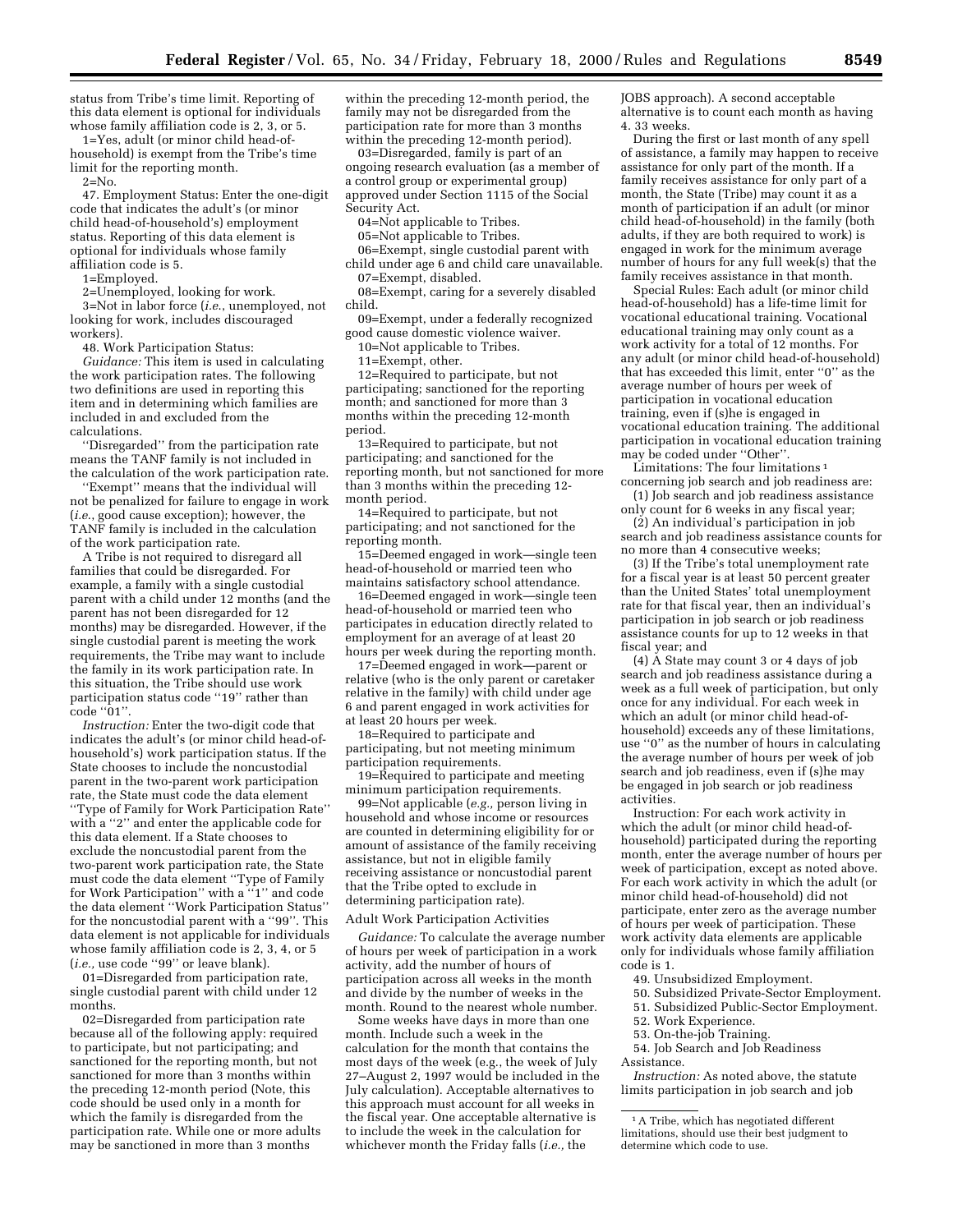readiness training in four ways. Enter, in this data element, the average number of hours per week of participation in job search and job readiness training that are within the statutory limitations.

Otherwise, count the additional hours of work participation under the work activity ''Other Work Activities''.

55. Community Service Programs.

56. Vocational Educational Training:

*Instruction:* As noted above, the statute contains special rules limiting an adult's (or minor child head-of-household's) participation in vocational educational training to twelve months. Enter, in this data element, the average number of hours per week of participation in vocational educational training that are within the statutory limits.

57. Job Skills Training Directly Related to Employment.

58. Education Directly Related to Employment for Individuals with no High School Diploma or Certificate of High School Equivalency.

59. Satisfactory School Attendance for Individuals with No High School Diploma or Certificate of High School Equivalency.

60. Providing Child Care Services to an Individual Who Is Participating in a Community Service Program.

61. This data element is not applicable for Tribes. If the Tribe's approved plan contains work activities not listed above, the total average hours for those activities should be reported in data element 62 ''Other Work Activities''.

62. Other Work Activities: Tribes should report total average hours for activities not elsewhere reported.

63. Required Hours of Work under Waiver Demonstration: Not applicable to Tribes. Leave blank.

64. Amount of Earned Income: Enter the dollar amount of the adult's (or minor child head-of-household's) earned income for the reporting month or for the month used to budget for the reporting month. Include wages, salaries, and other earned income in this item.

65. Amount of Unearned Income: Unearned income has five categories. For each category of unearned income, enter the dollar amount of the adult's (or minor child head-of-household's) unearned income for the reporting month or for the month used to budget for the reporting month.

a. Earned Income Tax Credit (EITC):

*Guidance:* Earned Income Tax Credit is a refundable Federal, State, or local tax credit for families and dependent children. EITC payments are received monthly (as advance payment through the employer), annually (as a refund from IRS), or both.

Instruction: Enter the total dollar amount of the Earned Income Tax Credit actually received, whether received as an advance payment or a single payment (*e.g.,* tax refund), by the adult (or minor child headof-household) during the reporting month or the month used to budget for the reporting month. If the State counts the EITC as a resource, report it here as unearned income in the month received (i.e., reporting month or budget month, whichever the State is using). If the State assumes an advance

payment is applied for and obtained, only report what is actually received for this item.

b. Social Security: Enter the dollar amount of Social Security benefits that the adult in the State (Tribal) TANF family has received for the reporting month or for the month used to budget for the reporting month.

c. SSI: Enter the dollar amount of SSI that the adult in the State (Tribal) TANF family has received for the reporting month or for the month used to budget for the reporting month.

d. Worker's Compensation: Enter the dollar amount of Worker's Compensation that the adult in the State (Tribal) TANF family has received for the reporting month or for the month used to budget for the reporting month.

e. Other Unearned Income:

*Guidance:* Other unearned income includes (but is not limited to) RSDI benefits, Veterans benefits, Unemployment Compensation, other government benefits, a housing subsidy, a contribution or incomein-kind, deemed income, Public Assistance or General Assistance, educational grants/ scholarships/loans, and other. Do not include EITC, Social Security, SSI, Worker's Compensation, value of food stamp assistance, the amount of a Child Care subsidy, or the amount of Child Support.

*Instruction:* Enter the dollar amount of other unearned income that the adult in the State TANF family has received for the reporting month or for the month used to budget for the reporting month.

#### *Child Characteristics*

This section allows for coding the child characteristics for up to ten children in the TANF family. A minor child head-ofhousehold should be coded as an adult, not as a child. The youngest child should be coded as the first child in the family, the second youngest child as the second child, and so on. If there are more than ten children in the TANF family, use the following order to identify the persons to be coded:  $(i)$ Children in the eligible family receiving assistance in order from youngest to oldest; (2) minor siblings of child in the eligible family receiving assistance from youngest to oldest; and (3) any other children. 66. Family Affiliation:

*Guidance:* This data element is used both for (1) the adult or minor child head-ofhousehold section and (2) the minor child section. The same coding schemes are used

in both sections. Some of these codes may not be applicable for children. *Instruction:* Enter the one-digit code that

shows the child's relation to the eligible family receiving assistance.

1=Member of the eligible family receiving assistance.

Not in eligible family receiving assistance, but in the household

2=Parent of minor child in the eligible family receiving assistance.

3=Caretaker relative of minor child in the eligible family receiving assistance.

4=Minor sibling of child in the eligible family receiving assistance.

5=Person whose income or resources are considered in determining eligibility for or amount of assistance for the eligible family receiving assistance.

67. Date of Birth: Enter the eight-digit code for date of birth for this child under the State (Tribal) TANF Program in the format YYYYMMDD. If the child's date of birth is unknown and the family affiliation code is not ''1'', enter the code ''99999999''.

68. Social Security Number: Enter the ninedigit Social Security Number for the child in the format nnnnnnnnn. Reporting of this data element is optional for individuals whose family affiliation code is 4. If the Social Security number is unknown and the family affiliation code is not ''1'', enter ''999999999''.

69. Race/Ethnicity:

*Instruction:* To allow for the multiplicity of race/ethnicity, please enter the one-digit code for each category of race and ethnicity of the TANF adult (or minor child head-ofhousehold). Reporting of this data element is optional for individuals whose family affiliation code is 5.

Ethnicity:

a. Hispanic or Latino:

1=Yes, Hispanic or Latino.

 $2 = N_0$ 

Race:

b. American Indian or Alaska Native:

1=Yes, American Indian or Alaska Native.  $2=N_0$ 

c. Asian:

1=Yes, Asian.

 $2=N<sub>0</sub>$ .

d. Black or African American:

1=Yes, Black or African American.

 $2 = N_0$ e. Native Hawaiian or Other Pacific Islander:

1=Yes, Native Hawaiian or Pacific Islander.  $2=N<sub>0</sub>$ .

f. White:

1=Yes, White.

 $2=N_0$ 

70. Gender: Enter the one-digit code that indicates the adult's (or minor child head-ofhousehold's) gender:

1=Male.

 $2 =$ Female.

71. Receives Disability Benefits: The Act specifies five types of disability benefits. Two of these types of disability benefits are applicable to children. For each type of disability benefits, enter the one-digit code that indicates whether or not the child received the benefit.

a. Receives Benefits Based on Federal Disability Status under Non-Social Security Act Programs: These programs include Veteran's disability benefits, Worker's disability compensation, and Black Lung Disease disability benefits.

1=Yes, received benefits based on Federal disability status.

 $2=N<sub>0</sub>$ .

b. Receives Supplemental Security Income under Title XVI–SSI of the Social Security Act:

1=Yes, received aid under Title XVI-SSI.  $2=N<sub>0</sub>$ .

72. Relationship to Head-of-Household: *Guidance:* This data element is used both

for (1) the adult or minor child head-ofhousehold section and (2) the minor child section. The same coding schemes are used in both sections. Some of these codes may not be applicable for children.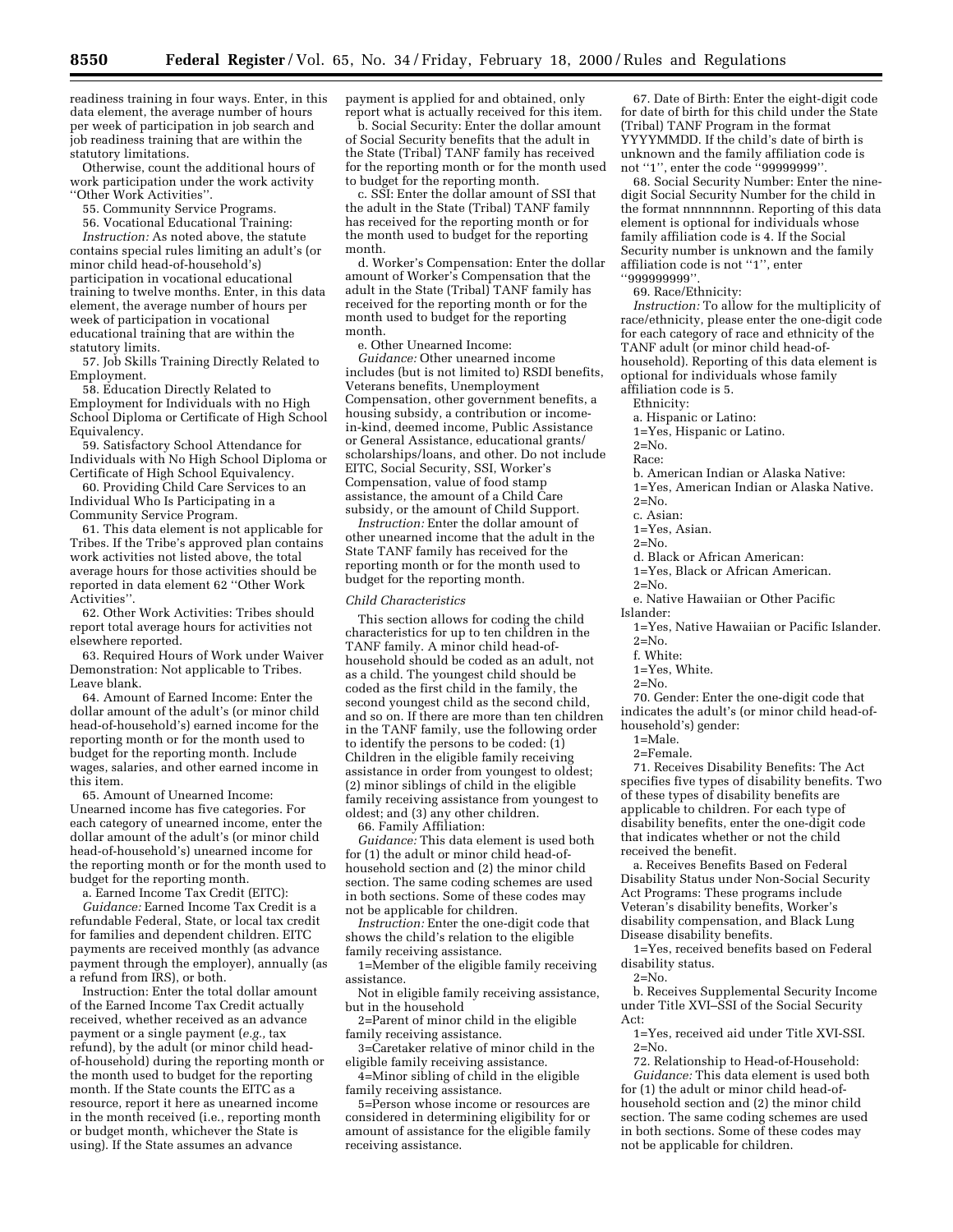*Instruction:* Enter the two-digit code that shows the child's relationship (including by marriage) to the head of the household, as defined by the Food Stamp Program or as determined by the Tribe, (*i.e*., the relationship to the principal person of each person living in the household. )

01=Head-of-household.

02=Spouse.

03=Parent.

04=Daughter or son.

05=Stepdaughter or stepson.

06=Grandchild or great grandchild.

07=Other related person (brother, niece, cousin).

08=Foster child.

- 09=Unrelated child.
- 10=Unrelated adult.

73. Parent With Minor Child in the Family: *Guidance:* This data element is used both for (1) the adult or minor child head-ofhousehold section and (2) the minor child section. The same coding schemes are used in both sections. Code ''1'' is not applicable for children. A parent with a minor child in the family may be a natural parent, adoptive parent, or step-parent of a minor child in the family. Reporting of this data element is optional for individuals whose family affiliation code is 4 or 5.

*Instruction:* Enter the one-digit code that indicates the child's parental status.

1=Yes, a parent with a minor child in the family and used in two-parent participation rate.

2=Yes, a parent with a minor child in the family, but not used in two-parent

participation rate.

 $3 = No.$ 

74. Educational Level: Enter the two-digit code to indicate the highest level of education attained by the child. Unknown is not an acceptable code for individuals whose family affiliation code is "1". Reporting of this data element is optional for individuals whose family affiliation code is 4.

01–11=Grade level completed in primary/ secondary school including secondary level vocational school or adult high school.

12=High school diploma, GED, or National External Diploma Program.

13=Awarded Associate's Degree.

14=Awarded Bachelor's Degree.

15=Awarded graduate degree (Master's or higher).

16=Other credentials (degree, certificate, diploma, etc. ).

98=No formal education.

99=Unknown.

75. Citizenship/Alienage:

*Instruction:* Enter the one-digit code that indicates the child's citizenship/alienage. Unknown is not an acceptable code for an individual whose family affiliation code is ''1''. Reporting of this data element is optional for individuals whose family

affiliation code is ''4''.

1=U. S. citizen, including naturalized citizens.

2=Qualified alien.

9=Unknown.

76. Amount of Unearned Income: Unearned income has two categories. For each category of unearned income, enter the dollar amount of the child's unearned income.

a. SSI: Enter the dollar amount of SSI that the child in the State (Tribal) TANF family has received for the reporting month or for the month used to budget for the reporting month.

b. Other Unearned Income: Enter the dollar amount of other unearned income that the child in the State (Tribal) TANF family has received for the reporting month or for the month used to budget for the reporting month.

# **APPENDIX B.—TANF Disaggregated Data Collection for Families No Longer Receiving Assistance Under the TANF Program—Closed Cases**

### *Instructions and Definitions*

General Instruction: The Tribal grantee should collect and report data for each data element. The data must be complete (unless explicitly instructed to leave the field blank) and accurate (*i.e.,* correct).

An ''Unknown'' code may appear only on four data elements (#15 Date of Birth, #16 Social Security Number, #24 Educational Level, and #25 Citizenship/Alienage). For these data elements, unknown is not an acceptable code for individuals who are members of the eligible family (*i.e*., family affiliation code ''1''). States are not expected to track closed cases in order to collect information on families for months after the family has left the rolls. Rather, States are to report based on the last month of assistance.

1. State FIPS Code: Tribal grantees should enter ''00'' or leave blank.

2. County FIPS Code: Tribal grantees should leave this field blank.

3. Tribal Code: For Tribal grantees, enter the three-digit Tribal code that represents your Tribe. See Appendix E of the TANF Sampling and Statistical Methods Manual for a complete listing of Tribal Codes. If there appears to be no code for your Tribe, immediately contact the Director, Division of Tribal Services, Office of Community Services. Newly formed consortiums must contact the Division to obtain a code. State agencies should leave this field blank.

4. Reporting Month: Enter the four-digit year and two-digit month code that identifies the year and month for which the data are being reported.

5. Stratum:

*Guidance:* If a Tribe opts to provide data for its entire caseload (*i.e*., does not select a sample of cases to report on), the Tribe may use this data element for its own coding purposes as long as a two digit numerical code is specified.

*Instruction:* Enter any two-digit numerical code.

# *Family-Level Data*

Definition: For reporting purposes, the TANF family means:

(a) All individuals receiving assistance as part of a family under the State's (Tribe's) TANF Program; and

(b) The following additional persons living in the household, if not included under (a) above:

(1) Parent(s) or caretaker relative(s) of any minor child receiving assistance;

(2) Minor siblings (including unborn children) of any child receiving assistance; and

(3) Any person whose income or resources would be counted in determining the family's eligibility for or amount of assistance.

6. Case Number—TANF:

*Guidance:* If the case number is less than the allowable eleven characters, a State may use lead zeros to fill in the number.

*Instruction:* Enter the number that was assigned by the State agency or Tribal grantee to uniquely identify the TANF family.

7. ZIP Code: Enter the five-digit ZIP code for the family's place of residence for the reporting month.

8. Disposition:

*Guidance:* If a Tribe opts to report on its entire caseload, the only applicable code for the Tribe is "1"

*Instructions:* Enter code ''1''.

9. Reason for Closure:

*Guidance:* A closed case is a family whose assistance was terminated for the reporting month, but received assistance under the State's TANF Program in the prior month. A temporarily suspended case is not a closed case. If there is more than one applicable reason for closure, determine the principal (*i.e.,* most relevant) reason. If two or more reasons are equally relevant, use the reason with the lowest numeric code. For example, when an adult marries, the income and resources of the new spouse are considered in determining eligibility. If, at the time of the marriage, the family becomes ineligible because of the addition of the spouse's income and/or resources, the case closure should be coded using code ''2''.

If the family did not become ineligible based on the income and resources at the time of the marriage, but rather due to an increase in earnings subsequent to the marriage, then the case closure should be coded using code "1"

*Instruction:* Enter the two-digit code that indicates the reason for the TANF family no longer receiving assistance.

01=Employment and/or excess earnings. 02=Marriage.

03=Not applicable to Tribes.

Sanctions:

04=Work-related sanction.

05=Child support sanction.

06=Teen parent failing to meet school attendance requirement.

07=Teen parent failing to live in an adult setting.

08=Failure to finalize an individual responsibility plan (*e.g*., did not sign plan).

09=Failure to meet individual

responsibility plan provision or other

behavioral requirements (*e.g*., immunize a minor child, attend parenting classes).

State (Tribal) Policies:

10=Tribal time limit reached.

11=Child support collected.

12=Excess unearned income (exclusive of child support collected).

13=Excess resources.

14=Youngest child too old to qualify for assistance.

15=Minor child absent from the home for a significant time period.

16=Failure to appear at eligibility/

redetermination appointment, submit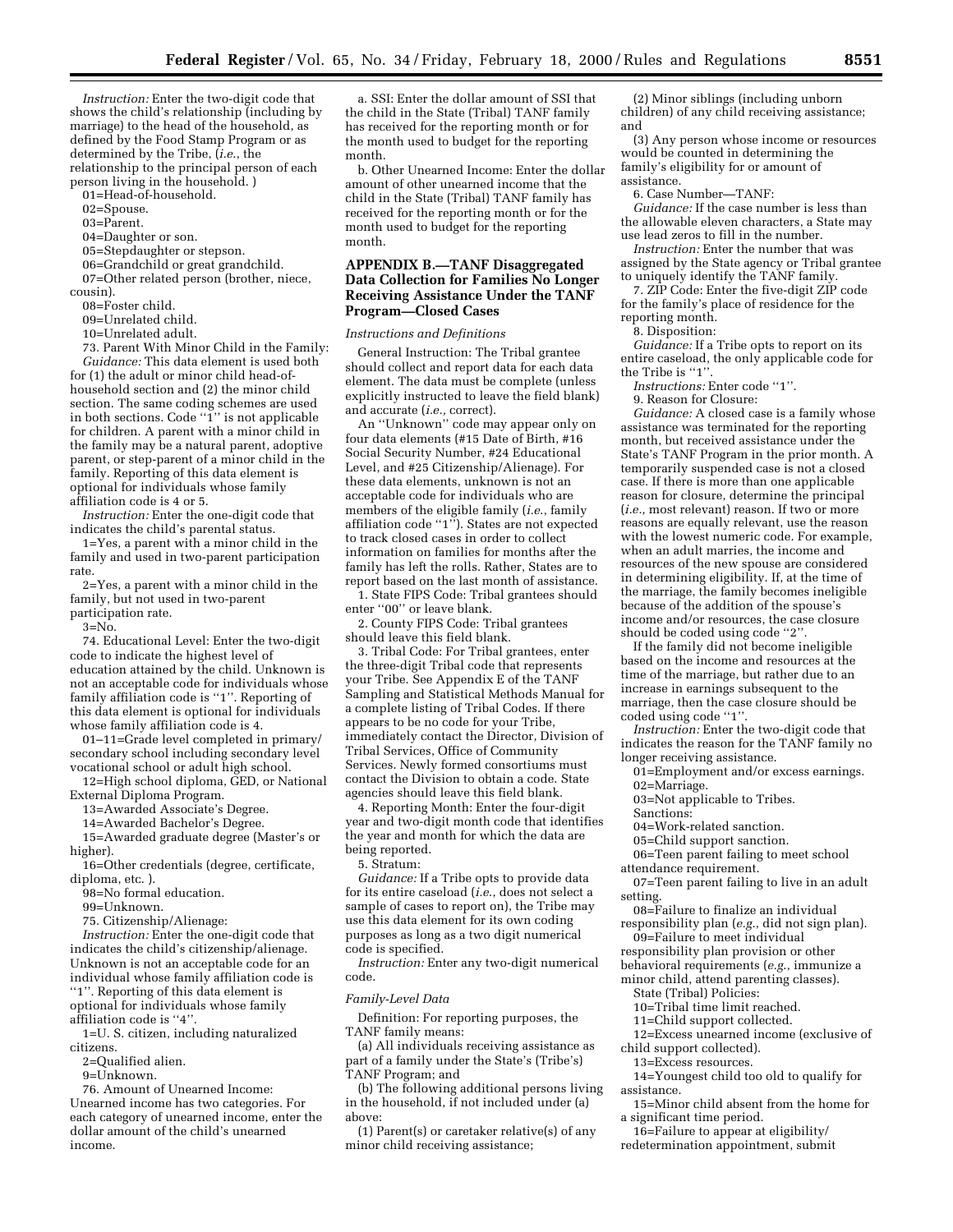required verification materials, and/or cooperate with eligibility requirements.

17=For Tribes, transfer to a State program, another program of the reporting Tribe or another Tribe's TANF program.

Other.

18=Family voluntarily closes the case. 99=Other.

10. Received Subsidized Housing:

*Guidance:* Subsidized housing refers to housing for which money was paid by the Federal, State, Tribal, or local government or through a private social service agency to the family or to the owner of the housing to assist the family in paying rent. Two families sharing living expenses does not constitute subsidized housing.

*Instruction:* Enter the one-digit code that indicates whether or not the TANF family received subsidized housing for the reporting month (or for the last month of TANF assistance).

1=Public housing.

2=Rent subsidy.

3=No housing subsidy.

11. Received Medical Assistance: Enter ''1'' if, for the reporting month (or for the last month of TANF assistance), any TANF family member was enrolled in Medicaid and, thus eligible to receive medical assistance under the State plan approved under Title XIX or "2" if no TANF family member was enrolled in Medicaid.

1=Yes, enrolled in Medicaid.

 $2 = No$ .

12. Received Food Stamps: Enter the onedigit code that indicates whether or not the TANF family received food stamp assistance for the reporting month (or for the last month of TANF assistance).

1=Yes, received food stamp assistance.

 $2 = No.$ 

13. Received Subsidized Child Care:

*Instruction:* If the TANF family received subsidized child care for services in the reporting month (or for the last month of TANF assistance), enter code "1" or "2" whichever is appropriate. Otherwise, enter code ''3''.

1=Yes, received federally funded (entirely or in part) child care (e.g., receives either TANF, CCDF, SSBG, or other federally funded child care).

2=Yes, received child care funded entirely under a State, Tribal, and/or local program (*i.e.,* no Federal funds used).

#### 3=No.

# *Person-Level Data*

This section allows for coding up to sixteen persons in the TANF family. If there are more than sixteen persons in the TANF family, use the following order to identify the persons to be coded:

(1) the head-of-household;

(2) parents in the eligible family receiving

assistance; (3) children in the eligible family receiving assistance;

(4) other adults in the eligible family

receiving assistance; (5) parents not in the eligible family

receiving assistance;

(6) caretaker relatives not in the eligible family receiving assistance;

(7) minor siblings of a child in the eligible family; and

(8) other persons, whose income or resources count in determining eligibility for or amount of assistance of the eligible family receiving assistance, in descending order from the person with the most income to the person with the least income (resources if no income).

As indicated below, reporting for certain specified data elements in this section is optional for certain individuals (whose family affiliation code is a 2, 3, 4, or 5).

14. Family Affiliation:

*Instruction:* Enter the one-digit code that shows the individual's relation to the eligible family receiving assistance.

1=Member of the eligible family receiving assistance. Not in eligible family receiving assistance, but in the household:

2=Parent of minor child in the eligible family receiving assistance.

3=Caretaker relative of minor child in the eligible family receiving assistance.

4=Minor sibling of child in the eligible family receiving assistance.

5=Person whose income or resources are considered in determining eligibility for or amount of assistance for the eligible family receiving assistance.

15. Date of Birth: Enter the eight-digit code for date of birth for this individual under TANF in the format YYYYMMDD. If the individual's date of birth is unknown and the individual's family affiliation code is not ''1,'' enter the code ''99999999''.

16. Social Security Number: Enter the ninedigit Social Security Number for the individual in the format nnnnnnnnn. If the social security number is unknown and the individual's family affiliation code is not ''1,'' enter ''999999999''.

17. Race/Ethnicity: Instructions: To allow for the multiplicity of race/ethnicity, please enter the one-digit code for each category of race and ethnicity of the TANF individual. Reporting of this data element is optional for individuals whose family affiliation code is 4 or 5.

Ethnicity:

a. Hispanic or Latino:

1=Yes, Hispanic or Latino.

 $2=N<sub>0</sub>$ .

Race:

b. American Indian or Alaska Native:

1=Yes, American Indian or Alaska Native.

 $2=N<sub>0</sub>$ .

c. Asian:

1=Yes, Asian.

 $2 = N_0$ 

d. Black or African American:

1=Yes, Black or African American.

 $2=N<sub>0</sub>$ .

f. Native Hawaiian or Other Pacific

Islander:

1=Yes, Native Hawaiian or Pacific Islander.  $2=N_0$ 

g. White:

1=Yes, White.

 $2=N<sub>0</sub>$ .

18. Gender: Enter the one-digit code that indicates the individual's gender.

1=Male.

2=Female. 19. Received Disability Benefits:

*Instructions:* The Act specifies five types of disability benefits. For each type of disability benefits, enter the one-digit code that

indicates whether or not the individual received the benefit.

a. Received Federal Disability Insurance Benefits Under the Social Security OASDI Program (Title II of the Social Security Act):

Enter the one-digit code that indicates the adult received Federal disability insurance benefits for the reporting month (or the last month of TANF assistance). This item is not required to be coded for a child.

1=Yes, received Federal disability insurance.

 $2 = N_0$ 

b. Receives Benefits Based on Federal Disability Status under Non-Social Security Act Programs: These programs include Veteran's disability benefits, Worker's disability compensation, and Black Lung Disease disability benefits. Enter the onedigit code that indicates the individual received benefits based on Federal disability status for the reporting month (or the last month of TANF assistance). This data element should be coded for each adult and child with family affiliation code ''1''.

1=Yes, received benefits based on Federal disability status.

 $2=N<sub>0</sub>$ .

c. Received Aid to the Permanently and Totally Disabled Under Title XIV–APDT of the Social Security Act: Enter the one-digit code that indicates the adult received aid under a State plan approved under Title XIV for the reporting month (or the last month of TANF assistance). This item is not required to be coded for a child.

1=Yes, received aid under Title XIV– APDT.

 $2=N<sub>0</sub>$ .

d. Received Aid to the Aged, Blind, and Disabled Under Title XVI–AABD of the Social Security Act: Enter the one-digit code that indicates the adult received aid under a State plan approved under Title XVI–AABD for the reporting month (or the last month of TANF assistance). This item is not required to be coded for a child.

1=Yes, received aid under Title XVI– AABD.

 $2=N<sub>0</sub>$ .

e. Received Supplemental Security Income Under Title XVI–SSI of the Social Security Act: Enter the one-digit code that indicates the individual received aid under a State plan approved under Title XVI–SSI for the reporting month (or the last month of TANF assistance). This data element should be coded for each adult and child with family affiliation code ''1''.

1=Yes, received aid under Title XVI–SSI.  $2=N<sub>0</sub>$ .

20. Marital Status: Enter the one-digit code for the marital status of the adult recipient. Reporting of this data element is optional for individuals whose family affiliation code is 4 or 5.

1=Single, never married.

2=Married, living together.

- 3=Married, but separated.
- 4=Widowed.
- 5=Divorced.

21. Relationship to Head-of-Household: *Instruction:* Enter the two-digit code that

shows the individual's relationship (including by marriage) to the head of the household, as defined by the Food Stamp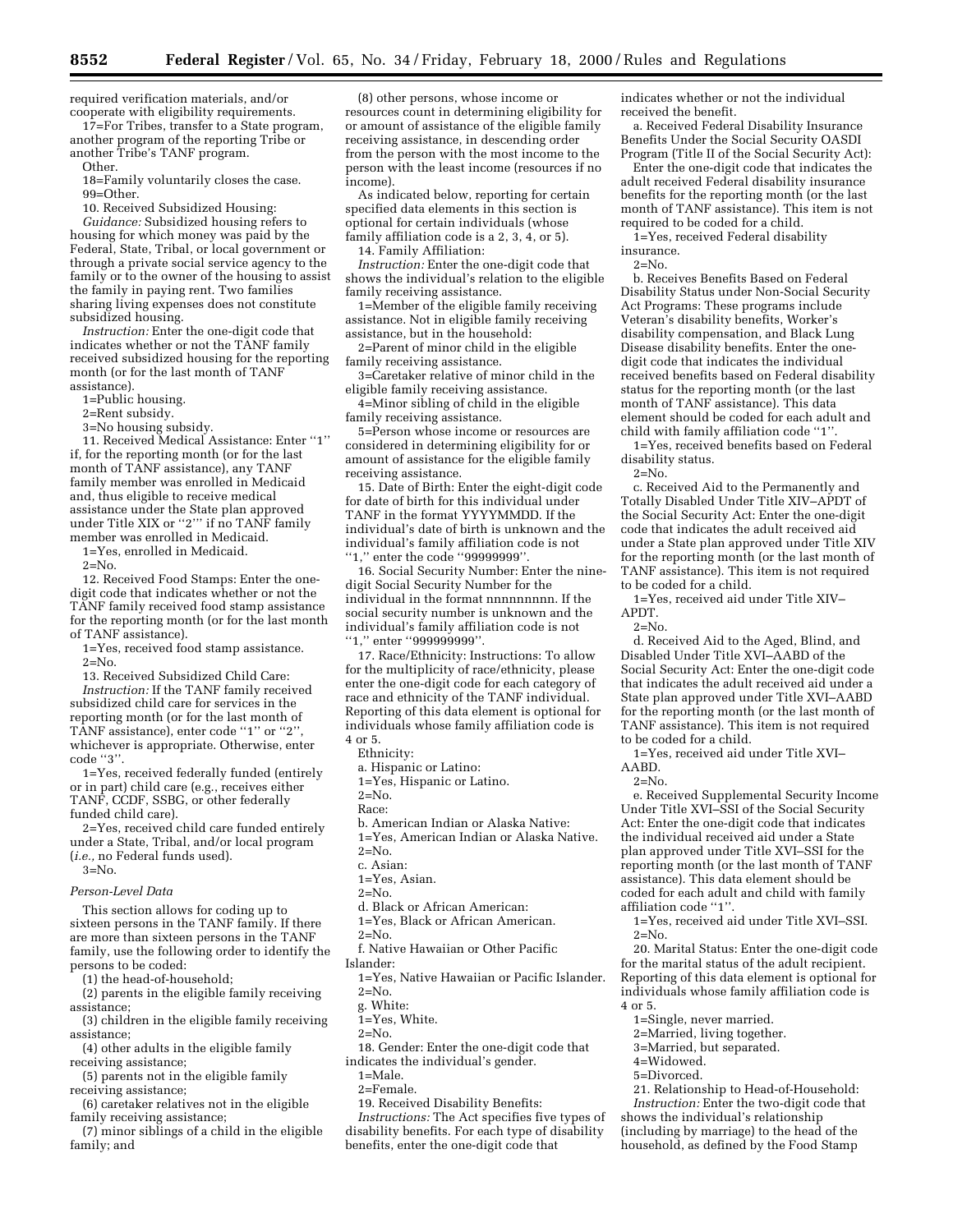Program or as determined by the State (Tribe), (*i.e.,* the relationship to the principal person of each person living in the household.) If a minor child head-ofhousehold, enter code ''01''.

01=Head-of-household.

02=Spouse.

03=Parent.

04=Daughter or son.

05=Stepdaughter or stepson.

06=Grandchild or great grandchild.

07=Other related person (brother, niece,

cousin).

08=Foster child. 09=Unrelated child.

10=Unrelated adult.

22. Parent With Minor Child in the Family: *Guidance:* A parent with a minor child in the family may be a natural parent, adoptive parent, or step-parent of a minor child in the family. Reporting of this data element is optional for individuals whose family affiliation code is 3, 4, or 5.

*Instruction:* Enter the one-digit code that indicates the individual's parental status. 1=Yes, a parent with a minor child in the

family.

 $2 = No$ .

23. Needs of a Pregnant Woman: Some States (Tribes) consider the needs of a pregnant woman in determining the amount of assistance that the TANF family receives. If the individual was pregnant and the needs associated with this pregnancy were considered in determining the amount of assistance for the last month of TANF assistance, enter a ''1'' for this data element. Otherwise enter a ''2'' for this data element. This data element is applicable only for individuals whose family affiliation code is 1.

1=Yes, additional needs associated with pregnancy were considered in determining the amount of assistance.

 $2 = No.$ 

24. Educational Level: Enter the two-digit code to indicate the highest level of education attained by the individual. Unknown is not an acceptable code for individuals whose family affiliation code is ''1''. Reporting of this data element is optional for individuals whose family affiliation code is 4 or 5.

01—11=Grade level completed in primary/ secondary school including secondary level vocational school or adult high school.

12=High school diploma, GED, or National External Diploma Program.

13=Awarded Associate's Degree.

14=Awarded Bachelor's Degree.

15=Awarded graduate degree (Master's or higher).

16=Other credentials (degree, certificate, diploma, etc. ).

98=No formal education.

99=Unknown.

25. Citizenship/Alienage:

*Instruction:* Enter the one-digit code that indicates the adult's (or minor child head-ofhousehold's) citizenship/alienage. Unknown is not an acceptable code for an individual whose family affiliation code is "1" Reporting of this data element is optional for

individuals whose family affiliation code is 4 or 5.

1=U. S. citizen, including naturalized citizens.

2=Qualified alien. 9=Unknown.

26. Number of Months Countable toward Tribal Time Limit: Enter the number of months countable toward the adult's (or minor child head-of-household's) Tribal time limit based on assistance received from (1) the Tribe and (2) from other Tribes or from States. Reporting of this data element is optional for individuals whose family affiliation code is 2, 3, 4, or 5.

27. Number of Countable Months Remaining Under Tribe's Time Limit: Enter the number of months that remain countable toward the adult's (or minor child head-ofhousehold's) Tribal time limit. Reporting of this data element is optional for individuals whose family affiliation code is 2, 3, 4, or 5.

28. Employment Status: Enter the one-digit code that indicates the adult's (or minor child head-of-household's) employment status. Leave this field blank for other minor children. Reporting of this data element is optional for individuals whose family affiliation code is 4 or 5.

1=Employed.

2=Unemployed, looking for work.

3=Not in labor force (*i.e.,* unemployed and not looking for work, includes discouraged workers).

29. Amount of Earned Income: Enter the amount of the adult's (or minor child headof-household's) earned income for the last month on assistance or for the month used to budget for the last month on assistance.

30. Amount of Unearned Income: Enter the dollar amount of the individual's unearned income for the last month on assistance or for the month used to budget for the last month on assistance.

# **Appendix C—TANF Aggregated Data Collection for Families Applying for, Receiving, and No Longer Receiving Assistance Under the TANF Program**

*Instructions and Definitions*

*General Instruction:* The State agency or Tribal grantee is to collect and report data for each data element, unless explicitly instructed to leave the field blank. Monthly caseload counts (*e.g.,* number of families, number of two-parent families, and number of closed cases) and number of recipients must be unduplicated monthly totals. States and Tribal grantees may use samples to estimate the monthly totals only for data elements #4, #5, #6, #15, #16, and #17.

1. State FIPS Code: Tribal grantees should enter ''00'' or leave blank.

2. Tribal Code: For Tribal grantees only, enter the three-digit Tribal code that represents your Tribe. See Appendix E of the TANF Sampling and Statistical Methods Manual for a complete listing of Tribal Codes. If there appears to be no code for your Tribe, immediately contact the Director, Division of Tribal Services, Office of Community Services. Newly formed consortiums must contact the Division to obtain a code. State agencies should leave this field blank.

3. Calendar Quarter: The four calendar quarters are as follows:

1=First quarter—January–March. 2=Second quarter—April–June.

3=Third quarter—July–September. 4=Fourth quarter—October–December.

Enter the four-digit year and one-digit quarter code (in the format YYYYQ) that identifies the calendar year and quarter for which the data are being reported (*e.g.,* first quarter of 1997 is entered as "19971'

# **Applications**

*Guidance:* The term ''application'' means the action by which an individual indicates in writing to the agency administering the State (or Tribal) TANF Program his/her desire to receive assistance.

*Instruction:* All counts of applications should be unduplicated monthly totals.

4. Total Number of Applications: Enter the total number of approved and denied applications received for each month of the quarter. For each month in the quarter, the total in this item should equal the sum of the number of approved applications (in item #5) and the number of denied applications (in item #6). The monthly totals for this element may be estimated from samples.

A. First Month:

- B. Second Month:
- C. Third Month:

5. Total Number of Approved Applications: Enter the number of applications approved during each month of the quarter. The monthly totals for this element may be estimated from samples.

A. First Month:

- B. Second Month:
- C. Third Month:

6. Total Number of Denied Applications: Enter the number of applications denied (or otherwise disposed of) during each month of the quarter. The monthly totals for this element may be estimated from samples.

A. First Month:

- B. Second Month:
- C. Third Month:

*Active Cases*

For purposes of completing this report, include all TANF eligible cases receiving assistance (*i.e.,* cases funded under the TANF block grant) as cases receiving assistance under the Tribal TANF Program. All counts of families and recipients should be unduplicated monthly totals.

7. Total Amount of Assistance: Enter the dollar value of all assistance (cash and noncash) provided to TANF families under the State (Tribal) TANF Program for each month of the quarter. Round the amount of assistance to the nearest dollar.

- A. First Month:
- B. Second Month:
- C. Third Month:

8. Total Number of Families: Enter the number of families receiving assistance under the State (Tribal) TANF Program for each month of the quarter. The total in this item should equal the sum of the number of two-parent families (in item #9), the number of one-parent families (in item #10) and the number of no-parent families (in item #11).

- A. First Month:
- B. Second Month:
- C. Third Month:

9. Total Number of Two-parent Families: Enter the total number of 2-parent families receiving assistance under the State (Tribal) TANF Program for each month of the quarter.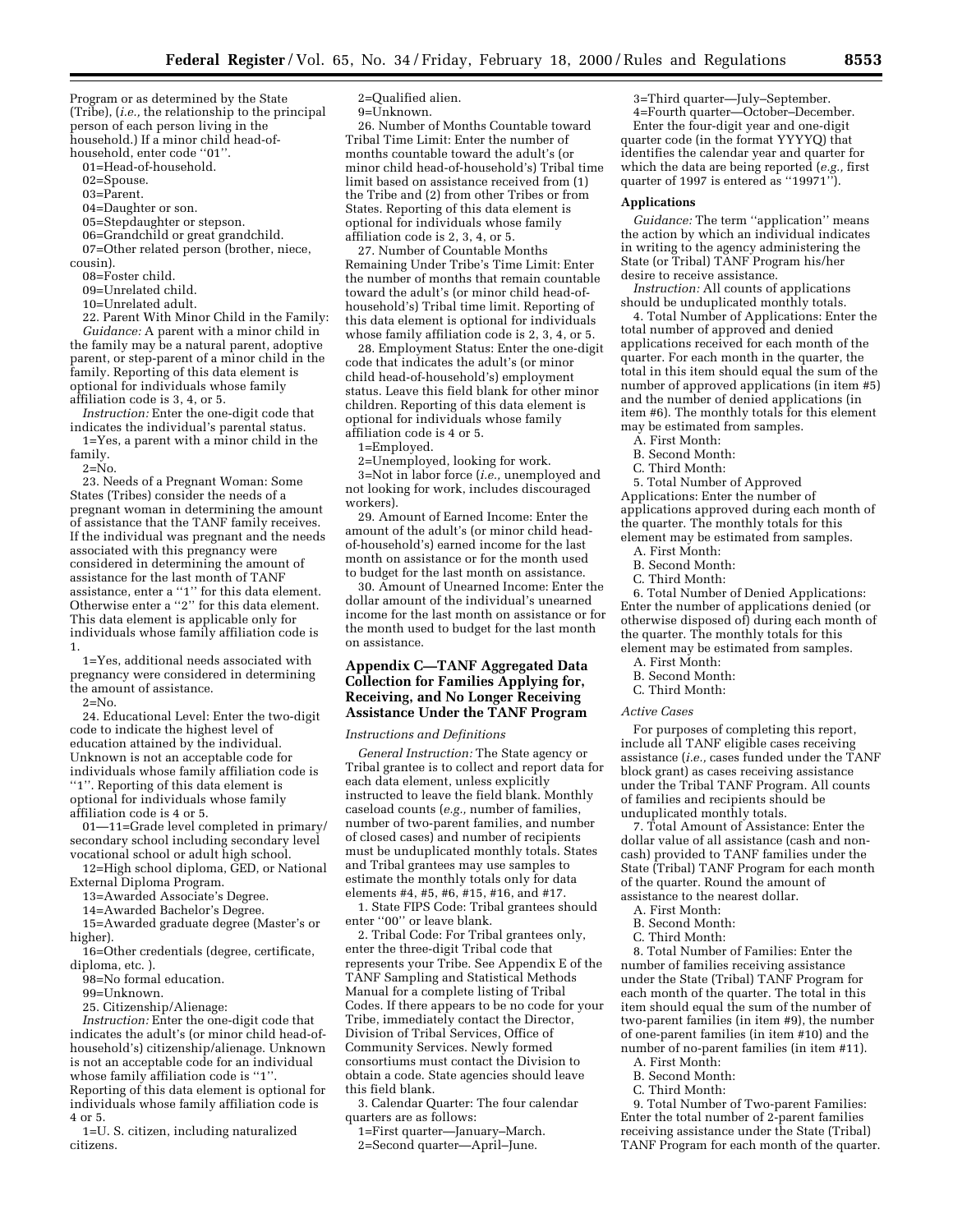- A. First Month:
- B. Second Month:
- C. Third Month:

10. Total Number of One-Parent Families: Enter the total number of one-parent families receiving assistance under the State (Tribal) TANF Program for each month of the quarter.

- A. First Month:
- B. Second Month:
- C. Third Month:

11. Total Number of No-Parent Families: Enter the total number of no-parent families receiving assistance under the State (Tribal) TANF Program for each month of the quarter.

A. First Month:

- B. Second Month:
- C. Third Month:

12. Total Number of Recipients: Enter the total number of recipients receiving assistance under the State (Tribal) TANF Program for each month of the quarter. The total in this item should equal the sum of the number of adult recipients (in item #13) and the number of child recipients (in item #14).

- A. First Month:
- B. Second Month:
- C. Third Month:

13. Total Number of Adult Recipients: Enter the total number of adult recipients receiving assistance under the State (Tribal) TANF Program for each month of the quarter.

- A. First Month:
- B. Second Month:
- C. Third Month:

14. Total Number of Child Recipients: Enter the total number of child recipients receiving assistance under the State (Tribal) TANF Program for each month of the quarter.

- A. First Month:
- B. Second Month:
- C. Third Month:

15. Total Number of Noncustodial Parents Participating in Work Activities: Enter the total number of noncustodial parents participating in work activities (even if not receiving assistance) under the State (Tribal) TANF Program for each month of the quarter. The monthly totals for this element may be estimated from samples.

- A. First Month:
- B. Second Month:
- C. Third Month:

16. Total Number of Births: Enter the total number of births in families receiving assistance under the State (Tribal) TANF Program for each month of the quarter. The monthly totals for this element may be estimated from samples.

- A. First Month:
- B. Second Month:
- C. Third Month:

17. Total Number of Out-of-Wedlock Births: Enter the total number of out-ofwedlock births in families receiving assistance under the State (Tribal) TANF Program for each month of the quarter. The monthly totals for this element may be estimated from samples. Tribes should report this data based on their historical cultural interpretation of out-of-wedlock.

- A. First Month:
- B. Second Month:
- C. Third Month:

# *Closed Cases*

18. Total Number of Closed Cases: Enter the total number of closed cases for each month of the quarter.

- A. First Month:
- B. Second Month:
- C. Third Month:

# **PART 287—THE NATIVE EMPLOYMENT WORKS (NEW) PROGRAM**

# **Subpart A—General NEW Provisions**

Sec.

- 287.1 What does this part cover?
- 287.5 What is the purpose and scope of the NEW Program?
- 287.10 What definitions apply to this part?

#### **Subpart B—Eligible Tribes**

- 287.15 Which Tribes are eligible to apply for NEW Program grants?
- 287.20 May a Public Law 102–477 Tribe operate a NEW Program?
- 287.25 May Tribes form a consortium to operate a NEW Program?
- 287.30 If an eligible consortium breaks up, what happens to the NEW Program grant?

### **Subpart C—NEW Program Funding**

- 287.35 What grant amounts are available under the Personal Responsibility and Work Opportunity Reconciliation Act of 1996 (PRWORA) for the NEW Program?
- 287.40 Are there any matching funds requirements with the NEW Program?
- 287.45 How can NEW Program funds be used?
- 287.50 What are the funding periods for NEW Program grants?
- 287.55 What time frames and guidelines apply regarding the obligation and liquidation periods for NEW Program funds?
- 287.60 Are there additional financial reporting and auditing requirements?
- 287.65 What OMB circulars apply to the NEW Program?

# **Subpart D—Plan Requirements**

- 287.70 What are the plan requirements for the NEW Program?
- 287.75 When does the plan become effective?
- 287.80 What is the process for plan review and approval?
- 287.85 How is a NEW plan amended?
- 287.90 Are Tribes required to complete any certifications?
- 287.95 May a Tribe operate both a NEW Program and a Tribal TANF program?
- 287.100 Must a Tribe that operates both NEW and Tribal TANF programs submit two separate plans?

# **Subpart E—Program Design and Operations**

- 287.105 What provisions of the Social Security Act govern the NEW Program?
- 287.110 Who is eligible to receive assistance or services under a Tribe's NEW Program?
- 287.115 When a NEW grantee serves TANF recipients, what coordination should take place with the Tribal or State TANF agency?
- 287.120 What work activities may be provided under the NEW Program?
- 287.125 What supportive and job retention services may be provided under the NEW Program?
- 287.130 Can NEW Program activities include job market assessments, job creation and economic development activities?
- 287.135 Are bonuses, rewards and stipends allowed for participants in the NEW Program?
- 287.140 With whom should the Tribe coordinate in the operation of its work activities and services?
- 287.145 What measures will be used to determine NEW Program outcomes?

#### **Subpart F—Data Collection and Reporting Requirements**

- 287.150 Are there data collection requirements for Tribes who operate a NEW Program?
- 287.155 What reports must a grantee file with the Department about its program operations?
- 287.160 What reports must a grantee file regarding financial operations?
- 287.165 What are the data collection and reporting requirements for Public Law 102–477 Tribes that consolidate a NEW Program with other programs?
- 287.170 What are the data collection and reporting requirements for a Tribe that operates both the NEW Program and a Tribal TANF program?

**Authority:** 42 U.S.C. 612.

### **Subpart A—General NEW Provisions**

#### **§ 287.1 What does this part cover?**

(a) The regulations in this part prescribe the rules for implementing section 412(a)(2) of the Social Security Act (the Act), as amended by the Personal Responsibility and Work Opportunity Reconciliation Act of 1996 (PRWORA) (Pub. L. 104–193) and the Balanced Budget Act of 1997 (Pub. L. 105–33).

(b) Section  $412(a)(2)$  of the Act, as amended, authorizes the Secretary to issue grants to eligible Indian tribes to operate a program that makes work activities available to ''such population and such service area or areas as the tribe specifies.''

(c) We call this Tribal work activities program the Native Employment Works (NEW) program.

(d) These regulations specify the Tribes who are eligible to receive NEW Program funding. They also prescribe requirements for: funding; program plan development and approval; program design and operation; and data collection and reporting.

# **§ 287.5 What is the purpose and scope of the NEW Program?**

The purpose of the NEW Program is to provide eligible Indian tribes, including Alaska Native organizations,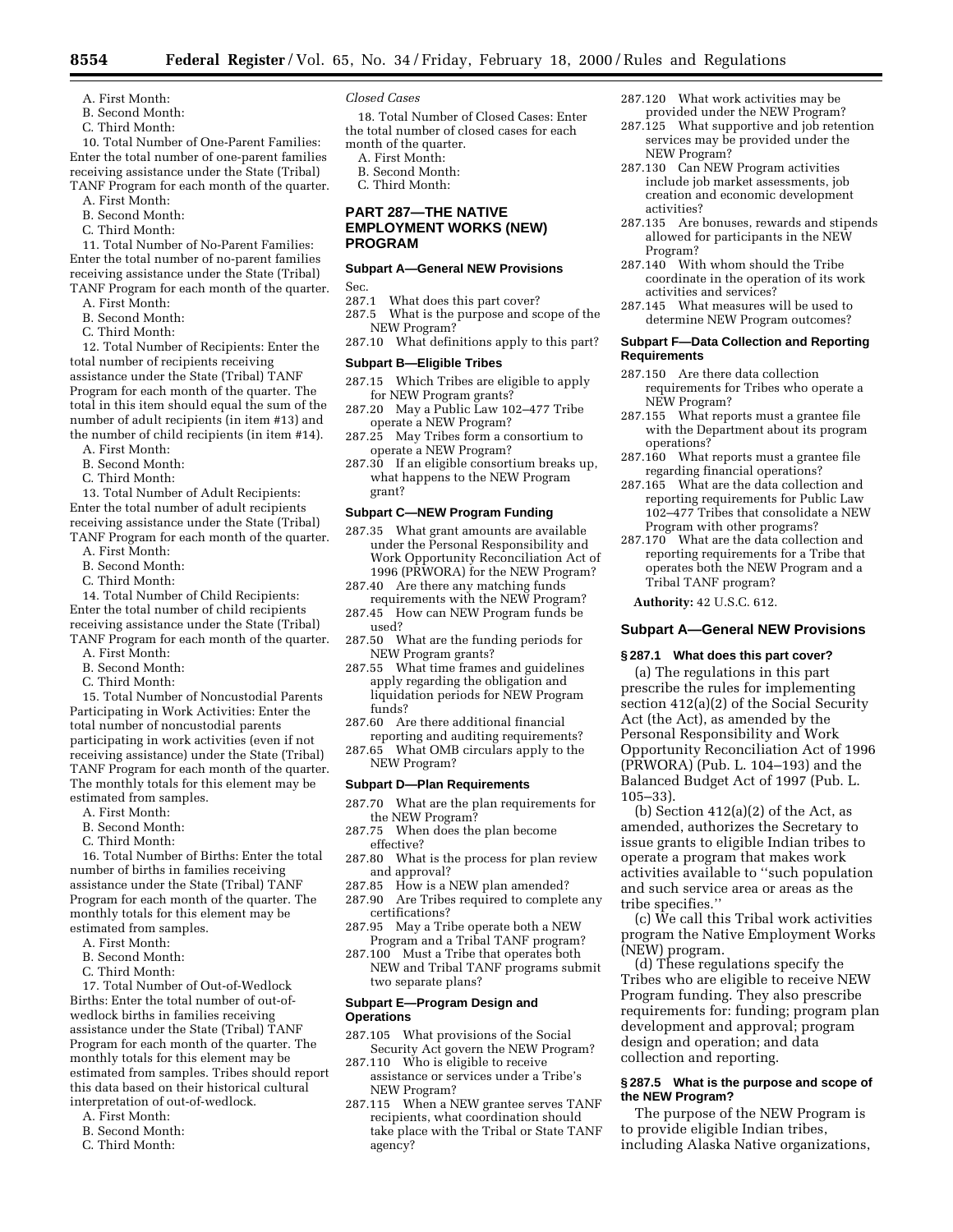the opportunity to provide work activities and services to their needy clients.

### **§ 287.10 What definitions apply to this part?**

The following definitions apply to this part:

*ACF* means the Administration for Children and Families;

*Act* means the Social Security Act, unless we specify otherwise;

*Alaska Native organization* means an Alaska Native village, or regional or village corporation, as defined in or established pursuant to the Alaska Native Claims Settlement Act (43 U.S.C. 1601 *et seq.*), that is eligible to operate a Federal program under the Indian Self-Determination and Education Assistance Act (25 U.S.C. 450);

*Consortium* means a group of Tribes working together for the same identified purpose and receiving combined NEW funding for that purpose.

*Department* means the Department of Health and Human Services;

*Division of Tribal Services (DTS)* means the unit in the Office of Community Services within the Department's Administration for Children and Families that has as its primary responsibility the administration of the Tribal family assistance program, called the Tribal Temporary Assistance for Needy Families (TANF) program, and the Tribal work program, called the Native Employment Works (NEW) program, as authorized by section 412(a);

*Eligible Indian tribe* means an Indian tribe, a consortium of Indian tribes, or an Alaska Native organization that operated a Tribal Job Opportunities and Basic Skills Training (JOBS) program in fiscal year 1995 under section 482(i) of the Act, as in effect during that fiscal year;

*Fiscal year* means the 12-month period beginning on October 1 of the preceding calendar year and ending on September 30;

*FY* means fiscal year;

*Indian, Indian tribe, and Tribal organization*—The terms Indian, Indian tribe, and Tribal organization have the meaning given such terms by section 4 of the Indian Self-Determination and Education Assistance Act (25 U.S.C. 450b);

*Native Employment Works Program* means the Tribal work program under section 412(a)(2) of the Act;

*NEW* means the Native Employment Works Program;

*Program Year* means, for the NEW Program, the 12-month period beginning on July 1 of the calendar year and ending on June 30;

*PRWORA* means the Personal Responsibility and Work Opportunity Reconciliation Act of 1996, Public Law 104–193;

*Public Law 102–477* refers to the Indian Employment, Training and Related Services Demonstration Act of 1992, whose purpose is to provide for the integration of employment, training and related services to improve the effectiveness of those services;

*Secretary* means the Secretary of the Department of Health and Human Services;

*State* means, except as otherwise specifically provided, the 50 States of the United States, the District of Columbia, the Commonwealth of Puerto Rico, the United States Virgin Islands, Guam, and American Samoa;

*TANF* means the Temporary Assistance for Needy Families Program;

*Temporary Assistance for Needy Families Program* means a family assistance grant program operated either by a Tribe under section 412(a)(1) of the Act or by a State under section 403 of the Act;

*Tribal TANF program* means a Tribal program subject to the requirements of section 412 of the Act which is funded by TANF funds on behalf of eligible families;

*We (and any other first person plural pronouns)* refers to The Secretary of Health and Human Services, or any of the following individuals or organizations acting in an official capacity on the Secretary's behalf: The Assistant Secretary for Children and Families, the Regional Administrators for Children and Families, the Department of Health and Human Services, and the Administration for Children and Families.

#### **Subpart B—Eligible Tribes**

# **§ 287.15 Which Tribes are eligible to apply for NEW Program grants?**

To be considered for a NEW Program grant, a Tribe must be an ''eligible Indian tribe.'' An eligible Indian tribe is an Indian tribe or Alaska Native organization that operated a Job Opportunities and Basic Skills Training (JOBS) program in FY 1995.

### **§ 287.20 May a Public Law 102–477 Tribe operate a NEW Program?**

Yes, if the Tribe is an ''eligible Indian tribe.''

#### **§ 287.25 May Tribes form a consortium to operate a NEW Program?**

(a) Yes, as long as each Tribe forming the consortium is an ''eligible Indian tribe.''

(b) To apply for and conduct a NEW Program, the consortium must submit a plan to ACF.

(c) The plan must include a copy of a resolution from each Tribe indicating its membership in the consortium and authorizing the consortium to act on its behalf in regard to administering a NEW Program. If an Alaska Native organization forms a consortium, submission of the required resolution from the governing board of the organization is sufficient to satisfy this requirement.

# **§ 287.30 If an eligible consortium breaks up, what happens to the NEW Program grant?**

(a) If a consortium should break up or any Tribe withdraws from a consortium, it will be necessary to allocate unobligated funds and future grants among the Tribes that were members of the consortium, if each individual Tribe obtains ACF approval to continue to operate a NEW Program.

(b) Each withdrawing Tribe must submit to ACF a copy of the Tribal resolution that confirms the Tribe's decision to withdraw from the consortium and indicates whether the Tribe elects to continue its participation in the program.

(c) The allocation can be accomplished by any method that is recommended and agreed to by the leaders of those Tribes.

(d) If no recommendation is made by the Tribal leaders or no agreement is reached, the Secretary will determine the allocation of funds based on the best available data.

# **Subpart C—NEW Program Funding**

### **§ 287.35 What grant amounts are available under the Personal Responsibility and Work Opportunity Reconciliation Act of 1996 (PRWORA) for the NEW Program?**

Each Tribe shall receive a grant in an amount equal to the amount received by the Tribe in FY 1994 under section 482(i) of the Act (as in effect during FY 1994).

# **§ 287.40 Are there any matching funds requirements with the NEW Program?**

No, Tribal grantees are not required to match NEW Federal funds.

#### **§ 287.45 How can NEW Program funds be used?**

(a) NEW grants are for making work activities available to such population as the Tribe specifies.

(b) NEW funds may be used for work activities as defined by the Tribal grantee.

(c) Work activities may include supportive services necessary for assisting NEW Program participants in preparing for, obtaining, and/or retaining employment.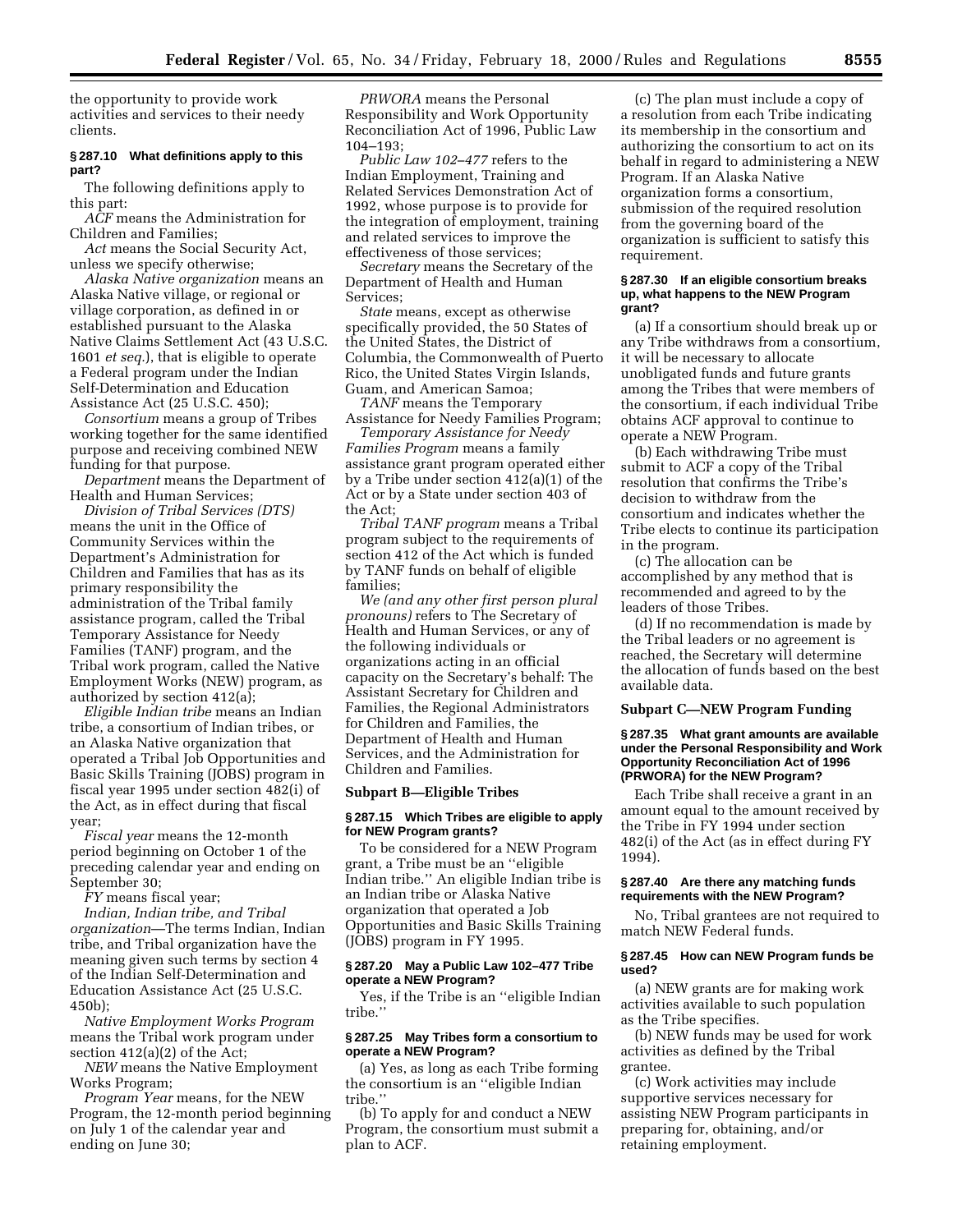# **§ 287.50 What are the funding periods for NEW Program grants?**

NEW Program funds are for operation of the NEW Program for a 12-month period from July 1 through June 30.

## **§ 287.55 What time frames and guidelines apply regarding the obligation and liquidation periods for NEW Program funds?**

(a) NEW Program funds provided for a FY are for use during the period July 1 through June 30 and must be obligated no later than June 30. Carry forward of an unobligated balance of NEW funds is not permitted. A NEW fund balance that is unobligated as of June 30 will be returned to the Federal government through the issuance of a negative grant award. Unobligated funds are to be reported on the SF–269A that Tribes must submit within 30 days after the funding period, *i.e.,* no later than July 30. This report is called the interim financial report.

(b) A Tribe must liquidate all obligations incurred under the NEW Program grant awards not later than one year after the end of the obligation period, *i.e.,* no later than June 30 of the following FY. An unliquidated balance at the close of the liquidation period will be returned to the Federal government through the issuance of a negative grant award. Unliquidated obligations are to be reported on the SF– 269A that Tribes must submit within 90 days after the liquidation period, *i.e.,* by September 28. This report is called the final financial report.

# **§ 287.60 Are there additional financial reporting and auditing requirements?**

(a) The reporting of expenditures are generally subject to the requirements of 45 CFR 92.41.

(b) NEW Program funds and activities are subject to the audit requirement of the Single Audit Act of 1984 (45 CFR 92.26).

(c) A NEW Program grantee must comply with all laws, regulations, and Departmental policies that govern submission of financial reports by recipients of Federal grants.

(d) Improper expenditure claims under this program are subject to disallowance.

(e) If a grantee disagrees with the Agency's decision to disallow funds, the grantee may follow the appeal procedures at 45 CFR Part 16.

# **§ 287.65 What OMB circulars apply to the NEW Program?**

NEW Programs are subject to the following OMB circulars where applicable: A–87 ''Cost Principles for State, Local, and Indian Tribal Governments,'' A–122 ''Cost Principles for Non-Profit Organizations,'' and A– 133 ''Audits of States and Local Governments.''

# **Subpart D—Plan Requirements**

### **§ 287.70 What are the plan requirements for the NEW Program?**

(a) To apply for and conduct a NEW Program, a Tribe must submit a plan to ACF.

(b) The plan must identify the agency responsible for administering the NEW Program and include a description of the following:

(1) Population to be served;

(2) Service area;

(3) Client services;

(4) Work activities to be provided;

(5) Supportive and job retention

services to be provided;

(6) Anticipated program outcomes, and the measures the Tribe will use to determine them; and

(7) Coordination activities conducted and expected to be conducted with other programs and agencies.

(c) The plan must also describe how the Tribe will deliver work activities and services.

(d) The format is left to the discretion of each NEW grantee.

# **§ 287.75 When does the plan become effective?**

NEW plans, which are three-year plans, become effective when approved by the Secretary. The plans are usually operative the beginning of a NEW Program year, July 1.

# **§ 287.80 What is the process for plan review and approval?**

(a) A Tribe must submit its plan to the ACF Regional Office, with a copy sent to the Division of Tribal Services, Office of Community Services, Administration for Children and Families, Attention: Native Employment Works Team.

(b) To receive funding by the beginning of the NEW Program year (July 1), a Tribe must submit its plan by the established due date.

(c) ACF will complete its review of the plan within 45 days of receipt.

(d) After the plan review has occurred, if the plan is approvable, ACF will approve the plan, certifying that the plan meets all necessary requirements. If the plan is not approvable, the Regional Office will notify the Tribe regarding additional action needed for plan approval.

# **§ 287.85 How is a NEW plan amended?**

(a) If a Tribe makes substantial changes in its NEW Program plan or operations, it must submit an amendment for the changed section(s) of the plan to the appropriate ACF

Regional Office for review and approval, with a copy sent to the Division of Tribal Services, Office of Community Services, Administration of Children and Families, Attention: Native Employment Works Team. The review will verify consistency with section 412(a)(2) of the Act.

(b) A substantial change is a change in the agency administering the NEW Program, a change in the designated service area and/or population, a change in work activities provided or a change in performance standards.

(c) A substantial change in plan content or operations must be submitted to us no later than 45 days prior to the proposed implementation date.

(d) ACF will complete the review of the amended plan within 45 days of receipt.

(e) An amended plan becomes effective when it is approved by the Secretary.

# **§ 287.90 Are Tribes required to complete any certifications?**

Yes. A Tribe must include in its NEW Program plan the following four certifications and any additional certifications that the Secretary prescribes in the planning guidance: Certification Regarding Debarment, Suspension, and Other Responsibility Matters—Primary Covered Transactions; Certification Regarding Drug Free Workplace Requirements for Grantees Other Than Individuals; Certification Regarding Tobacco Smoke, and Assurances—Non-Construction Programs.

# **§ 287.95 May a Tribe operate both a NEW Program and a Tribal TANF program?**

Yes. However, the Tribe must adhere to statutory and regulatory requirements of the individual programs.

# **§ 287.100 Must a Tribe that operates both NEW and Tribal TANF programs submit two separate plans?**

Yes. Separate plans are needed to reflect different program and plan requirements as specified in the statute and in plan guidance documents issued by the Secretary for each program.

# **Subpart E—Program Design and Operations**

# **§ 287.105 What provisions of the Social Security Act govern the NEW Program?**

NEW Programs are subject only to those requirements at section 412(a)(2) of the Act, as amended by PRWORA, titled ''Grants for Indian Tribes that Received JOBS Funds.''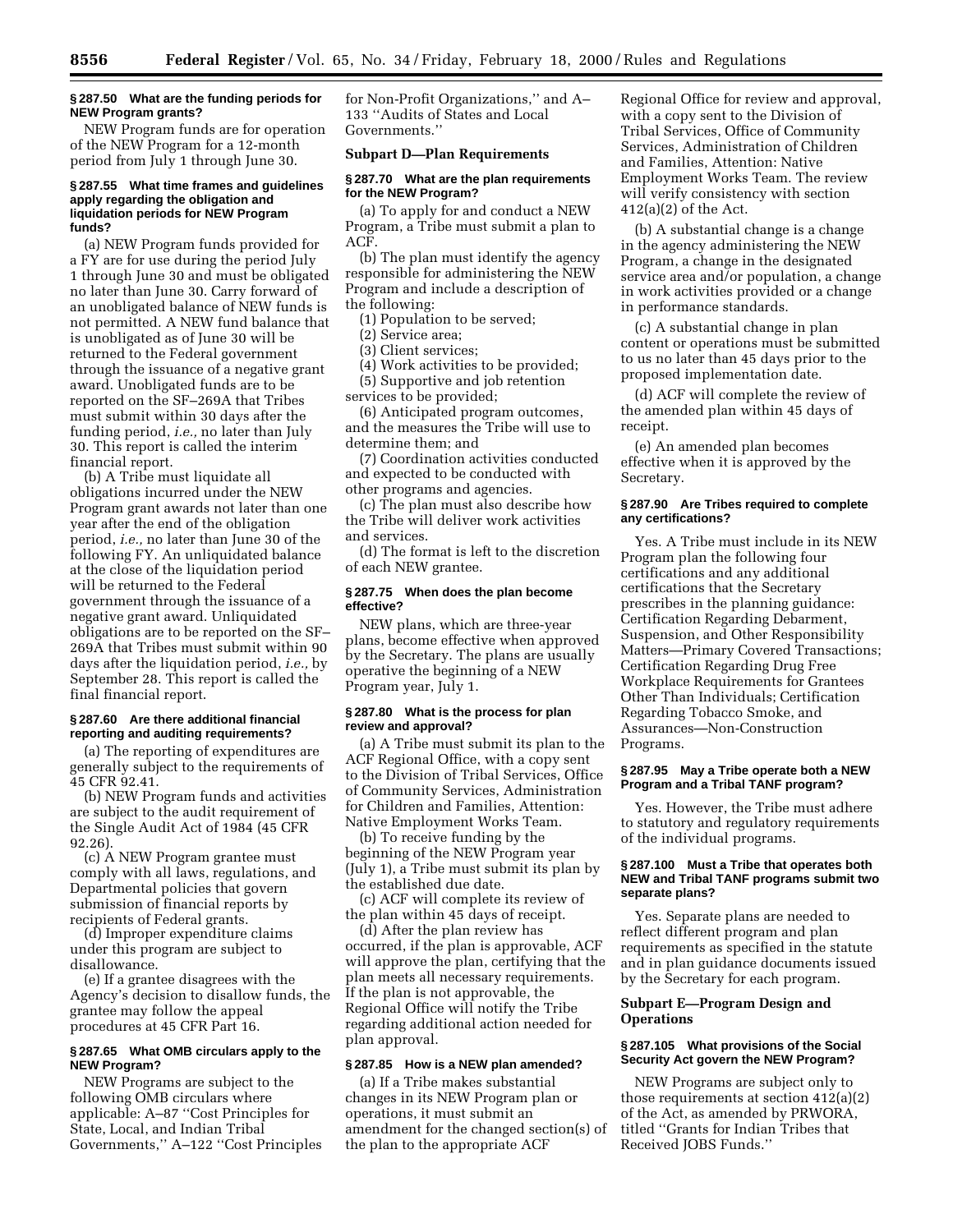#### **§ 287.110 Who is eligible to receive assistance or services under a Tribe's NEW Program?**

(a) A Tribe must specify in its NEW Program plan the population and service area to be served. In cases where a Tribe designates a service area for its NEW Program that is different from its Bureau of Indian Affairs (BIA) service area, an explanation must be provided.

(b) A Tribe must include eligibility criteria in its plan and establish internal operating procedures that clearly specify the criteria to be used to establish an individual's eligibility for NEW services. The eligibility criteria must be equitable.

# **§ 287.115 When a NEW grantee serves TANF recipients, what coordination should take place with the Tribal or State TANF agency?**

The Tribe should coordinate with the Tribal or State TANF agency on:

(a) Eligibility criteria for TANF recipients to receive NEW Program services;

(b) Exchange of case file information;

(c) Changes in client status that result in a loss of cash assistance, food stamps, Medicaid or other medical coverage;

(d) Identification of work activities that may meet Tribal or State work participation requirements;

(e) Resources available from the Tribal or State TANF agency to ensure efficient delivery of benefits to the designated service population;

(f) Policy for exclusions from the TANF program (*e.g.,* criteria for exemptions and sanctions);

(g) Termination of TANF assistance when time limits become effective;

(h) Use of contracts in delivery of TANF services;

(i) Prevention of duplication of services to assure the maximum level of services is available to participants;

(j) Procedures to ensure that costs of other program services for which welfare recipients are eligible are not shifted to the NEW Program; and

(k) Reporting data for TANF quarterly and annual reports.

# **§ 287.120 What work activities may be provided under the NEW Program?**

(a) The Tribe will determine what work activities are to be provided.

(b) Examples of allowable activities include, but are not limited to: Educational activities, alternative education, post secondary education, job readiness activity, job search, job skills training, training and employment activities, job development and placement, on-the-job training (OJT), employer work incentives related to OJT, community work experience, innovative approaches with the private

sector, pre/post employment services, job retention services, unsubsidized employment, subsidized public or private sector employment, community service programs, entrepreneurial training, management training, job creation activities, economic development leading to job creation, and traditional subsistence activities.

## **§ 287.125 What supportive and job retention services may be provided under the NEW Program?**

The NEW Program grantee may provide, pay for or reimburse expenses for supportive services, including but not limited to transportation, child care, traditional or cultural work related services, and other work or family sufficiency related expenses that the Tribe determines are necessary to enable a client to participate in the program.

# **§ 287.130 Can NEW Program activities include job market assessments, job creation and economic development activities?**

(a) A Tribe may conduct job market assessments within its NEW Program. These might include the following:

(1) Consultation with the Tribe's economic development staff or leadership that oversees the economic and employment planning for the Tribe;

(2) Consultation with any local employment and training program, Workforce Development Boards, One-Stop Centers, or planning agencies that have undertaken economic and employment studies for the area in which the Tribe resides;

(3) Communication with any training, research, or educational agencies that have produced economic development plans for the area that may or may not include the Tribe; and

(4) Coordination with any State or local governmental agency pursuing economic development options for the area.

(b) The Tribe's NEW Program may engage in activities and provide services to create jobs and economic opportunities for its participants. These services should be congruous with any available local job market assessments and may include the following:

(1) Tribal Employment Rights Office (TERO) services;

(2) Job creation projects and services;

(3) Self-employment;

(4) Self-initiated training that leads a client to improved job opportunities and employment;

(5) Economic development projects that lead to jobs, improved employment opportunities, or self-sufficiency of program participants;

(6) Surveys to collect information regarding client characteristics; and

(7) Any other development and job creation activities that enable Tribal members to increase their economic independence and reduce their need for benefit assistance and supportive services.

### **§ 287.135 Are bonuses, rewards and stipends allowed for participants in the NEW Program?**

Bonuses, stipends, and performance awards are allowed. However, such allowances may be counted as income in determining eligibility for some TANF or other need-based programs.

### **§ 287.140 With whom should the Tribe coordinate in the operation of its work activities and services?**

The administration of work activities and services provided under the NEW Program must ensure that appropriate coordination and cooperation is maintained with the following entities operating in the same service areas as the Tribe's NEW Program:

(a) State, local and Tribal TANF agencies, and agencies operating employment and training programs;

(b) Any other agency whose programs impact the service population of the NEW Program, including employment, training, placement, education, child care, and social programs.

# **§ 287.145 What measures will be used to determine NEW Program outcomes?**

Each grantee must develop its own performance standards and measures to ensure accountability for its program results. A Tribe's program plan must identify planned program outcomes and the measures the Tribe will use to determine them. ACF will compare planned outcomes against outcomes reported in the Tribe's annual reports.

# **Subpart F—Data Collection and Reporting Requirements**

# **§ 287.150 Are there data collection requirements for Tribes that operate a NEW Program?**

(a) Yes, the Tribal agency or organization responsible for operation of a NEW Program must collect data and submit reports as specified by the **Secretary** 

(b) A NEW Program grantee must establish and maintain efficient and effective record-keeping systems to provide accurate and timely information regarding its service population.

(c) Required reports will provide Tribes, the Secretary, Congress, and other interested parties with information to assess the success of the NEW Program in meeting its goals. Also, the reports will provide the Secretary with information for monitoring program and financial operations.